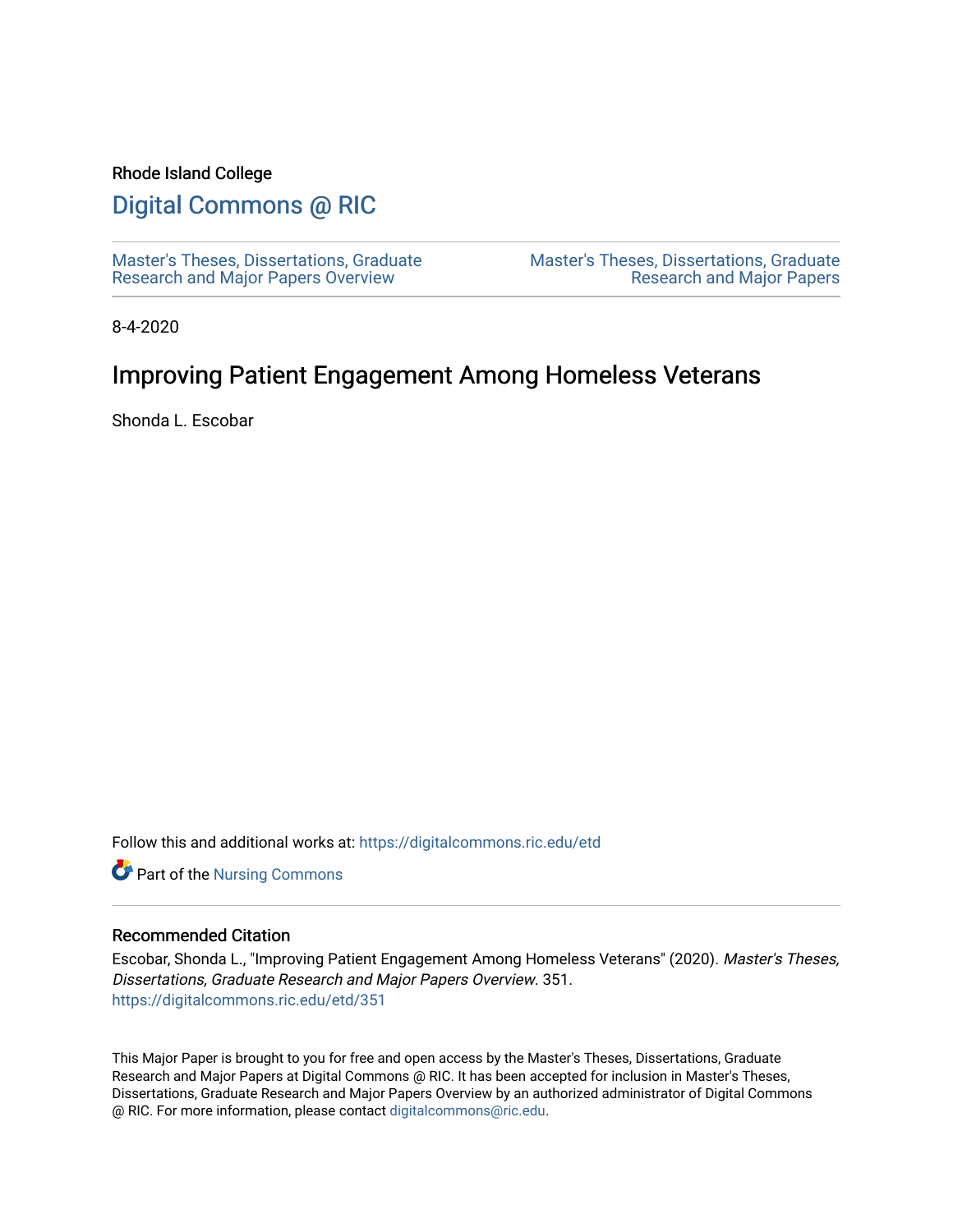# IMPROVING PATIENT ENGAGEMENT AMONG HOMELESS VETERANS THROUGH OPEN-ACCESS INTERDISCIPLINARY CARE AND OUTREACH: AN INTEGRATIVE REVIEW

by

Shonda L. Escobar

A Major Paper Submitted in Partial Fulfillment

of the Requirements for the Degree of

Master of Science in Nursing

in

The School of Nursing

Rhode Island College

2020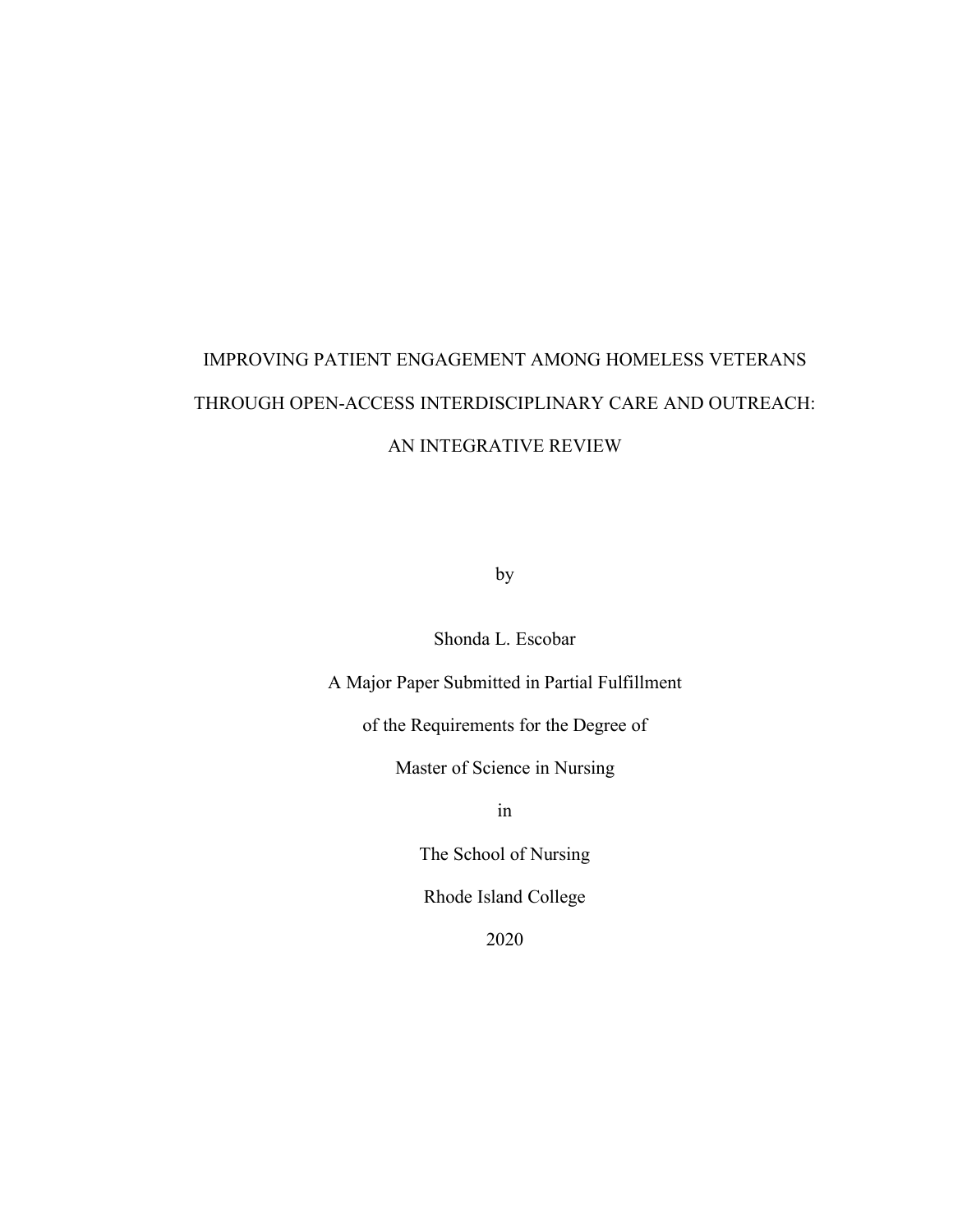### **Abstract**

Approximately 14% of the homeless population in the United States is comprised of veterans. Despite the services available to veterans in both the private sector and through government organizations such as the Department of Veterans Affairs, homeless veterans face unique challenges in regard to health care engagement. This integrative review was conducted to examine research that explores the effectiveness of open-access interdisciplinary care and outreach in engaging homeless veterans in health care. The literature review was reduced to ten studies which addressed these factors in order to gain a better understanding of how they contribute to ongoing health care engagement and self-advocacy among homeless veterans. Data collection was organized using the 2009 PRISMA flow diagram, then once reduced to ten studies was critiqued using critical appraisal tools adapted from Polit  $\&$  Beck. The literature reviewed for this study provided substantial evidence for the benefits of open-access clinics, an interdisciplinary team, and outreach for the sustainability of engaging homeless veterans in health care. The advanced practice nurse plays a valuable role in this process as there is need for enhanced program and policy development to meet the needs of this population as well as the demand to disseminate population-specific education to the interdisciplinary team with the advanced practice nurse in a leadership role. Future research on this topic should include expanded geographic areas as well as more data on veteran health care outside of the VA.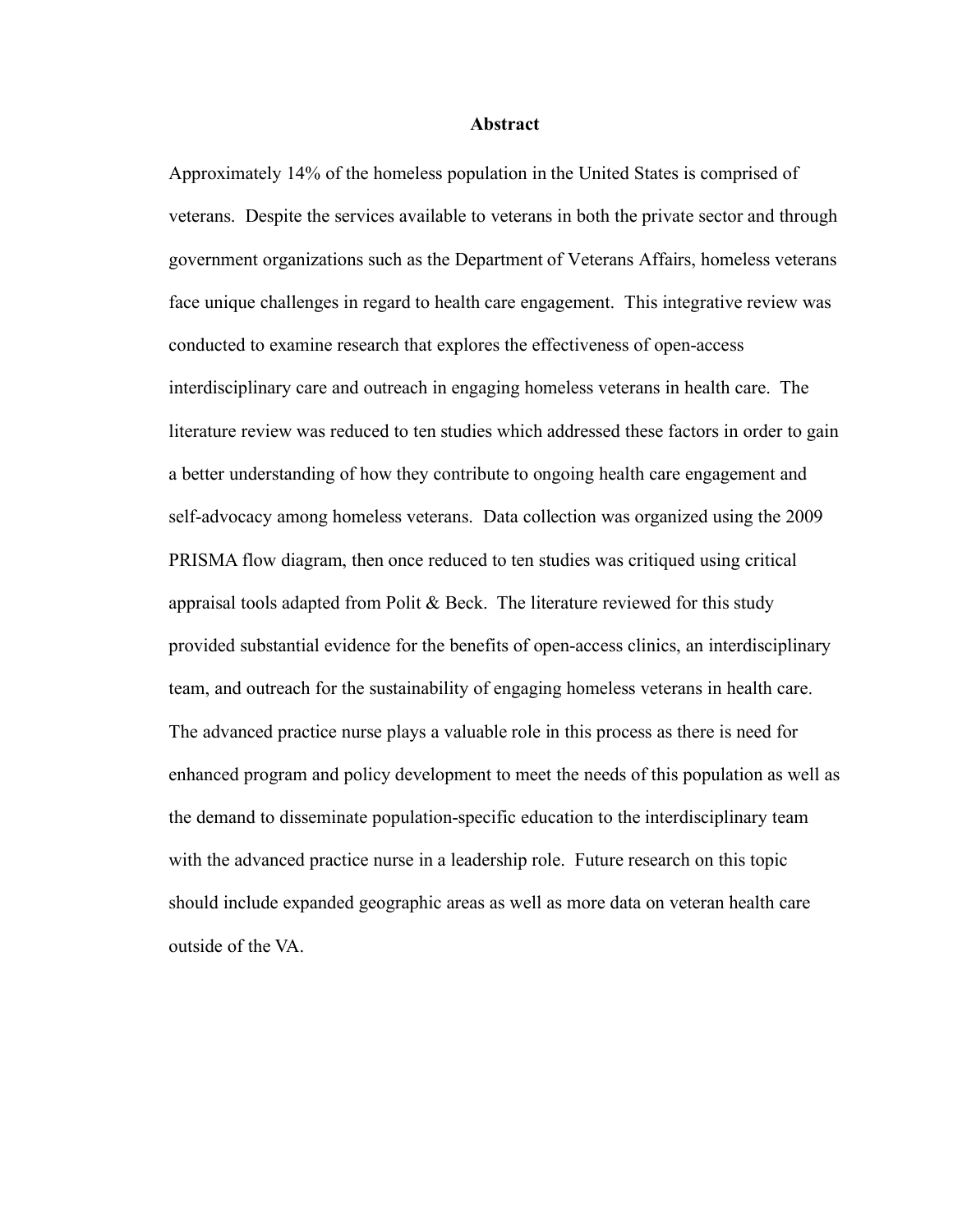#### **Acknowledgements**

First and foremost, I would like to thank my husband and daughters for all their support throughout my academic journey. Even in light of recent family challenges, they have cheered me on to continue working toward my goals. I would like to express sincere gratitude to my first and second readers, Dr. Joanne Costello, and Dr. Carol Shelton. They have helped me in so many ways and have shown unwavering support, encouragement, and mentorship. I would also like to thank my third reader, Maureen Bouris, M.Ed, RN, for being my "life advisor" as I once stated it. With all the academic advice and insight she provided me, as well as being such a great professional role model, I could not have selected a better person to be my third reader. Lastly, every professor that I have worked with and learned from at Rhode Island College has played a role in helping me to recognize and achieve my academic goals. Thank you.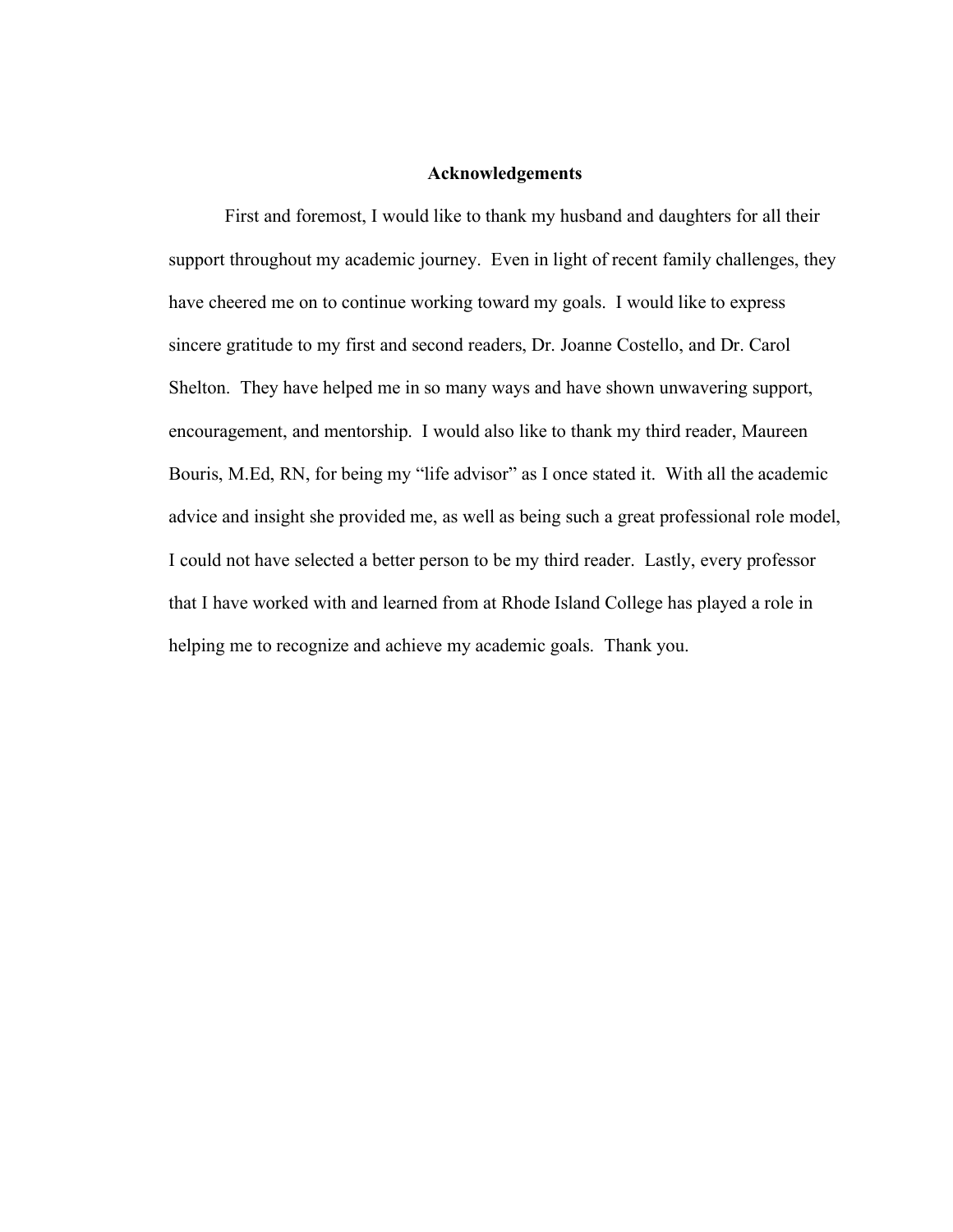# **Table of Contents**

| Recommendations and Implications for Advanced Nursing Practice32 |  |
|------------------------------------------------------------------|--|
|                                                                  |  |
|                                                                  |  |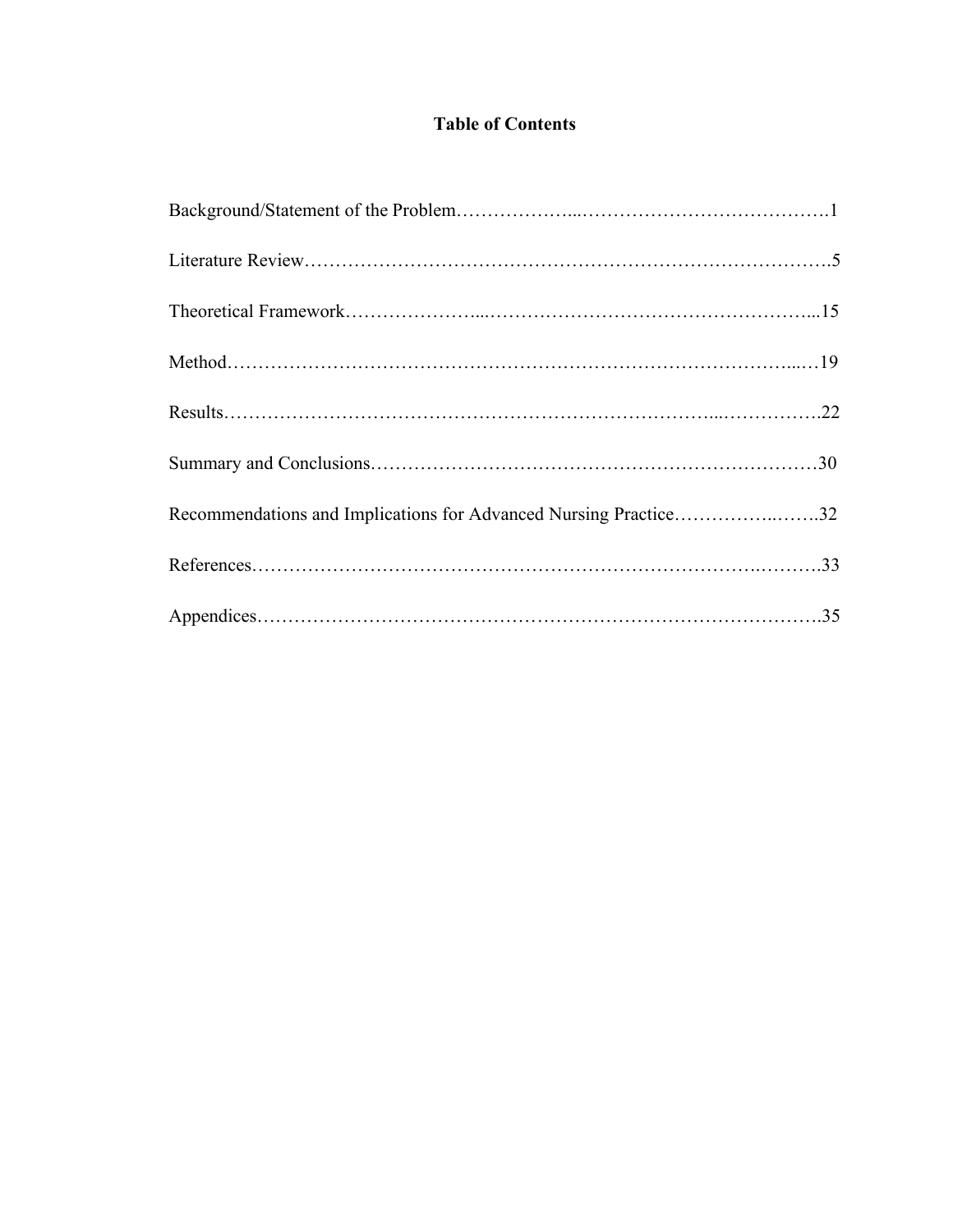# Improving Patient Engagement Among Homeless Veterans Through Open-Access Interdisciplinary Care and Outreach: An Integrative Review

#### **Background/Statement of the Problem**

The purpose of this integrative review is to examine research that explores the effectiveness of open-access interdisciplinary care and outreach in engaging homeless veterans in health care. Open-access care means allowing patients, or a specific population of patients, to access care on demand rather than scheduling appointments in advance as is typically done in ambulatory care settings. Open-access care can take place during the entire time the establishment is open or during a specific day or window of time. Interdisciplinary care refers to the multiple disciplines that may be involved in the care of the patient including services of physical and occupational therapy, social workers, doctors, nurses, or others based on the patient's needs. Incorporating the interdisciplinary care team into an open-access model allows the patient to access multiple providers or disciplines to meet the patient's needs during the time s/he presents.

In 1988, the Institute of Medicine described homeless-related health problems as three pronged: health problems caused by homelessness, health problems that cause homelessness, and health conditions that are difficult to treat because of homelessness (Institute of Medicine Committee on Health Care for Homeless People, 1988). Homelessness is not commonly defined as a health problem, yet it is both an etiologic factor and outcome of multiple health issues, directly and indirectly. Homeless persons are more likely to have comorbid conditions, poorer health outcomes, and decreased access to health care than other population subgroups (Parker & Dykema, 2013). As many homeless persons are uninsured or underinsured, any problems accessing care are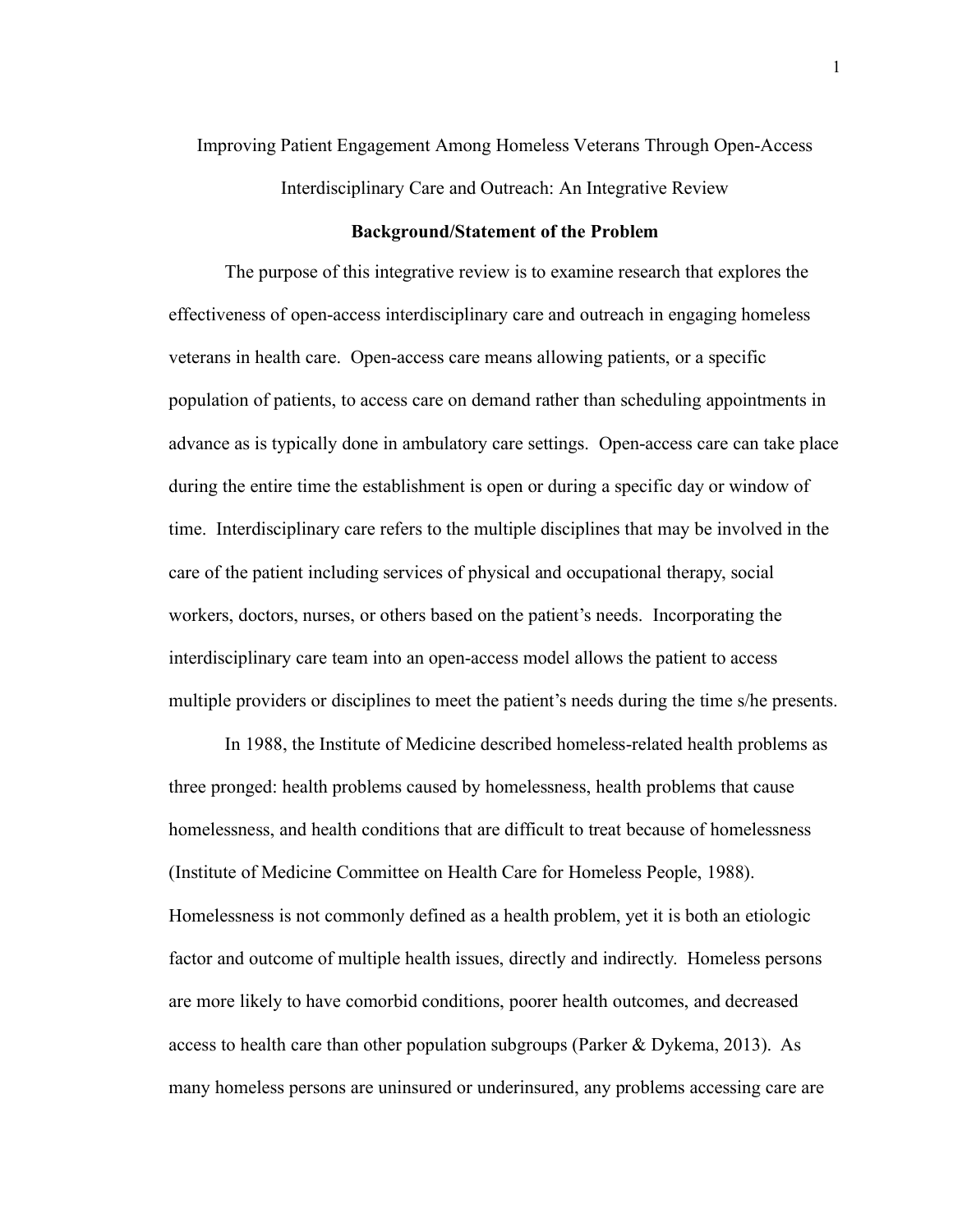further exacerbated by the fact that a relatively small number of health care systems in the United States are designed to provide consistent care for these persons (Parker & Dykema, 2013). The care homeless persons receive is often based in emergency departments (EDs), and these patients do not receive chronic care management or preventative services in this setting (O'Toole, et al., 2013).

Recent estimates suggest that approximately 14% of the nation's homeless population is comprised of military veterans. Risk for homelessness among veterans has been attributed to a number of possible factors including substance abuse, serious mental illness, exposure to childhood trauma, and combat-related post-traumatic stress disorder (PTSD). Socioeconomic factors such as poor overall health, unemployment, and disability have also been associated with homelessness among veterans (Creech, et al., 2015). Evidence among a large sample of veterans who served at the time of the most recent conflicts indicated that the veteran's pay grade at the time of military discharge, substance abuse issues**,** and psychiatric disorders were associated with an increased risk of becoming homeless. Among veterans who deployed to the conflicts in Iraq or Afghanistan, PTSD was also a significant predictor of homeless risk (Creech, et al., 2015). Given the unique needs and experiences of the homeless veteran population, the VA began an initiative to tailor care to meet these needs and increase healthcare engagement among this population.

The homeless medical home initiative, known at the Veterans Health Administration (VHA) as the Homeless Patient Aligned Care Team (HPACT), is a national program launched in 2011 as part of the Ending Homelessness Among Veterans Initiative. The intent was to integrate and coordinate health and social service care for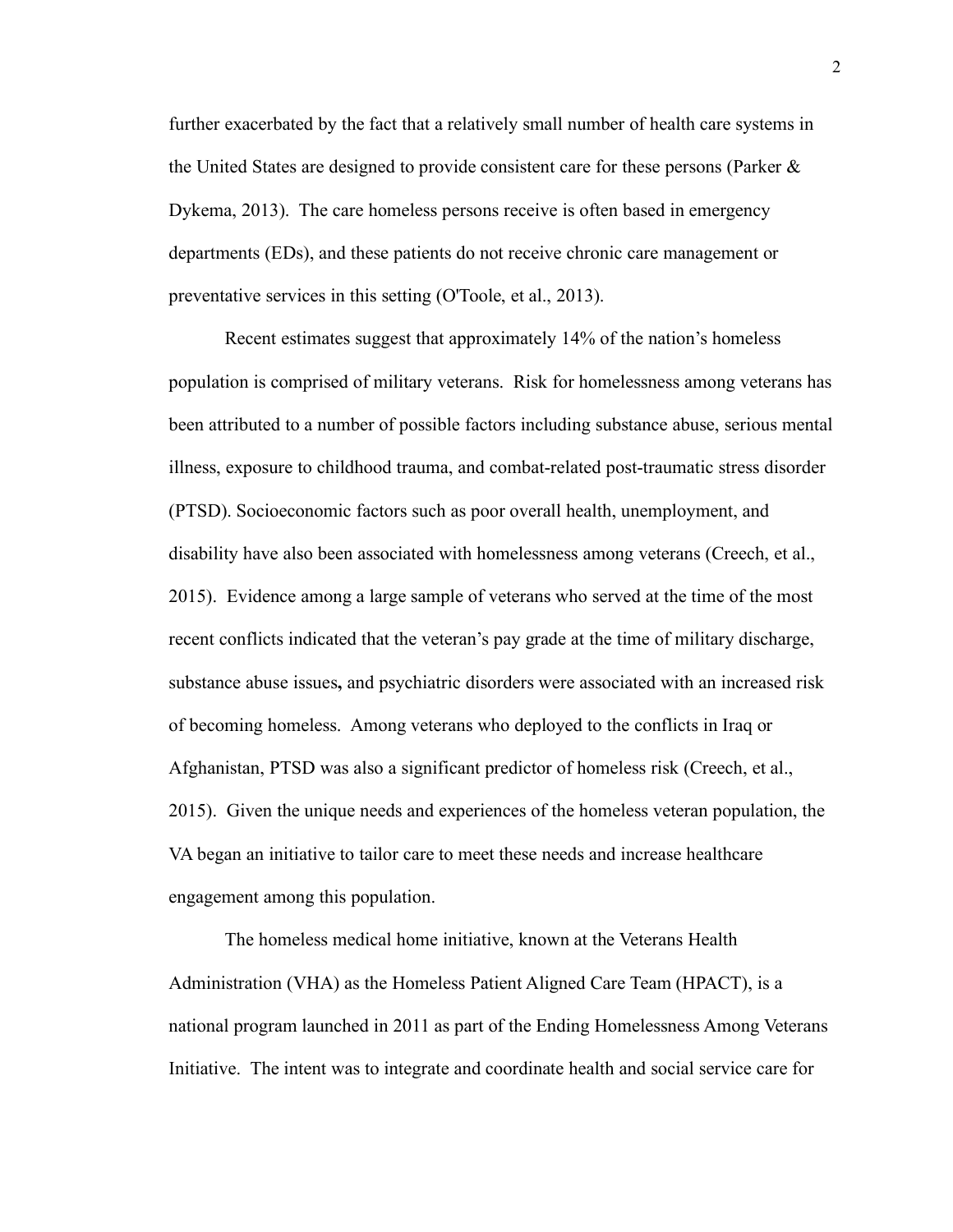homeless veterans with a focus on the highest risk, highest need veterans unable or unwilling to access traditional health care. The program's goals are to assist the patient to be engaged in health care, be stabilized clinically, be provided with needed social services and programs, and be expedited in housing placement (O'Toole, Johnson, Aiello, Kane, & Pape, 2016). A depiction of the model can be seen below in Figure 1.



*Figure 1.* Homeless patient aligned care team model for treatment engagement. Abbreviations: PACT, patient aligned care team, SMI, serious mental illness; HIV, human immunodeficiency virus (O'Toole, et al., 2016).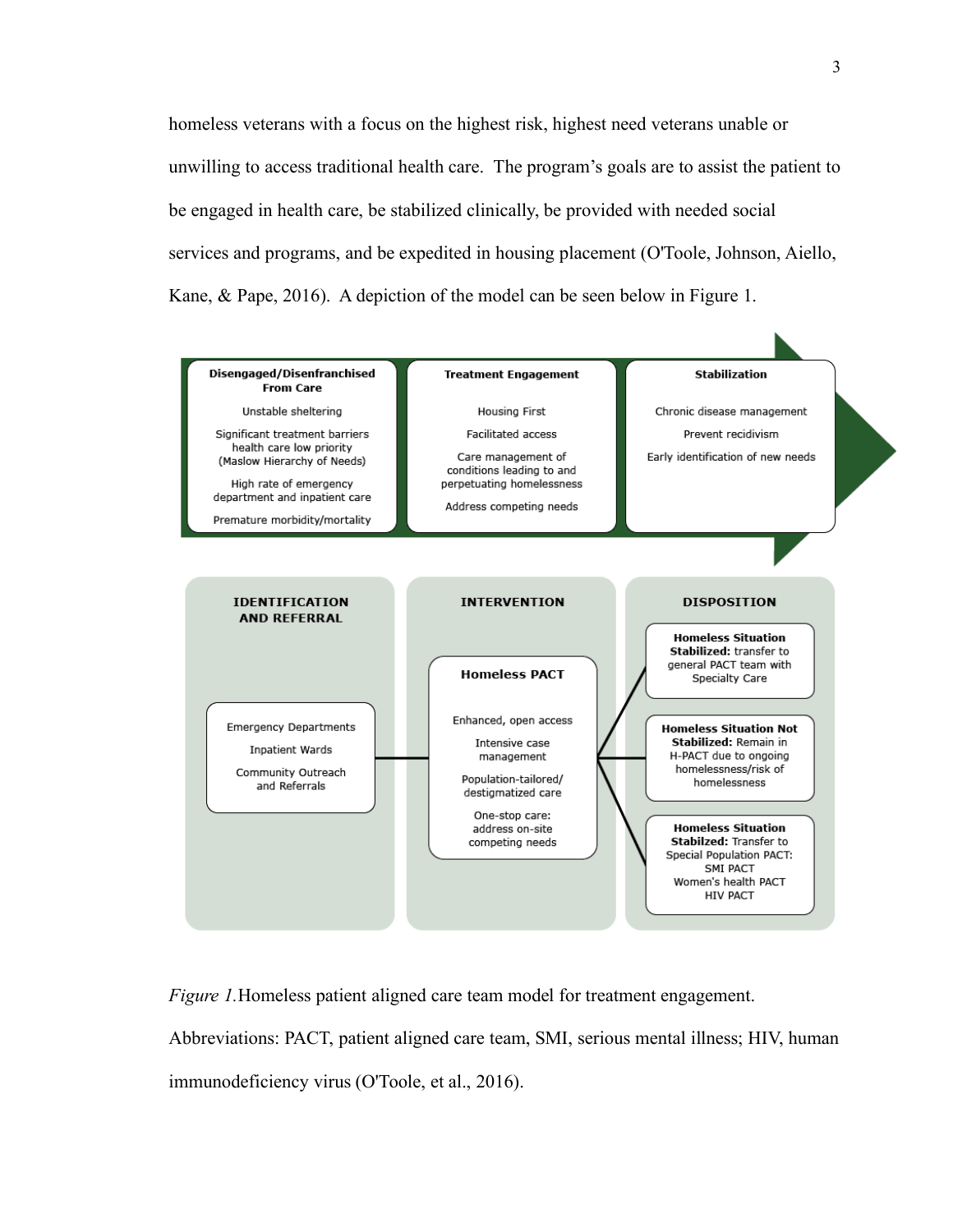Through a concerted effort at the federal, state, and local levels to increase opportunities for veterans to access permanent housing, the number of veterans experiencing homelessness in the United States (U.S.) on any given day was reduced by an estimated 46% between 2010 and 2017. During that time, the number of veterans experiencing unsheltered homelessness was reduced by an estimated 50% (United States Interagency Council on Homelessness, 2018). Street outreach, defined as meeting individuals on the streets to increase access to services, is a prime method of directly engaging homeless individuals and providing them access to the housing and health care services they need. Street outreach can be time-consuming and difficult, particularly in reaching people who have been chronically homeless, and with whom outreach staff need to develop rapport and use specialized client-centered approaches (Tsai, Kasprow, Kane, & Rosenheck, 2014). While there is adequate literature on the homeless veteran population, limited research exists which combines the processes of open-access interdisciplinary care and outreach and the effects these interventions have on engaging homeless veterans in healthcare.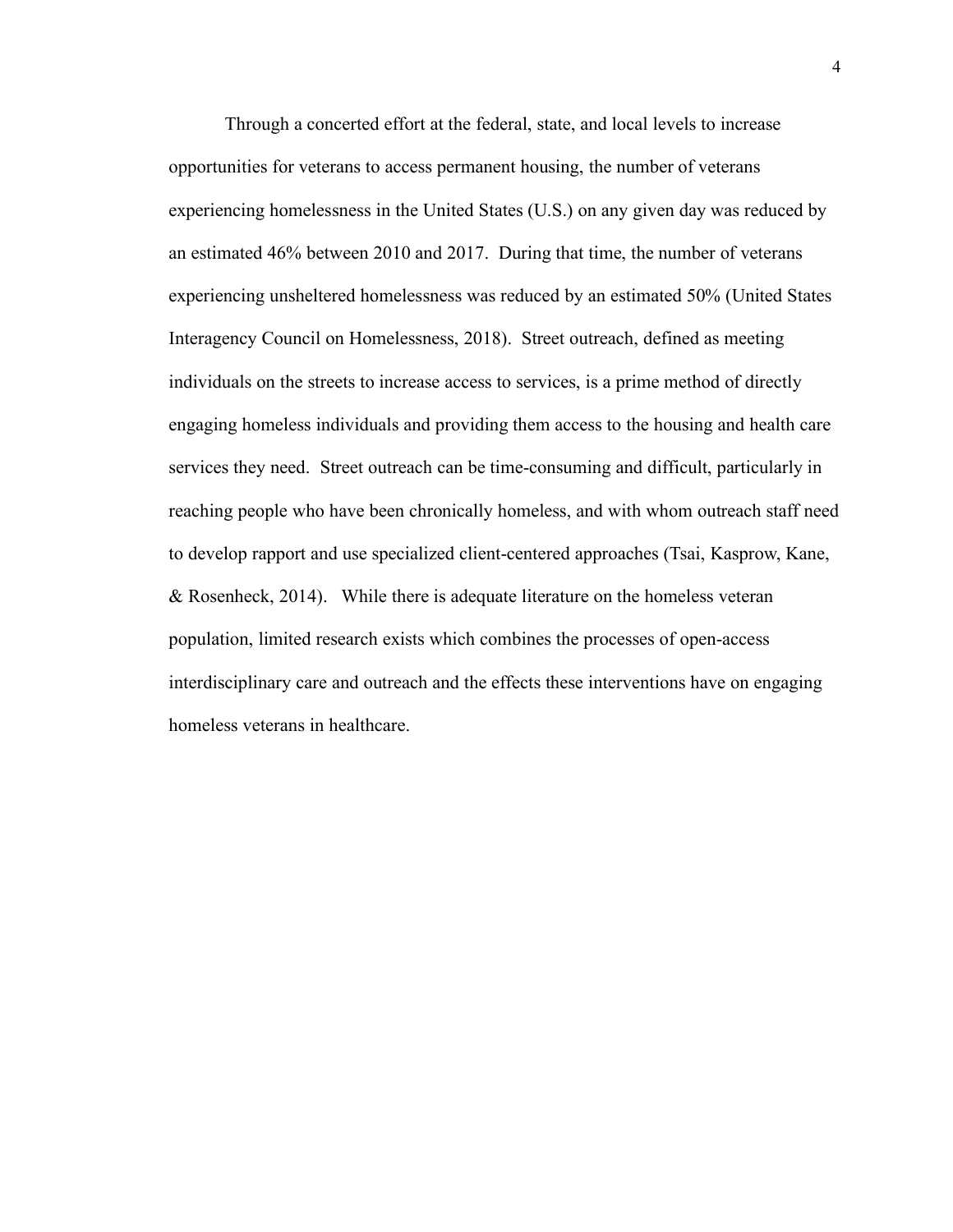### **Literature Review**

# **Veteran Homelessness**

Homeless veterans were defined by the Stewart B. McKinney-Vento Homeless Assistance Act as veterans lacking a fixed, regular, and adequate nighttime residence, whose primary nighttime residence is a car, park, abandoned building, bus or train station, airport, or camping ground, or who are staying in a shelter or transitional housing facility, as well as those veterans in unstable doubled-up arrangements (U.S. Department of the Interior, 2019).

# **Healthcare Engagement**

Gelberg, Andersen & Leake conducted a study in 2000 to present the Behavioral Model for Vulnerable Populations. They tested the model in a prospective study designed to define and determine predictors of the course of health services utilization and physical health outcomes within the homeless adult population. This study used a communitybased probability sample of 363 homeless individuals. Each participant was interviewed and examined for four health conditions which included high blood pressure, functional vision impairment, skin/leg/foot problems, and positive TB skin test. Any participant with at least one of these conditions was followed longitudinally for up to eight months. The hypotheses for this study were as follows: 1) the homeless will be more likely to seek services for conditions that lead to a more immediate impact; 2) predisposing and enabling vulnerable domains will be important to predisposing and enabling traditional domains in explaining the use of services by homeless persons; 3) as in the general population, the health needs of the homeless that relate to specific study conditions will be important factors in explaining their use of services for those conditions; 4)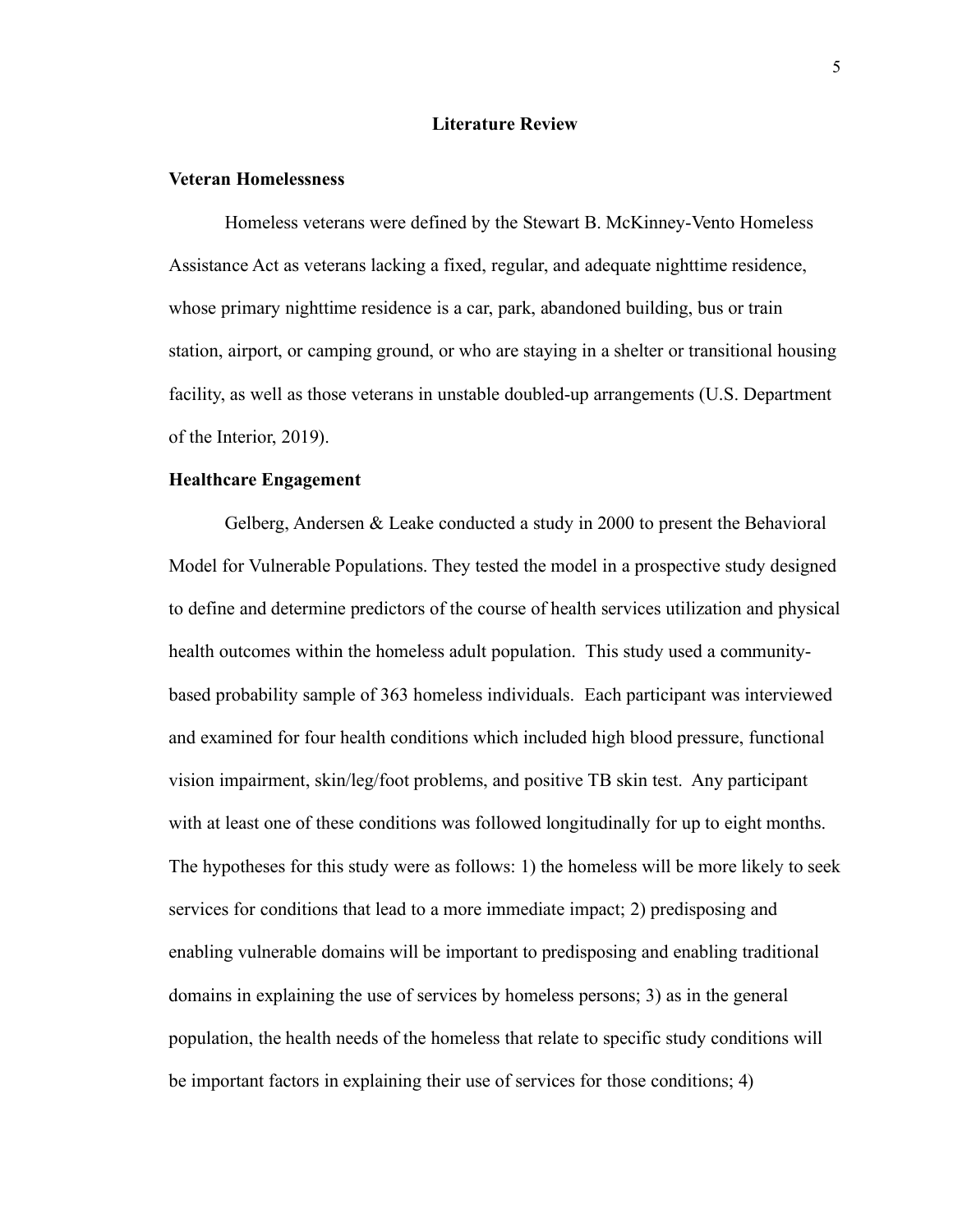predisposing and enabling vulnerable domains will be relatively more important in explaining the use of health services for conditions with less apparent consequences than for conditions with immediate impact; 5) predisposing and enabling vulnerable domains will be important supplements to predisposing and enabling traditional domains in explaining outcomes for the study conditions; 6) homeless people receiving health services for their conditions will experience better outcomes than those not receiving services (Gelberg, Andersen, & Leake, 2000).

Study findings supported some, but not all, of these hypotheses. Contrary to the first hypothesis, findings suggested that homeless persons will be more likely to seek care for conditions that have a less immediate, but longer-term, effect and that are of greater salience in the mind of the general public. Overall, this study demonstrated that homeless persons will seek care if they regard a condition as serious. It also implies that homeless persons can be motivated to seek medical care even if they have mental illness, are abusing substances, or lack permanent housing. Utilization of services did not consistently lead to better health outcomes. It is possible that existing health services are not sufficient to overcome the major influences and barriers created by the extreme deprivation of the homeless living conditions and lifestyle (Gelberg, et al., 2000). The study found that having a community clinic or private physician as a regular source of care was a predictor of improved health status.

In a 2014 study by Linton and Shafer, the Behavioral Model for Vulnerable Populations was used to conceptualize factors associated with hospital, mental health, and substance abuse service utilization among a sample of 260 unsheltered, chronically homeless individuals in a large southwestern metropolitan area. Approximately one fifth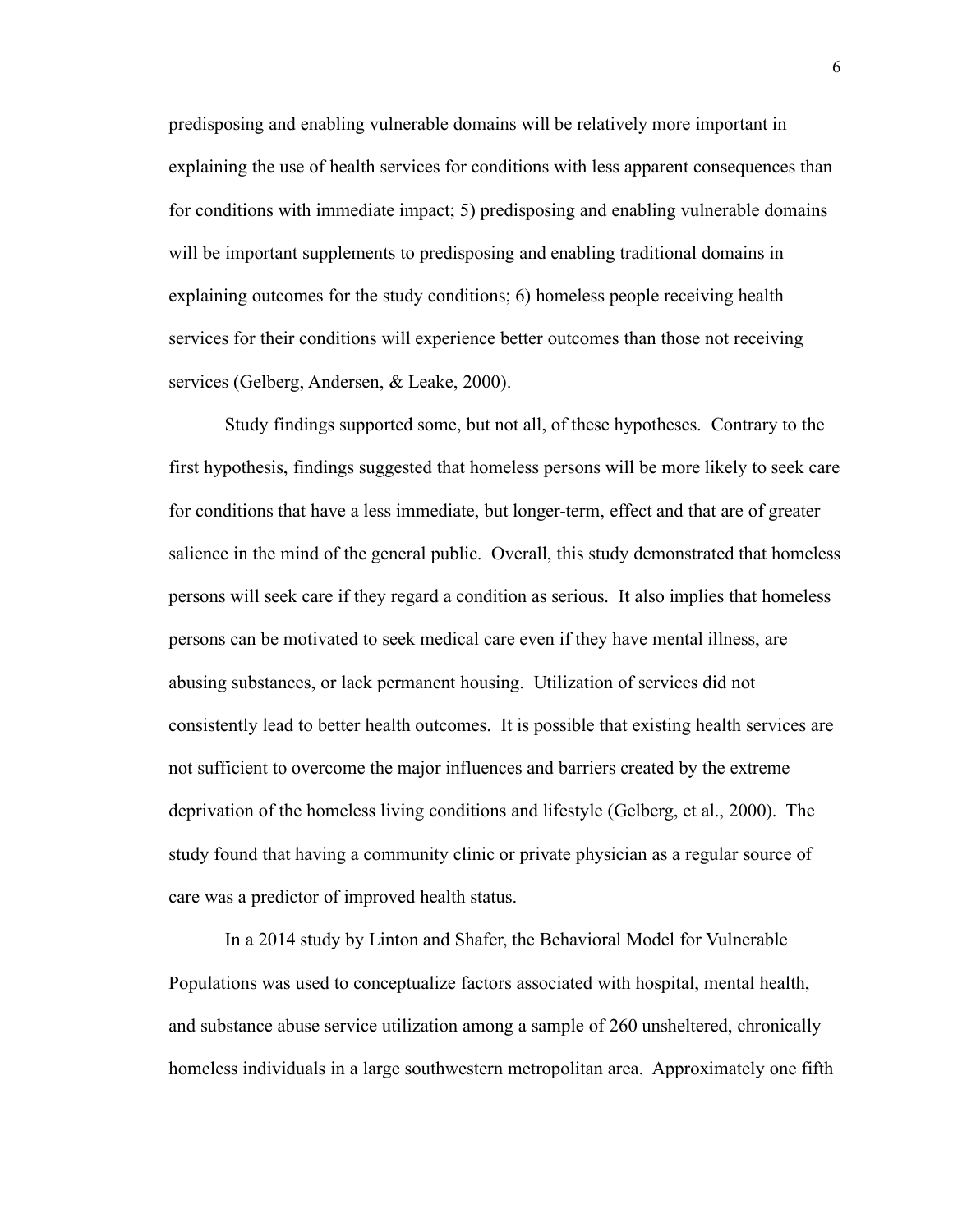of these participants identified themselves as veterans. The study was designed to address gaps in current knowledge of health status, health care access, and utilization among this unique population: predisposing, enabling, and need factors. A structured survey questionnaire was designed to capture information on the physical health, mental health, and substance abuse status of individuals and their use of these services. The Behavioral Model for Vulnerable Populations was applied as an analytical model for this study, and survey items were conceptualized accordingly as predisposing, need, enabling, and outcome factors. Consistent with the Behavioral Model for Vulnerable Populations, predicting, enabling, and need factors are associated with health service utilization among an unsheltered, chronically homeless population. Health insurance, an enabling factor, was significantly associated with use of health care services. Results were the same among sheltered homeless populations which suggests that lack of health insurance is a critical factor in understanding health service utilization among both the sheltered and unsheltered homeless populations. This provides tentative support for policies that promote the expansion of health insurance for vulnerable people as it may improve the likelihood that they will access some type of health care (Linton & Shafer, 2014).

Homelessness is associated with significant health care needs and health complications often characterized by very high rates of emergency department use and inpatient hospitalizations combined with an underutilization of ambulatory care services. Often, instead of traditional preventative care, the care provided to this population is reactive to acute issues. In 2015, O'Toole, Johnson, Boriga, and Rose conducted a multicenter prospective, community-based two-by-two randomized controlled trial of homeless veterans. The study took place within the Providence, Rhode Island VA's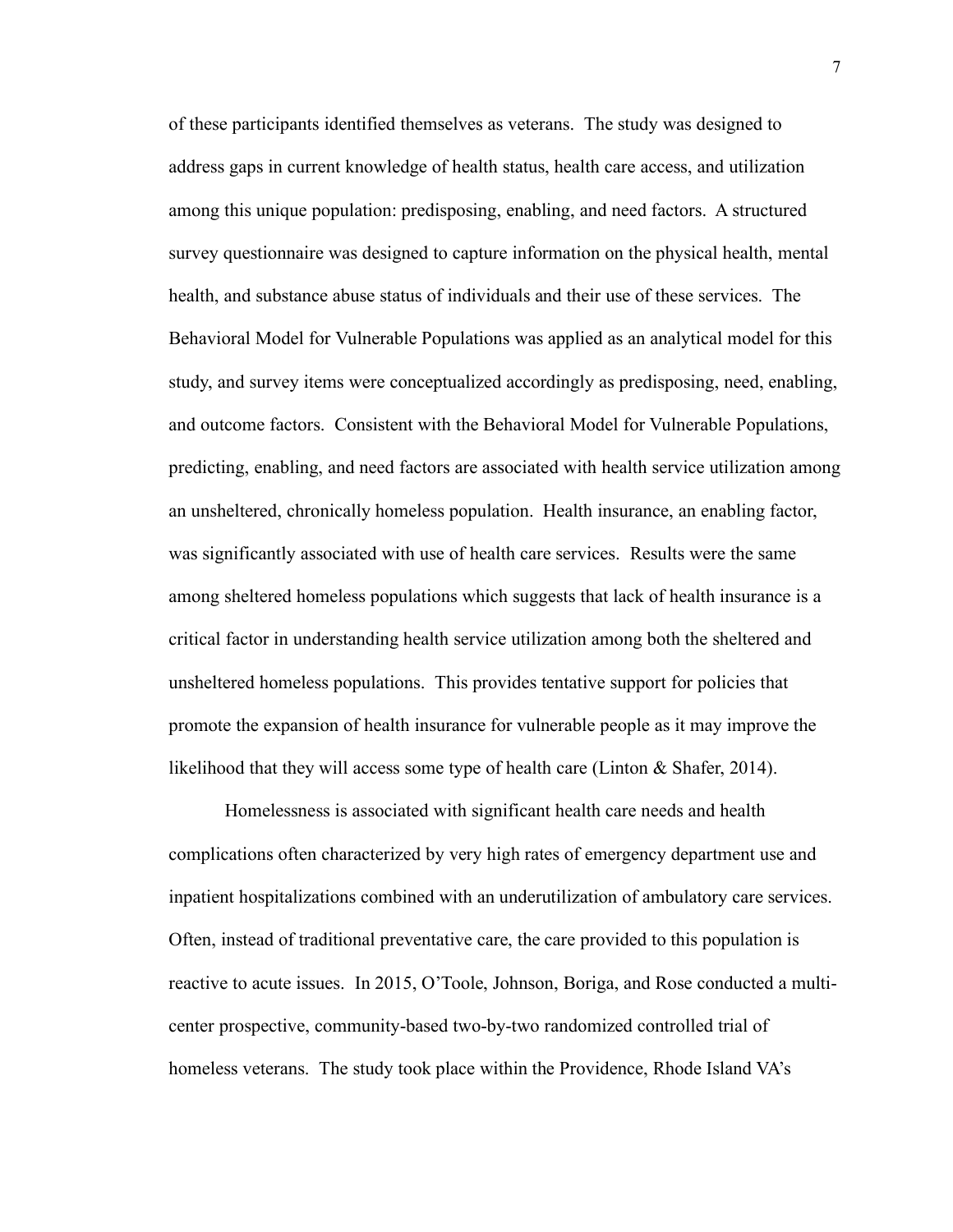HPACT and the HPACT at the New Bedford, Massachusetts Community Based Outpatient Clinic (CBOC). The researchers measured the receipt of primary care within four weeks of enrollment. This study tested whether an outreach intervention that included a personal health assessment and brief intervention as well as a clinic/health system orientation separately and in combination would increase health seeking behavior and receipt of health care. This study demonstrated significant benefits from a lowintensity outreach effort to engage homeless veterans in primary care. Findings suggested that engagement in primary care was sustained and resulted in care being provided across the continuum of needs specific to this population (O'Toole et al, 2015). This is an example of how homeless outreach can improve health care engagement among this population.

A 2018 study by Jones, et al. used multivariable multinomial regressions to estimate homeless versus nonhomeless patient differences in primary care experiences reported on a national VHA survey. The sample included survey respondents from non-HPACT facilities (homeless:  $n = 10,148$ ; nonhomeless:  $n = 309,779$ ) and HPACT facilities (homeless:  $n = 2022$ ; nonhomeless:  $n = 20,941$ ). The survey questions included measures of negative and positive experiences with access, communication, office staff, provider rating, comprehensiveness, coordination, shared decision-making, and selfmanagement support. Results of this study demonstrated that homeless patients reported more negative and fewer positive experiences than nonhomeless patients in non-HPACT facilities. The patterns of homeless versus nonhomeless differences were reversed in HPACT facilities in the domains of communication, comprehensiveness, shared decisionmaking, and self-management support. Potential factors that affect homeless patients'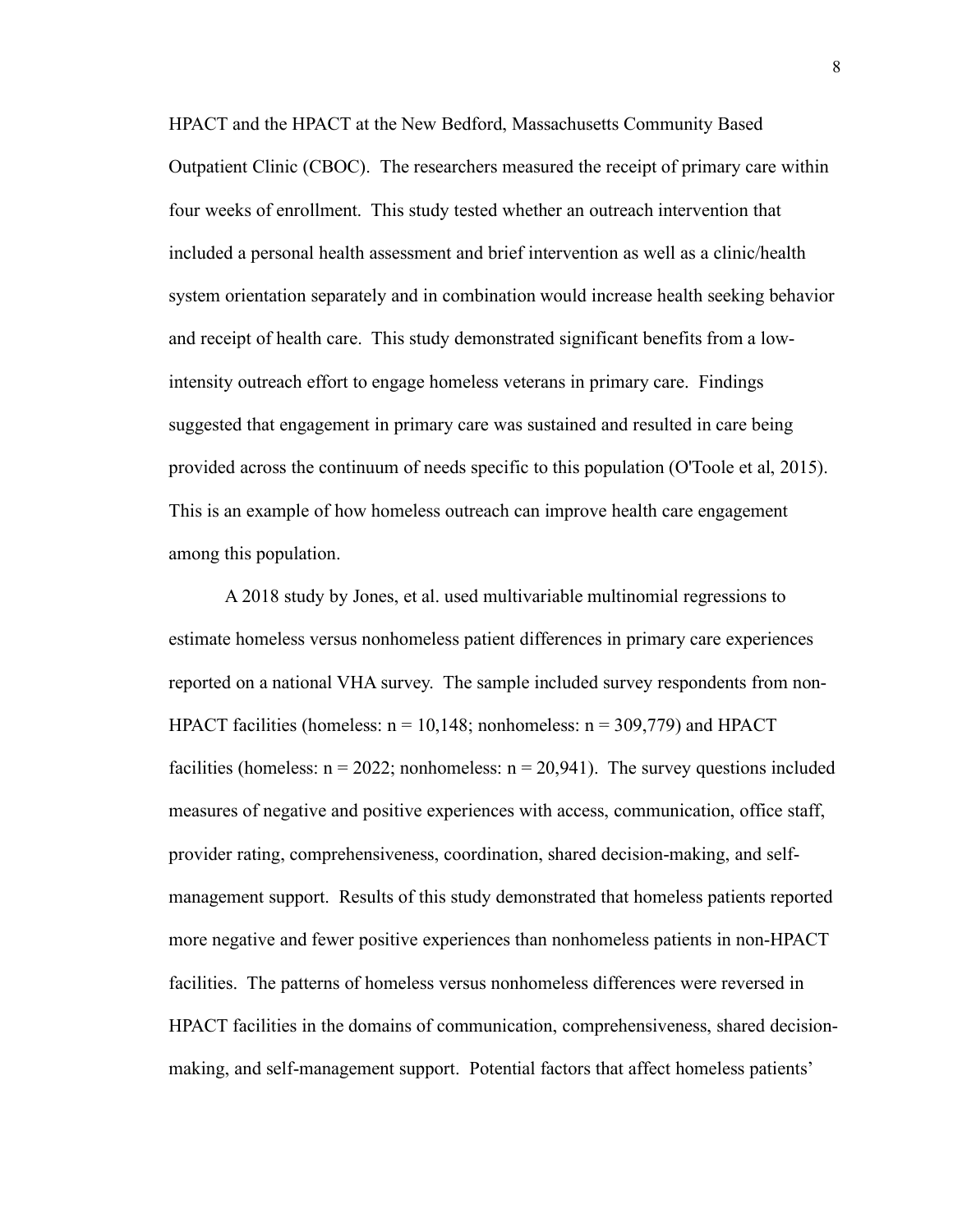use of primary care services were found to be their negative perceptions of the healthcare environment and concerns about how they will be treated by health care providers and staff. Persons who are homeless reported feeling unwelcome in healthcare settings and perceived discrimination from providers and staff because of being homeless. Homeless patients also reported more negative healthcare experiences than nonhomeless patients potentially contributing to inequities in health services use and health outcomes. This study concluded that VHA facilities with HPACT programs appear to offer a better primary care experience for homeless versus nonhomeless veterans, reversing the pattern of relatively poor primary care experiences often associated with homelessness (Jones, et al., 2018).

#### **Homeless Outreach**

A 2014 retrospective review by Tsai, Kasprow, Kane, and Rosenheck reviewed data from the Department of Veterans Affairs (VA) Homeless Operations Management and Evaluation System (HOMES) to determine the importance of outreach as a valuable tool in helping to engage homeless veterans in health care and helping to link them with permanent housing. The study used client-level data from April 2011 to November 2012. The total sample included 120,840 veterans across 142 sites across the US. This study focused on the 70,778 (58.57%)veterans within the sample who VA homeless staff documented as literally homeless (Tsai et al, 2014). "Literally homeless" referred to veterans who were without any type of shelter such as friends' homes, transitional housing, or traditional shelters. These were people who typically sleep on the streets, on benches, or wherever they may find a spot. Slightly over one of ten literally homeless veterans was engaged with VA homeless services through street outreach, with the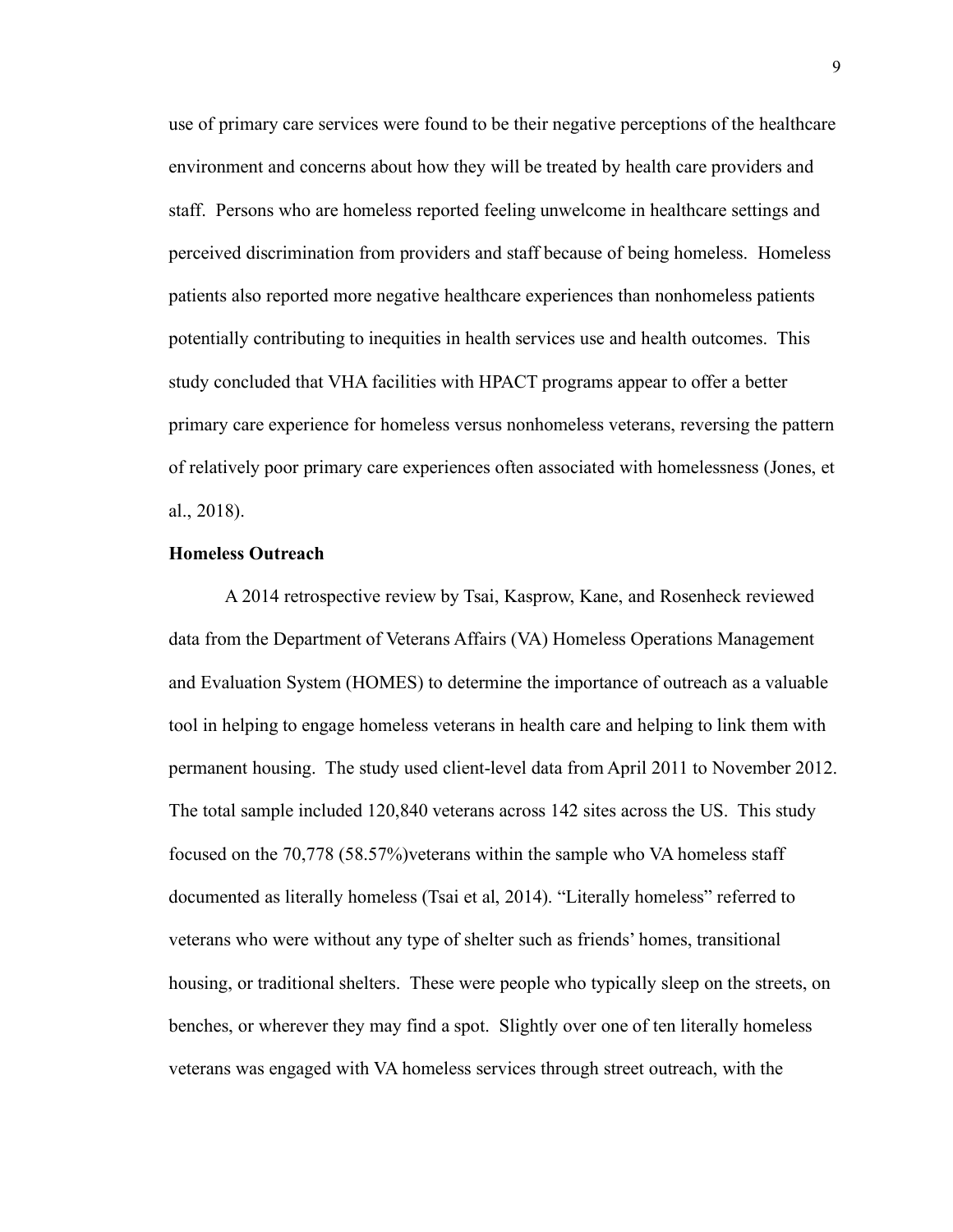majority engaged through provider referral and self-referral. Many of those engaged through street outreach had extensive histories of homelessness and may have been without health care for many years. These individuals were more likely to have been disenfranchised from and to be distrustful of conventional social services, so study findings suggest that street outreach should incorporate careful, sensitive approaches to engaging these individuals. Street outreach staff have often emphasized the importance of first cultivating a non-treatment-focused relationship with homeless individuals and creating a welcoming community before trying to engage them with formal services (Tsai et al., 2014).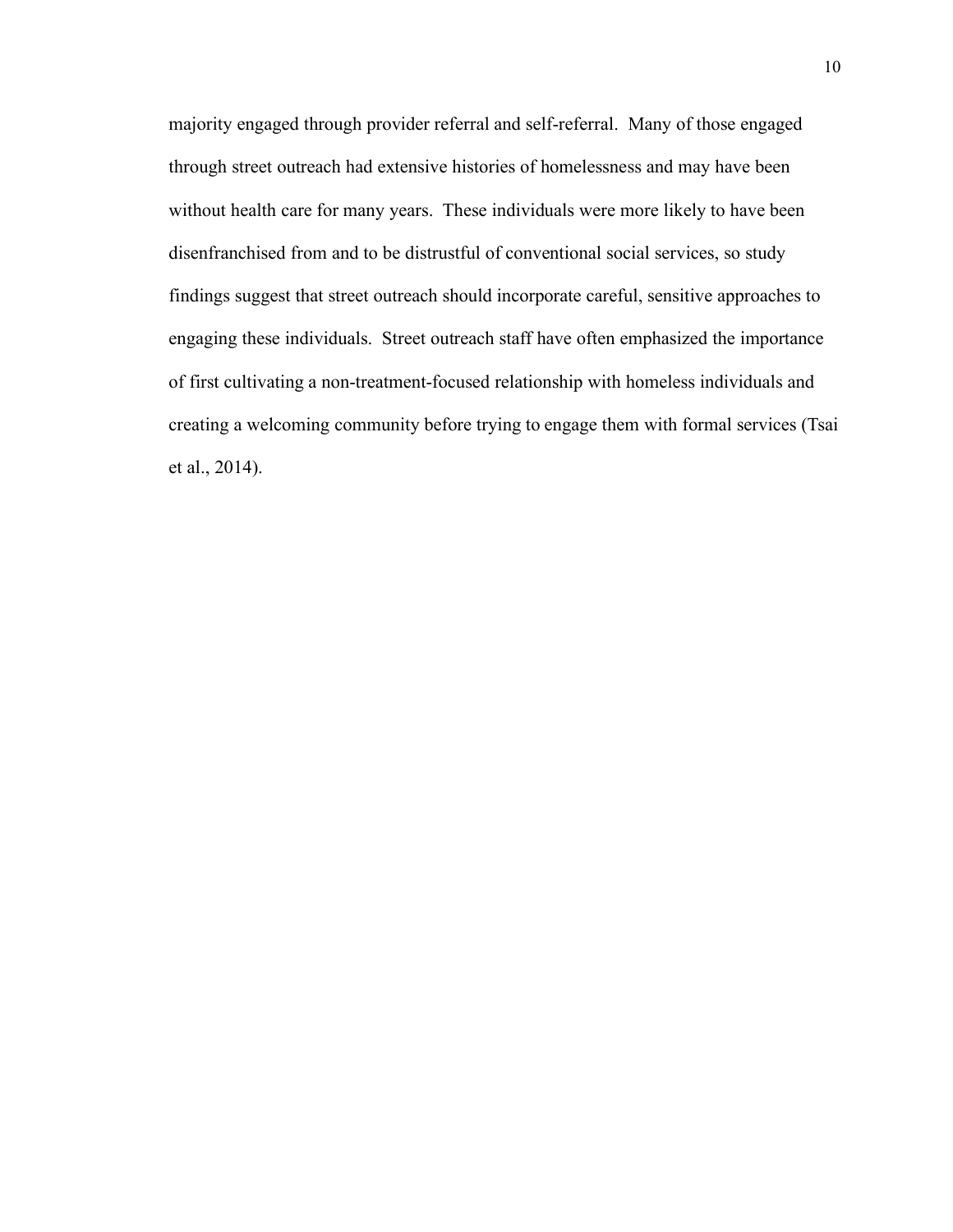# **Open-Access Interdisciplinary Care for Homeless Veterans**

A 2010 retrospective cohort study by O'Toole, et al. of homeless veterans enrolled in a population-tailored primary care clinic matched to a historical sample in general internal medicine clinics was conducted. The intent of the study was to determine whether a population-tailored approach to how primary care is organized and delivered to homeless veterans is associated with better health care and utilization outcomes. The results of this study demonstrated that homeless veterans accessing a population-tailored open-access primary care model had significantly more primary care visits and medical admissions than did those homeless persons attending a traditional general internal medicine clinic. In this study, the population-tailored open-access care model is specific to homeless veterans, allowing them on-demand access to their primary care team during clinic hours. Homeless veterans using the open-access primary care model also recorded greater improvements in LDL, blood pressure, and HbA1c levels. The implications were that to optimize any clinical arrangement, it is essential to address the specific predisposing, enabling, and illness-based needs of homeless people that drive their health-seeking behavior, as well as their need to secure shelter, food, clothing, or other sustenance needs that may take precedence over accessing health care (O'Toole, et al., 2010).

A 2013 study by Kertesz, et al. presented a survey-based comparison of homelessexperienced (either recently or currently homeless) patients' assessments of their own health care across five federally funded primary care settings which varied in degree of homeless-tailored services. These settings included three VA mainstream primary care settings in Pennsylvania and Alabama, a homeless-tailored VA clinic in California, and a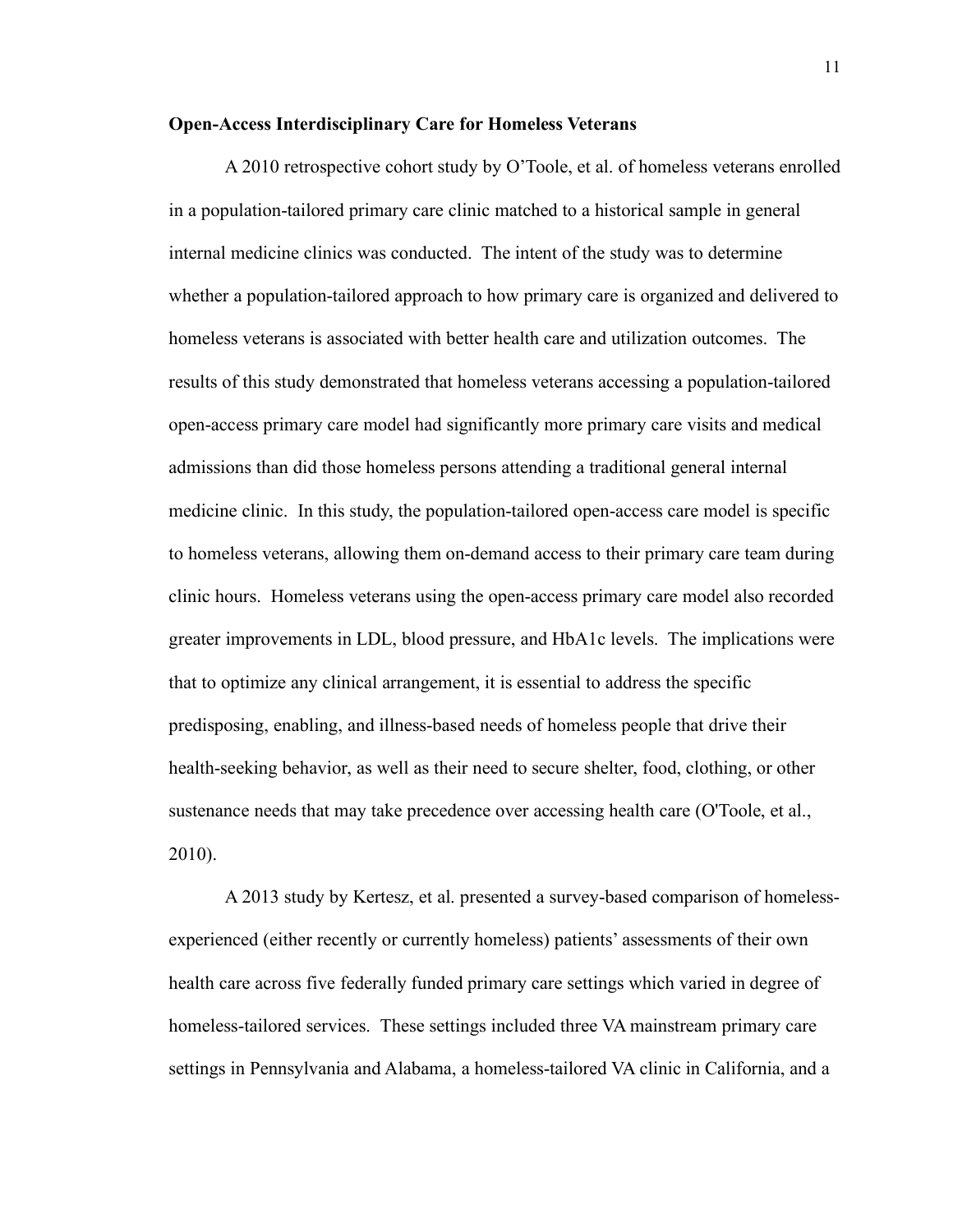highly tailored non-VA Health Care for the Homeless Program in Massachusetts. A patient-reported instrument, titled "Primary Care Quality Homeless Survey," was developed specifically for homeless persons. Results of the study supported the hypothesis that care received in settings more tailored to homeless persons have better ratings in regard to patient satisfaction and outcomes. Patient perceptions of cooperation among the various caregivers might be influenced by actual co-location of these services as well as demonstrating to patients that team members communicated with each other in ways that went beyond the medical record. In mainstream settings, homeless patients might feel mistrusted or unwelcome. Tailored clinics might remediate these challenges in part by recruiting providers who wish to work with the homeless population (Kertesz, et al., 2013). Overall, the findings of this study suggest that tailored service delivery matters to homeless patients in ways that are readily measurable.

A 2013 study by O'Toole, et al. performed case-control matching with a nested cohort analysis to compare use of health care services among homeless and non-homeless veterans to determine patterns of use. The stated goal was to identify the demand for care and the use of health services among newly enrolled homeless veterans and factors associated with redirecting that use to ambulatory settings. This study was part of a larger VA Health Services Research and Development study that tested different interventions to enhance treatment engagement among homeless veterans. In this study, the effect of a primary care assignment on subsequent health services use was significantly greater for the homeless cohort, suggesting a greater degree of deferred, delayed, and not-yet-diagnosed medical and mental health conditions in this disadvantaged and disenfranchised cohort. The primary care assignment refers to the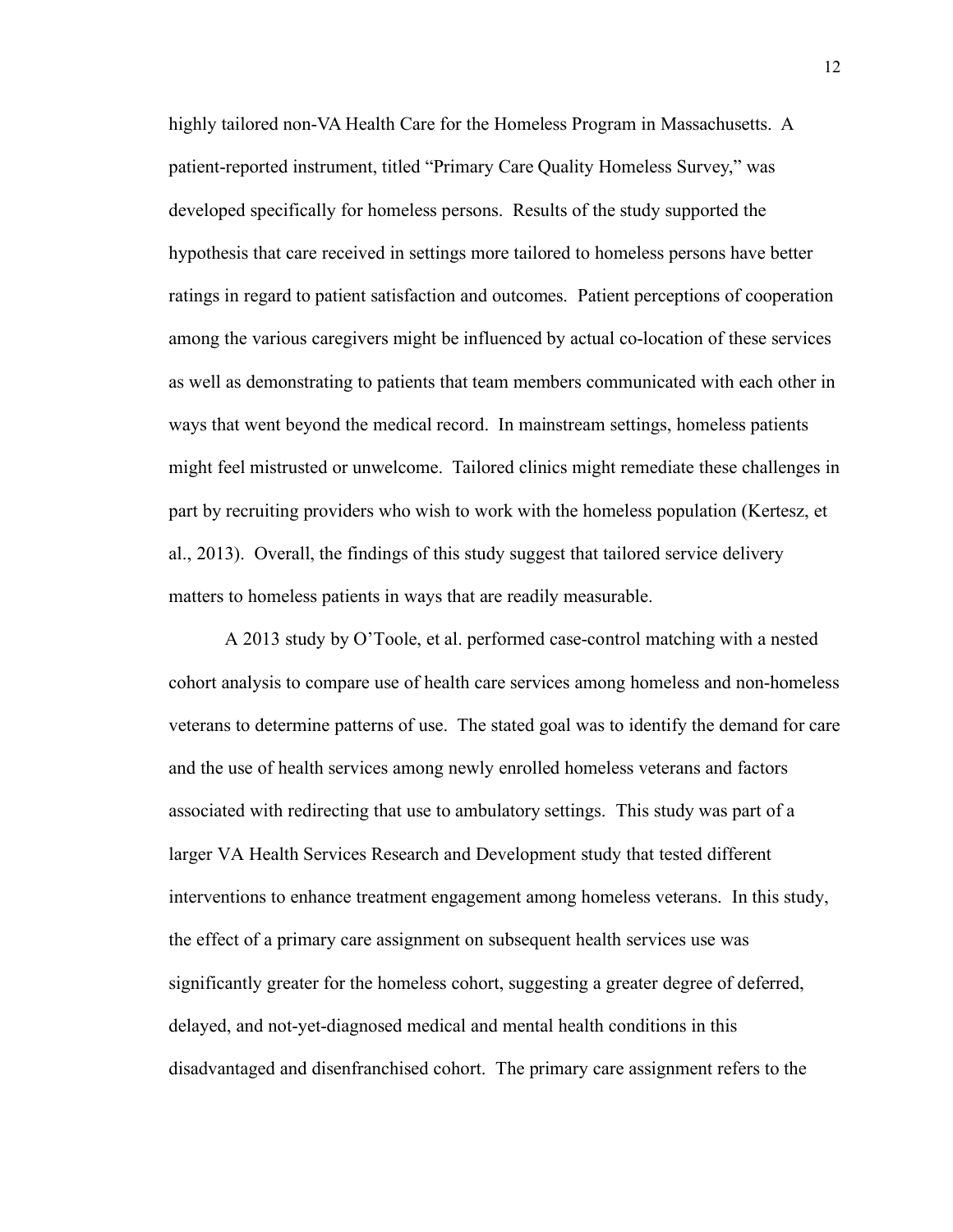assigned primary care provider as part of the Patient Aligned Care Team (PACT) which includes an interdisciplinary team of nurses, pharmacists, mental health professionals, and social workers. Findings were in contrast to commonly held expectations that homeless health care is defined by high no-show rates and poor continuity of care. Highvolume primary care and medical home engagement can significantly reduce reliance on ED care and represents an opportunity to effectively engage individuals in care with a goal of reducing the overuse of ED care in the process (O'Toole, et al., 2013). A 2016 observational study by O'Toole, Johnson, Aiello, Kane, and Pape describes the development of the VHA's national medical home model which was launched in 2011. The HPACT focuses on integrated care to improve engagement, clinical stabilization, social services, and stable housing among the highest-risk veterans. Five core elements of the HPACT model distinguish it from traditional primary care: 1) enhanced, lowthreshold access to care with open-access, walk-in capacity, flexible scheduling, and clinical outreach to homeless people on streets, in shelters, and in community locations; 2) integrated services; 3) intensive health care management that is integrated with community agencies with an emphasis on ongoing, continuous care; 4) ongoing staff training and development of homeless care skills; 5) data-driven, accountable care processes. Findings suggested that high levels of patient engagement in health care, evidenced by enhanced use of health care and social services, were associated with a population-tailored medical home approach for homeless veterans (O'Toole, et al., 2016).

# **Conclusion of Literature Review**

Though various aspects of health care engagement among homeless veterans have been researched, there is not an abundance of literature that encompasses all these topics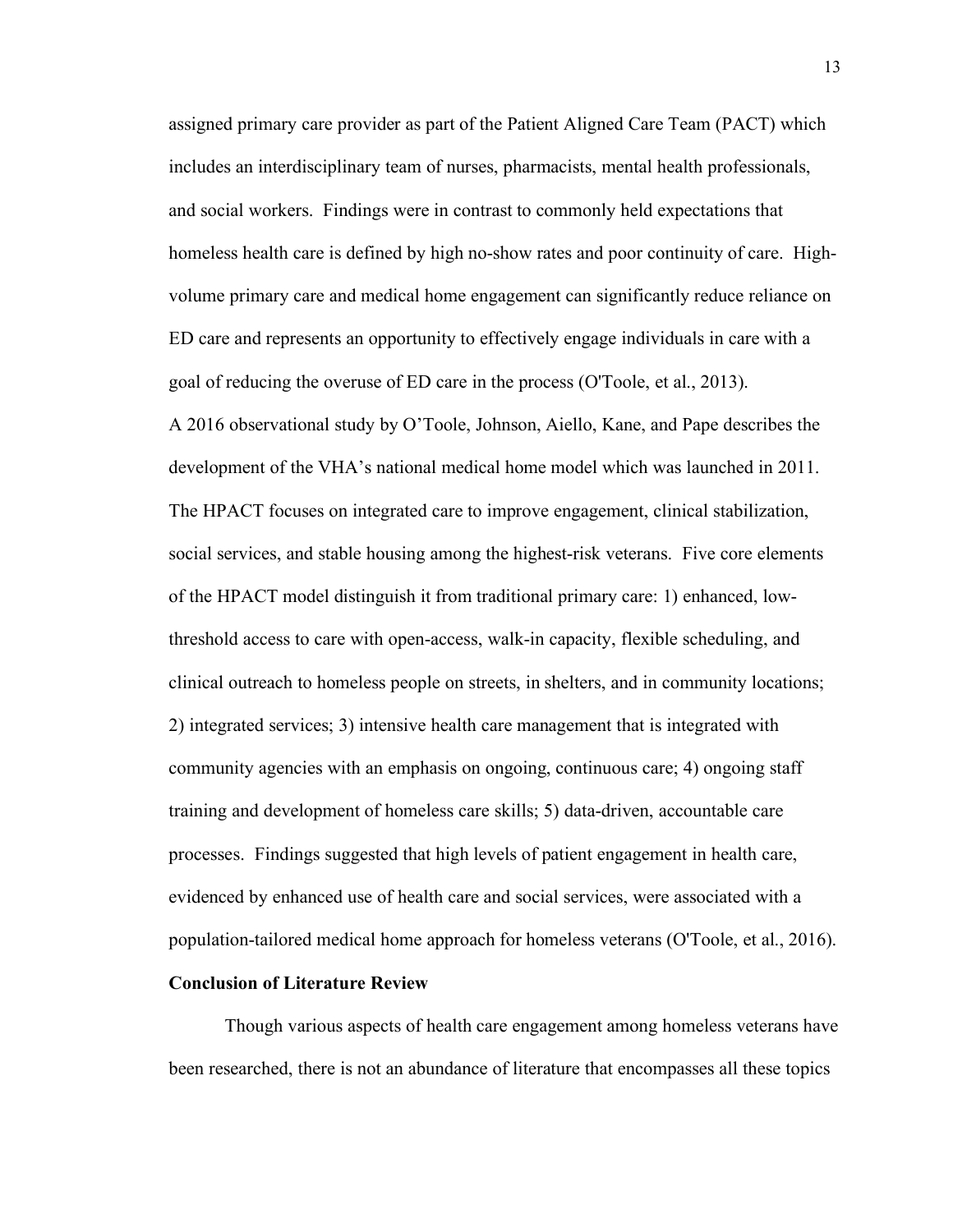together to explore how they interact with each other and how they affect heath care engagement among this population. Homeless veterans are a unique population with specific physical and psychological needs. They are often reluctant to present for healthcare due to various factors including fear of stigma. The literature concludes that engaging this population often requires initial outreach, whether that is through traditional street outreach, visiting shelters, or through printed material in places that these veterans congregate. Homeless veterans, given their transiency and risk factors, seem to have better outcomes in regard to engagement when they can present for care at their own convenience and have the opportunity to address issues with various disciplines as needed. As rapport and trust develop between patient and provider, these veterans are generally more likely to remain engaged and develop a sense of self-advocacy.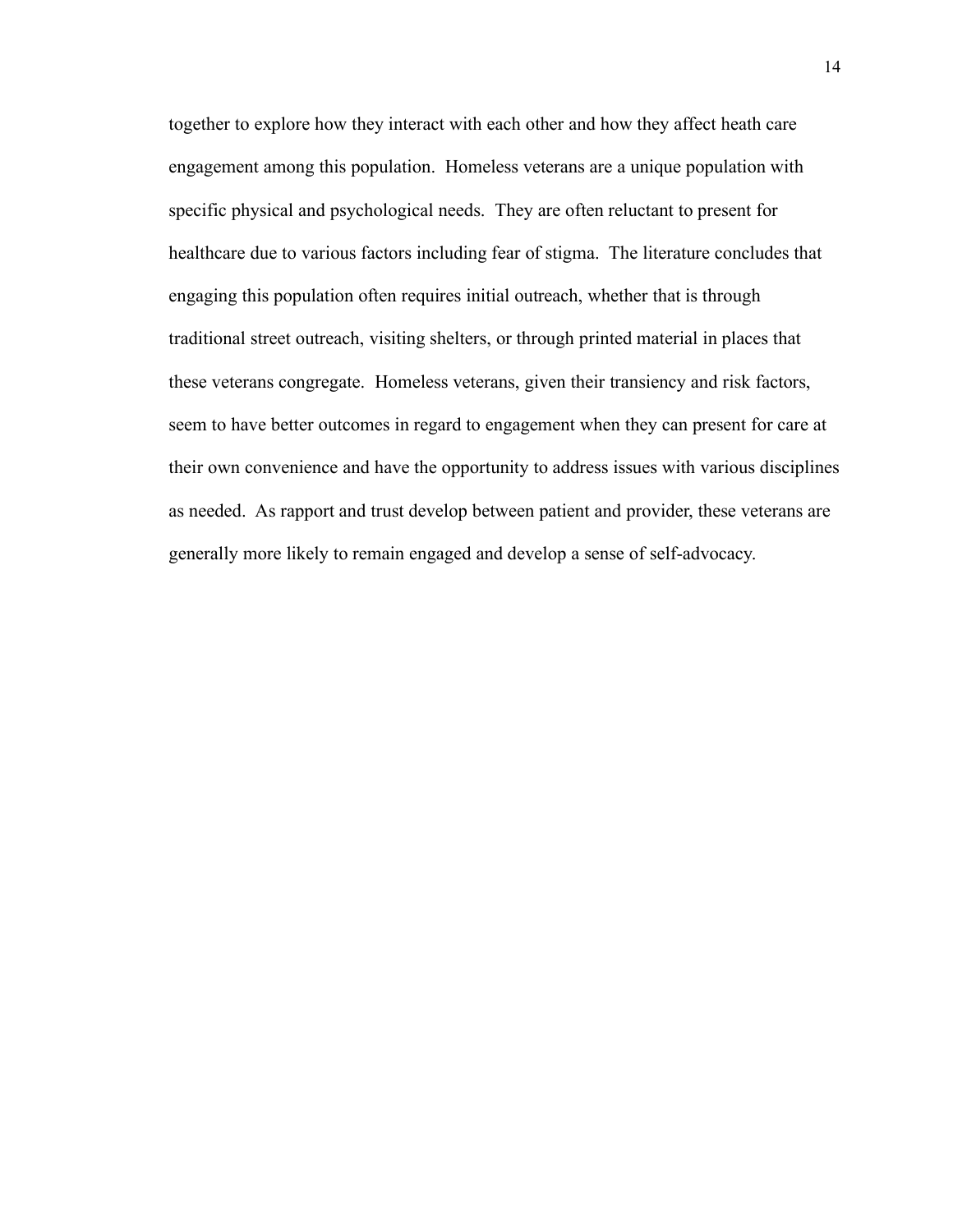#### **Theoretical Framework**

The Behavioral Model for Vulnerable Populations was the theoretical framework used for this project. It has been applied in several studies involving the homeless population, more specifically regarding healthcare utilization. In exploring the various theoretical frameworks that could be applied to the research on improving patient engagement among homeless veterans through open-access interdisciplinary care and outreach, this model was the most widely discussed in the literature. Many of the studies reviewed for this paper either made mention of this theoretical framework or directly incorporated it into the research.

The Behavioral Model for Vulnerable Populations is a major revision of the Behavioral Model of Health Services Use which was developed in the late 1960's to assist in understanding why people use health services. The original model suggested that people's use of health services was as function of their predisposition to use services, factors which enable or impede use, and their need for care. The model of health services use originally focused on the family as the unit of analysis, because it was believed that the medical care an individual receives is most certainly a function of the demographic social and economic characteristics of the family as a unit. The original model hypothesized that predisposing, enabling, and need factors would have differential ability to explain use, depending on what type of service was examined. In Ronald Andersen's 1995 review of the Behavioral Model of Health Services Use, he states that "the current debate, recent defeat, and continuing directions of so-called 'health care reform' reinforce my belief that studies of equity and efficient and effective access examined from a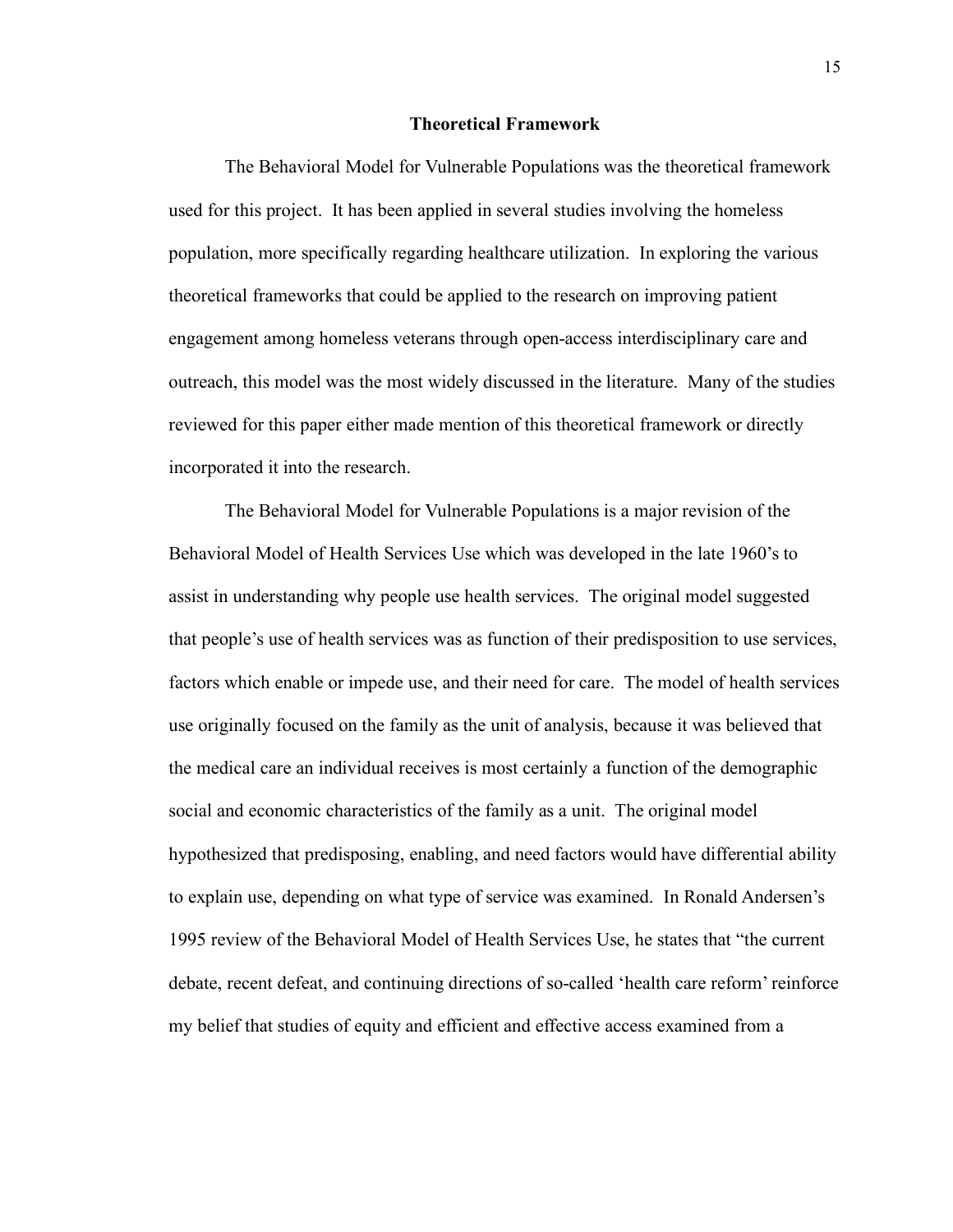comprehensive and systemic perspective will be relevant and important for the indefinite future" (Andersen, 1995).

The Behavioral Model for Vulnerable Populations was introduced in the mid 1990's by Lillian Gelberg and Ronald Andersen. This revision to the Behavioral Model of Health Services Use was designed to include domains especially relevant to understanding the health and health-seeking behavior of vulnerable populations. Vulnerable populations include minorities, undocumented immigrants, children and adolescents, persons who are disabled or mentally or chronically ill, the elderly, and impoverished and homeless persons (Gelberg, et al., 2000). The original Behavioral Model included Predisposing, Enabling, and Need components which predict health practice. The Behavioral Model for Vulnerable Populations expands to include health status utilization as it relates to health status outcomes. Health status is viewed as both an outcome as well as a determinant of use. A depiction of the model is seen below in Figure 2.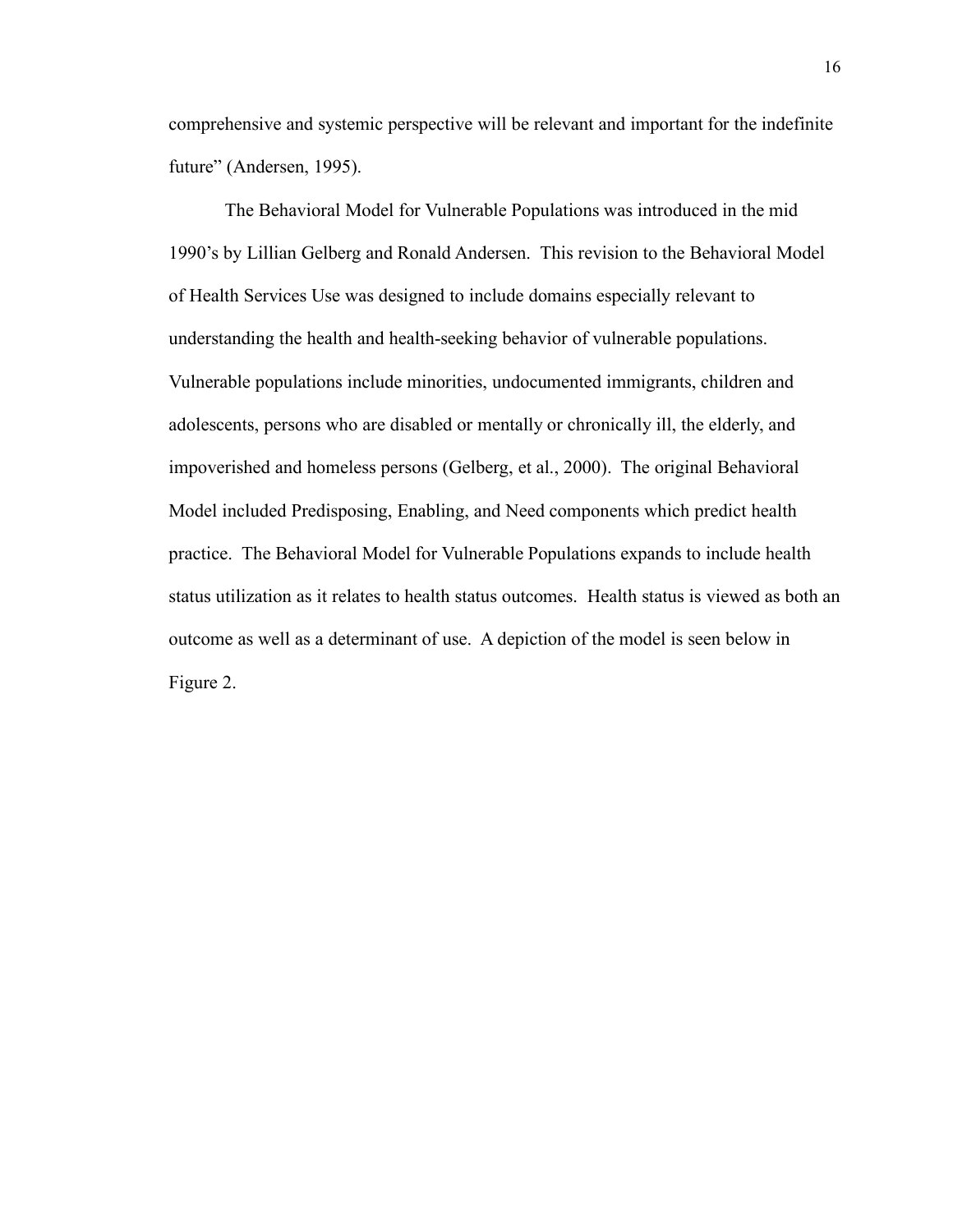

#### POPULATION CHARACTERISTICS

*Figure 2.* The Behavioral Model for Vulnerable Populations (Gelberg, Andersen, & Leake, 2000).

In most of the literature collected for this integrative review, the researchers used the Behavioral Model for Vulnerable Populations as a theoretical framework. Though other theoretical frameworks may prove relevant to the research of improving patient engagement among homeless veterans through open-access interdisciplinary care and outreach, the Behavioral Model for Vulnerable Populations was the most widely referenced and most applicable. This model maintains a multidisciplinary focus and is cited in journals of nursing, medicine, social work, and public health. This model explores the factors that are most influential in health service utilization and health outcomes these include: predicting, enabling, and need based factors. These factors can

Adapted from Gelberg et al., 2000, p. 1278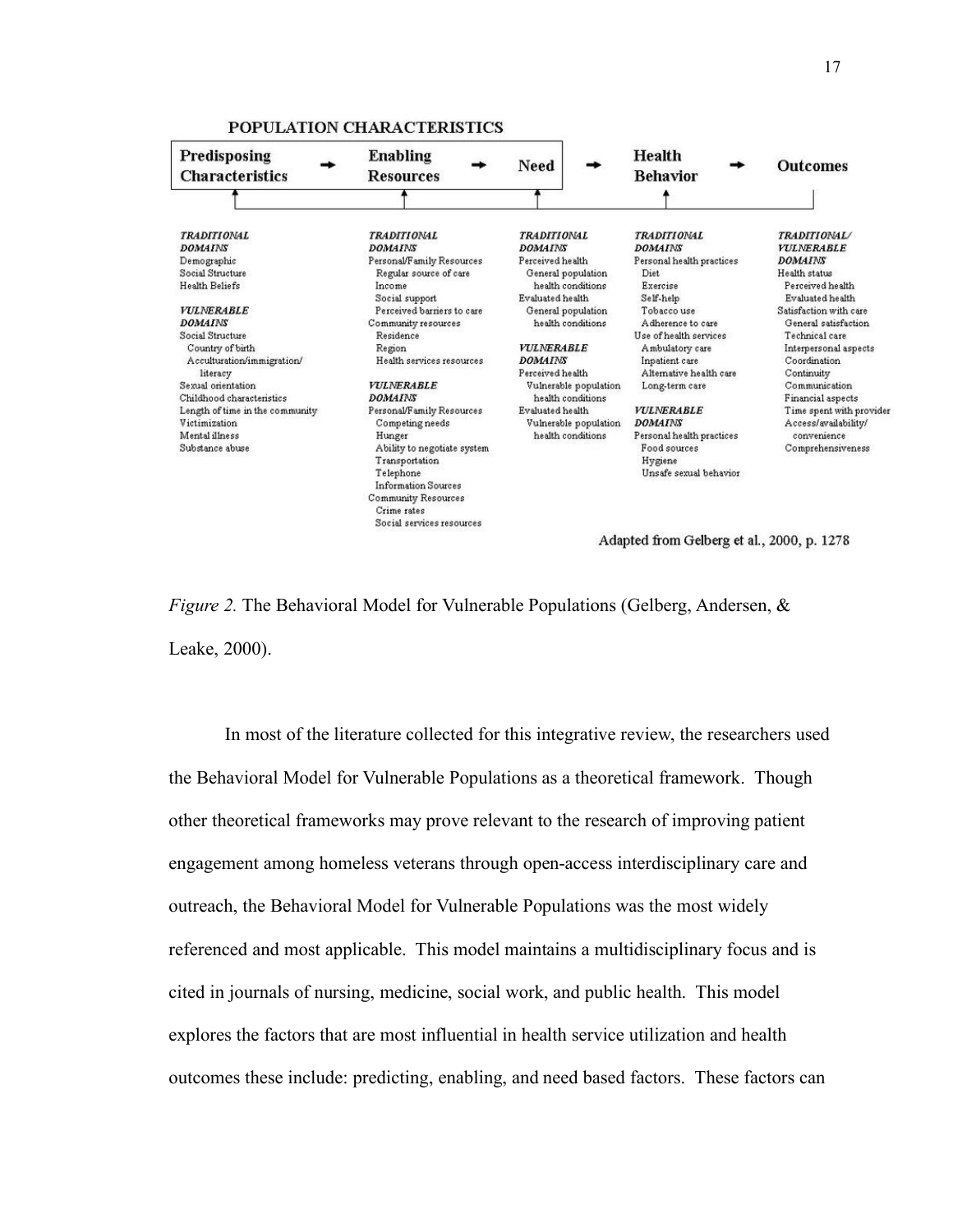be easily explored by nurses and subsequently targeted for population-based care planning. The more that is known about what drives homeless veterans to seek health care, what enables them to do so, and what the most common needs are within this vulnerable population, the more successful nurses can be in helping these individuals understand and engage in their own health care, thus improving self-management and self-advocacy.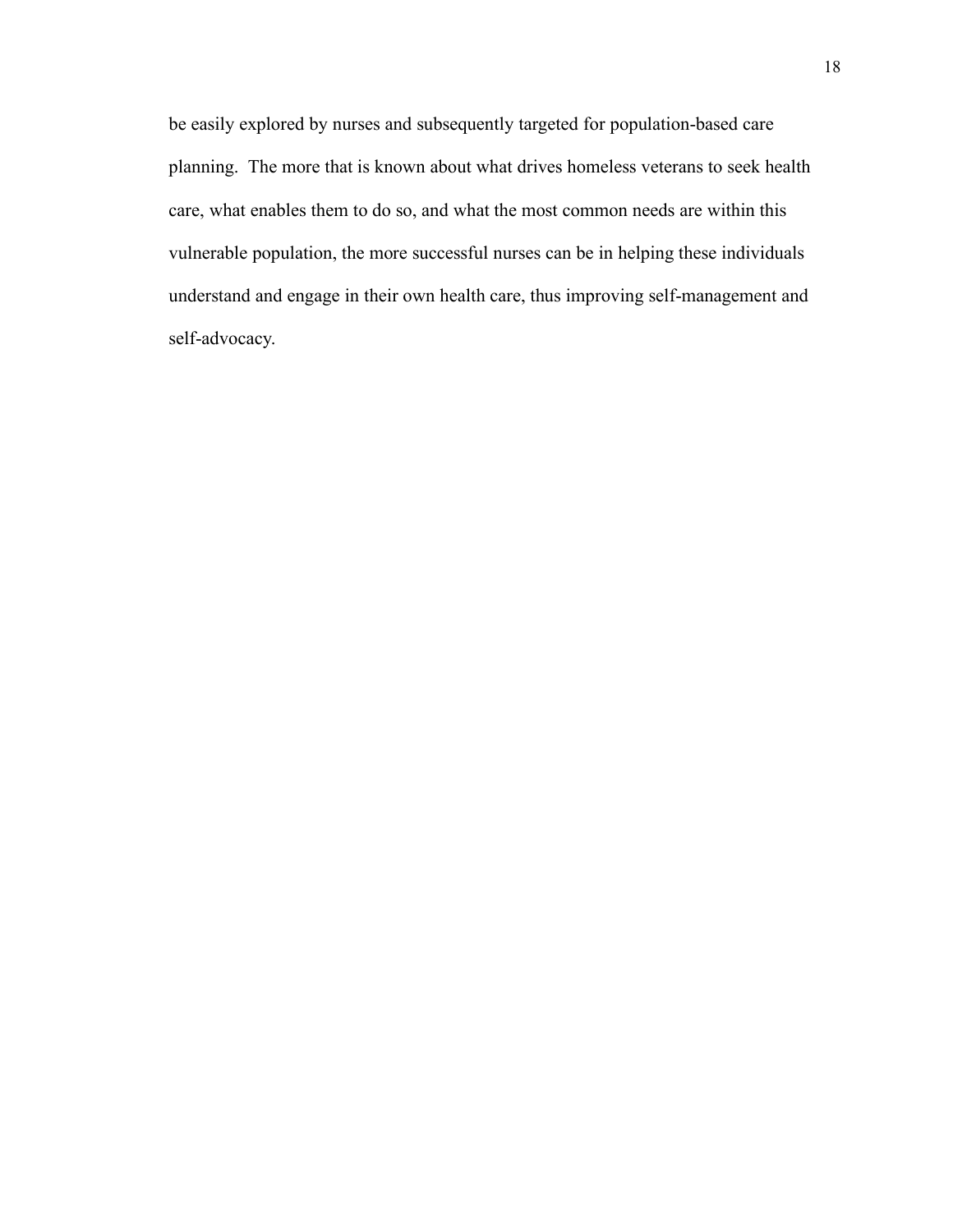#### **Methods**

#### **Purpose**

This was an integrative review designed to examine research that explores the effectiveness of open-access interdisciplinary care and outreach in engaging homeless veterans in health care. An integrative review is a specific review method that summarizes past empirical or theoretical literature to provide a more comprehensive understanding of a particular phenomenon or health care problem (Whittemore & Knafl, 2005). As this method did not involve human subjects, IRB approval was not necessary.

# **Search Strategy**

Literature search was conducted through the Adams Library using CINAHL, Cochrane, and PubMed Health databases and keywords: homeless, veteran, healthcare engagement, homeless-tailored care, vulnerable populations. Nursing, Public Health, Social Work, and Medical journals were searched for articles and reviews. Peer reviewed literature dated 2008-present was considered. Both qualitative and quantitative research was reviewed.

# **Data Collection**

Data collected from individual studies included: study purpose, design, and location, total number of participants, homeless versus nonhomeless status of participants, and their engagement in health care. Data collection was organized using the Preferred Reporting Items for Systematic Reviews and Meta-Analyses (PRISMA) diagram. PRISMA is an evidence-based minimum set of items for reporting in systematic reviews and meta-analyses (PRISMA, 2009). The PRISMA Flow Diagram can be seen below in Figure 3.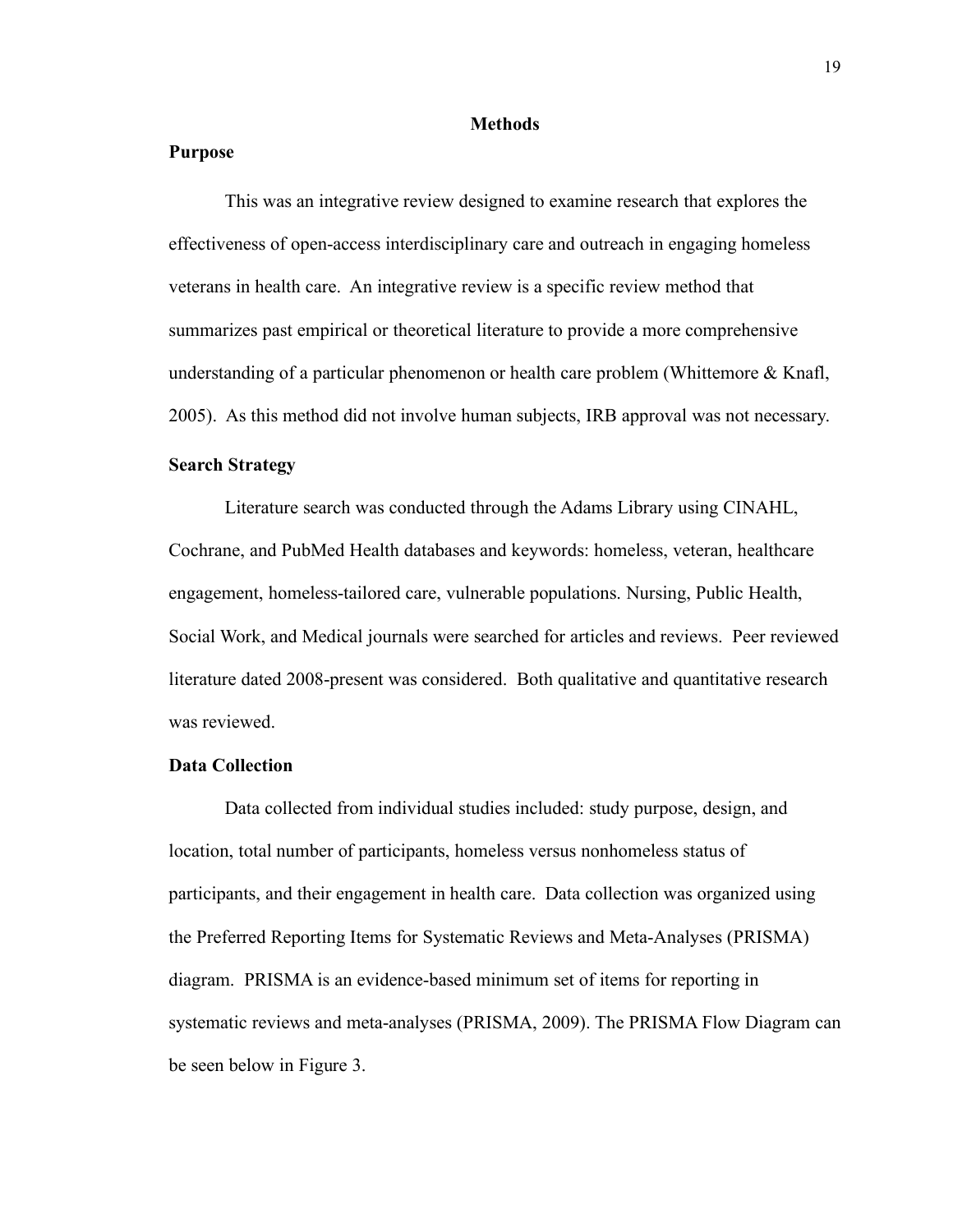

# **PRISMA 2009 Flow Diagram**



# *Figure 3.* PRISMA 2009 Flow Diagram (PRISMA, 2009).

*From:* Moher D, Liberati A, Tetzlaff J, Altman DG, The PRISMA Group (2009). *P*referred *R*eporting *I*tems for *S*ystematic Reviews and *M*eta-*A*nalyses: The PRISMA Statement. PLoS Med 6(7): e1000097. doi:10.1371/journal.pmed1000097

**For more information, visitwww.prisma-statement.org.**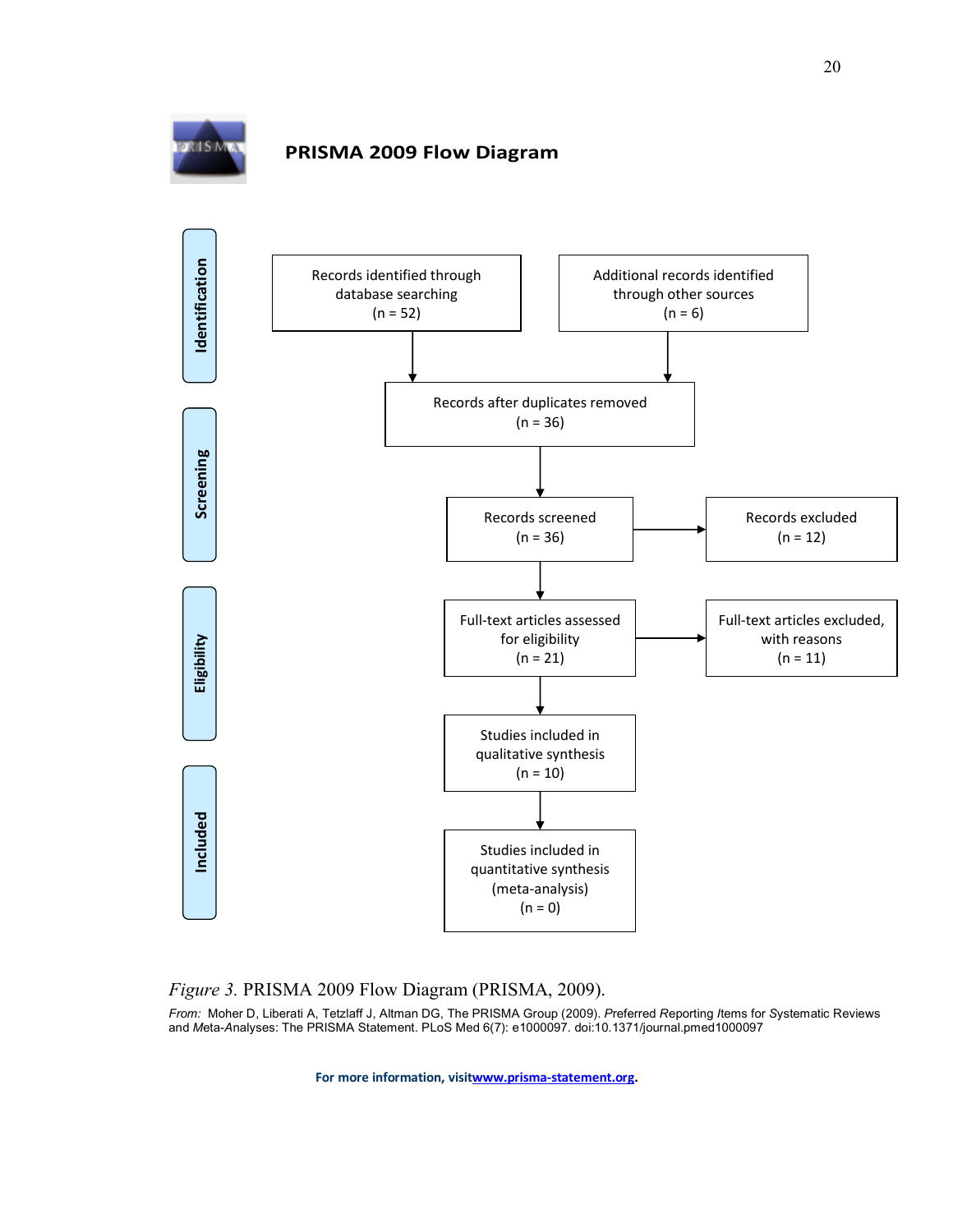# **Critical Appraisal**

Critical appraisal tools adapted from Polit & Beck were used to critique each study. Such critiques are expected to be comprehensive, encompassing various dimensions of a report, including substantive and theoretical aspects, ethical issues, methodologic decisions, interpretation, and the report's presentation (Polit & Beck, 2017). These critiques can be reviewed in appendix A. After presenting a critique of the research, it was synthesized in response to the research question.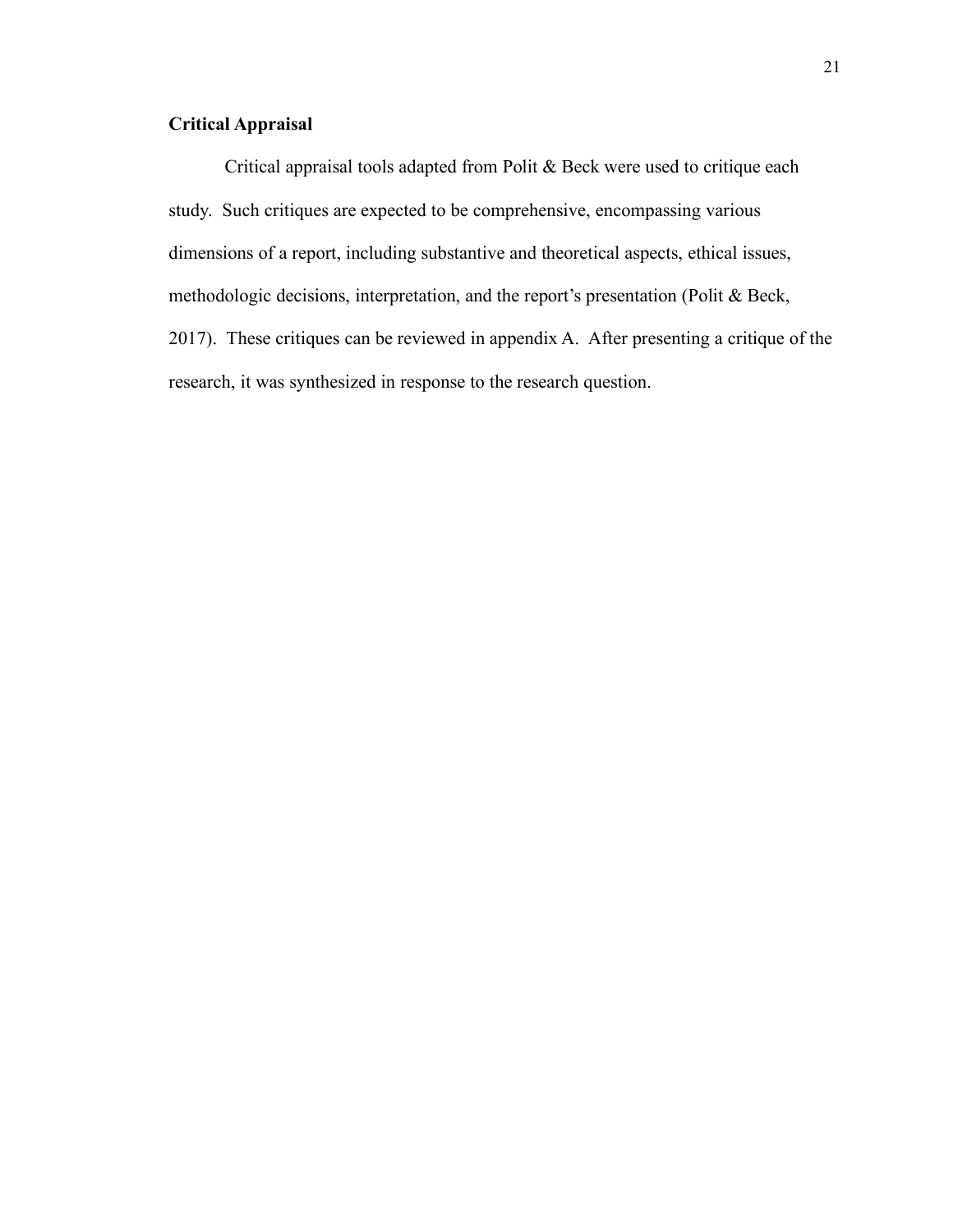#### **Results**

Each of the 10 studies selected for this integrative review are further outlined in study-specific data tables which can be viewed in Appendices A and B. Appendix A 1- 10 includes a critique table showing critical appraisal for each of the studies. The critiquing guidelines examine the title, abstract, introduction, method, results, discussion, and general issues of each study. Appendix B 1-10 includes data tables which include the purpose, findings, limitations, and suggestions for each study. These tables provide a comprehensive overview of the 10 studies included in this integrative review.

# **Individual PRISMA Studies**

A 2000 study by Gelberg, et al. was conducted to present the Behavioral Model for Vulnerable Populations and to test the model in a prospective study designed to define and determine predictors of the course of health services utilization and physical health outcomes within the homeless adult population. This study used a community-based probability sample of 363 homeless individuals. Each participant was interviewed and examined for four health conditions which included high blood pressure, functional vision impairment, skin/leg/foot problems, and positive TB skin test. Any participant with at least one of these conditions was followed longitudinally for up to eight months. Hypotheses for this study were as follows: 1) the homeless will be more likely to seek services for conditions that lead to a more immediate impact; 2) predisposing and enabling vulnerable domains will be important to predisposing and enabling traditional domains in explaining the use of services by homeless persons; 3) as in the general population, the health needs of the homeless that relate to specific study conditions will be important factors in explaining their use of services for those conditions; 4)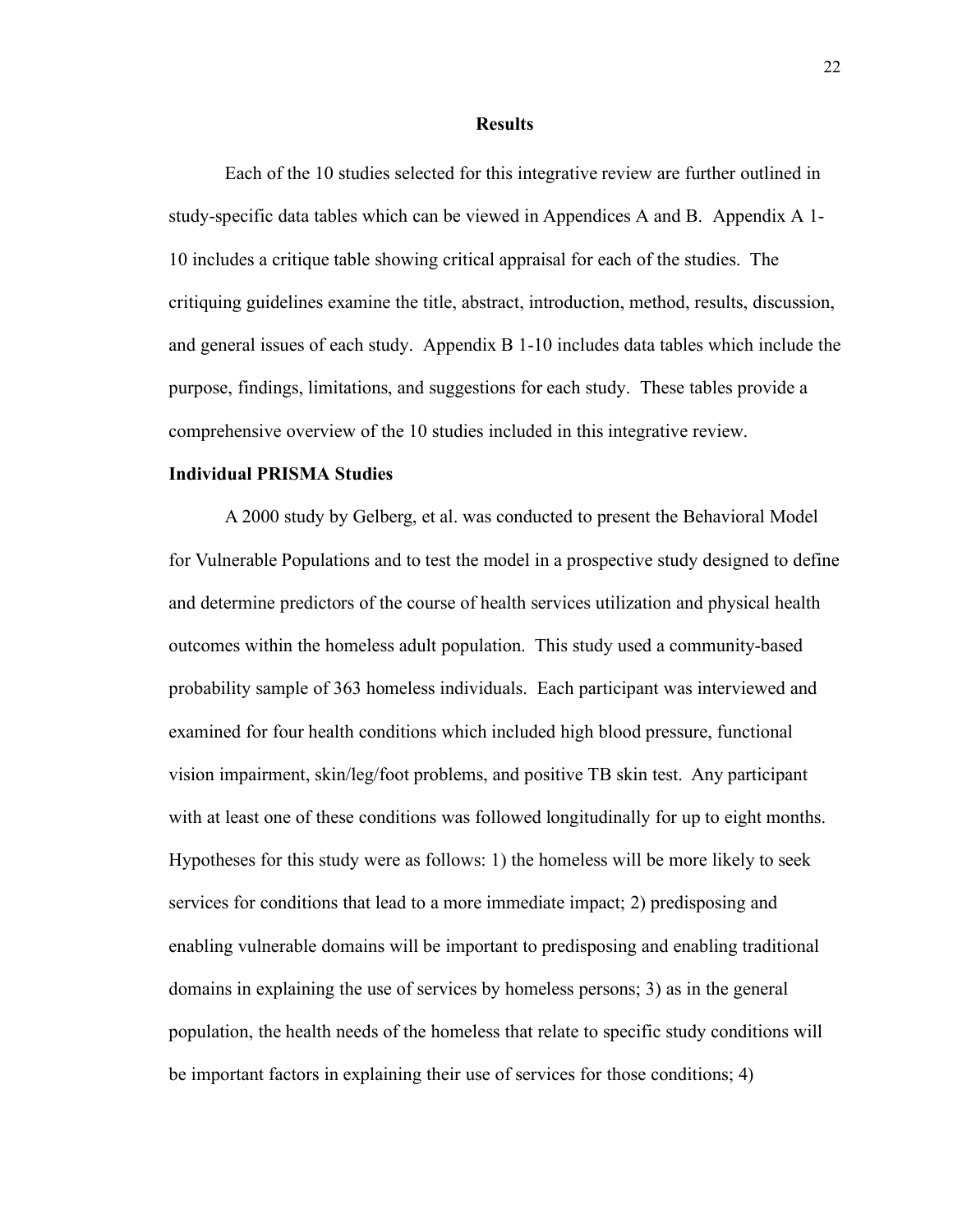predisposing and enabling vulnerable domains will be relatively more important in explaining the use of health services for conditions with less apparent consequences than for conditions with immediate impact; 5) predisposing and enabling vulnerable domains will be important supplements to predisposing and enabling traditional domains in explaining outcomes for the study conditions; 6) homeless people receiving health services for their conditions will experience better outcomes than those not receiving services (Gelberg, et al., 2000). Study findings supported some, but not all, of these hypotheses. Contrary to the first hypothesis, findings suggested that homeless persons will be more likely to seek care for conditions that have a less immediate, but longerterm, effect and that are of greater salience in the mind of the general public. Overall, this study demonstrated that homeless persons will seek care if they regard a condition as serious. It also implies that homeless persons can be motivated to seek medical care even if they have mental illness, are abusing substances, or lack permanent housing. Utilization of services did not consistently lead to better health outcomes. It is possible that existing health services are not sufficient to overcome the major influences and barriers created by the extreme deprivation of the homeless living conditions and lifestyle (Gelberg, et al., 2000). The study found that having a community clinic or private physician as a regular source of care was a predictor of improved health status.

A 2010 retrospective cohort study by O'Toole, et al. of homeless veterans enrolled in a population-tailored primary care clinic matched to a historical sample in general internal medicine clinics was conducted. The intent of the study was to determine whether a population-tailored approach to how primary care is organized and delivered to homeless veterans is associated with better health care and utilization outcomes. The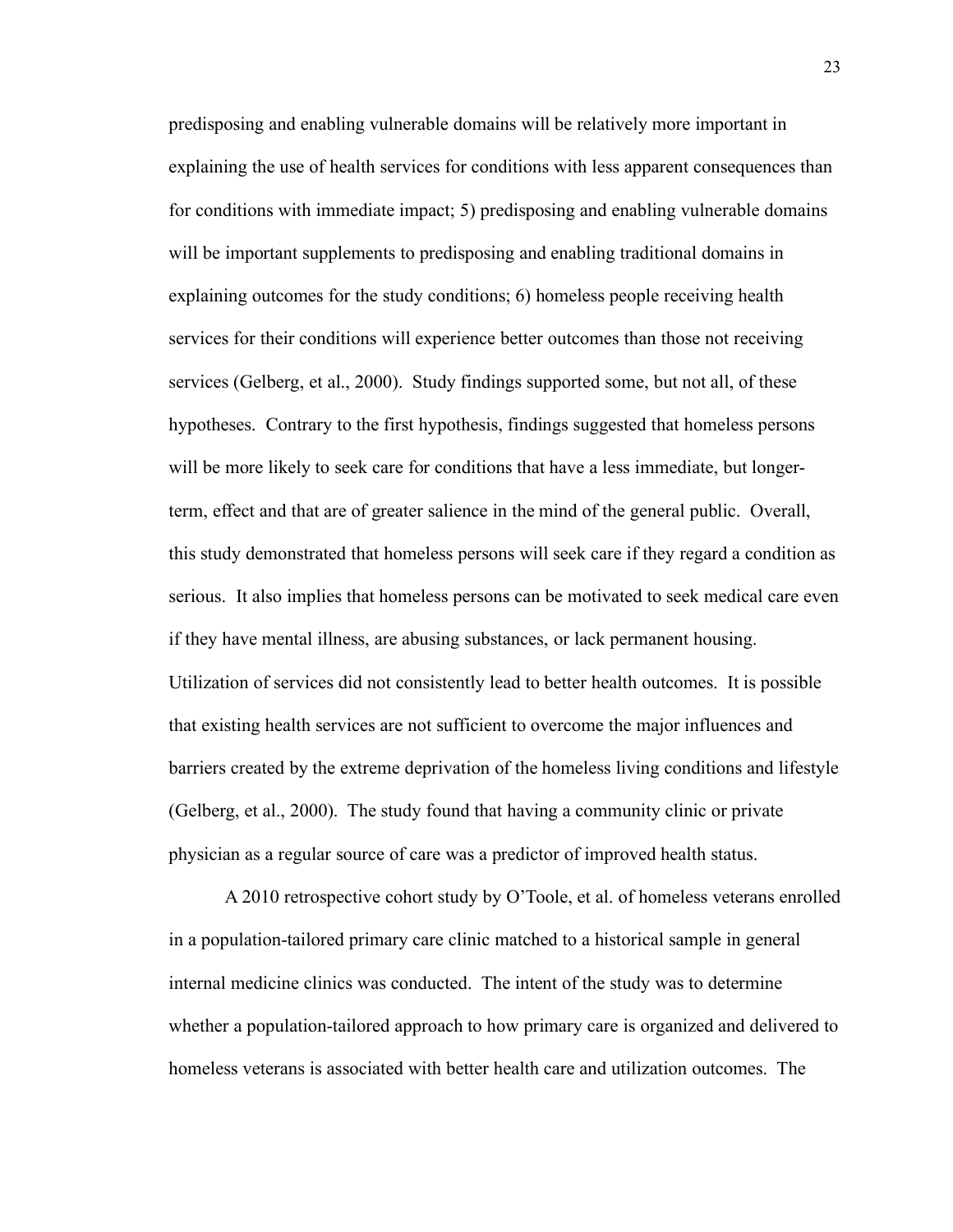results of this study demonstrated that homeless veterans accessing a population-tailored open-access primary care model had significantly more primary care visits and medical admissions than did those homeless persons attending a traditional general internal medicine clinic. In this study, the population-tailored open-access care model is specific to homeless veterans, allowing them on-demand access to their primary care team during clinic hours. Homeless veterans using the open-access primary care model also recorded greater improvements in LDL, blood pressure, and HbA1c levels. The implications were that to optimize any clinical arrangement, it is essential to address the specific predisposing, enabling, and illness-based needs of homeless people that drive their health-seeking behavior, as well as their need to secure shelter, food, clothing, or other sustenance needs that may take precedence over accessing health care (O'Toole, et al., 2010).

A 2013 study by Kertesz, et al. presented a survey-based comparison of homelessexperienced (either recently or currently homeless) patients' assessments of their own health care across five federally funded primary care settings which varied in degree of homeless-tailored services. These settings included three VA mainstream primary care settings in Pennsylvania and Alabama, a homeless-tailored VA clinic in California, and a highly tailored non-VA Health Care for the Homeless Program in Massachusetts. A patient-reported instrument, titled "Primary Care Quality Homeless Survey," was developed specifically for homeless persons. Results of the study supported the hypothesis that care received in settings more tailored to homeless persons have better ratings in regard to patient satisfaction and outcomes. Patient perceptions of cooperation among the various caregivers might be influenced by actual co-location of these services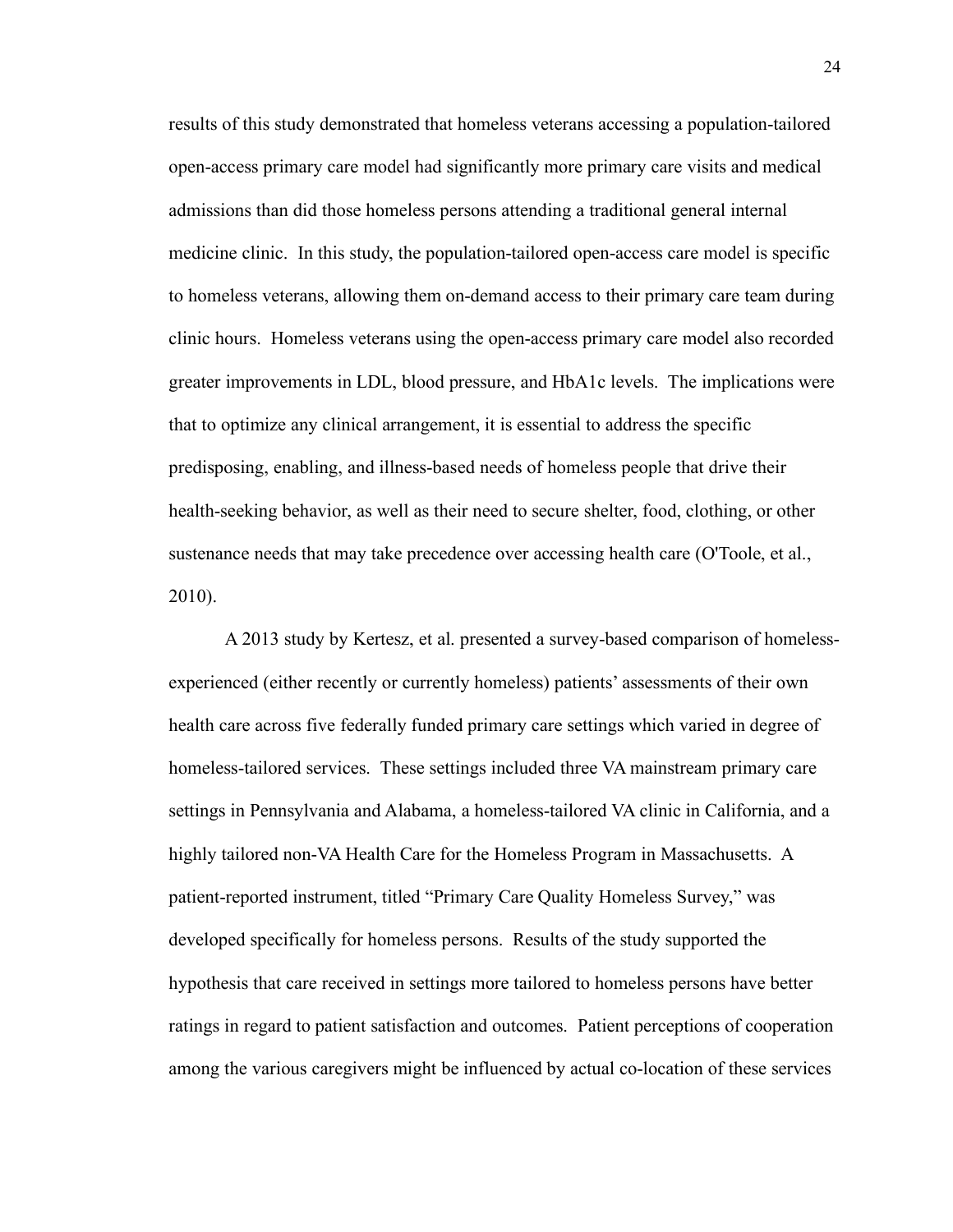as well as demonstrating to patients that team members communicated with each other in ways that went beyond the medical record. In mainstream settings, homeless patients might feel mistrusted or unwelcome. Tailored clinics might remediate these challenges in part by recruiting providers who wish to work with the homeless population (Kertesz, et al., 2013). Overall, the findings of this study suggest that tailored service delivery matters to homeless patients in ways that are readily measurable.

A 2013 study by O'Toole, et al. performed case-control matching with a nested cohort analysis to compare use of health care services among homeless and non-homeless veterans to determine patterns of use. The stated goal was to identify the demand for care and the use of health services among newly enrolled homeless veterans and factors associated with redirecting that use to ambulatory settings. This study was part of a larger VA Health Services Research and Development study that tested different interventions to enhance treatment engagement among homeless veterans. In this study, the effect of a primary care assignment on subsequent health services use was significantly greater for the homeless cohort, suggesting a greater degree of deferred, delayed, and not-yet-diagnosed medical and mental health conditions in this disadvantaged and disenfranchised cohort. The primary care assignment refers to the assigned primary care provider as part of the Patient Aligned Care Team (PACT) which includes an interdisciplinary team of nurses, pharmacists, mental health professionals, and social workers. Findings were in contrast to commonly held expectations that homeless health care is defined by high no-show rates and poor continuity of care. Highvolume primary care and medical home engagement can significantly reduce reliance on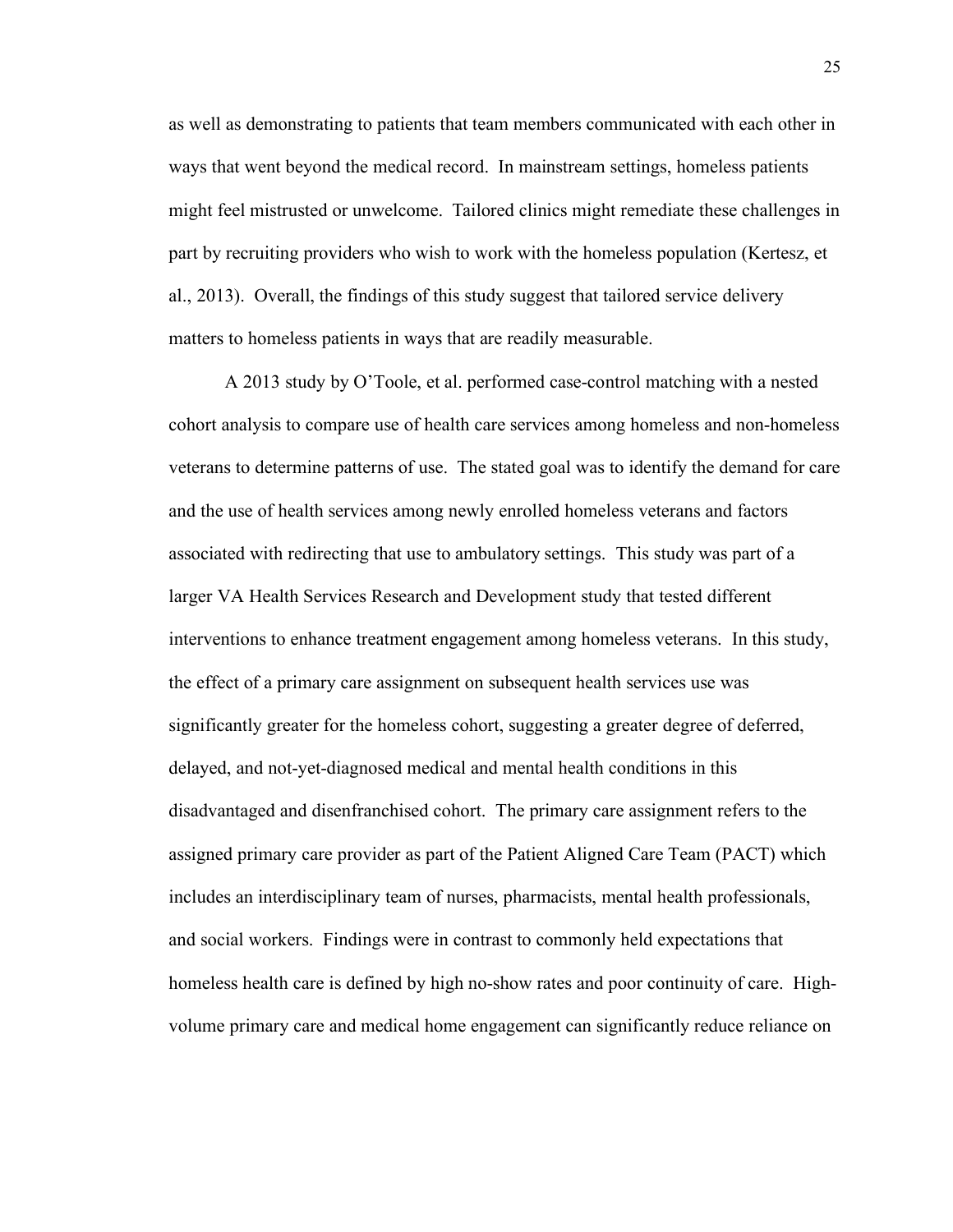ED care and represents an opportunity to effectively engage individuals in care with a goal of reducing the overuse of ED care in the process (O'Toole, et al., 2013).

In a 2014 study by Linton and Shafer, the Behavioral Model for Vulnerable Populations was used to conceptualize factors associated with hospital, mental health, and substance abuse service utilization among a sample of 260 unsheltered, chronically homeless individuals in a large southwestern metropolitan area. Approximately one fifth of these participants identified themselves as veterans. The study was designed to address gaps in current knowledge of health status, health care access, and utilization among this unique population: predisposing, enabling, and need factors. A structured survey questionnaire was designed to capture information on the physical health, mental health, and substance abuse status of individuals and their use of these services. The Behavioral Model for Vulnerable Populations was applied as an analytical model for this study, and survey items were conceptualized accordingly as predisposing, need, enabling, and outcome factors. Consistent with the Behavioral Model for Vulnerable Populations, predicting, enabling, and need factors are associated with health service utilization among an unsheltered, chronically homeless population. Health insurance, an enabling factor, was significantly associated with use of health care services. Results were the same among sheltered homeless populations which suggests that lack of health insurance is a critical factor in understanding health service utilization among both the sheltered and unsheltered homeless population. This provides tentative support for policies that promote the expansion of health insurance for vulnerable people as it may improve the likelihood that they will access some type of health care (Linton & Shafer, 2014).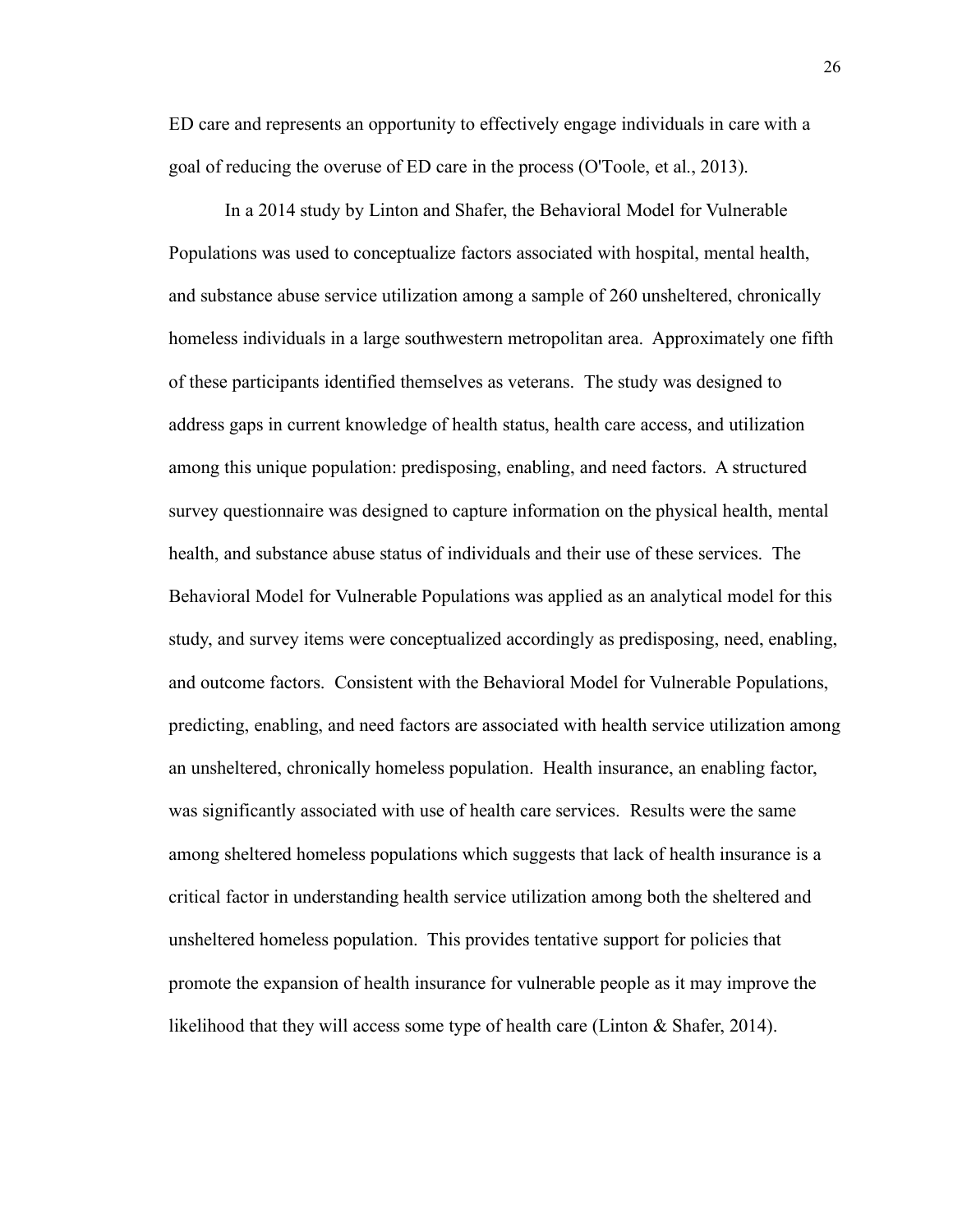A 2014 retrospective review by Tsai et al. reviewed data from the Department of Veterans Affairs (VA) Homeless Operations Management and Evaluation System (HOMES) to determine the importance of outreach as a valuable tool in helping to engage homeless veterans in health care and helping to link them with permanent housing. The study used client-level data from April 2011 to November 2012. The total sample included 120,840 veterans across 142 sites across the US. This study focused on the 70,778 (58.57%)veterans within the sample who VA homeless staff documented as literally homeless(Tsai et al, 2014). "Literally homeless" referred to veterans who were without any type of shelter such as friends' homes, transitional housing, or traditional shelters (Tsai et al., 2014).

Homelessness is associated with significant health care needs and health complications often characterized by very high rates of emergency department use and inpatient hospitalizations combined with an underutilization of ambulatory care services. Often, instead of traditional preventative care, the care provided to this population is reactive to acute issues. In 2015, O'Toole, Johnson, Boriga, and Rose conducted a multicenter prospective, community-based two-by-two randomized controlled trial of homeless veterans. The study took place within the Providence, Rhode Island VA's HPACT and the HPACT at the New Bedford, Massachusetts Community Based Outpatient Clinic (CBOC). The researchers measured the receipt of primary care within four weeks of enrollment. This study tested whether an outreach intervention that included a personal health assessment and brief intervention, and a clinic/health system orientation separately and in combination, would increase health seeking behavior and receipt of health care. This study demonstrated significant benefits from a low-intensity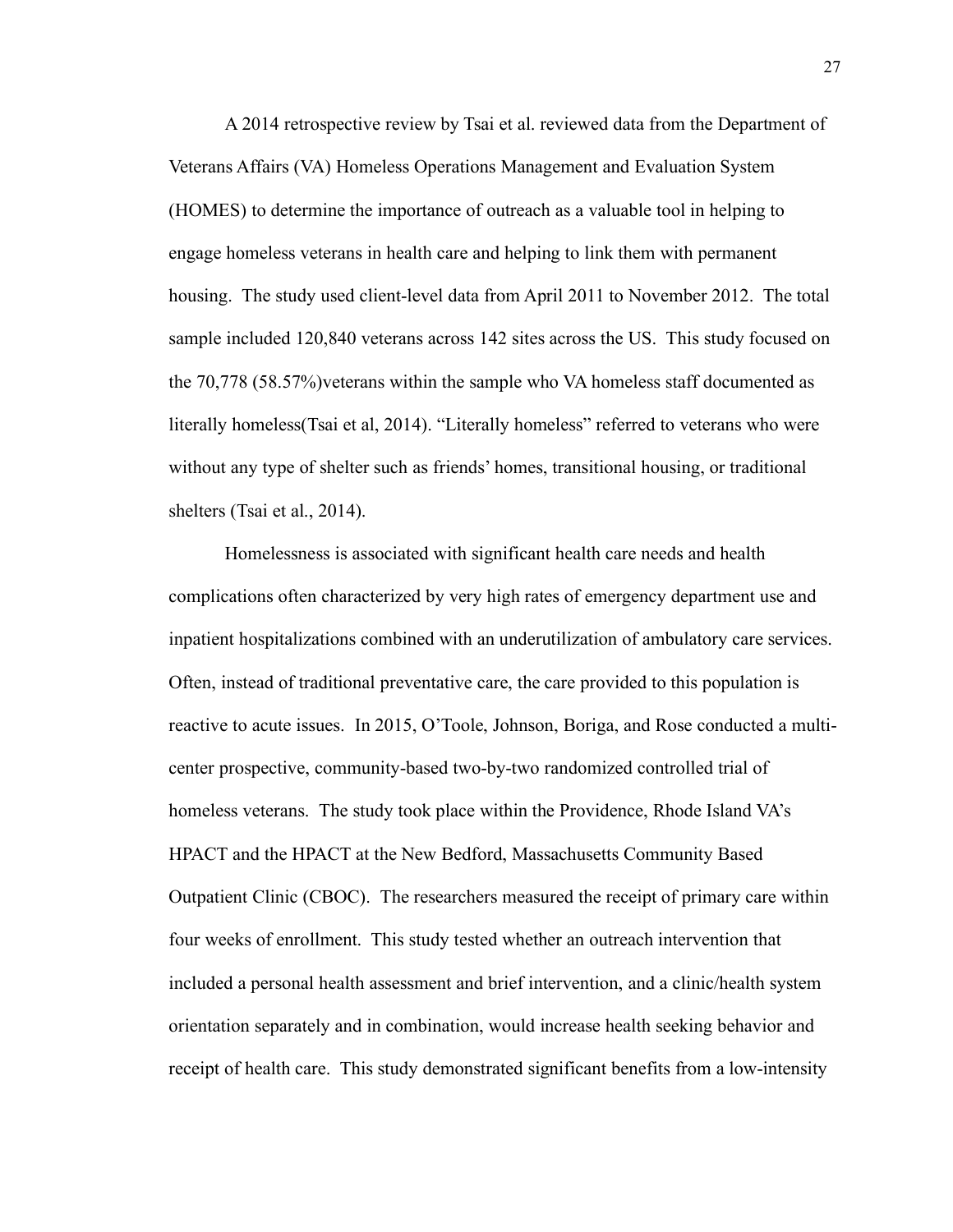outreach effort to engage homeless veterans in primary care. Findings suggested that engagement in primary care was sustained and resulted in care being provided across the continuum of needs specific to this population (O'Toole et al, 2015). This is an example of how homeless outreach can improve health care engagement among this population. A 2016 observational study by O'Toole et al. describes the development of the VHA's national medical home model which was launched in 2011. The HPACT focuses on integrated care to improve engagement, clinical stabilization, social services, and stable housing among the highest-risk veterans. Five core elements of the HPACT model distinguish it from traditional primary care: 1) enhanced, low-threshold access to care with open-access, walk-in capacity, flexible scheduling, and clinical outreach to homeless people on streets, in shelters, and in community locations; 2) integrated services; 3) intensive health care management that is integrated with community agencies with an emphasis on ongoing, continuous care; 4) ongoing staff training and development of homeless care skills; 5) data-driven, accountable care processes. Findings suggested that high levels of patient engagement in health care, evidenced by enhanced use of health care and social services, were associated with a population-tailored medical home approach for homeless veterans (O'Toole, et al., 2016).

A 2018 study by Jones, et al. used multivariable multinomial regressions to estimate homeless versus nonhomeless patient differences in primary care experiences reported on a national VHA survey. The sample included survey respondents from non-HPACT facilities (homeless:  $n = 10,148$ ; nonhomeless:  $n = 309,779$ ) and HPACT facilities (homeless:  $n = 2022$ ; nonhomeless:  $n = 20,941$ ). The survey questions included measures of negative and positive experiences with access, communication, office staff,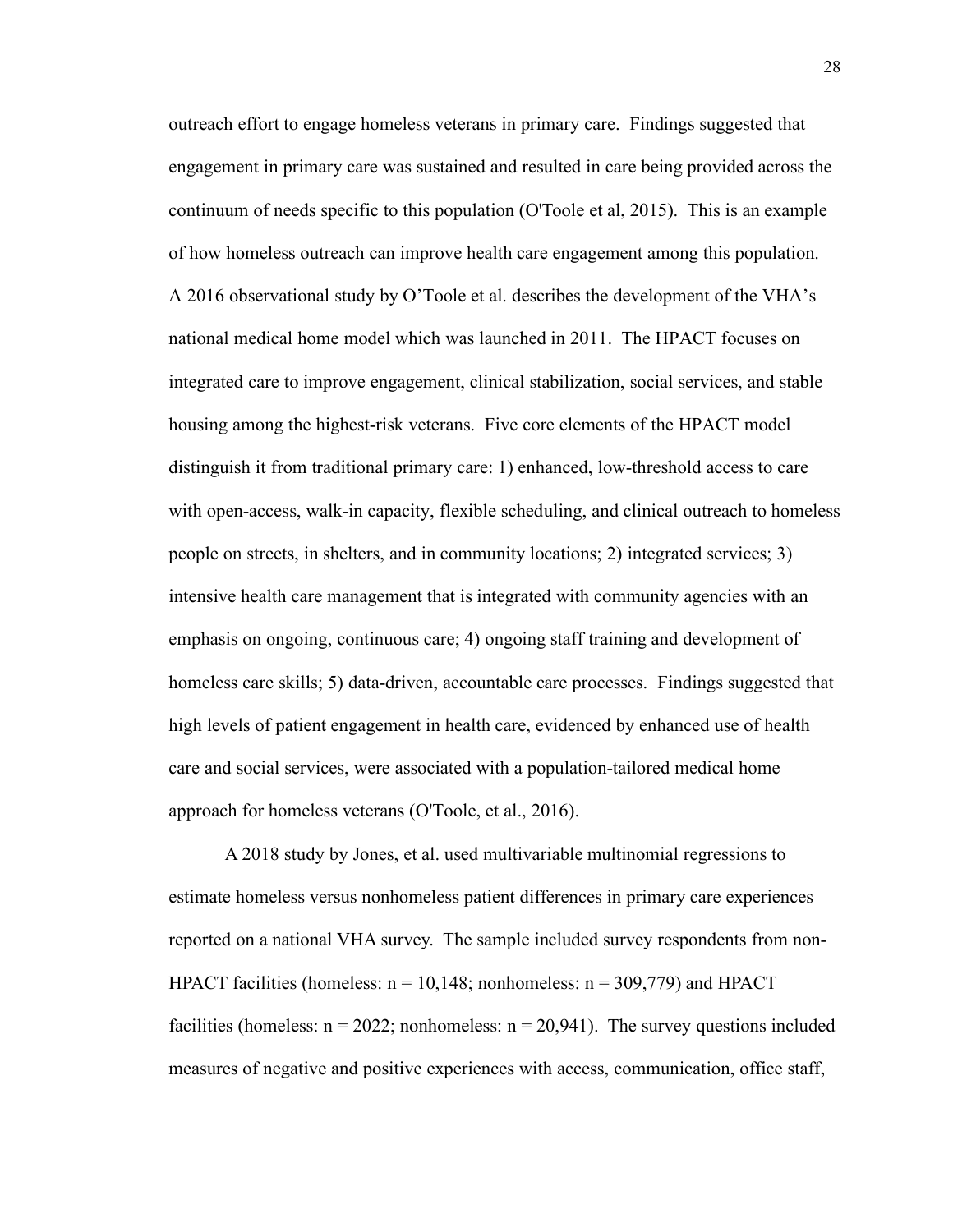provider rating, comprehensiveness, coordination, shared decision-making, and selfmanagement support. Results of this study demonstrated that homeless patients reported more negative and fewer positive experiences than nonhomeless patients in non-HPACT facilities. The patterns of homeless versus nonhomeless differences were reversed in HPACT facilities in the domains of communication, comprehensiveness, shared decisionmaking, and self-management support.

Potential factors that affect homeless patients' use of primary care services were found to be their negative perceptions of the healthcare environment and concerns about how they will be treated by health care providers and staff. Persons who are homeless reported feeling unwelcome in healthcare settings and perceived discrimination from providers and staff because of being homeless. Homeless patients also reported more negative healthcare experiences than nonhomeless patients potentially contributing to inequities in health services use and health outcomes. This study concluded that VHA facilities with HPACT programs appear to offer a better primary care experience for homeless versus nonhomeless veterans, reversing the pattern of relatively poor primary care experiences often associated with homelessness (Jones, et al., 2018).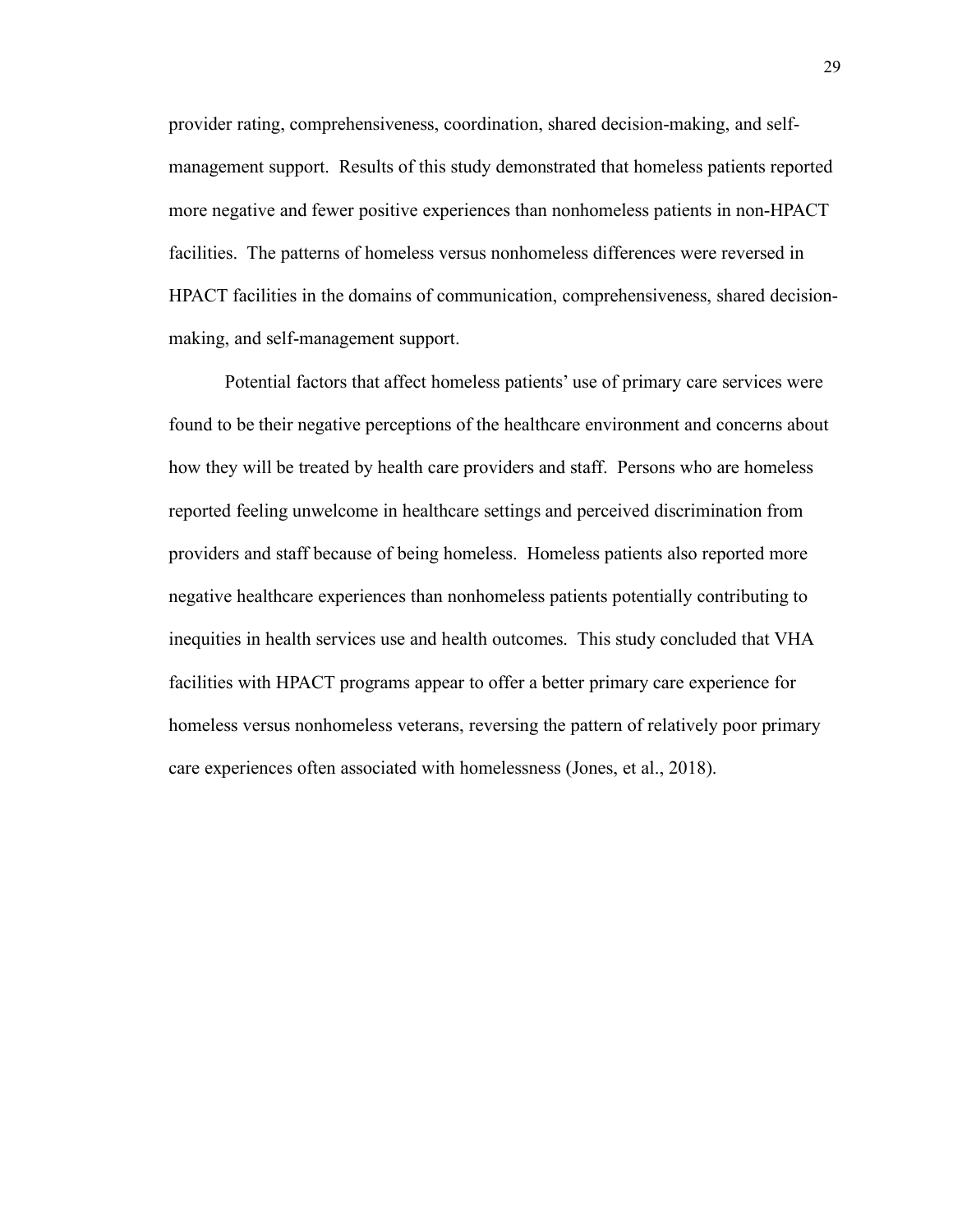### **Summary and Conclusions**

#### **Summary**

The purpose of this integrative review was to examine research that explores the effectiveness of open-access interdisciplinary care and outreach in engaging homeless veterans in health care. After conducting a literature search and excluding studies based on exclusion criteria, 10 studies were selected for the literature review. Critical appraisal tools adapted from Polit & Beck were used to critique the studies. The 10 articles used in this integrative review consistently demonstrated the benefits of homeless-tailored care which includes open-access clinics, an interdisciplinary team, and outreach.

# **Limitations**

There were some limitations to this integrative review. Some of the studies had a relatively small sample size. In studies that were conducted within a certain metropolitan area, results may not be generalizable in other areas. There was limited research on studies involving homeless veterans who received care outside of VA facilities. It is notable that care in non-VA facilities may not be as equipped to manage veteran-specific issues, so this could account for a different experience for both homeless and nonhomeless veterans. Data collection is frequently limited to the VA's health care and homeless programs, and often does not integrate data from homelessness assistance programs or health care that is delivered outside of the VA system. It is known that many veterans receive care outside of the VA, but there is not a clear understanding of the extent to which veterans who experience homelessness are receiving services or being identified outside of VA programs (United States Interagency Council on Homelessness, 2018).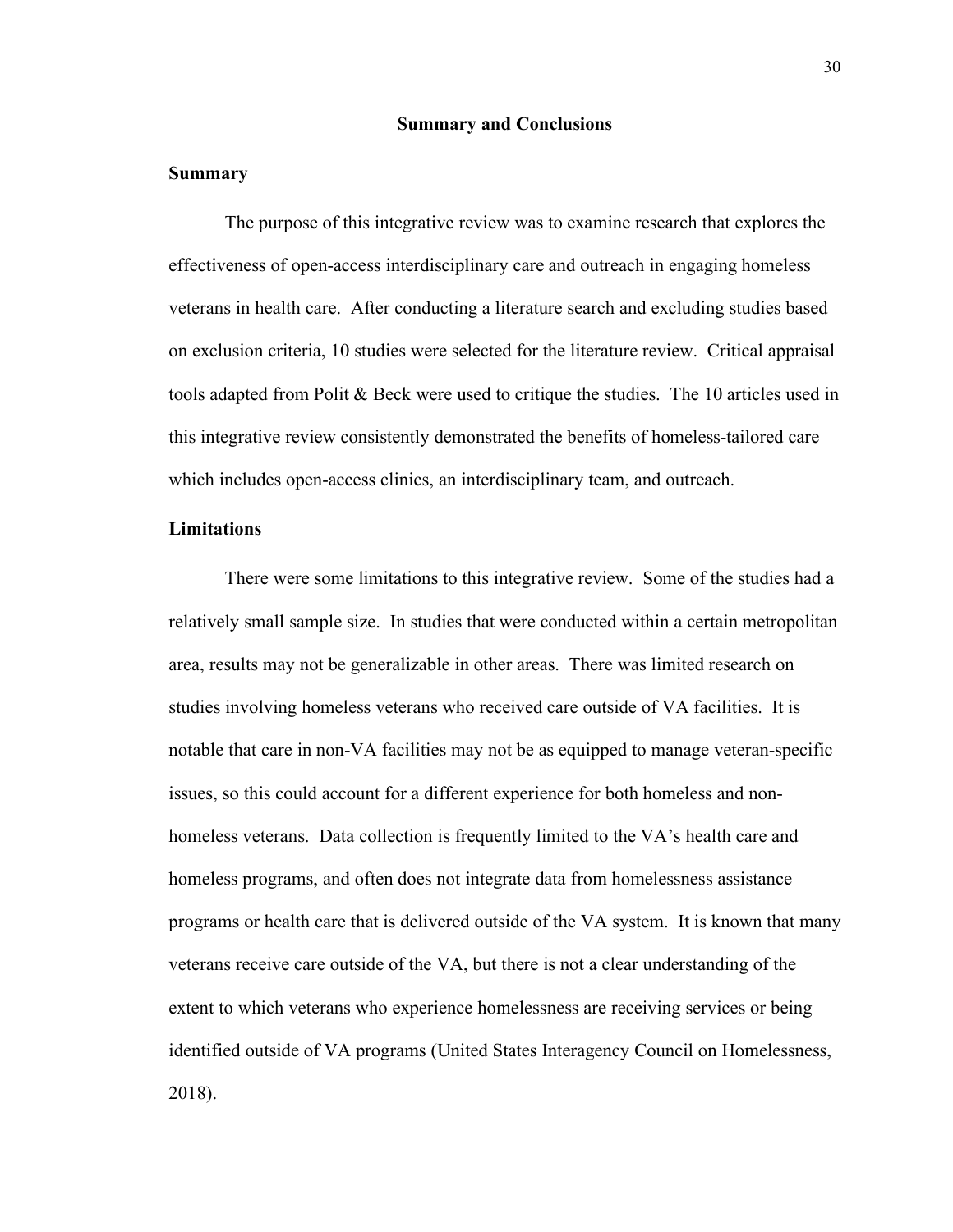# **Conclusions**

Consistent with the Behavioral Model for Vulnerable Populations as introduced by Gelberg et al. in 2000, tailoring care to the needs of the homeless veteran population does result in positive outcomes. These positive outcomes are defined by better overall engagement with the health care team, reduced ED visits, and higher levels of patient satisfaction. As perceived stigma and lack of trust were found to be common themes throughout these studies, it was noted that tailored outreach efforts help to reduce this stigma, establish trust, and build rapport. This again leads to a positive response of homeless veterans becoming more proactive and engaged in their own health care. It would certainly be worth considering whether staff working with this population should receive an initial screening to explore their perceptions and attitudes toward this population. This could be followed up by population-specific education to help them better understand and work with homeless veterans. If researchers can integrate data from the VA and other service delivery systems, a better understanding of patterns of homelessness and service utilization among veterans can be developed.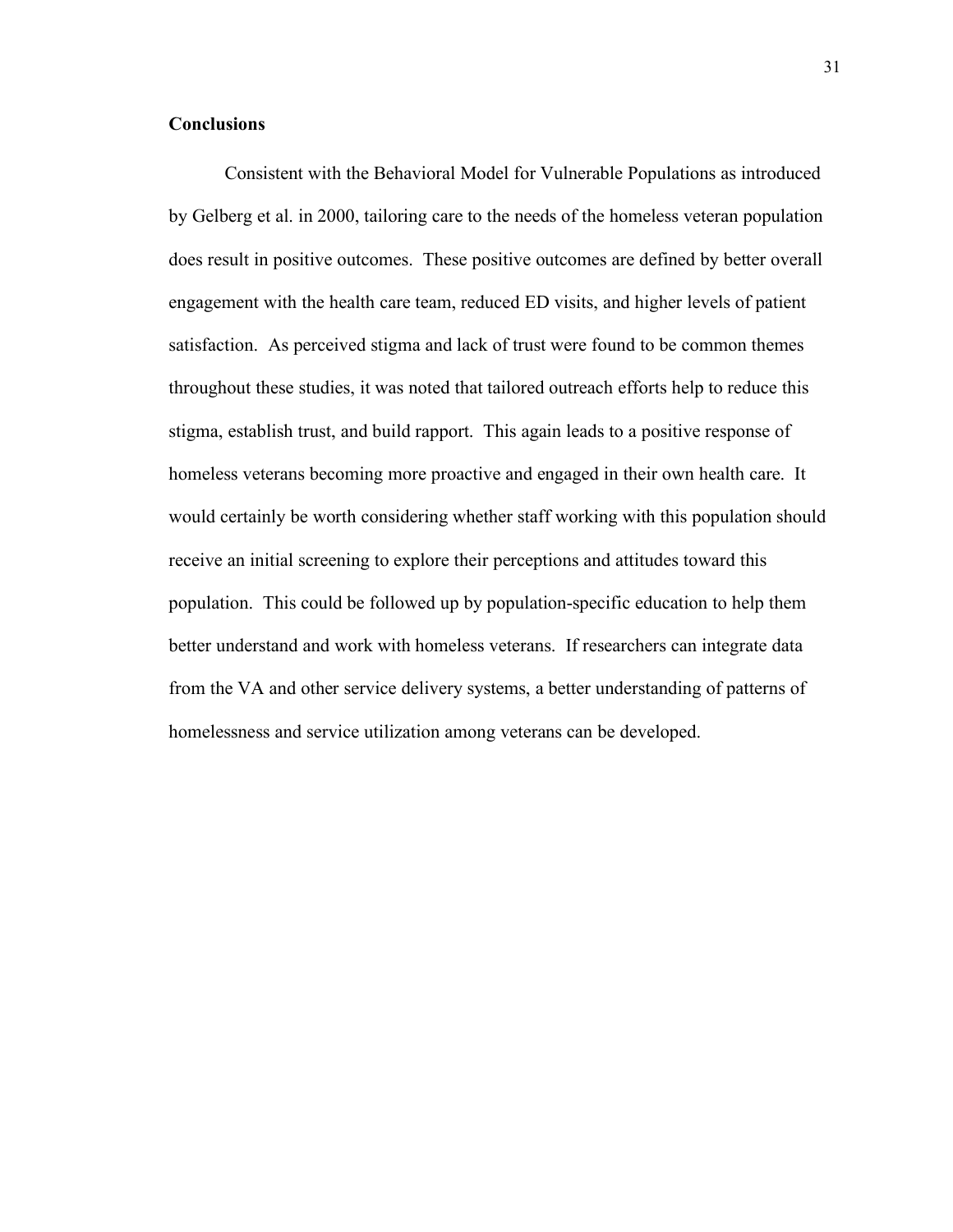#### **Recommendations and Implications for Advanced Nursing Practice**

Population focused nursing is a culture change for all nurses. Preparing nurses for population-focused interventions is the most critical aspect for the successful development of a dynamic population health nursing workforce (Robert Wood Johnson Foundation, 2017). As a vital member of the interdisciplinary care team, Advanced Practice Registered Nurses (APRNs) must advocate for policies that support homeless veterans and for funding of programs that tailor care to the homeless veteran population. APRNs working with homeless veterans must provide education to health care workers who provide services for this population on the physical and mental health issues that affect both the homeless population and the veteran population in order for them to recognize and manage risk factors such as substance abuse, mental health disorders, undiagnosed chronic illness, and suicide risk. The APRN should conduct evidence-based research and maintain knowledge of current statistics and trends involving the homeless veteran population. Dissemination of research can be achieved through nursing and public health journals, conferences, and interdisciplinary networking efforts. The APRN should focus on creating systems that promote professional trust and rapport with these patients in order to facilitate continued therapeutic relationships and promote desired outcomes.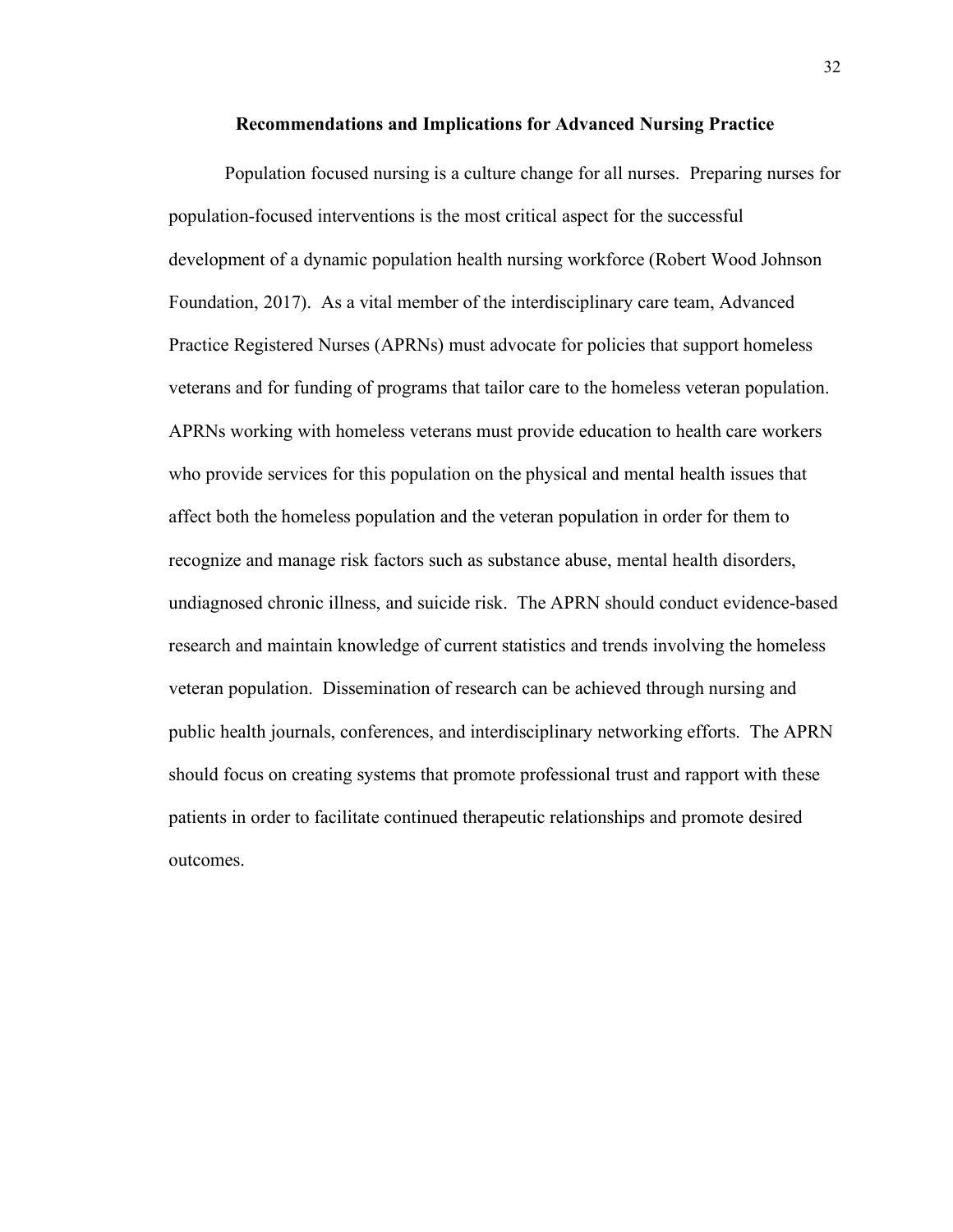#### **References**

- Andersen, R. (1995). Revisiting the behavioral model and access to medical care: does it matter? *Journal of Health and Social Behavior, 36*, 1-10.
- Creech, S., Johnson, E., Boriga, M., Bourgault, C., Redihan, S., & O'Toole, T. (2015). Identifying mental and physical health correlates of homelessness among firsttime and chromically homeless veterans. *Journal of Community Psychology, 43(5)*, 619-627.
- Gelberg, L., Andersen, R. M., & Leake, B. D. (2000). The behavioral model for vulnerable populations: application to medical care use and outcomes for homeless people. *Health Services Research, 34(6)*, 1273-1302.
- Institute of Medicine Committee on Health Care for Homeless People. (1988). *Homelessness, Health, and Human Needs.* Washington, D.C.: National Academies Press. Retrieved from https://www.ncbi.nlm.nih.gov/books/NBK218232/pdf/Bookshelf\_NBK218232.pd f
- Jones, A., Hausmann, L., Kertesz, S., Suo, Y., Cashy, J., Mor, M., . . . Gordon, A. (2018). Differences in experiences with care between homeless and nonhomeless patients in veterans affairs facilities with tailored and nontailored primary care teams. *Medical Care, 00(00)*, 1-9.
- Kertesz, S., Holt, C., Steward, J., Jones, R., Roth, D., Stringfellow, E., . . . Pollio, D. (2013). Comparing homeless persons' care experiences in tailored versus nontailored primary care programs. *American Journal of Public Health, 103(S2)*, 331-339.
- Linton, K. F., & Shafer, M. S. (2014). Factors associated with the health service utilization of unsheltered, chronically homeless adults. *Social Work in Public Health, 29*, 73-80.
- O'Toole, T. P., Bourgault, C., Johnson, E. E., Redihan, S., Boriga, M., Aiello, R., & Kane, V. (2013). New to care: demands on a health system when homeless veterans are enrolled in a medical home model. *American Journal of Public Health, 103(S2)*, 374-379.
- O'Toole, T. P., Buckel, L., Bourgault, C., Blumen, J., Redihan, S. G., Jiang, L., & Friedmann, P. (2010). Applying the chronic care model to homeless veterans: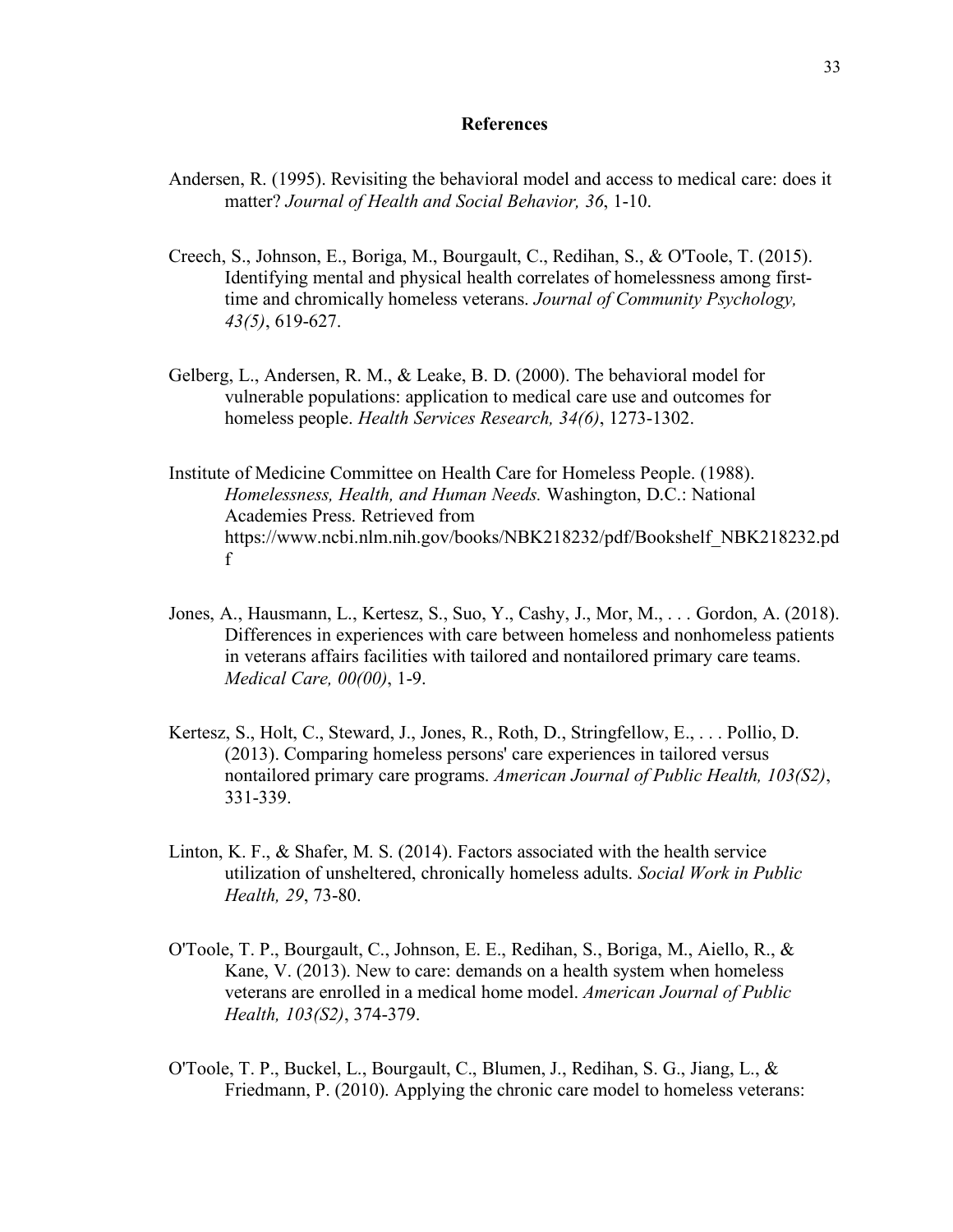effect of a population approach to primary care on utilization and clinical outcomes. *American Journal of Public Health, 100(12)*, 2493-2499.

- O'Toole, T. P., Johnson, E. E., Aiello, R., Kane, V., & Pape, L. (2016). Tailoring care to vulnerable populations by incorporating social determinants of health: the veterans health administration's "homeless patient alligned care team" program. *Preventing Chronic Disease, 13(E44)*, 1-12.
- O'Toole, T. P., Johnson, E. E., Boriga, M. L., & Rose, J. (2015). Tailoring outreach efforts to increase primary care use among homeless veterans: results of a randomized controlled trial. *Journal of General Internal Medicine, 30(7)*, 886- 898.
- Parker, R., & Dykema, S. (2013). The reality of homeless mobility and implications for improving care. *Journal of Community Health, 38*, 685-689.
- Polit, D. F., & Beck, C. T. (2017). *Nursing Research - Generating and Assessing Evidence for Nursing Practice.* Philadelphia: Wolters Kluwer.
- *PRISMA*. (2009). Retrieved from http://www.prisma-statement.org/
- Robert Wood Johnson Foundation. (2017, September). Catalysts for change harnessing the power of nurses to build population health in the 21st century. *Executive Summary*, pp. 2-7.
- Tsai, J., Kasprow, W. J., Kane, V., & Rosenheck, R. A. (2014). Street outreach and other forms of engagement with literally homeless veterans. *Journal of Health Care for the Poor and Underserved, 25*, 694-704.
- U.S. Department of the Interior. (2019). *Stewart B. McKinney Vento Homeless Assistance Act.* Retrieved from Office of Acquitition and Property Management: https://www.doi.gov/pam/programs/property\_management/mckinney-vento-hudform
- United States Interagency Council on Homelessness. (2018, June). Homelessness in America: focus on veterans. *Homelessness in America*.
- Whittemore, R., & Knafl, K. (2005). The integrative review: updated methodology. *Journal of Advanced Nursing, 52(5)*, 546-553.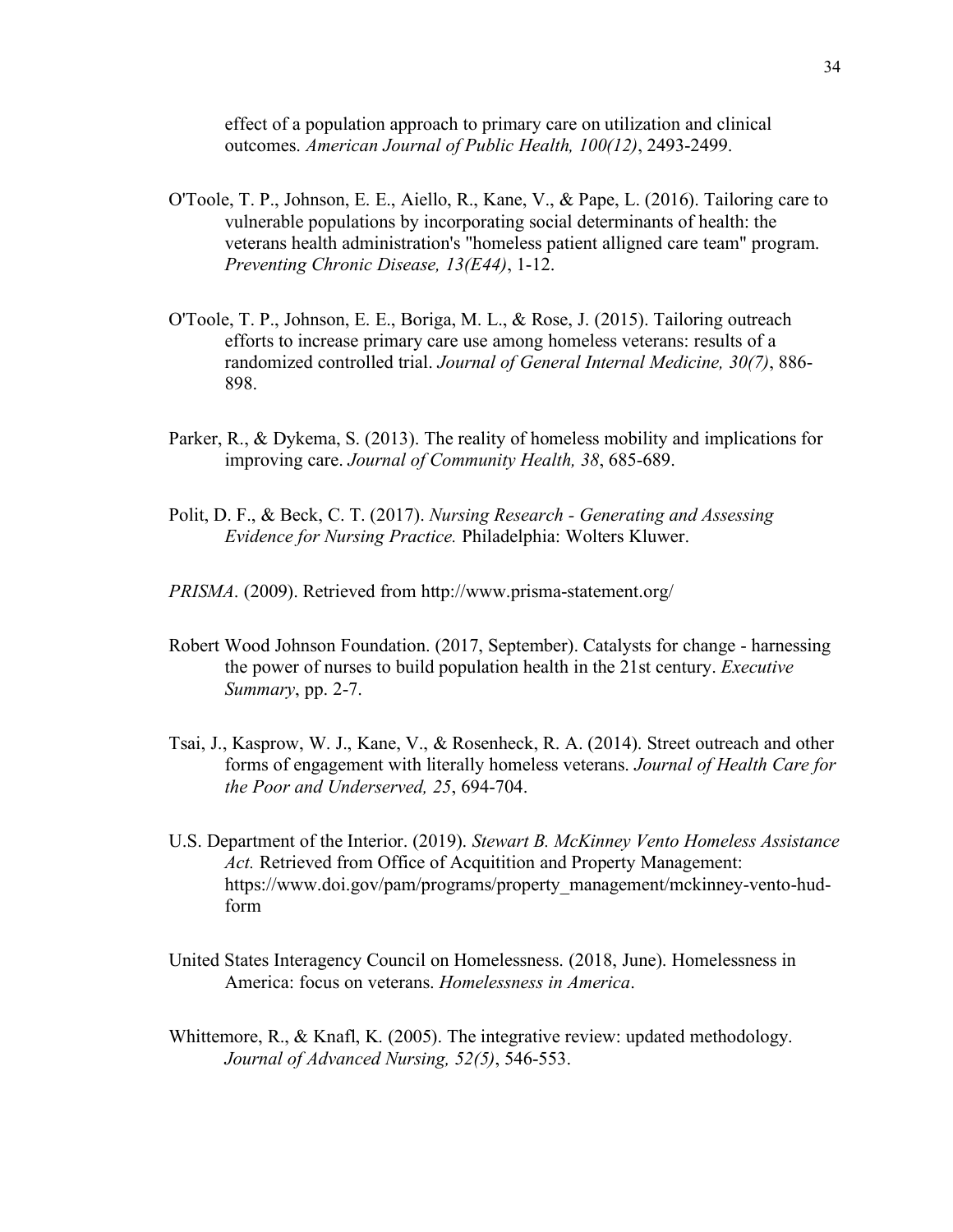**Gelberg, L., Andersen, R. M., & Leake, B. D. (2000). The behavioral model for vulnerable populations: application to medical care use and outcomes for homeless people.** *Health Services Research, 34***(6), 1273-1302.**

| <b>Aspect of the</b><br><b>Report</b>       | <b>Critiquing Questions</b>                                                                                                                                                                                                                                                                                                                                                                                                                                     | <b>Detailed Critiquing Guidelines</b>                                                                                                                                                                                                                                                                                                                                                                                                                                                                           |
|---------------------------------------------|-----------------------------------------------------------------------------------------------------------------------------------------------------------------------------------------------------------------------------------------------------------------------------------------------------------------------------------------------------------------------------------------------------------------------------------------------------------------|-----------------------------------------------------------------------------------------------------------------------------------------------------------------------------------------------------------------------------------------------------------------------------------------------------------------------------------------------------------------------------------------------------------------------------------------------------------------------------------------------------------------|
| <b>Title</b>                                | Is the title a good one, suggesting the<br>$\bullet$<br>key phenomenon and the group or<br>community under study?                                                                                                                                                                                                                                                                                                                                               | The title clearly identified the<br>theoretical model and its<br>application to a population's use<br>of medical care.                                                                                                                                                                                                                                                                                                                                                                                          |
| Abstract                                    | Does the abstract clearly and concisely<br>$\bullet$<br>summarize the main features of the<br>report?                                                                                                                                                                                                                                                                                                                                                           | The abstract provided a clear<br>summary, broken down into the<br>components of the study.                                                                                                                                                                                                                                                                                                                                                                                                                      |
| Introduction<br>Statement of the<br>problem | Was the problem stated unambiguously<br>$\bullet$<br>and is it easy to identify?<br>Did the problem statement build a<br>$\bullet$<br>cogent and persuasive argument for the<br>new study?<br>Was the problem significant for<br>$\bullet$<br>nursing?<br>Was there a good match between the<br>$\bullet$<br>research problem on the one hand and<br>the paradigm, tradition, and methods<br>on the other – that is, was a qualitative<br>approach appropriate? | The problem was clearly<br>identifiable with a persuasive<br>argument for the study. It was<br>significant for nursing in that the<br>population being studied is one<br>at high-risk and with prominent<br>health disparities. A community-<br>based probability sample was<br>interviewed and examined for<br>four study conditions. Those<br>with at least one of these<br>conditions were then followed<br>longitudinally for up to 8<br>months. This is an appropriate<br>match for the problem presented. |
| Research<br>questions                       | Were research questions explicitly<br>$\bullet$<br>stated? If not, was their absence<br>justified?<br>Were the questions consistent with the<br>$\bullet$<br>study's philosophical basis, underlying<br>tradition, or ideologic orientation?                                                                                                                                                                                                                    | The study participants were first<br>interviewed and were asked<br>questions to identify whether<br>they have any of the four<br>conditions: high blood pressure,<br>visual impairment, skin/leg/foot<br>problems, positive TB skin test.<br>Participants with any of these<br>conditions then received a brief<br>physical exam to further evaluate<br>the reported conditions. These<br>initial interviewed provided the<br>basis for who would be followed<br>over the next 8 months.                        |
| Literature review                           | Did the report adequately summarize<br>$\bullet$<br>the existing body of knowledge related<br>to the problem or phenomenon of<br>interest?<br>Did the literature review provide a<br>strong basis for the new study?                                                                                                                                                                                                                                            | The literature review provided<br>an adequate summary of the<br>problem along with a strong<br>presentation of the new<br>"Behavioral Model for<br>Vulnerable Populations."                                                                                                                                                                                                                                                                                                                                     |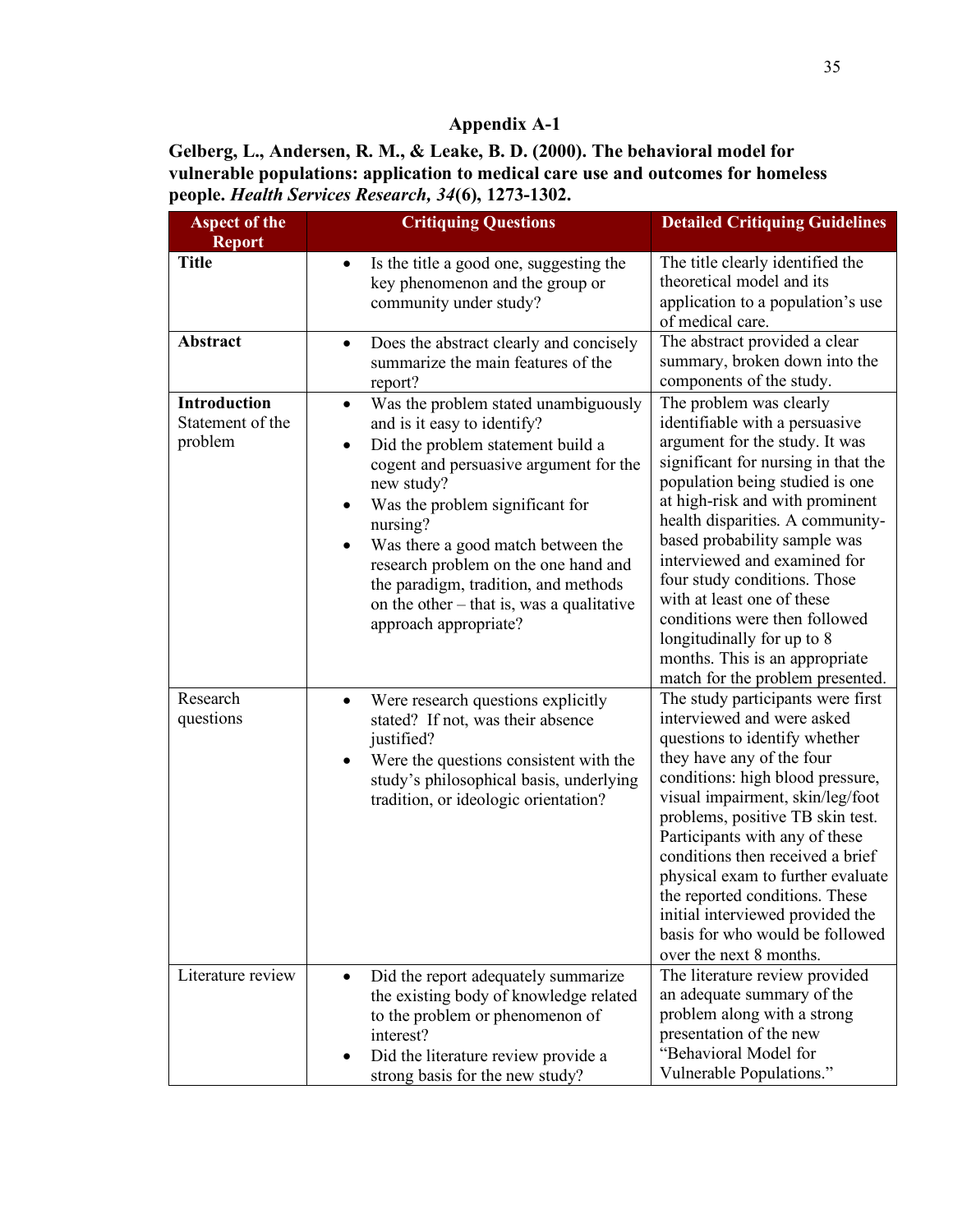| Conceptual<br>underpinnings                         | Were key concepts adequately defined<br>$\bullet$<br>conceptually?<br>Was the philosophical basis,<br>underlying tradition, conceptual<br>framework, or ideologic orientation<br>made explicit and was it appropriate<br>for the problem?                                                                                                                                                                                                                             | As the purpose was to introduce<br>the Behavioral Model for<br>Vulnerable Populations, the<br>theoretical framework was<br>clearly outlined and explained. It<br>was highly relevant to the<br>problem.                                                                                                                                                   |
|-----------------------------------------------------|-----------------------------------------------------------------------------------------------------------------------------------------------------------------------------------------------------------------------------------------------------------------------------------------------------------------------------------------------------------------------------------------------------------------------------------------------------------------------|-----------------------------------------------------------------------------------------------------------------------------------------------------------------------------------------------------------------------------------------------------------------------------------------------------------------------------------------------------------|
| <b>Method</b><br>Protection of<br>human rights      | Were appropriate procedures used to<br>$\bullet$<br>safeguard the rights of study<br>participants?<br>Was the study subject to external<br>$\bullet$<br>review by an IRB/ethics review board?<br>Was the study designed to minimize<br>$\bullet$<br>risks and maximize benefits to<br>participants?                                                                                                                                                                   | Respondents were informed<br>about the nature of the study and<br>signed a consent prior to<br>participation. The study did not<br>discuss IRB review. Those who<br>met selected criteria during<br>interviews benefited from<br>continued follow up through the<br>$2nd$ wave of the study.                                                              |
| Research design<br>and research<br>tradition        | Was the identified research tradition (if<br>$\bullet$<br>any) congruent with the methods used<br>to collect and analyze data?<br>Was an adequate amount of time spent<br>$\bullet$<br>with study participants?<br>Did the design unfold during data<br>$\bullet$<br>collection, giving researchers<br>opportunities to capitalize on early<br>understandings?                                                                                                        | The interview portion of the<br>study was an average of 21<br>minutes per participant which<br>was adequate time to obtain the<br>desired information. The<br>longitudinal follow up period<br>was approx. 8 months long<br>allowing the researchers to track<br>progress every few months.                                                               |
| Research design<br>and research<br>tradition (cont) | Was there an adequate number of<br>$\bullet$<br>contacts with study participants?                                                                                                                                                                                                                                                                                                                                                                                     | The number of contacts was<br>adequate and included the initial<br>interview and then subsequent<br>follow ups if applicable.                                                                                                                                                                                                                             |
| Sample and<br>setting                               | Was the group or population of interest<br>$\bullet$<br>adequately described? Were the setting<br>and sample described in sufficient<br>detail?<br>Was the approach used to recruit<br>participants or gain access to the site<br>productive and appropriate?<br>Was the best possible method of<br>$\bullet$<br>sampling used to enhance information<br>richness and address the needs of the<br>study?<br>Was the sample size adequate? Was<br>saturation achieved? | The homeless veteran population<br>was adequately described along<br>with information supporting<br>their designation as a vulnerable<br>population. Participants were<br>selected from within a sample<br>from a previous study. This<br>allowed an adequate sample size<br>of 363 homeless individuals,<br>which met criteria specific to the<br>study. |
| Data collection                                     | Were the methods of gathering data<br>$\bullet$<br>appropriate? Were data gathered<br>through two or more methods to<br>achieve triangulation?<br>Did the researcher ask the right<br>questions or make the right<br>observations, and were they recorded in<br>an appropriate fashion?                                                                                                                                                                               | Data was gathered via interview<br>and then subsequent follow-up.<br>The questions were streamlined<br>toward four selected conditions<br>and provided the researchers<br>with sufficient data.                                                                                                                                                           |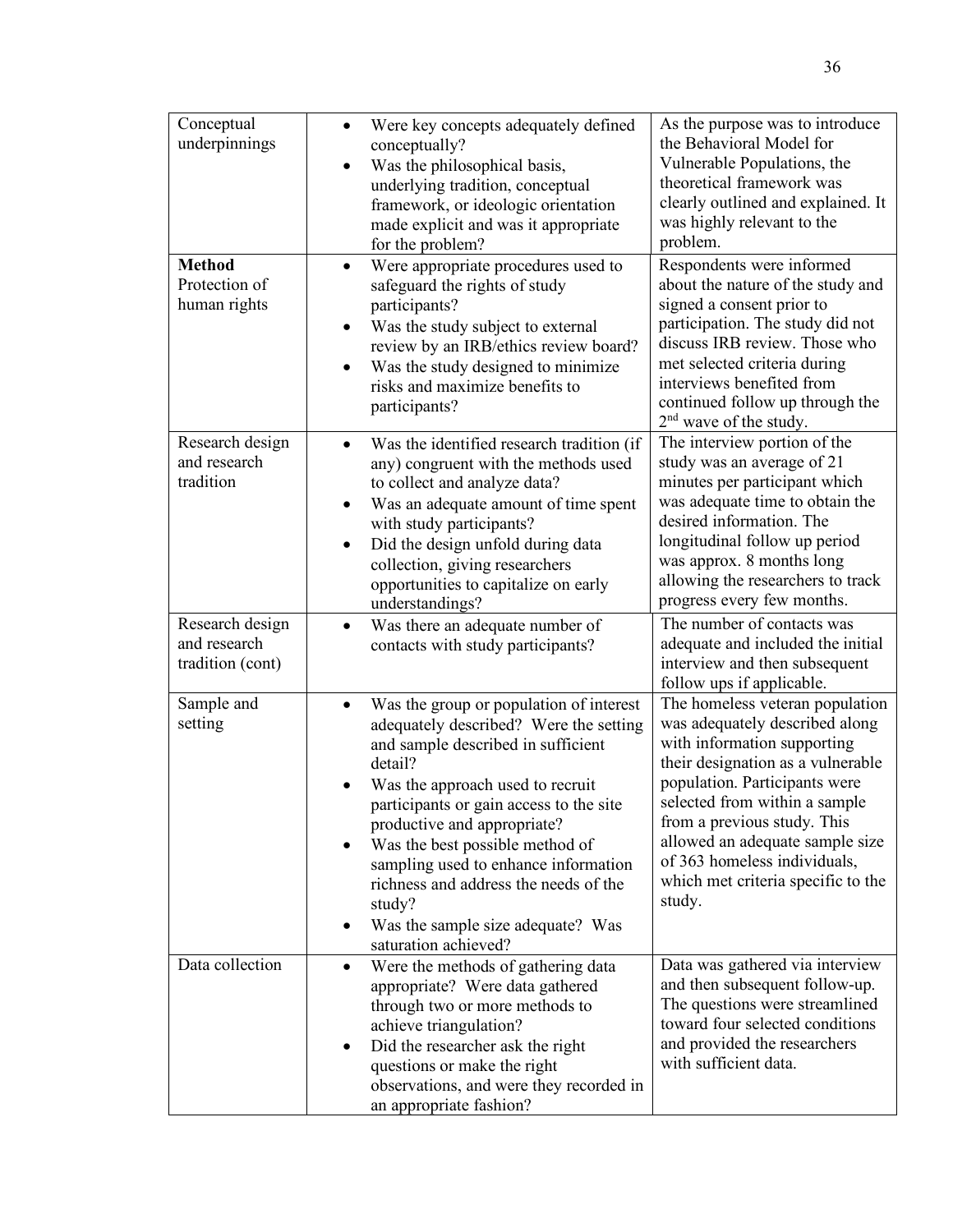|                 | Was a sufficient amount of data                                               |                                                                |
|-----------------|-------------------------------------------------------------------------------|----------------------------------------------------------------|
|                 | $\bullet$<br>gathered? Were the data of sufficient                            |                                                                |
|                 | depth and richness?                                                           |                                                                |
| Procedures      | Were data collection and recording<br>$\bullet$                               | Interview and recording                                        |
|                 | procedures adequately described and                                           | procedures were adequately                                     |
|                 | do they appear appropriate?                                                   | described. The interviews were                                 |
|                 | Were data collected in a manner that                                          | conducted by trained lay                                       |
|                 | minimized bias? Were the staff who                                            | interviewers who followed a                                    |
|                 | collected data appropriately trained?                                         | structured protocol.                                           |
| Enhancement of  | Did the researchers use effective<br>$\bullet$                                | Strategies to increase                                         |
| trustworthiness | strategies to enhance the                                                     | trustworthiness included a                                     |
|                 | trustworthiness/integrity of the study,                                       | detailed description of the study,                             |
|                 | and was there a good description of                                           | interviews were conducted in the                               |
|                 | those strategies?                                                             | setting of the participants'                                   |
|                 | Were the methods used to enhance                                              | choice, with the issuance of a \$5                             |
|                 | trustworthiness adequate?                                                     | monetary stipend for their                                     |
|                 | Did the researcher document research                                          | participation. Participants who                                |
|                 | procedures and decision processes                                             | were identified as in need of care                             |
|                 | sufficiently that findings are auditable                                      | were then given a letter to                                    |
|                 | and confirmable?                                                              | provide to a medical                                           |
|                 | Was there evidence of researcher<br>$\bullet$                                 | professional along with a list of                              |
|                 | reflexivity?                                                                  | medical facilities in the area.                                |
|                 | Was there "thick description" of the                                          | The descriptions of the physical                               |
|                 | context, participants, and findings, and                                      | exam portion of the study was<br>well-detailed and broken down |
|                 | was it at a sufficient level to support                                       | by condition.                                                  |
|                 | transferability?                                                              |                                                                |
| <b>Results</b>  | Were the data management and data<br>$\bullet$                                | Variables and methods of data                                  |
| Data Analysis   | analysis methods adequately                                                   | analysis were summarized in<br>detail.                         |
|                 | described?                                                                    |                                                                |
|                 | Was the data analysis strategy<br>٠<br>compatible with the research tradition |                                                                |
|                 | and with the nature and type of data                                          |                                                                |
|                 | gathered?                                                                     |                                                                |
|                 | Did the analysis yield an appropriate                                         |                                                                |
|                 | "product" (e.g., a theory, taxonomy,                                          |                                                                |
|                 | thematic pattern)?                                                            |                                                                |
|                 | Did the analytic procedures suggest the<br>$\bullet$                          |                                                                |
|                 | possibility of biases?                                                        |                                                                |
| Findings        | Were the findings effectively<br>$\bullet$                                    | Findings were summarized by                                    |
|                 | summarized, with good use of excerpts                                         | condition. The identified needs                                |
|                 | and supporting arguments?                                                     | within the sample were clearly                                 |
|                 | Did the themes adequately capture the<br>٠                                    | outlined. The themes being                                     |
|                 | meaning of the data? Does it appear                                           | captured in the data clearly                                   |
|                 | that the researcher satisfactorily                                            | portrayed the health risks                                     |
|                 | conceptualized the themes or patterns                                         | associated with homeless people                                |
|                 | in the data?                                                                  | as a vulnerable population.                                    |
|                 | Did the analysis yield an insightful,                                         |                                                                |
|                 | provocative, authentic, and meaningful                                        |                                                                |
|                 | picture of the phenomenon under                                               |                                                                |
|                 | investigation?                                                                |                                                                |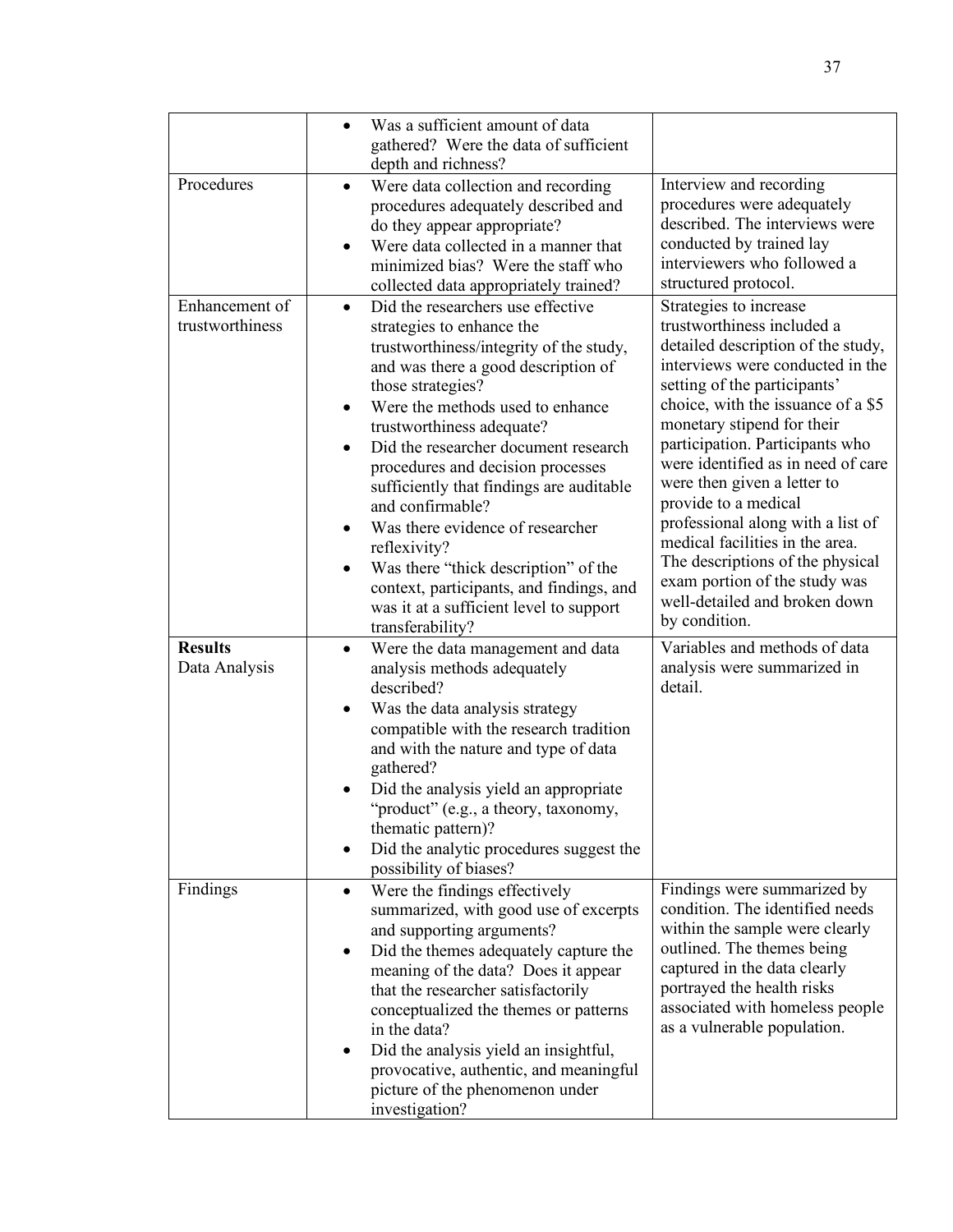| Theoretical<br>integration                             | Were the themes or patterns logically<br>$\bullet$<br>connected to each other to form a<br>convincing and integrated whole?<br>Were figures, maps, or models used<br>$\bullet$<br>effectively to summarize<br>conceptualizations?<br>If a conceptual framework or ideologic<br>$\bullet$<br>orientation guided the study, were the<br>themes or patterns linked to it in a<br>cogent manner? | The Behavioral Model for<br>Vulnerable Populations was<br>clearly supported by the study in<br>a manner that expressed its<br>validity as a revision to the<br>Behavioral Model. Figures were<br>used to display study results.<br>Findings, themes, and patterns<br>were clearly linked to the model. |
|--------------------------------------------------------|----------------------------------------------------------------------------------------------------------------------------------------------------------------------------------------------------------------------------------------------------------------------------------------------------------------------------------------------------------------------------------------------|--------------------------------------------------------------------------------------------------------------------------------------------------------------------------------------------------------------------------------------------------------------------------------------------------------|
| <b>Discussion</b><br>Interpretation of<br>the findings | Were the findings interpreted within an<br>$\bullet$<br>appropriate social or cultural context?<br>Were major findings interpreted and<br>$\bullet$<br>discussed within the context of prior<br>studies?<br>Were the interpretations consistent<br>with the study's limitations?                                                                                                             | Findings were interpreted in line<br>with the population being<br>studied. Prior studies were<br>referenced.                                                                                                                                                                                           |
| Implications/<br>recommendations                       | Did the researchers discuss the<br>$\bullet$<br>implications of the study for clinical<br>practice or further research—and were<br>those implications reasonable and<br>complete?                                                                                                                                                                                                            | Implications were discussed in<br>that this revision of the<br>Behavioral Model allows for<br>focus on the specific needs of<br>vulnerable populations.                                                                                                                                                |
| <b>General Issues</b><br>Presentation                  | Was the report well-written, organized,<br>$\bullet$<br>and sufficiently detailed for critical<br>analysis?<br>Was the description of the methods,<br>findings, and interpretations<br>sufficiently rich and vivid?                                                                                                                                                                          | The report was well-written,<br>easy to follow, and described in<br>detail specific to the concept<br>being described.                                                                                                                                                                                 |
| Researcher<br>credibility                              | Do the researchers' clinical<br>$\bullet$<br>substantive, or methodologic<br>qualifications and experience enhance<br>confidence in the findings and their<br>interpretation?                                                                                                                                                                                                                | Yes, the researchers are highly<br>credible.                                                                                                                                                                                                                                                           |
| Summary<br>assessment                                  | Do the study findings appear to be<br>$\bullet$<br>trustworthy-do you have confidence<br>in the truth value of the results?<br>Does the study contribute any<br>$\bullet$<br>meaningful evidence that can be used<br>in nursing practice or that is useful to<br>the nursing discipline?                                                                                                     | The study findings are<br>trustworthy and valuable. The<br>study evidence is applicable<br>especially to public health<br>practice due to the focus on<br>vulnerable populations.                                                                                                                      |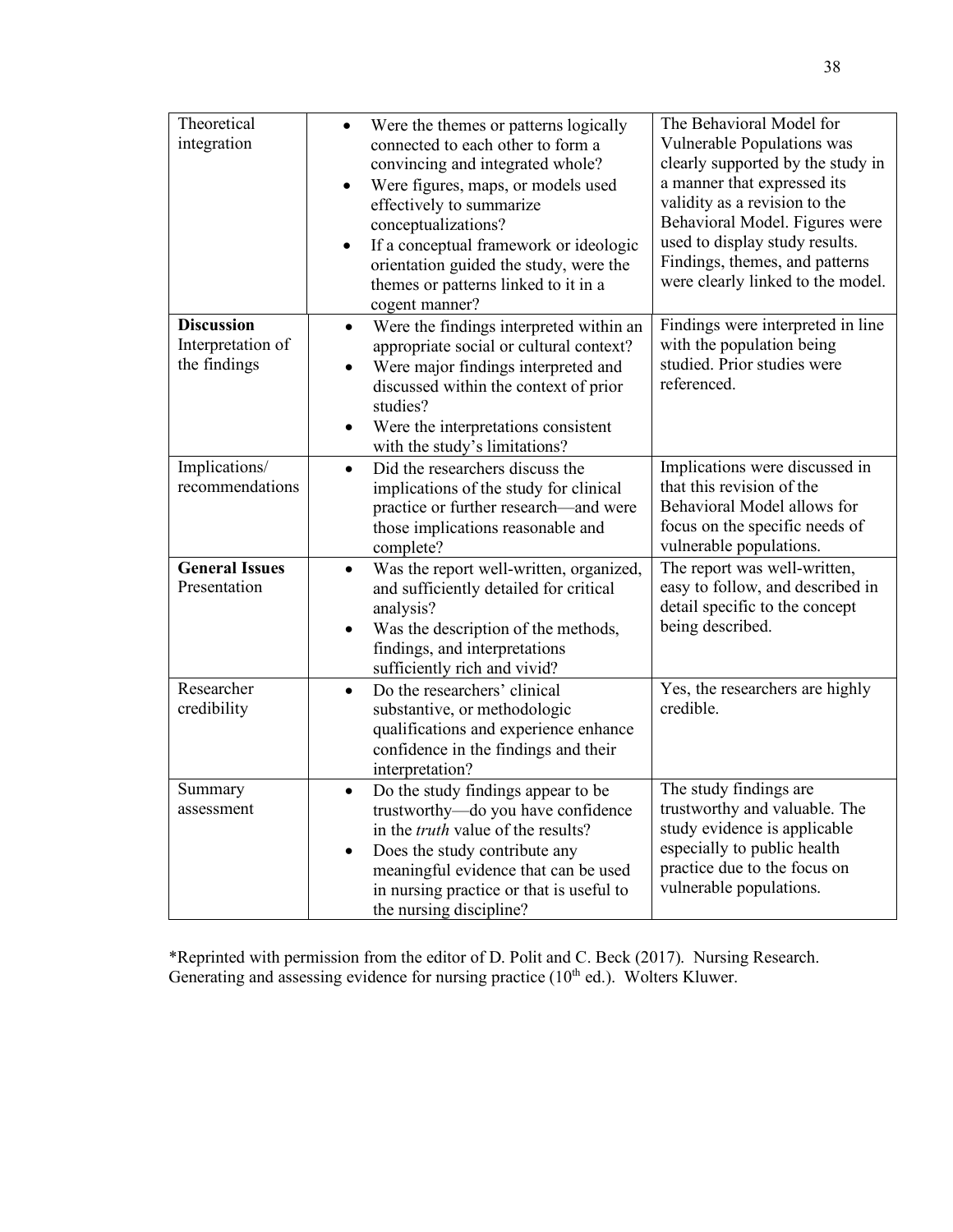**Jones, A., Hausmann, L., Kertesz, S., Suo, Y., Cashy, J., Mor, M., . . . Gordon, A. (2018). Differences in experiences with care between homeless and nonhomeless patients in veterans affairs facilities with tailored and nontailored primary care teams.** *Medical Care***,** *00***(00)***,* **1-9.**

| <b>Aspect of the</b>                               | <b>Critiquing Questions</b>                                                                                                                                                                                                                                                                                                                                                                                                           | <b>Detailed Critiquing</b>                                                                                                                                                                                                                                                                                              |
|----------------------------------------------------|---------------------------------------------------------------------------------------------------------------------------------------------------------------------------------------------------------------------------------------------------------------------------------------------------------------------------------------------------------------------------------------------------------------------------------------|-------------------------------------------------------------------------------------------------------------------------------------------------------------------------------------------------------------------------------------------------------------------------------------------------------------------------|
| <b>Report</b><br><b>Title</b>                      |                                                                                                                                                                                                                                                                                                                                                                                                                                       | <b>Guidelines</b>                                                                                                                                                                                                                                                                                                       |
|                                                    | Is the title a good one, suggesting<br>$\bullet$<br>the key phenomenon and the<br>group or community under study?                                                                                                                                                                                                                                                                                                                     | The title clearly identifies the<br>populations and settings<br>being studied.                                                                                                                                                                                                                                          |
| Abstract                                           | Does the abstract clearly and<br>$\bullet$<br>concisely summarize the main<br>features of the report?                                                                                                                                                                                                                                                                                                                                 | The abstract provides a clear<br>understanding of each<br>component of the study,<br>providing the reader with a<br>detailed overview.                                                                                                                                                                                  |
| <b>Introduction</b><br>Statement of the<br>problem | Was the problem stated<br>$\bullet$<br>unambiguously and is it easy to<br>identify?<br>Did the problem statement build a<br>٠<br>cogent and persuasive argument<br>for the new study?<br>Was the problem significant for<br>nursing?<br>Was there a good match between<br>the research problem on the one<br>hand and the paradigm, tradition,<br>and methods on the other $-$ that is,<br>was a qualitative approach<br>appropriate? | The problem is easily<br>identifiable and builds an<br>argument for the study. The<br>problem is significant to<br>nursing, especially in the<br>setting of population health.<br>A qualitative approach was<br>appropriate in that the study<br>is comparing experiences of<br>two groups in two types of<br>settings. |
| Research<br>questions                              | Were research questions explicitly<br>$\bullet$<br>stated? If not, was their absence<br>justified?<br>Were the questions consistent with<br>٠<br>the study's philosophical basis,<br>underlying tradition, or ideologic<br>orientation?                                                                                                                                                                                               | The research questions were<br>clearly stated and easily<br>identifiable. These questions<br>were appropriate the<br>population being studied.                                                                                                                                                                          |
| Literature review                                  | Did the report adequately<br>$\bullet$<br>summarize the existing body of<br>knowledge related to the problem<br>or phenomenon of interest?<br>Did the literature review provide a<br>٠<br>strong basis for the new study?                                                                                                                                                                                                             | The report adequately<br>summarized the existing<br>body of knowledge related to<br>the problem while providing<br>a strong basis for the new<br>study.                                                                                                                                                                 |
| Conceptual<br>underpinnings                        | Were key concepts adequately<br>$\bullet$<br>defined conceptually?<br>Was the philosophical basis,<br>$\bullet$<br>underlying tradition, conceptual<br>framework, or ideologic<br>orientation made explicit and was<br>it appropriate for the problem?                                                                                                                                                                                | Though a conceptual<br>framework was not<br>specifically outlined, the<br>philosophical basis of the<br>study was in line with the<br><b>Behavioral Model for</b><br>Vulnerable Populations.                                                                                                                            |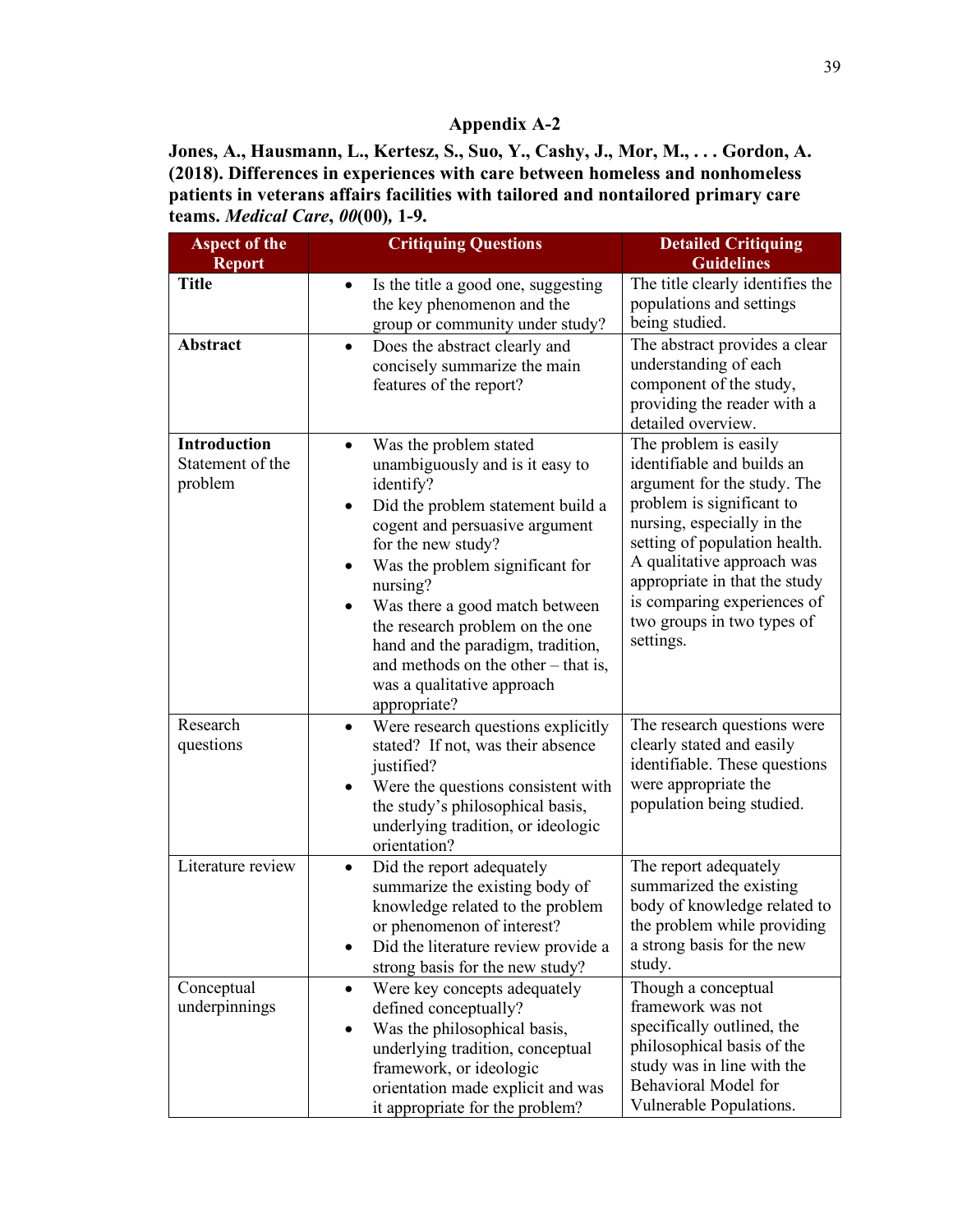| <b>Method</b><br>Protection of<br>human rights      | Were appropriate procedures used<br>$\bullet$<br>to safeguard the rights of study<br>participants?<br>Was the study subject to external<br>$\bullet$<br>review by an IRB/ethics review<br>board?<br>Was the study designed to<br>٠<br>minimize risks and maximize<br>benefits to participants?                                                                                                                                              | This study was a<br>retrospective review of<br>randomized patient<br>experience surveys. There<br>was no identified risk to<br>participants. The study does<br>not benefit survey<br>respondents directly, but<br>outcomes could lead to<br>improved patient experiences<br>in the future. All study<br>procedures were approved<br>by the IRB's at the<br>University of Utah and<br>Veterans Affairs Pittsburgh<br>Healthcare System.                                                                                                                                        |
|-----------------------------------------------------|---------------------------------------------------------------------------------------------------------------------------------------------------------------------------------------------------------------------------------------------------------------------------------------------------------------------------------------------------------------------------------------------------------------------------------------------|-------------------------------------------------------------------------------------------------------------------------------------------------------------------------------------------------------------------------------------------------------------------------------------------------------------------------------------------------------------------------------------------------------------------------------------------------------------------------------------------------------------------------------------------------------------------------------|
| Research design<br>and research<br>tradition        | Was the identified research<br>tradition (if any) congruent with<br>the methods used to collect and<br>analyze data?<br>Was an adequate amount of time<br>$\bullet$<br>spent with study participants?<br>Did the design unfold during data<br>$\bullet$<br>collection, giving researchers<br>opportunities to capitalize on early<br>understandings?                                                                                        | This was a retrospective<br>cohort study of health care<br>experiences in a large sample<br>of homeless and non-<br>homeless Veterans who<br>received care in VA<br>facilities. The measured<br>domains were described in<br>detail to provide the reader<br>with a clear understanding of<br>the study.                                                                                                                                                                                                                                                                      |
| Research design<br>and research<br>tradition (cont) | Was there an adequate number of<br>$\bullet$<br>contacts with study participants?                                                                                                                                                                                                                                                                                                                                                           | Yes                                                                                                                                                                                                                                                                                                                                                                                                                                                                                                                                                                           |
| Sample and<br>setting                               | Was the group or population of<br>interest adequately described?<br>Were the setting and sample<br>described in sufficient detail?<br>Was the approach used to recruit<br>participants or gain access to the<br>site productive and appropriate?<br>Was the best possible method of<br>sampling used to enhance<br>information richness and address<br>the needs of the study?<br>Was the sample size adequate?<br>Was saturation achieved? | The population and sample<br>were adequately described.<br>The sample size was<br>adequate to the study. The<br>process of facility selection<br>was described in detail.<br>The final sample included<br>510 facilities. 791,316<br>patients were sampled from<br>485 non-HPACT facilities<br>with a response rate of 23%<br>and 44% among homeless<br>and non-homeless patients,<br>respectively. 66,825 patients<br>were sampled from 25<br><b>HPACT</b> facilities with<br>response rates of 21% and<br>40% among homeless and<br>non-homeless patients,<br>respectively. |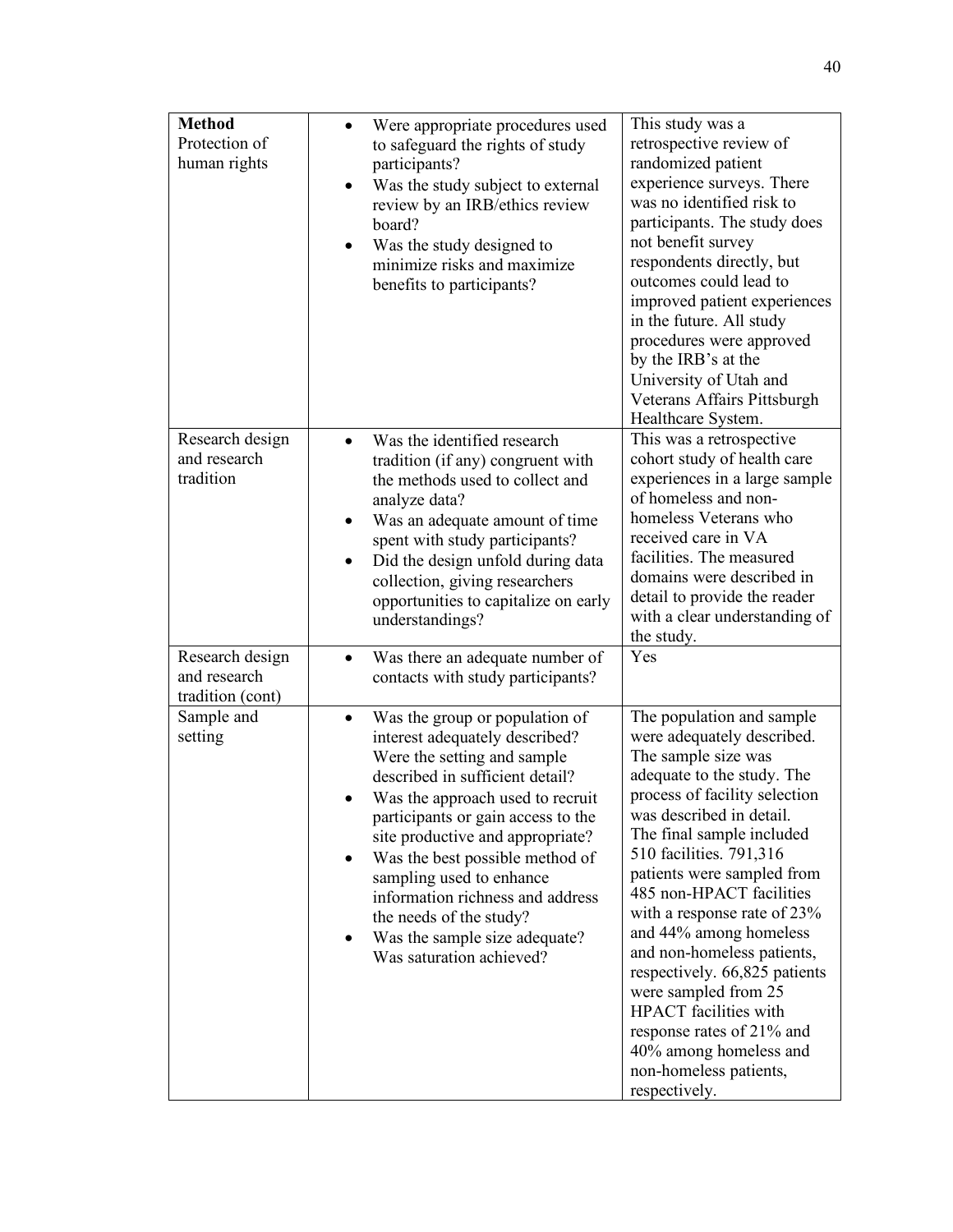| Data collection                   | Were the methods of gathering<br>data appropriate? Were data<br>gathered through two or more<br>methods to achieve triangulation?<br>Did the researcher ask the right<br>questions or make the right<br>observations, and were they<br>recorded in an appropriate<br>fashion?<br>Was a sufficient amount of data<br>gathered? Were the data of<br>sufficient depth and richness?                                                                                                                                                                                                                                     | Data focused on homeless<br>and non-homeless veterans<br>with tailored and non-<br>tailored primary care<br>programs. Data was sourced<br>from the Patient Centered<br>Medical Home Survey of<br>Healthcare Experiences of<br>Patients (PCMH-SHEP), and<br>ongoing survey of VHA<br>healthcare experiences<br>conducted by the VHA<br>Office of Reporting,<br>Analytics, Performance,<br>Improvement, and<br>Deployment (RAPID). |
|-----------------------------------|----------------------------------------------------------------------------------------------------------------------------------------------------------------------------------------------------------------------------------------------------------------------------------------------------------------------------------------------------------------------------------------------------------------------------------------------------------------------------------------------------------------------------------------------------------------------------------------------------------------------|----------------------------------------------------------------------------------------------------------------------------------------------------------------------------------------------------------------------------------------------------------------------------------------------------------------------------------------------------------------------------------------------------------------------------------|
| Procedures                        | Were data collection and recording<br>$\bullet$<br>procedures adequately described<br>and do they appear appropriate?<br>Were data collected in a manner<br>that minimized bias? Were the<br>staff who collected data<br>appropriately trained?                                                                                                                                                                                                                                                                                                                                                                      | Data recording procedures<br>were adequately described<br>and appear appropriate. The<br>method of accounting for<br>differences between facilities<br>was outlined as well as<br>identifying overlapping<br>characteristics in homeless<br>and non-homeless veterans.                                                                                                                                                           |
| Enhancement of<br>trustworthiness | Did the researchers use effective<br>$\bullet$<br>strategies to enhance the<br>trustworthiness/integrity of the<br>study, and was there a good<br>description of those strategies?<br>Were the methods used to enhance<br>trustworthiness adequate?<br>Did the researcher document<br>$\bullet$<br>research procedures and decision<br>processes sufficiently that findings<br>are auditable and confirmable?<br>Was there evidence of researcher<br>reflexivity?<br>Was there "thick description" of<br>the context, participants, and<br>findings, and was it at a sufficient<br>level to support transferability? | The researchers described<br>the study to selected<br>participants prior to sending<br>the survey. This was<br>followed up with a thank-<br>you card.<br>Research procedures and<br>processes were clearly<br>documented. The description<br>was understandable and<br>transferable.                                                                                                                                             |
| <b>Results</b><br>Data Analysis   | Were the data management and<br>$\bullet$<br>data analysis methods adequately<br>described?<br>Was the data analysis strategy<br>compatible with the research<br>tradition and with the nature and<br>type of data gathered?                                                                                                                                                                                                                                                                                                                                                                                         | Data management and<br>analysis methods were<br>clearly described. Two<br>sensitivity analyses were<br>conducted.                                                                                                                                                                                                                                                                                                                |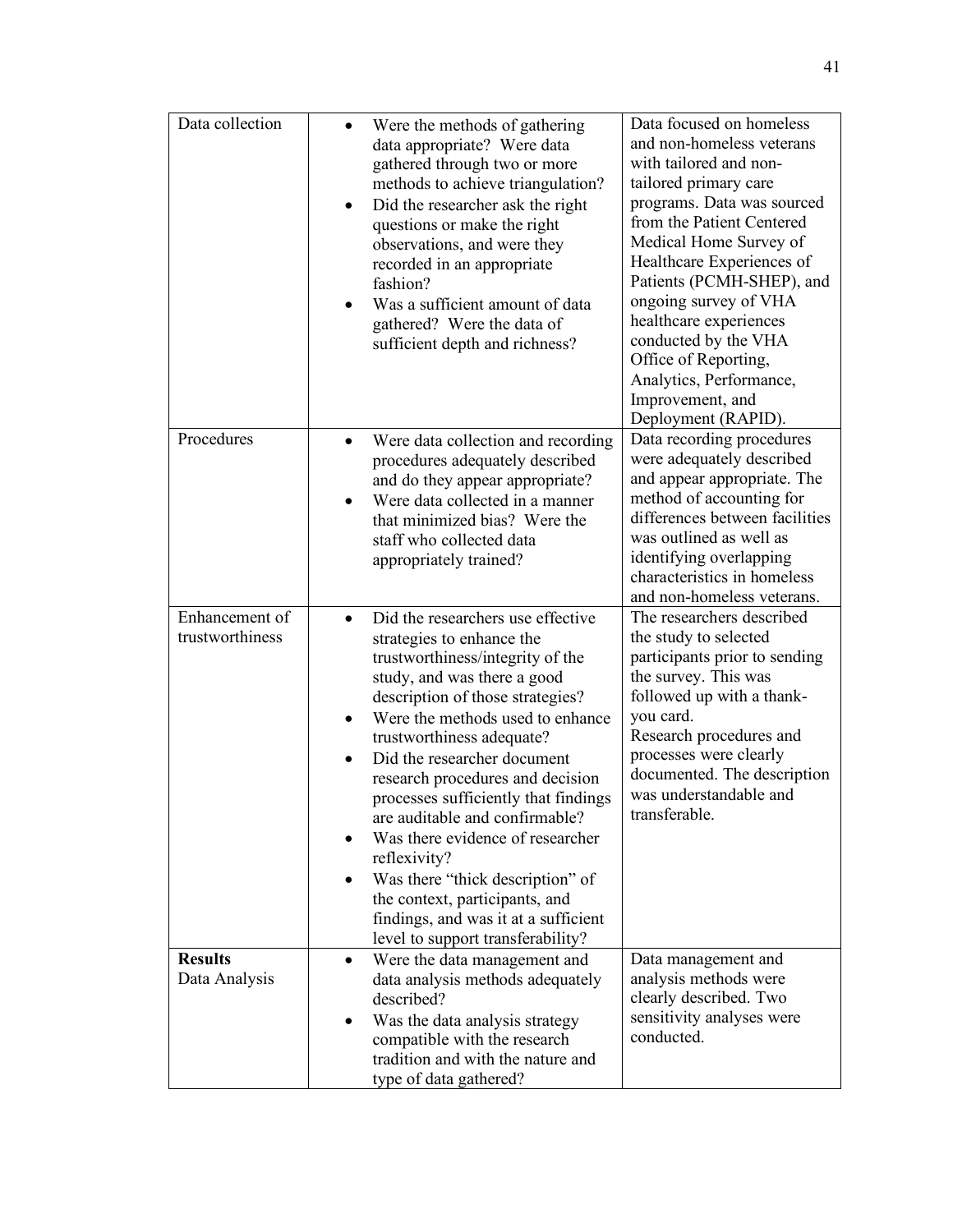|                                                        | Did the analysis yield an<br>$\bullet$<br>appropriate "product" (e.g., a<br>theory, taxonomy, thematic<br>pattern)?<br>Did the analytic procedures<br>suggest the possibility of biases?                                                                                                                                                                                                                                                   |                                                                                                                                                                                                                                                                                                                                                                                                                                                                                                                                                                                |
|--------------------------------------------------------|--------------------------------------------------------------------------------------------------------------------------------------------------------------------------------------------------------------------------------------------------------------------------------------------------------------------------------------------------------------------------------------------------------------------------------------------|--------------------------------------------------------------------------------------------------------------------------------------------------------------------------------------------------------------------------------------------------------------------------------------------------------------------------------------------------------------------------------------------------------------------------------------------------------------------------------------------------------------------------------------------------------------------------------|
| Findings                                               | Were the findings effectively<br>$\bullet$<br>summarized, with good use of<br>excerpts and supporting<br>arguments?<br>Did the themes adequately capture<br>the meaning of the data? Does it<br>appear that the researcher<br>satisfactorily conceptualized the<br>themes or patterns in the data?<br>Did the analysis yield an<br>insightful, provocative, authentic,<br>and meaningful picture of the<br>phenomenon under investigation? | Findings were effectively<br>summarized. The data<br>captured a meaningful<br>phenomenon regarding<br>homeless veteran healthcare.                                                                                                                                                                                                                                                                                                                                                                                                                                             |
| Theoretical<br>integration                             | Were the themes or patterns<br>logically connected to each other<br>to form a convincing and<br>integrated whole?<br>Were figures, maps, or models<br>used effectively to summarize<br>conceptualizations?<br>If a conceptual framework or<br>$\bullet$<br>ideologic orientation guided the<br>study, were the themes or patterns<br>linked to it in a cogent manner?                                                                      | Patterns were logically<br>connected. Tables were used<br>to outline facility<br>characteristics and<br>sociodemographic<br>characteristics.<br>Though a conceptual<br>framework was not<br>discussed, this study's theme<br>was in line with the<br>Behavioral Model for<br>Vulnerable Populations.                                                                                                                                                                                                                                                                           |
| <b>Discussion</b><br>Interpretation of<br>the findings | Were the findings interpreted<br>within an appropriate social or<br>cultural context?<br>Were major findings interpreted<br>and discussed within the context<br>of prior studies?<br>Were the interpretations consistent<br>٠<br>with the study's limitations?                                                                                                                                                                             | Sociodemographic<br>characteristics were<br>calculated. It was discussed<br>that prior studies, which<br>were focused on patterns of<br>service utilization, found that<br>only a small percentage of<br>homeless patients receive<br>care through HPACTS vs<br>other primary care teams.<br>Limitations included: the<br>definition of homelessness<br>was based on administrative<br>records, causing potential<br>misclassification; estimates<br>of homeless vs non-homeless<br>could be influenced by lower<br>survey response rates among<br>homeless patients; analyses |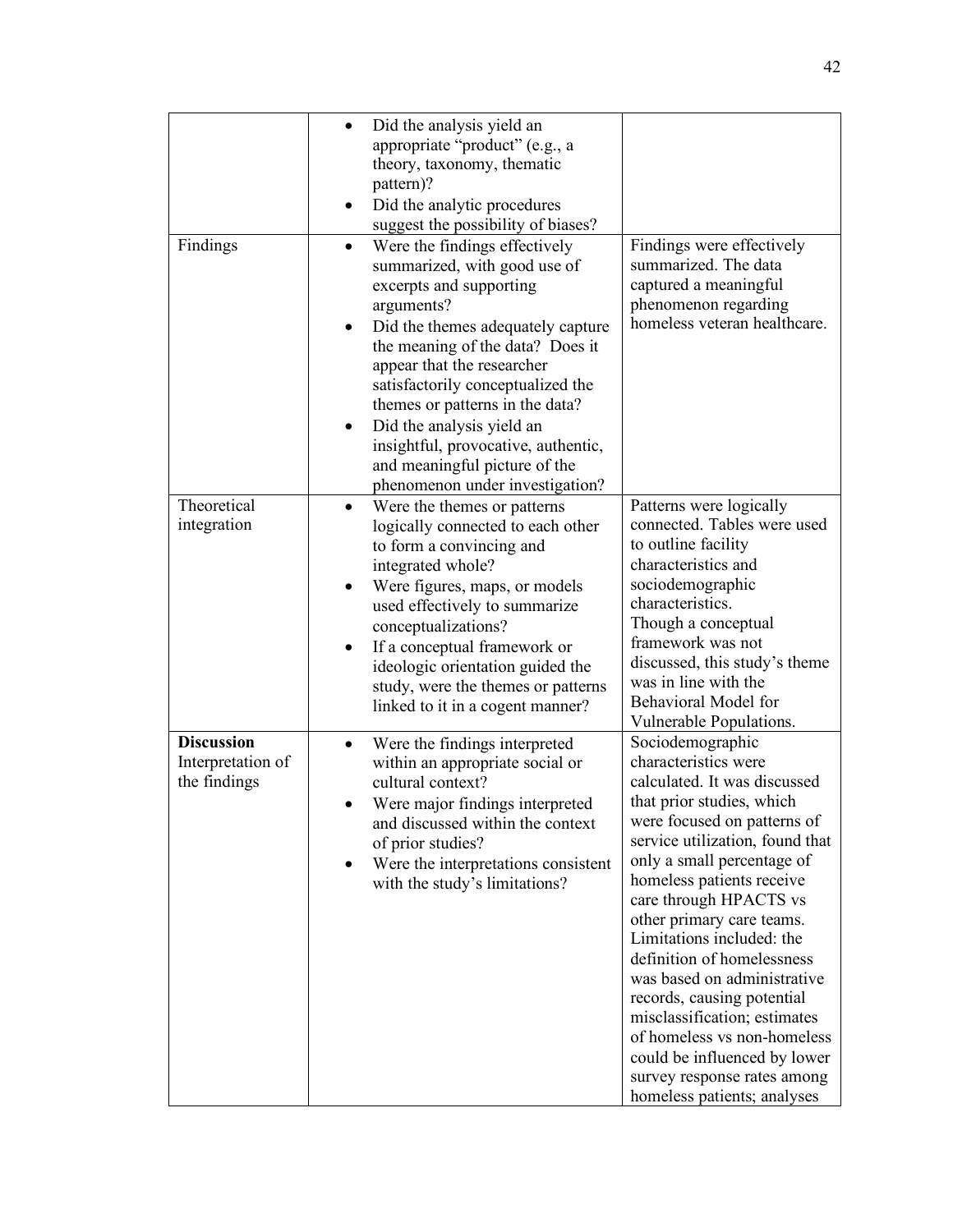|                                       |                                                                                                                                                                                                                                                                                | involved multiple<br>comparisons and some<br>statistical differences could<br>occur with chance; unable to<br>identify actual visits to<br>HPACT, preventing the<br>determination of whether<br>positive experiences in<br>facilities with HPACT<br>programs are a direct result<br>of HPACT engagement. |
|---------------------------------------|--------------------------------------------------------------------------------------------------------------------------------------------------------------------------------------------------------------------------------------------------------------------------------|----------------------------------------------------------------------------------------------------------------------------------------------------------------------------------------------------------------------------------------------------------------------------------------------------------|
| Implications/<br>recommendations      | Did the researchers discuss the<br>$\bullet$<br>implications of the study for<br>clinical practice or further<br>research—and were those<br>implications reasonable and<br>complete?                                                                                           | Results from this study could<br>have implications for<br>addressing disparities in<br>conditions that are often<br>managed in primary care and<br>are over-represented in<br>homeless populations, such<br>as mental health and<br>substance abuse disorders.                                           |
| <b>General Issues</b><br>Presentation | Was the report well-written,<br>$\bullet$<br>organized, and sufficiently<br>detailed for critical analysis?<br>Was the description of the<br>methods, findings, and<br>interpretations sufficiently rich<br>and vivid?                                                         | The report was well-written,<br>well-organized, and detailed<br>for analysis.                                                                                                                                                                                                                            |
| Researcher<br>credibility             | Do the researchers' clinical<br>$\bullet$<br>substantive, or methodologic<br>qualifications and experience<br>enhance confidence in the findings<br>and their interpretation?                                                                                                  | The researchers' clinical<br>qualifications enhanced<br>confidence in their findings.                                                                                                                                                                                                                    |
| Summary<br>assessment                 | Do the study findings appear to be<br>$\bullet$<br>trustworthy-do you have<br>confidence in the truth value of the<br>results?<br>Does the study contribute any<br>meaningful evidence that can be<br>used in nursing practice or that is<br>useful to the nursing discipline? | Findings appear to be<br>trustworthy, noting that over-<br>represented issues in the<br>homeless population, such as<br>substance abuse, could be<br>better managed and<br>addressed in a homeless<br>tailored clinic.                                                                                   |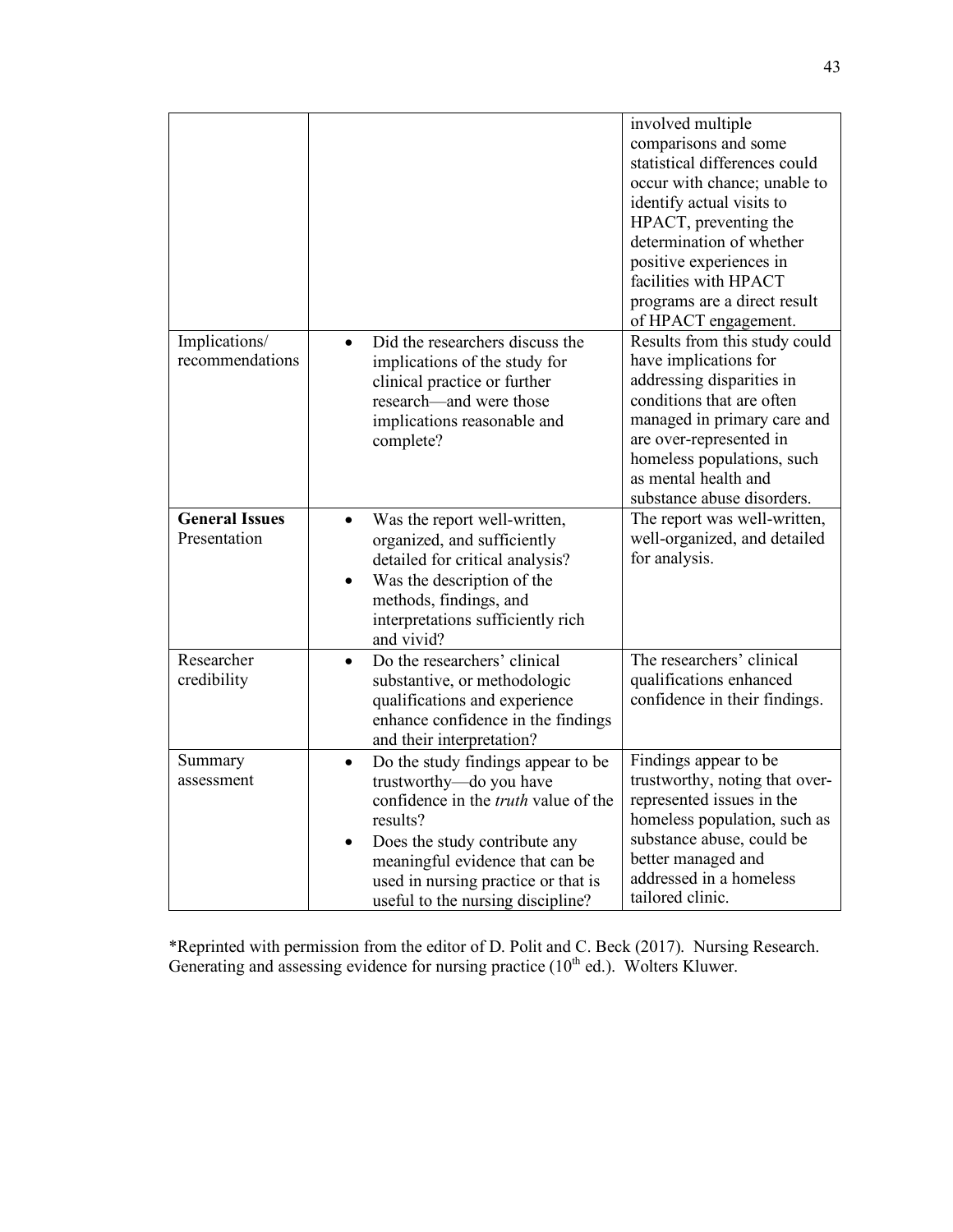**Kertesz, S., Holt, C., Steward, J., Jones, R., Roth, D., Stringfellow, E., . . . Pollio, D. (2013). Comparing homeless persons' care experiences in tailored versus nontailored primary care programs.** *American Journal of Public Health, 103***(S2), 331-339.**

| <b>Aspect of the</b><br><b>Report</b>              | <b>Critiquing Questions</b>                                                                                                                                                                                                                                                                                                                                                                                                                   | <b>Detailed Critiquing</b><br><b>Guidelines</b>                                                                                                                                       |
|----------------------------------------------------|-----------------------------------------------------------------------------------------------------------------------------------------------------------------------------------------------------------------------------------------------------------------------------------------------------------------------------------------------------------------------------------------------------------------------------------------------|---------------------------------------------------------------------------------------------------------------------------------------------------------------------------------------|
| <b>Title</b>                                       | Is the title a good one, suggesting<br>the key phenomenon and the<br>group or community under study?                                                                                                                                                                                                                                                                                                                                          | The title provides a clear<br>explanation of the study                                                                                                                                |
| Abstract                                           | Does the abstract clearly and<br>$\bullet$<br>concisely summarize the main<br>features of the report?                                                                                                                                                                                                                                                                                                                                         | Yes. The abstract includes<br>each component of the study                                                                                                                             |
| <b>Introduction</b><br>Statement of the<br>problem | Was the problem stated<br>$\bullet$<br>unambiguously and is it easy to<br>identify?<br>Did the problem statement build a<br>$\bullet$<br>cogent and persuasive argument<br>for the new study?<br>Was the problem significant for<br>nursing?<br>Was there a good match between<br>the research problem on the one<br>hand and the paradigm, tradition,<br>and methods on the other $-$ that is,<br>was a qualitative approach<br>appropriate? | Yes. The problem is easily<br>identifiable in the first<br>paragraph of the article and<br>has significance in nursing. A<br>qualitative approach is<br>appropriate for this problem. |
| Research<br>questions                              | Were research questions explicitly<br>$\bullet$<br>stated? If not, was their absence<br>justified?<br>Were the questions consistent<br>with the study's philosophical<br>basis, underlying tradition, or<br>ideologic orientation?                                                                                                                                                                                                            | The Primary Care Quality-<br>Homeless (PCQ-H) survey<br>was used in this study.<br>Survey questions were<br>clearly outlined.                                                         |
| Literature review                                  | Did the report adequately<br>$\bullet$<br>summarize the existing body of<br>knowledge related to the problem<br>or phenomenon of interest?<br>Did the literature review provide a<br>strong basis for the new study?                                                                                                                                                                                                                          | Yes, this study cited other<br>relevant research in providing<br>a basis for the new study.                                                                                           |
| Conceptual<br>underpinnings                        | Were key concepts adequately<br>defined conceptually?<br>Was the philosophical basis,<br>underlying tradition, conceptual<br>framework, or ideologic<br>orientation made explicit and was<br>it appropriate for the problem?                                                                                                                                                                                                                  | The study references the<br>Behavioral Model for<br>Vulnerable populations<br>which is appropriate for the<br>problem.                                                                |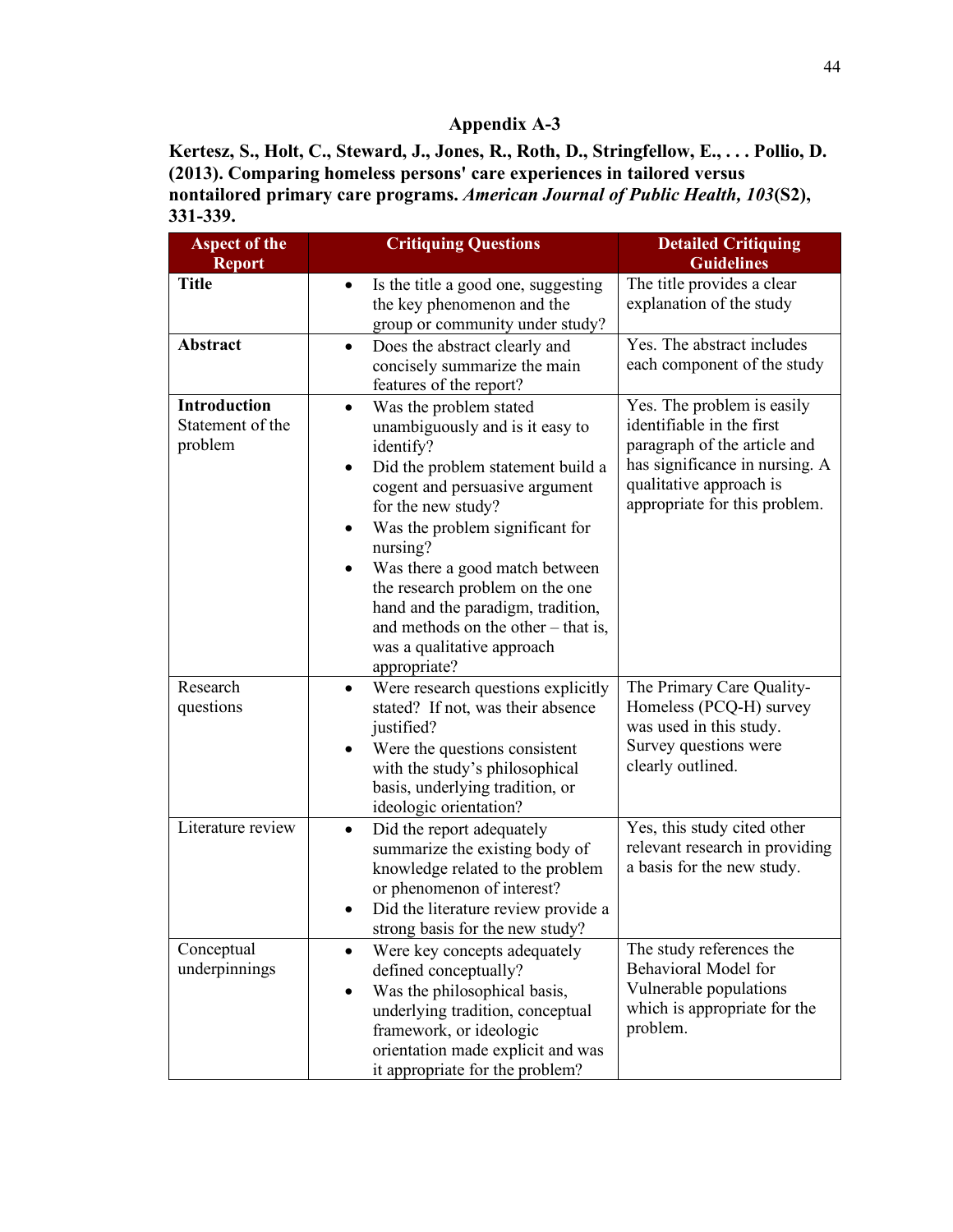| <b>Method</b><br>Protection of<br>human rights      | Were appropriate procedures used<br>$\bullet$<br>to safeguard the rights of study<br>participants?<br>Was the study subject to external<br>review by an IRB/ethics review<br>board?<br>Was the study designed to<br>٠<br>minimize risks and maximize<br>benefits to participants?                                                                                                                                                                                     | Participants were selected via<br>random sample within the<br>parameters of the desired<br>groups. Participants were<br>required to sign a HIPPA<br>contract, and refusal resulted<br>in disqualification.                                                                                      |
|-----------------------------------------------------|-----------------------------------------------------------------------------------------------------------------------------------------------------------------------------------------------------------------------------------------------------------------------------------------------------------------------------------------------------------------------------------------------------------------------------------------------------------------------|-------------------------------------------------------------------------------------------------------------------------------------------------------------------------------------------------------------------------------------------------------------------------------------------------|
| Research design<br>and research<br>tradition        | Was the identified research<br>$\bullet$<br>tradition (if any) congruent with<br>the methods used to collect and<br>analyze data?<br>Was an adequate amount of time<br>$\bullet$<br>spent with study participants?<br>Did the design unfold during data<br>$\bullet$<br>collection, giving researchers<br>opportunities to capitalize on<br>early understandings?                                                                                                     | Researchers spent 40-60<br>minutes face-to-face<br>conducting surveys with each<br>participant over the course of<br>the study. The study design<br>remained constant<br>throughout.                                                                                                            |
| Research design<br>and research<br>tradition (cont) | Was there an adequate number of<br>$\bullet$<br>contacts with study participants?                                                                                                                                                                                                                                                                                                                                                                                     | Each participant was<br>contacted for 40-60 minute<br>face-to-face survey.                                                                                                                                                                                                                      |
| Sample and<br>setting                               | Was the group or population of<br>$\bullet$<br>interest adequately described?<br>Were the setting and sample<br>described in sufficient detail?<br>Was the approach used to recruit<br>$\bullet$<br>participants or gain access to the<br>site productive and appropriate?<br>Was the best possible method of<br>sampling used to enhance<br>information richness and address<br>the needs of the study?<br>Was the sample size adequate?<br>Was saturation achieved? | The population of interest<br>was homeless people. This<br>was narrowed down by<br>selecting participants in<br>tailored and non-tailored<br>primary care programs. The<br>601 participant sample was<br>randomly selected from both<br>clinic types in each of the 5<br>selected sites.        |
| Data collection                                     | Were the methods of gathering<br>data appropriate? Were data<br>gathered through two or more<br>methods to achieve triangulation?<br>Did the researcher ask the right<br>questions or make the right<br>observations, and were they<br>recorded in an appropriate<br>fashion?<br>Was a sufficient amount of data<br>gathered? Were the data of<br>sufficient depth and richness?                                                                                      | Data was gathered using a 33<br>item PCQ-H survey which<br>consisted of 4 scales:<br>Patient/clinician<br>1)<br>relationship (15 items)<br>Cooperation among<br>2)<br>clinicians (3 items)<br>Accessibility or<br>3)<br>coordination (11 items)<br>Homeless-specific needs<br>4)<br>$(4$ items) |
| Procedures                                          | Were data collection and<br>$\bullet$<br>recording procedures adequately                                                                                                                                                                                                                                                                                                                                                                                              | Analysis controlled for a<br>range of patient<br>characteristics selected on the                                                                                                                                                                                                                |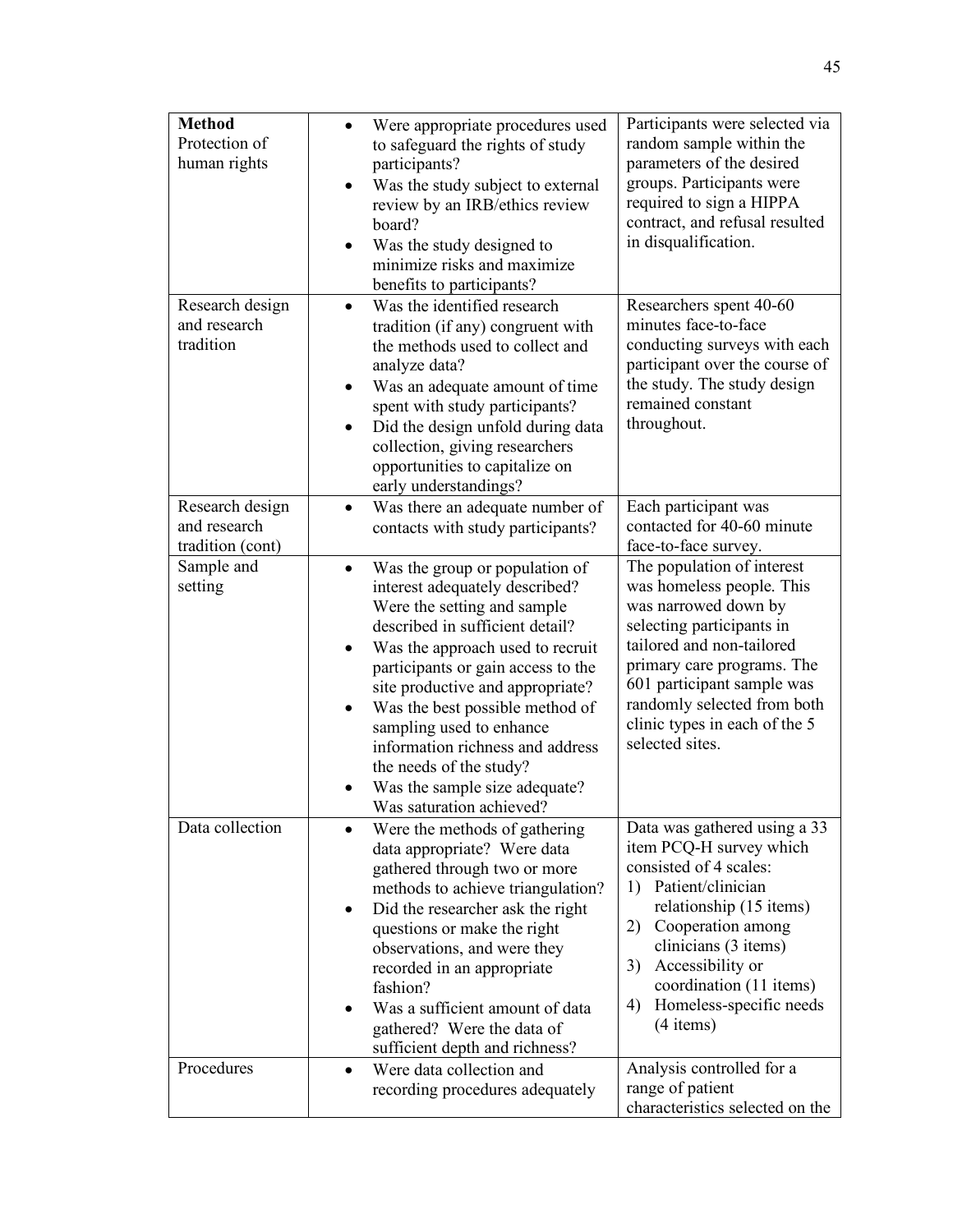|                                   | described and do they appear<br>appropriate?<br>Were data collected in a manner<br>that minimized bias? Were the<br>staff who collected data<br>appropriately trained?                                                                                                                                                                                                                                                                                                                                                                                                                                        | basis of empirical literature<br>regarding patient-level<br>predictors of satisfaction.                                                                                                                                                                                                                                                                                                                                                          |
|-----------------------------------|---------------------------------------------------------------------------------------------------------------------------------------------------------------------------------------------------------------------------------------------------------------------------------------------------------------------------------------------------------------------------------------------------------------------------------------------------------------------------------------------------------------------------------------------------------------------------------------------------------------|--------------------------------------------------------------------------------------------------------------------------------------------------------------------------------------------------------------------------------------------------------------------------------------------------------------------------------------------------------------------------------------------------------------------------------------------------|
| Enhancement of<br>trustworthiness | Did the researchers use effective<br>$\bullet$<br>strategies to enhance the<br>trustworthiness/integrity of the<br>study, and was there a good<br>description of those strategies?<br>Were the methods used to<br>enhance trustworthiness<br>adequate?<br>Did the researcher document<br>research procedures and decision<br>processes sufficiently that<br>findings are auditable and<br>confirmable?<br>Was there evidence of researcher<br>reflexivity?<br>Was there "thick description" of<br>the context, participants, and<br>findings, and was it at a sufficient<br>level to support transferability? | Because the recruitment<br>strategy risked enriching the<br>sample with "more stable" or<br>"less vulnerable" homeless-<br>experienced persons,<br>analyses included plans to<br>assess for differences within<br>stratified groups:<br>Persons with a history of<br>$\bullet$<br>chronic homelessness<br>Persons with fair or poor<br>$\bullet$<br>general health status<br>Persons with current<br>$\bullet$<br>severe psychiatric<br>symptoms |
| <b>Results</b><br>Data Analysis   | Were the data management and<br>$\bullet$<br>data analysis methods adequately<br>described?<br>Was the data analysis strategy<br>٠<br>compatible with the research<br>tradition and with the nature and<br>type of data gathered?<br>Did the analysis yield an<br>appropriate "product" (e.g., a<br>theory, taxonomy, thematic<br>pattern)?<br>Did the analytic procedures<br>suggest the possibility of biases?                                                                                                                                                                                              | Analysis proceeded in 3<br>phases:<br>Respondents were<br>1)<br>compared in regard to<br>demographics, health,<br>and health service<br>utilization<br>PCQ-H scores were<br>2)<br>compared across sites<br>3)<br>A categorical<br>"unfavorable experience"<br>indicator was developed<br>based on the number of<br>unfavorable responses in<br>the top $3^{rd}$ of each<br>subscale.                                                             |
| Findings                          | Were the findings effectively<br>summarized, with good use of<br>excerpts and supporting<br>arguments?<br>Did the themes adequately capture<br>٠<br>the meaning of the data? Does it<br>appear that the researcher<br>satisfactorily conceptualized the<br>themes or patterns in the data?                                                                                                                                                                                                                                                                                                                    | Findings were clearly and<br>effectively summarized to<br>capture the meaning of the<br>data.                                                                                                                                                                                                                                                                                                                                                    |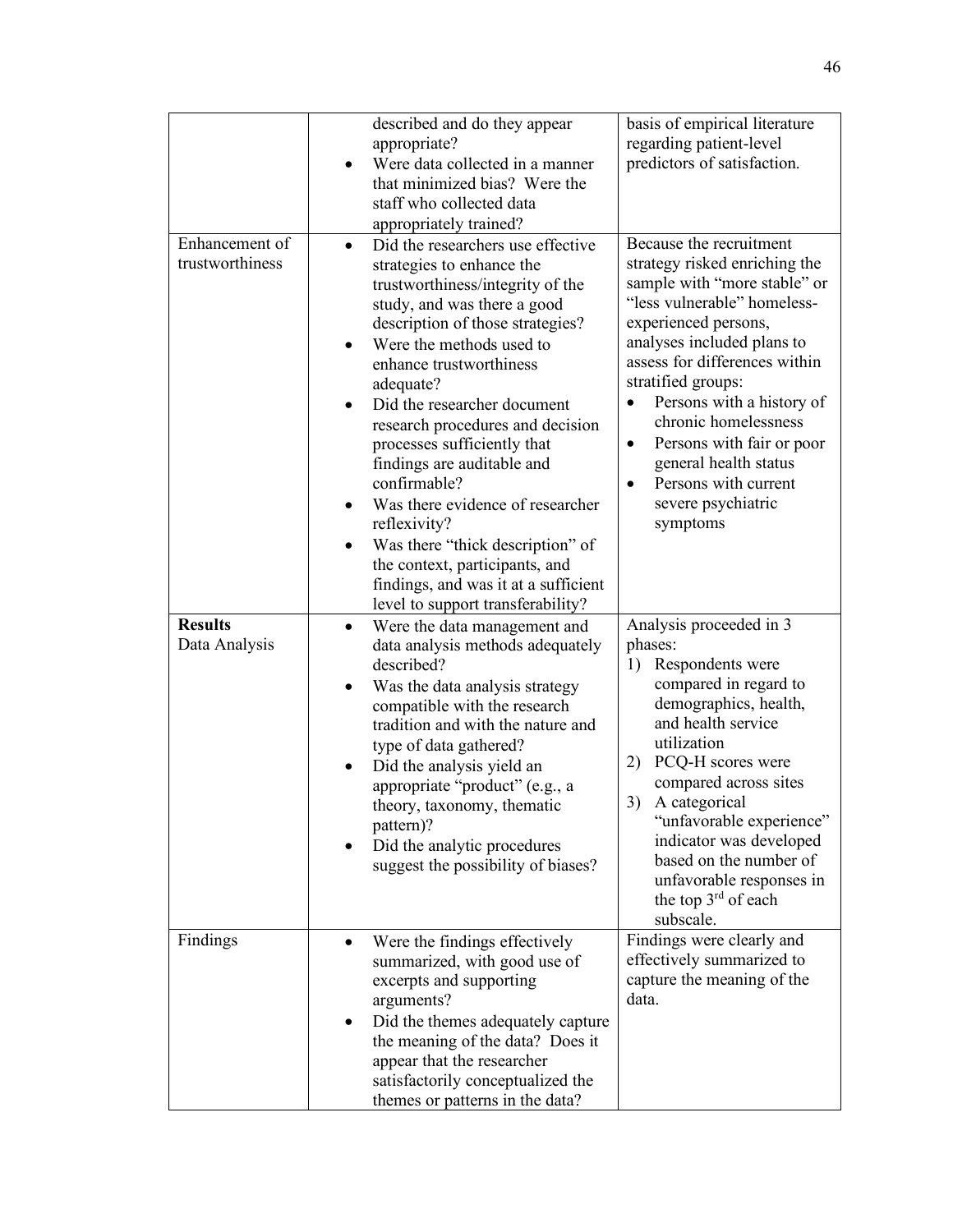|                                                        | Did the analysis yield an<br>$\bullet$<br>insightful, provocative, authentic,<br>and meaningful picture of the<br>phenomenon under investigation?                                                                                                                                                                                                                     |                                                                                                                                                                                                                               |
|--------------------------------------------------------|-----------------------------------------------------------------------------------------------------------------------------------------------------------------------------------------------------------------------------------------------------------------------------------------------------------------------------------------------------------------------|-------------------------------------------------------------------------------------------------------------------------------------------------------------------------------------------------------------------------------|
| Theoretical<br>integration                             | Were the themes or patterns<br>logically connected to each other<br>to form a convincing and<br>integrated whole?<br>Were figures, maps, or models<br>$\bullet$<br>used effectively to summarize<br>conceptualizations?<br>If a conceptual framework or<br>ideologic orientation guided the<br>study, were the themes or patterns<br>linked to it in a cogent manner? | The Behavioral Model for<br>Vulnerable Populations was<br>used to help identify patient<br>characteristics.<br>Figures were used to display<br>data.                                                                          |
| <b>Discussion</b><br>Interpretation of<br>the findings | Were the findings interpreted<br>$\bullet$<br>within an appropriate social or<br>cultural context?<br>Were major findings interpreted<br>٠<br>and discussed within the context<br>of prior studies?<br>Were the interpretations<br>$\bullet$<br>consistent with the study's<br>limitations?                                                                           | Findings were discussed and<br>outlined within the context of<br>the population being studied.<br>Limitations were discussed in<br>regard to the study results.                                                               |
| Implications/<br>recommendations                       | Did the researchers discuss the<br>$\bullet$<br>implications of the study for<br>clinical practice or further<br>research—and were those<br>implications reasonable and<br>complete?                                                                                                                                                                                  | The study suggests that<br>tailored service deliver<br>matters to patients in ways<br>that are readily measurable.<br>Further research is needed to<br>determine which aspects of<br>service-tailoring are most<br>important. |
| <b>General Issues</b><br>Presentation                  | Was the report well-written,<br>$\bullet$<br>organized, and sufficiently<br>detailed for critical analysis?<br>Was the description of the<br>methods, findings, and<br>interpretations sufficiently rich<br>and vivid?                                                                                                                                                | The report was very well<br>organized with clearly<br>understandable findings                                                                                                                                                 |
| Researcher<br>credibility                              | Do the researchers' clinical<br>$\bullet$<br>substantive, or methodologic<br>qualifications and experience<br>enhance confidence in the<br>findings and their interpretation?                                                                                                                                                                                         | The researchers' clinical<br>qualifications enhanced<br>confidence in this study.                                                                                                                                             |
| Summary<br>assessment                                  | Do the study findings appear to<br>$\bullet$<br>be trustworthy—do you have<br>confidence in the <i>truth</i> value of<br>the results?<br>Does the study contribute any<br>meaningful evidence that can be                                                                                                                                                             | One finding in regard to<br>tailored care focused on<br>collaboration among<br>members of the health care<br>team, creating a trustworthy<br>and welcoming environment.                                                       |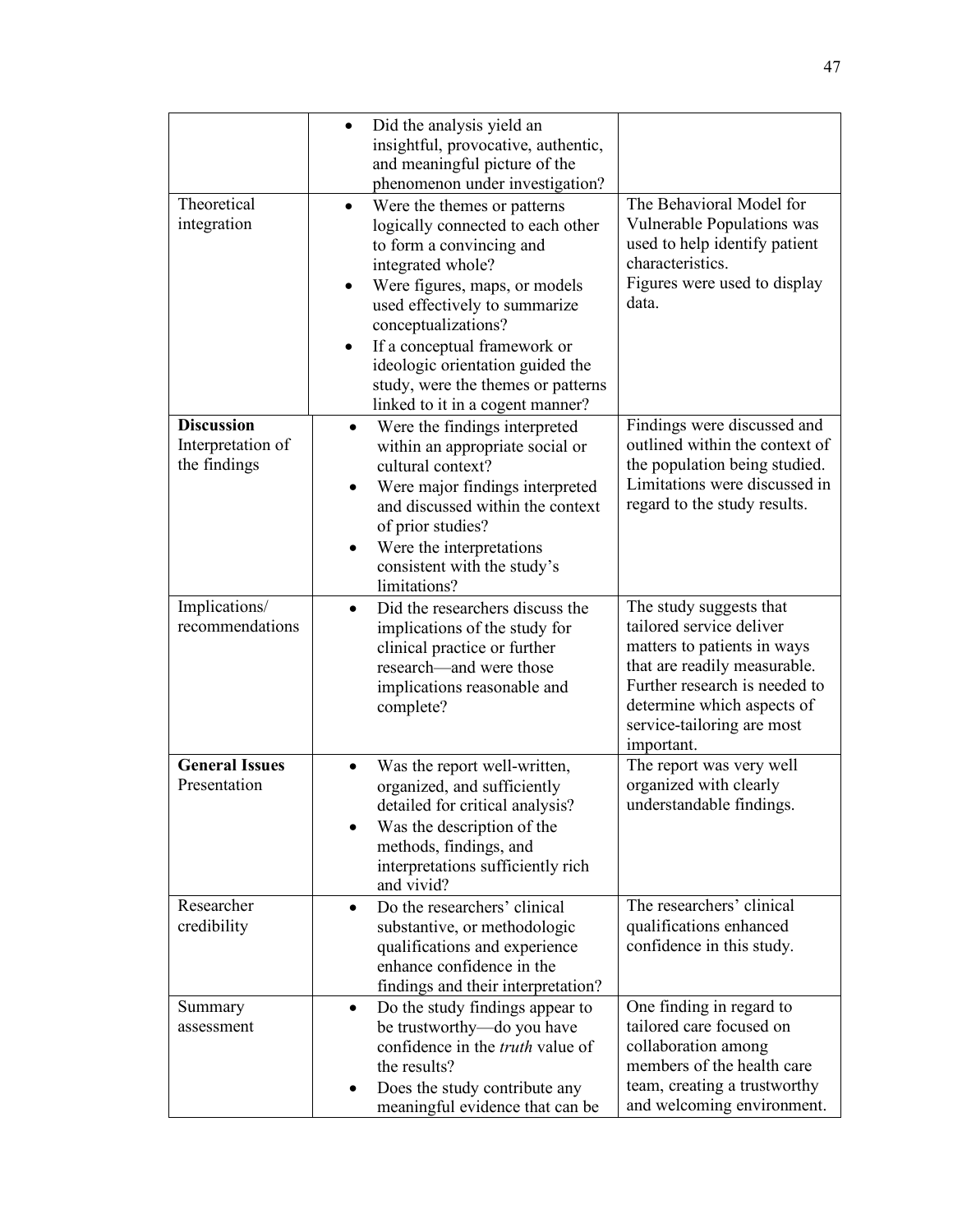| used in nursing practice or that is |  |
|-------------------------------------|--|
| useful to the nursing discipline?   |  |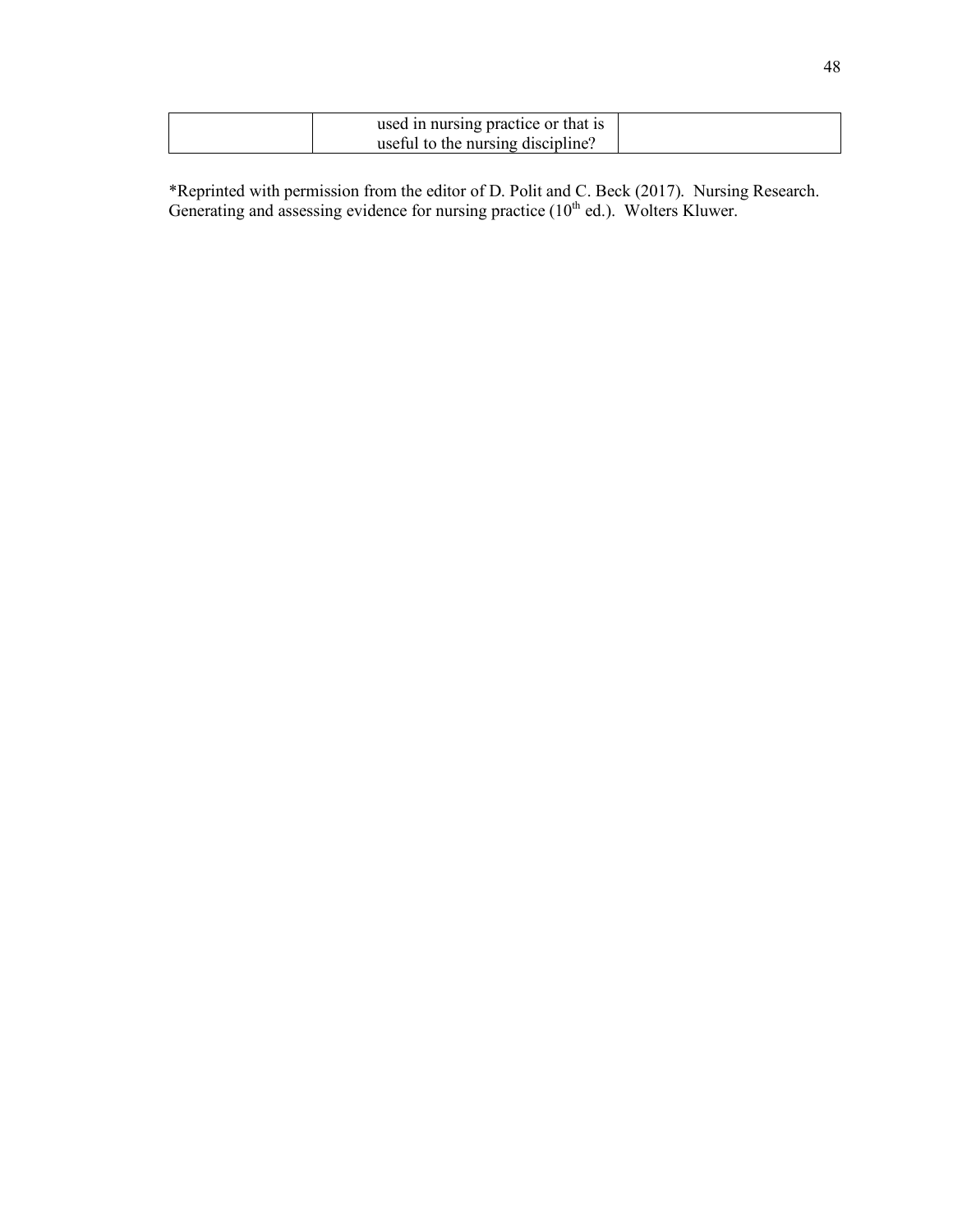**Linton, K. F., & Shafer, M. S. (2014). Factors associated with the health service utilization of unsheltered, chronically homeless adults.** *Social Work in Public Health, 29***, 73-80.**

| <b>Aspect of the</b><br><b>Report</b>              | <b>Critiquing Questions</b>                                                                                                                                                                                                                                                                                                                                                                                                                              | <b>Detailed Critiquing</b><br><b>Guidelines</b>                                                                                                                                                                                                                                                                                                                                                                                                              |  |  |
|----------------------------------------------------|----------------------------------------------------------------------------------------------------------------------------------------------------------------------------------------------------------------------------------------------------------------------------------------------------------------------------------------------------------------------------------------------------------------------------------------------------------|--------------------------------------------------------------------------------------------------------------------------------------------------------------------------------------------------------------------------------------------------------------------------------------------------------------------------------------------------------------------------------------------------------------------------------------------------------------|--|--|
| <b>Title</b>                                       | Is the title a good one, suggesting<br>$\bullet$<br>the key phenomenon and the<br>group or community under study?                                                                                                                                                                                                                                                                                                                                        | Yes. Health service<br>utilization among chronically<br>homeless adults.                                                                                                                                                                                                                                                                                                                                                                                     |  |  |
| Abstract                                           | Does the abstract clearly and<br>$\bullet$<br>concisely summarize the main<br>features of the report?                                                                                                                                                                                                                                                                                                                                                    | The abstract is very brief,<br>and is not summarized by<br>component, but does give a<br>precise summary.                                                                                                                                                                                                                                                                                                                                                    |  |  |
| <b>Introduction</b><br>Statement of the<br>problem | Was the problem stated<br>$\bullet$<br>unambiguously and is it easy to<br>identify?<br>Did the problem statement build a<br>$\bullet$<br>cogent and persuasive argument<br>for the new study?<br>Was the problem significant for<br>$\bullet$<br>nursing?<br>Was there a good match between<br>the research problem on the one<br>hand and the paradigm, tradition,<br>and methods on the other – that is,<br>was a qualitative approach<br>appropriate? | The problem was easily<br>identifiable, clearly stated,<br>and was relevant to nursing.<br>A qualitative approach was<br>appropriate for this study.                                                                                                                                                                                                                                                                                                         |  |  |
| Research<br>questions                              | Were research questions explicitly<br>$\bullet$<br>stated? If not, was their absence<br>justified?<br>Were the questions consistent with<br>٠<br>the study's philosophical basis,<br>underlying tradition, or ideologic<br>orientation?                                                                                                                                                                                                                  | The study was designed to<br>address gaps in knowledge<br>of health status, access, and<br>utilization among this<br>population.<br>Predisposing, enabling,<br>$\bullet$<br>and need factors<br>associated with the use<br>of physical health,<br>mental health, and<br>substance abuse services.<br>Factors associated with<br>health service utilization<br>that are unique and<br>contrast with previous<br>findings among sheltered<br>homeless samples. |  |  |
| Literature review                                  | Did the report adequately<br>$\bullet$<br>summarize the existing body of<br>knowledge related to the problem<br>or phenomenon of interest?                                                                                                                                                                                                                                                                                                               | Previous research was<br>summarized, followed by the<br>purpose of this study.<br>Current knowledge gaps<br>were stated.                                                                                                                                                                                                                                                                                                                                     |  |  |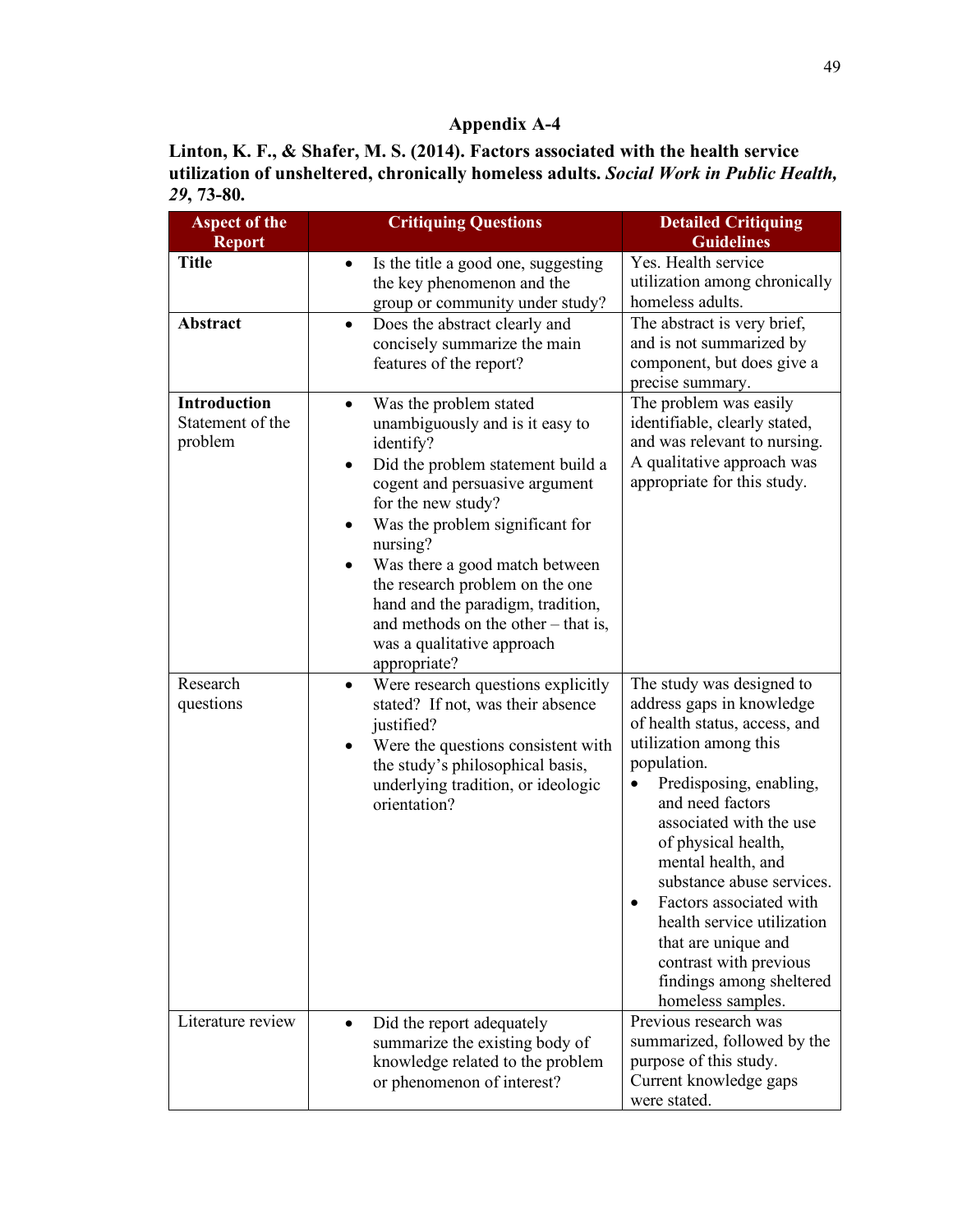|                                                     | Did the literature review provide a<br>$\bullet$<br>strong basis for the new study?                                                                                                                                                                                                                                                                                                                                                                      |                                                                                                                                                                                                                                                                                                                |
|-----------------------------------------------------|----------------------------------------------------------------------------------------------------------------------------------------------------------------------------------------------------------------------------------------------------------------------------------------------------------------------------------------------------------------------------------------------------------------------------------------------------------|----------------------------------------------------------------------------------------------------------------------------------------------------------------------------------------------------------------------------------------------------------------------------------------------------------------|
| Conceptual<br>underpinnings                         | Were key concepts adequately<br>defined conceptually?<br>Was the philosophical basis,<br>$\bullet$<br>underlying tradition, conceptual<br>framework, or ideologic<br>orientation made explicit and was<br>it appropriate for the problem?                                                                                                                                                                                                                | Concepts were clear and<br>adequately defined. The<br>conceptual framework was<br>appropriate for the problem.                                                                                                                                                                                                 |
| <b>Method</b><br>Protection of<br>human rights      | Were appropriate procedures used<br>$\bullet$<br>to safeguard the rights of study<br>participants?<br>Was the study subject to external<br>$\bullet$<br>review by an IRB/ethics review<br>board?<br>Was the study designed to<br>minimize risks and maximize<br>benefits to participants?                                                                                                                                                                | Participants provided written<br>and verbal consent. They<br>were informed of the general<br>purpose of the research,<br>requested to respond to a<br>Vulnerability Index (VI)<br>survey, and offered a \$5 gift<br>card. IRB was not discussed<br>in the article.                                             |
| Research design<br>and research<br>tradition        | Was the identified research<br>$\bullet$<br>tradition (if any) congruent with<br>the methods used to collect and<br>analyze data?<br>Was an adequate amount of time<br>spent with study participants?<br>Did the design unfold during data<br>$\bullet$<br>collection, giving researchers<br>opportunities to capitalize on early<br>understandings?                                                                                                     | The survey consists of 35<br>items and takes about 15<br>minutes to administer.                                                                                                                                                                                                                                |
| Research design<br>and research<br>tradition (cont) | Was there an adequate number of<br>$\bullet$<br>contacts with study participants?                                                                                                                                                                                                                                                                                                                                                                        | Study participants were<br>contacted during<br>recruitment, which occurred<br>over 3 nights, and during<br>survey administration.                                                                                                                                                                              |
| Sample and<br>setting                               | Was the group or population of<br>interest adequately described?<br>Were the setting and sample<br>described in sufficient detail?<br>Was the approach used to recruit<br>$\bullet$<br>participants or gain access to the<br>site productive and appropriate?<br>Was the best possible method of<br>sampling used to enhance<br>information richness and address<br>the needs of the study?<br>Was the sample size adequate?<br>Was saturation achieved? | A convenience sample of<br>260 homeless adults was<br>recruited in select areas of<br>Phoenix, AZ over three<br>consecutive nights.<br>The population of interest<br>was adequately described.<br>Volunteer surveyors reported<br>an approximate response rate<br>of 85% of those approached<br>on the street. |
| Data collection                                     | Were the methods of gathering<br>$\bullet$<br>data appropriate? Were data<br>gathered through two or more<br>methods to achieve triangulation?                                                                                                                                                                                                                                                                                                           | Data was collected from a 35<br>item Vulnerability Index<br>survey which was designed<br>to capture information on                                                                                                                                                                                             |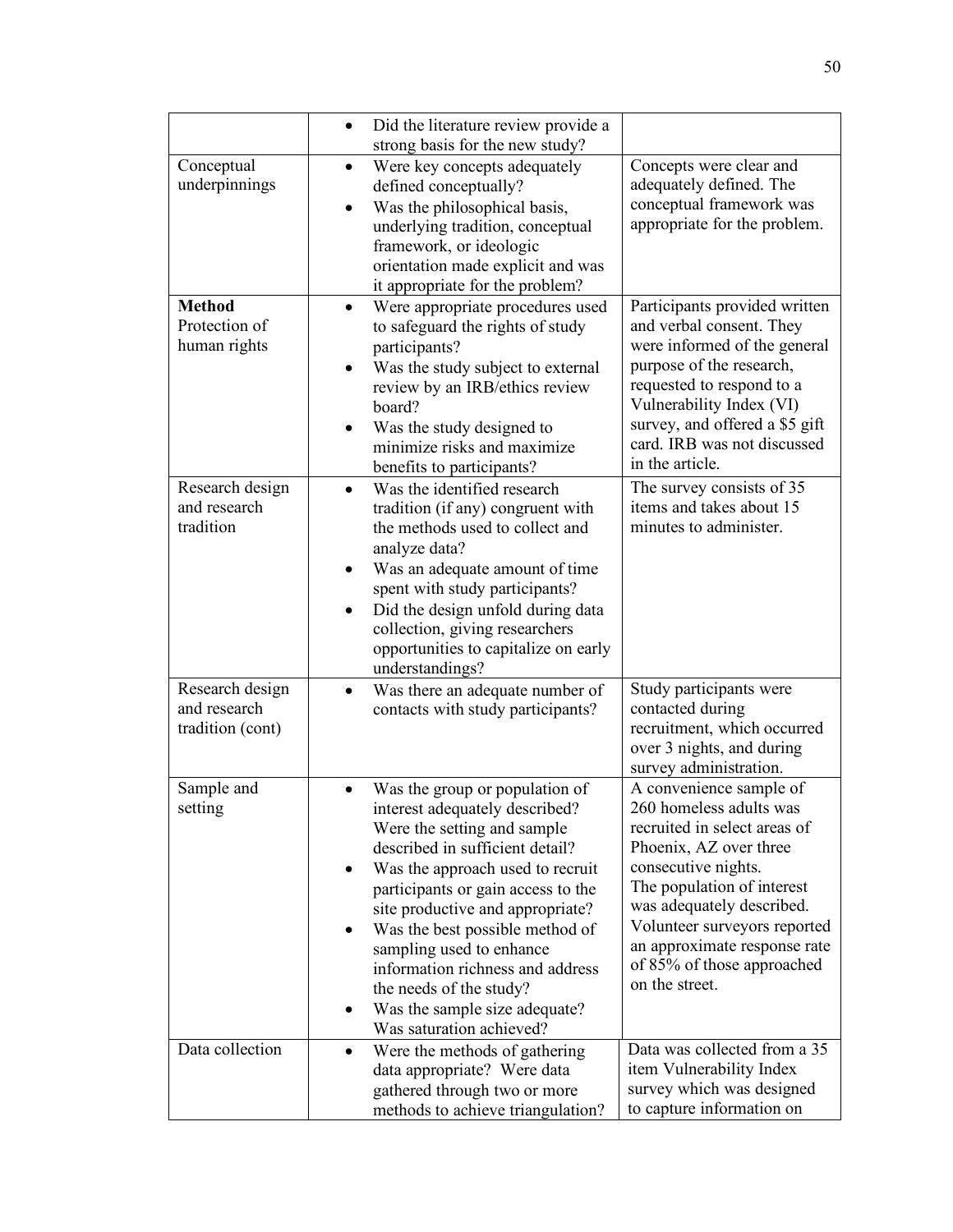| Procedures                        | Did the researcher ask the right<br>$\bullet$<br>questions or make the right<br>observations, and were they<br>recorded in an appropriate<br>fashion?<br>Was a sufficient amount of data<br>gathered? Were the data of<br>sufficient depth and richness?<br>Were data collection and<br>$\bullet$<br>recording procedures adequately<br>described and do they appear<br>appropriate?<br>Were data collected in a manner<br>that minimized bias? Were the                                                                                                                                                                | physical health, mental<br>health, and substance abuse<br>status of individuals, their<br>use of these services, and<br>common socioeconomic<br>demographic features.<br>The survey content was<br>described in detail.<br>Bivariate analysis was<br>applied due to the relatively<br>small sample size.                                                                                                                                                             |
|-----------------------------------|-------------------------------------------------------------------------------------------------------------------------------------------------------------------------------------------------------------------------------------------------------------------------------------------------------------------------------------------------------------------------------------------------------------------------------------------------------------------------------------------------------------------------------------------------------------------------------------------------------------------------|----------------------------------------------------------------------------------------------------------------------------------------------------------------------------------------------------------------------------------------------------------------------------------------------------------------------------------------------------------------------------------------------------------------------------------------------------------------------|
|                                   | staff who collected data                                                                                                                                                                                                                                                                                                                                                                                                                                                                                                                                                                                                |                                                                                                                                                                                                                                                                                                                                                                                                                                                                      |
| Enhancement of<br>trustworthiness | appropriately trained?<br>Did the researchers use effective<br>strategies to enhance the<br>trustworthiness/integrity of the<br>study, and was there a good<br>description of those strategies?<br>Were the methods used to<br>enhance trustworthiness adequate?<br>Did the researcher document<br>research procedures and decision<br>processes sufficiently that<br>findings are auditable and<br>confirmable?<br>Was there evidence of researcher<br>reflexivity?<br>Was there "thick description" of<br>the context, participants, and<br>findings, and was it at a sufficient<br>level to support transferability? | Bivariate analysis was<br>applied due to the relatively<br>small sample size.<br>To prevent multicollinearity,<br>chi-squared was used to<br>determine the unadjusted<br>relationships between the<br>predisposed, enabling, and<br>need factors.<br>Dummy variables were<br>created for categorical<br>variables.<br>Participants were excluded<br>from logistic regression<br>models if they had missing<br>data on any of the variables<br>included in the model. |
| <b>Results</b><br>Data Analysis   | Were the data management and<br>data analysis methods adequately<br>described?<br>Was the data analysis strategy<br>compatible with the research<br>tradition and with the nature and<br>type of data gathered?<br>Did the analysis yield an<br>٠<br>appropriate "product" (e.g., a<br>theory, taxonomy, thematic<br>pattern)?<br>Did the analytic procedures<br>suggest the possibility of biases?                                                                                                                                                                                                                     | Analysis methods, as noted<br>above, were adequately<br>described.                                                                                                                                                                                                                                                                                                                                                                                                   |
| Findings                          | Were the findings effectively<br>$\bullet$<br>summarized, with good use of                                                                                                                                                                                                                                                                                                                                                                                                                                                                                                                                              | Findings were effectively<br>summarized. All regression<br>models were considered to be                                                                                                                                                                                                                                                                                                                                                                              |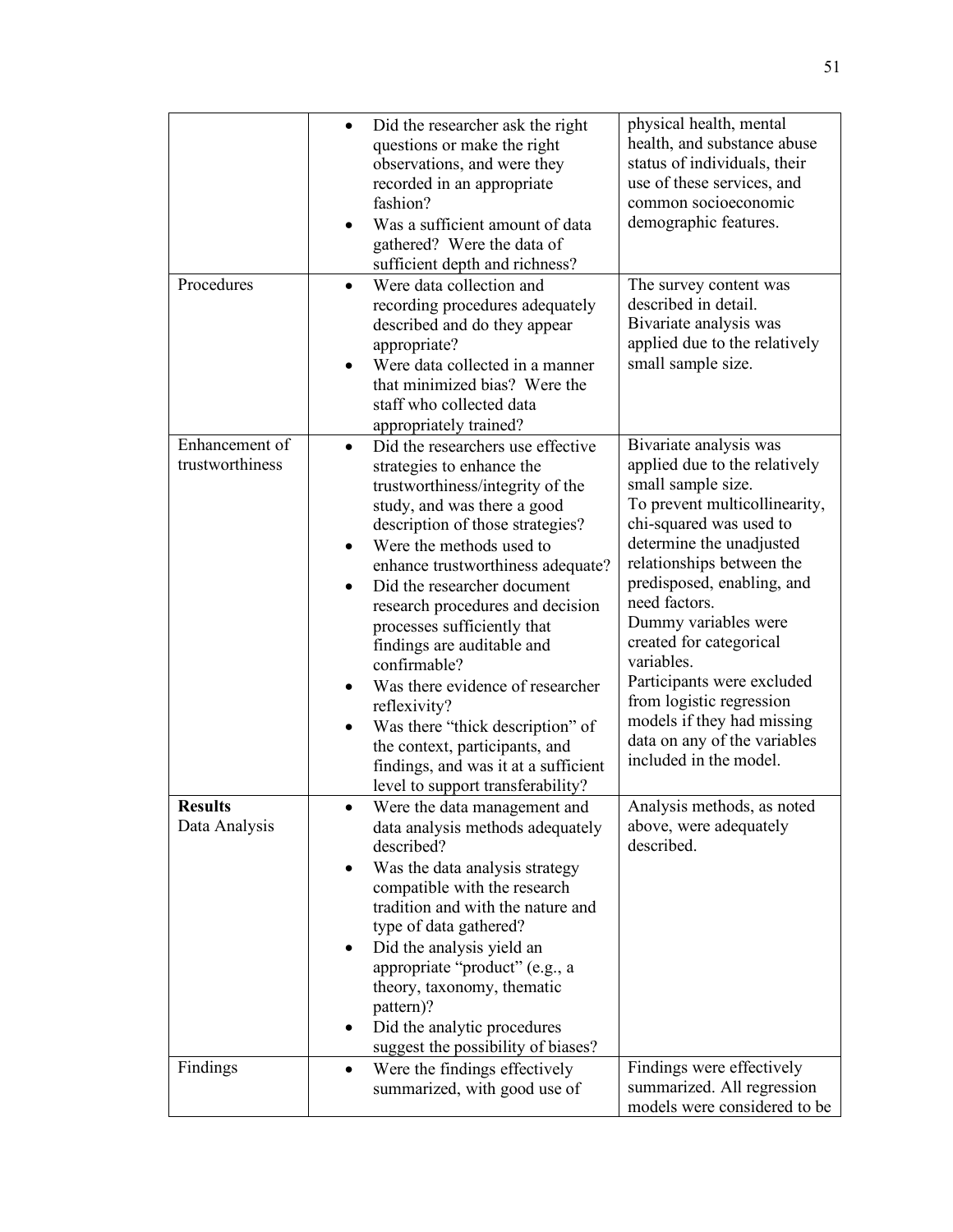|                                                        | excerpts and supporting<br>arguments?<br>Did the themes adequately capture<br>$\bullet$<br>the meaning of the data? Does it<br>appear that the researcher<br>satisfactorily conceptualized the<br>themes or patterns in the data?<br>Did the analysis yield an<br>٠<br>insightful, provocative, authentic,<br>and meaningful picture of the<br>phenomenon under investigation? | significant according to the<br>traditional goodness-of-fit<br>test. The logistic regression<br>models show that<br>predisposing, enabling, and<br>need factors are statistically<br>significant with each of the<br>health services.                                                                                                                                                                                                                                                                               |
|--------------------------------------------------------|--------------------------------------------------------------------------------------------------------------------------------------------------------------------------------------------------------------------------------------------------------------------------------------------------------------------------------------------------------------------------------|---------------------------------------------------------------------------------------------------------------------------------------------------------------------------------------------------------------------------------------------------------------------------------------------------------------------------------------------------------------------------------------------------------------------------------------------------------------------------------------------------------------------|
| Theoretical<br>integration                             | Were the themes or patterns<br>$\bullet$<br>logically connected to each other<br>to form a convincing and<br>integrated whole?<br>Were figures, maps, or models<br>٠<br>used effectively to summarize<br>conceptualizations?<br>If a conceptual framework or<br>ideologic orientation guided the<br>study, were the themes or patterns<br>linked to it in a cogent manner?     | The Behavioral Model for<br>Vulnerable Populations was<br>applied as an analytical<br>model in this study. In the<br>article's introduction, this<br>model's position on health<br>service utilization is<br>referenced.<br>Tables are used in this study<br>to summarize.<br>Consistent with the<br>Behavioral Model for<br>Vulnerable Populations,<br>predicting, enabling, and<br>need factors are associated<br>with health service utilization<br>among an unsheltered,<br>chronically homeless<br>population. |
| <b>Discussion</b><br>Interpretation of<br>the findings | Were the findings interpreted<br>$\bullet$<br>within an appropriate social or<br>cultural context?<br>Were major findings interpreted<br>and discussed within the context<br>of prior studies?<br>Were the interpretations<br>consistent with the study's<br>limitations?                                                                                                      | The results of this study<br>provide tentative support for<br>policies that promote the<br>expansion of health insurance<br>for vulnerable people may<br>improve the likelihood that<br>they will access some type of<br>health service utilization.                                                                                                                                                                                                                                                                |
| Implications/<br>recommendations                       | Did the researchers discuss the<br>$\bullet$<br>implications of the study for<br>clinical practice or further<br>research—and were those<br>implications reasonable and<br>complete?                                                                                                                                                                                           | The researchers discuss that<br>little is known about people<br>who are homeless and do not<br>access shelter services. More<br>research is needed to<br>understand the complex<br>relationships between<br>predisposing, enabling, and<br>need factors and HSU among<br>the unsheltered, chronically<br>homeless population.                                                                                                                                                                                       |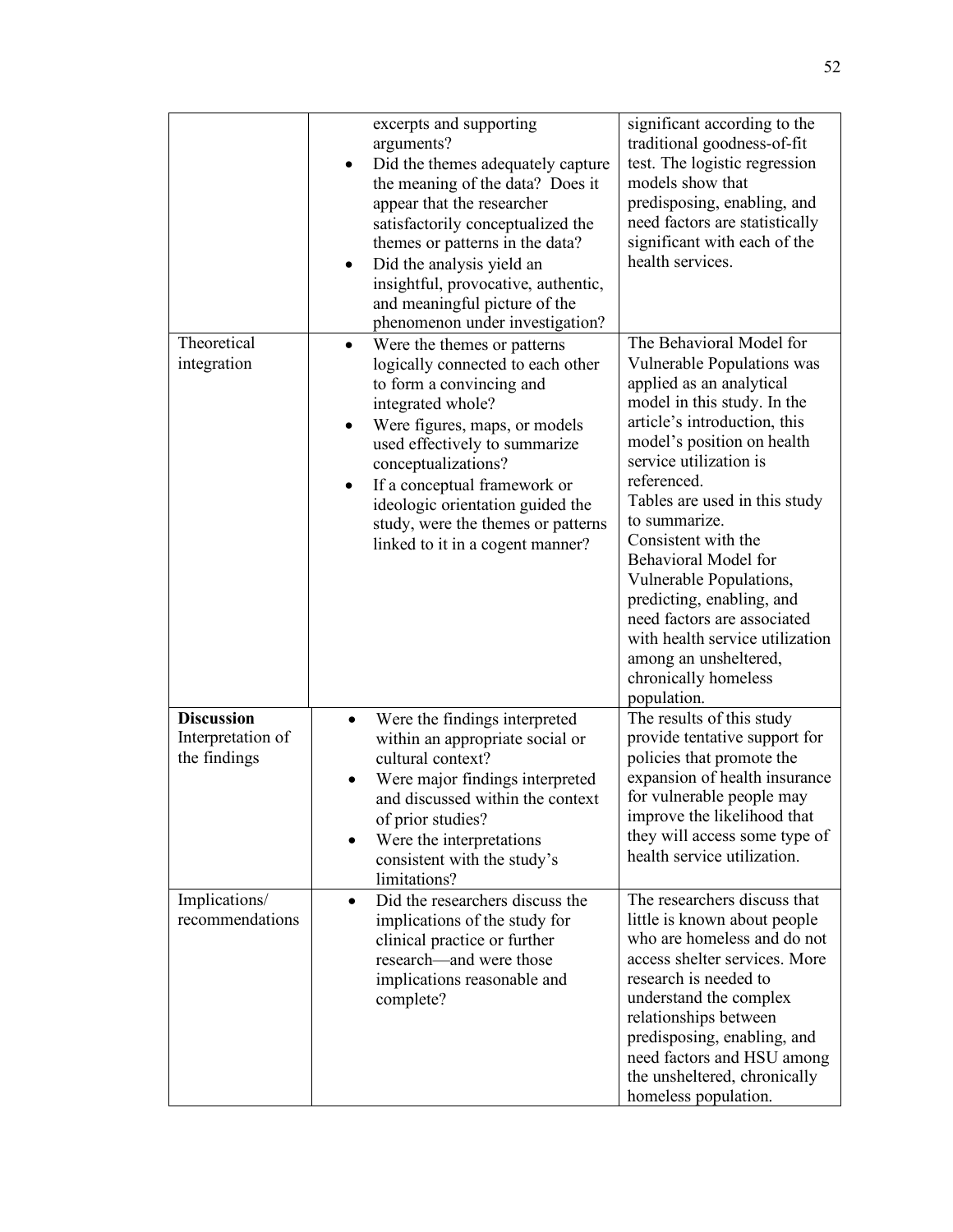| <b>General Issues</b><br>Presentation | Was the report well-written,<br>organized, and sufficiently<br>detailed for critical analysis?<br>Was the description of the<br>$\bullet$<br>methods, findings, and<br>interpretations sufficiently rich<br>and vivid?                                                                | The report was well-written<br>and well-organized.                                                                                                                              |
|---------------------------------------|---------------------------------------------------------------------------------------------------------------------------------------------------------------------------------------------------------------------------------------------------------------------------------------|---------------------------------------------------------------------------------------------------------------------------------------------------------------------------------|
| Researcher<br>credibility             | Do the researchers' clinical<br>$\bullet$<br>substantive, or methodologic<br>qualifications and experience<br>enhance confidence in the<br>findings and their interpretation?                                                                                                         | The researchers' clinical<br>qualifications enhance<br>confidence in this study.                                                                                                |
| Summary<br>assessment                 | Do the study findings appear to<br>be trustworthy-do you have<br>confidence in the <i>truth</i> value of<br>the results?<br>Does the study contribute any<br>$\bullet$<br>meaningful evidence that can be<br>used in nursing practice or that is<br>useful to the nursing discipline? | Yes. The predisposed,<br>enabling, and need factors<br>presented in this study are<br>valuable to understand when<br>working with this population<br>in the healthcare setting. |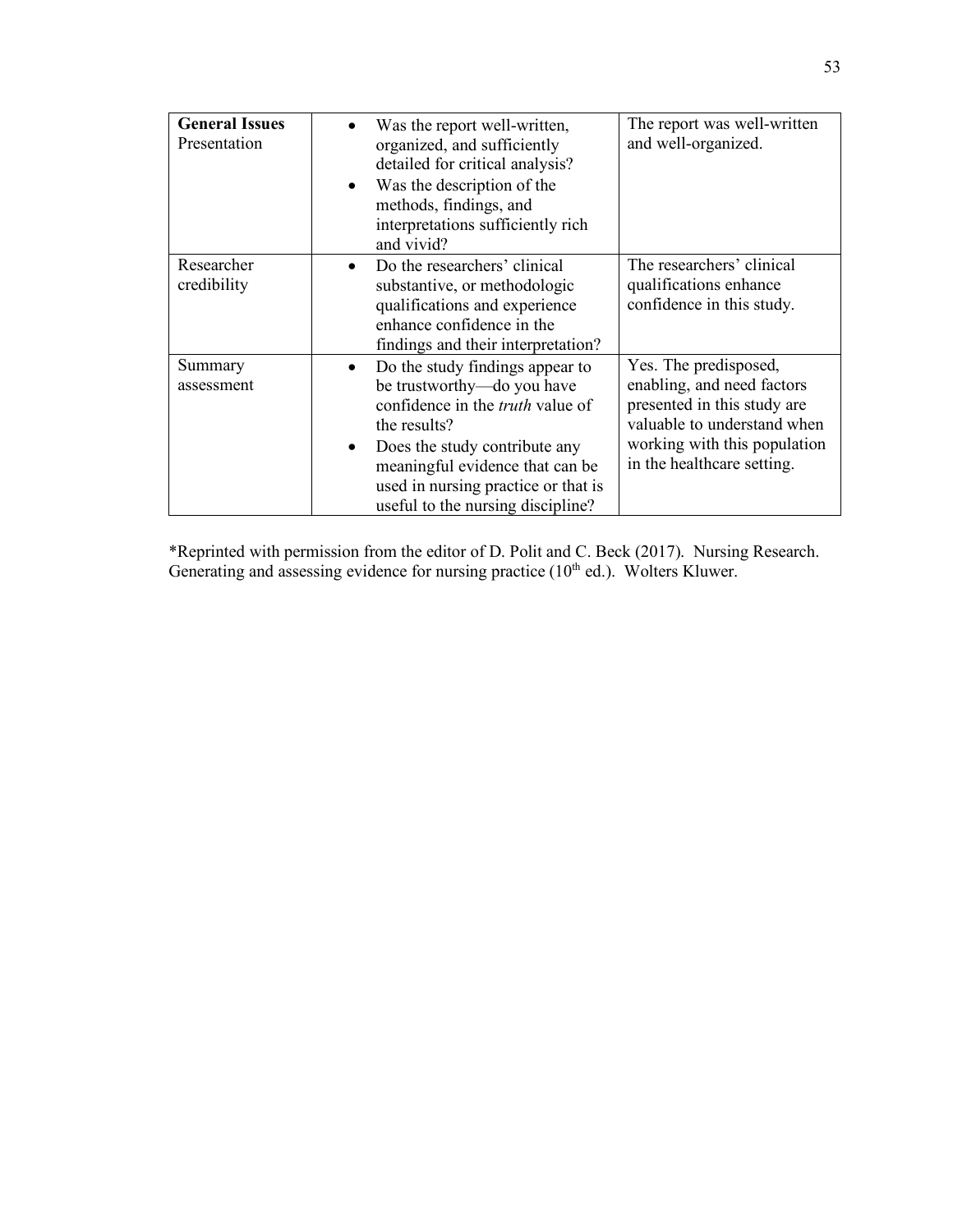**O'Toole, T. P., Buckel, L., Bourgault, C., Blumen, J., Redihan, S. G., Jiang, L., & Friedmann, P. (2010). Applying the chronic care model to homeless veterans: Effect of a population approach to primary care on utilization and clinical outcomes.**  *American Journal of Public Health, 100***(12), 2493-2499.**

| <b>Aspect of the</b><br><b>Report</b>              | <b>Critiquing Questions</b>                                                                                                                                                                                                                                                                                                                                                                                                                        | <b>Detailed Critiquing</b><br><b>Guidelines</b>                                                                                                                                                        |
|----------------------------------------------------|----------------------------------------------------------------------------------------------------------------------------------------------------------------------------------------------------------------------------------------------------------------------------------------------------------------------------------------------------------------------------------------------------------------------------------------------------|--------------------------------------------------------------------------------------------------------------------------------------------------------------------------------------------------------|
| <b>Title</b>                                       | Is the title a good one, suggesting<br>$\bullet$<br>the key phenomenon and the<br>group or community under study?                                                                                                                                                                                                                                                                                                                                  | The title encompasses the<br>population and the<br>phenomenon.                                                                                                                                         |
| <b>Abstract</b>                                    | Does the abstract clearly and<br>$\bullet$<br>concisely summarize the main<br>features of the report?                                                                                                                                                                                                                                                                                                                                              | The abstract is a clear<br>summary organized by<br>component.                                                                                                                                          |
| <b>Introduction</b><br>Statement of the<br>problem | Was the problem stated<br>$\bullet$<br>unambiguously and is it easy to<br>identify?<br>Did the problem statement build a<br>$\bullet$<br>cogent and persuasive argument<br>for the new study?<br>Was the problem significant for<br>nursing?<br>Was there a good match between<br>٠<br>the research problem on the one<br>hand and the paradigm, tradition,<br>and methods on the other $-$ that is,<br>was a qualitative approach<br>appropriate? | The problem is clear. It is<br>significant for nursing in that<br>it is focused on improving<br>health outcomes and<br>engagement in care. A<br>qualitative approach is<br>appropriate for this study. |
| Research<br>questions                              | Were research questions explicitly<br>$\bullet$<br>stated? If not, was their absence<br>justified?<br>Were the questions consistent<br>with the study's philosophical<br>basis, underlying tradition, or<br>ideologic orientation?                                                                                                                                                                                                                 | Research questions were<br>explicitly stated and were<br>consistent with the study's<br>philosophical basic.                                                                                           |
| Literature review                                  | Did the report adequately<br>$\bullet$<br>summarize the existing body of<br>knowledge related to the problem<br>or phenomenon of interest?<br>Did the literature review provide a<br>$\bullet$<br>strong basis for the new study?                                                                                                                                                                                                                  | Existing knowledge was<br>thoroughly discussed and<br>provided a strong basis for<br>the new study.                                                                                                    |
| Conceptual<br>underpinnings                        | Were key concepts adequately<br>defined conceptually?<br>Was the philosophical basis,<br>underlying tradition, conceptual<br>framework, or ideologic<br>orientation made explicit and was<br>it appropriate for the problem?                                                                                                                                                                                                                       | The study frequently made<br>reference to the chronic care<br>model which is appropriately<br>aligned with the purpose of<br>this study.                                                               |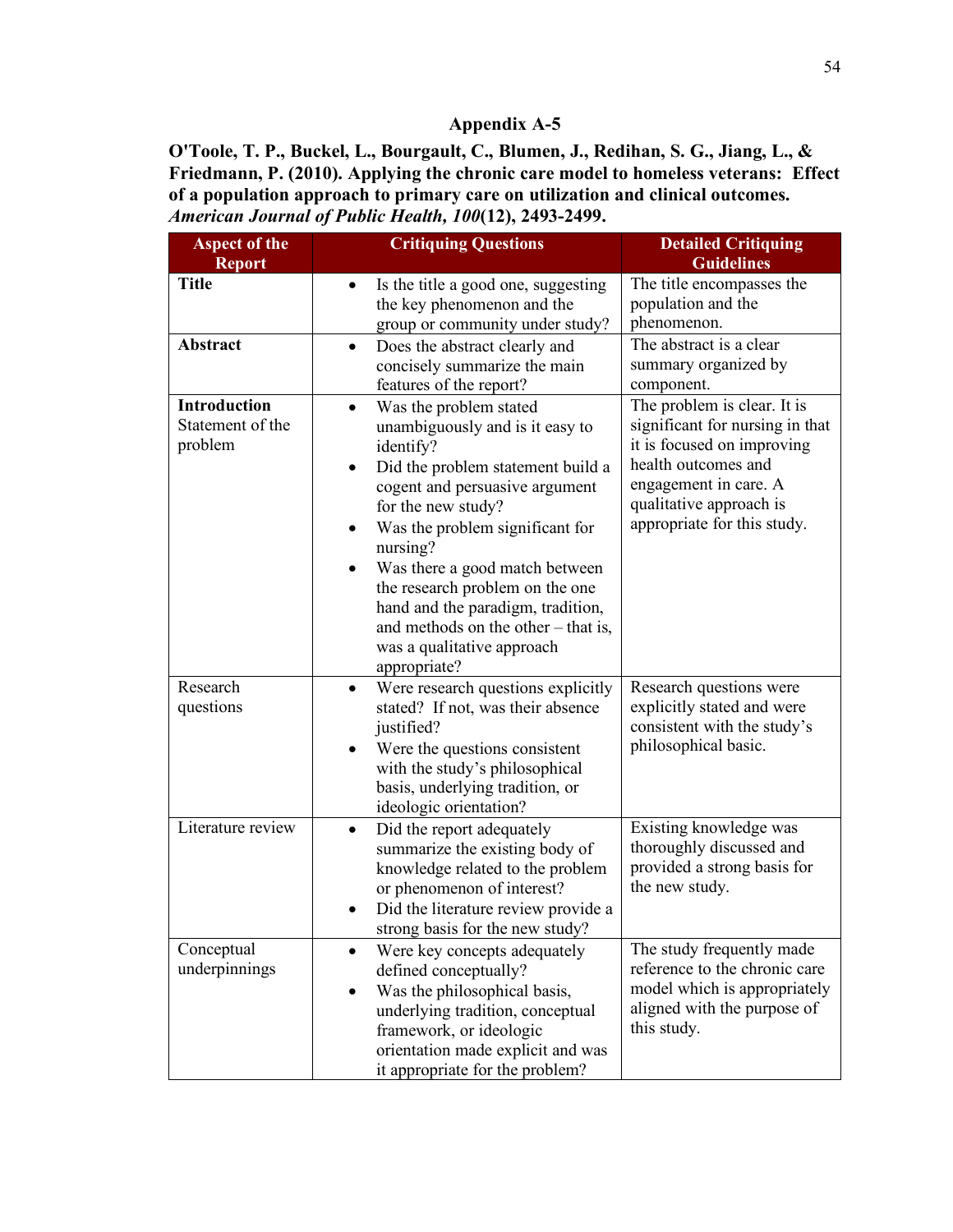| <b>Method</b><br>Protection of<br>human rights      | Were appropriate procedures used<br>$\bullet$<br>to safeguard the rights of study<br>participants?<br>Was the study subject to external<br>$\bullet$<br>review by an IRB/ethics review<br>board?<br>Was the study designed to<br>٠<br>minimize risks and maximize<br>benefits to participants?                                                                                                                                                                             | There was minimal risk to<br>participants as this study was<br>retrospective.                                                                                                                                                                                                                                                                                                                                                                                                                               |
|-----------------------------------------------------|----------------------------------------------------------------------------------------------------------------------------------------------------------------------------------------------------------------------------------------------------------------------------------------------------------------------------------------------------------------------------------------------------------------------------------------------------------------------------|-------------------------------------------------------------------------------------------------------------------------------------------------------------------------------------------------------------------------------------------------------------------------------------------------------------------------------------------------------------------------------------------------------------------------------------------------------------------------------------------------------------|
| Research design<br>and research<br>tradition        | Was the identified research<br>$\bullet$<br>tradition (if any) congruent with<br>the methods used to collect and<br>analyze data?<br>Was an adequate amount of time<br>$\bullet$<br>spent with study participants?<br>Did the design unfold during data<br>$\bullet$<br>collection, giving researchers<br>opportunities to capitalize on<br>early understandings?                                                                                                          | The study was retrospective<br>and reviewed records from a<br>designated 2-year timeframe.                                                                                                                                                                                                                                                                                                                                                                                                                  |
| Research design<br>and research<br>tradition (cont) | Was there an adequate number of<br>$\bullet$<br>contacts with study participants?                                                                                                                                                                                                                                                                                                                                                                                          | Not applicable as this was a<br>review of records.                                                                                                                                                                                                                                                                                                                                                                                                                                                          |
| Sample and<br>setting                               | Was the group or population of<br>$\bullet$<br>interest adequately described?<br>Were the setting and sample<br>described in sufficient detail?<br>Was the approach used to recruit<br>٠<br>participants or gain access to the<br>site productive and appropriate?<br>Was the best possible method of<br>$\bullet$<br>sampling used to enhance<br>information richness and address<br>the needs of the study?<br>Was the sample size adequate?<br>Was saturation achieved? | Sampling frame of control<br>participants was identified<br>through a master list of all<br>patients who were homeless<br>(according to V.60 ICD-9<br>codes) and who received<br>primary care through a<br>Providence VA general<br>medicine clinic from 2004-<br>2006. That timeframe was<br>chosen because it preceded<br>the establishment of the<br>Homeless Patient Aligned<br>Care Team (HPACT) and<br>would limit crossover effects<br>or selection bias. 177 records<br>were included in the study. |
| Data collection                                     | Were the methods of gathering<br>$\bullet$<br>data appropriate? Were data<br>gathered through two or more<br>methods to achieve triangulation?<br>Did the researcher ask the right<br>$\bullet$<br>questions or make the right<br>observations, and were they<br>recorded in an appropriate<br>fashion?                                                                                                                                                                    | One member of the research<br>team abstracted clinical<br>information from the<br>electronic medical record. A<br>second member performed<br>an independent abstracting<br>review, and a third member<br>arbitrated any discrepant<br>items from the 2 chart<br>reviews.                                                                                                                                                                                                                                    |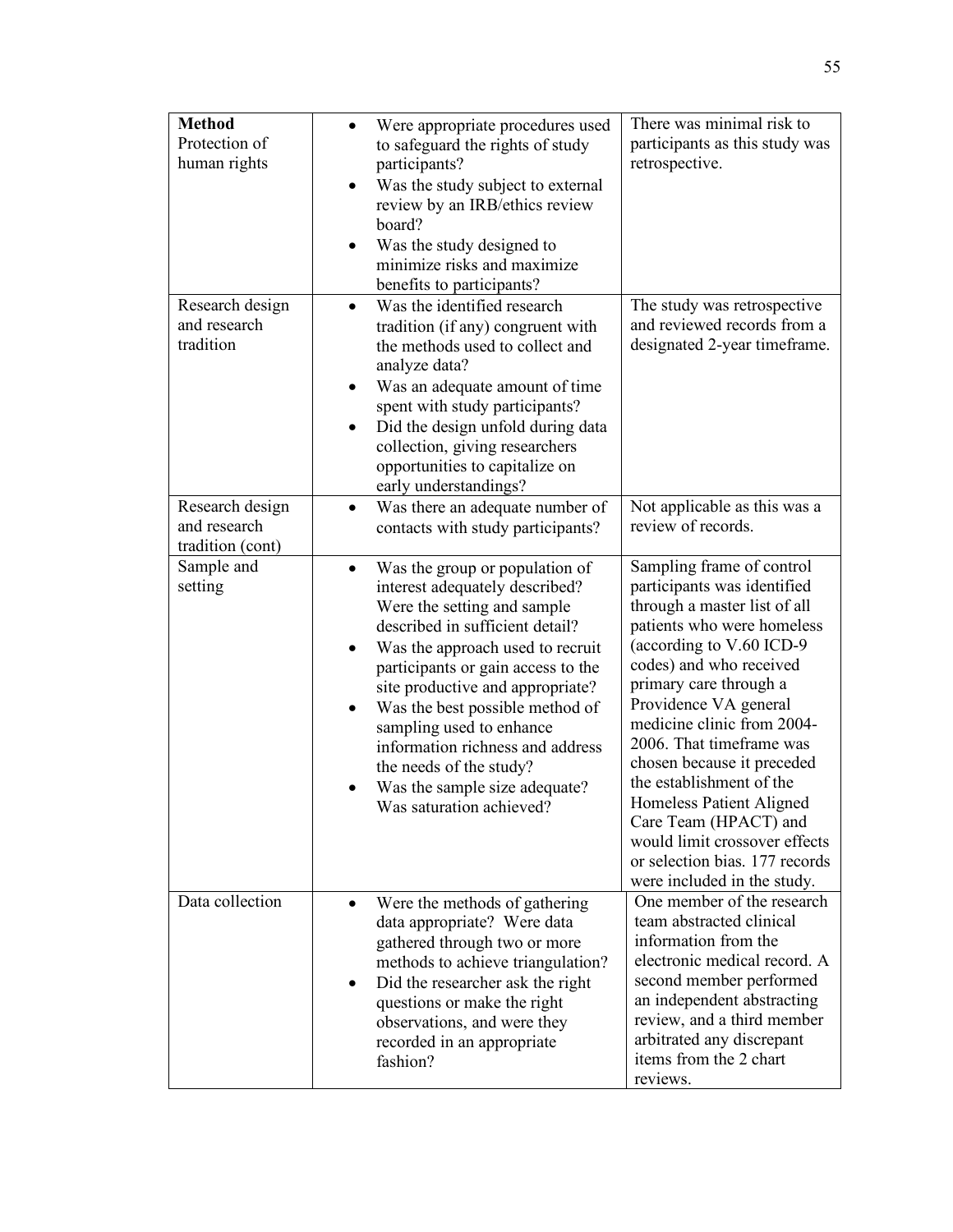|                                   | Was a sufficient amount of data<br>$\bullet$<br>gathered? Were the data of<br>sufficient depth and richness?                                                                                                                                                                                                                                                                                                                                                                                                                                                                                            |                                                                                                                                                                                                                                                           |
|-----------------------------------|---------------------------------------------------------------------------------------------------------------------------------------------------------------------------------------------------------------------------------------------------------------------------------------------------------------------------------------------------------------------------------------------------------------------------------------------------------------------------------------------------------------------------------------------------------------------------------------------------------|-----------------------------------------------------------------------------------------------------------------------------------------------------------------------------------------------------------------------------------------------------------|
| Procedures                        | Were data collection and recording<br>$\bullet$<br>procedures adequately described<br>and do they appear appropriate?<br>Were data collected in a manner<br>$\bullet$<br>that minimized bias? Were the<br>staff who collected data<br>appropriately trained?                                                                                                                                                                                                                                                                                                                                            | The 2004-2006 timeframe<br>was chosen because it<br>preceded the establishment<br>of the Homeless Patient<br>Aligned Care Team<br>(HPACT) and would limit<br>crossover effects or<br>selection bias.<br>Data procedures were<br>appropriate to the study. |
| Enhancement of<br>trustworthiness | Did the researchers use effective<br>$\bullet$<br>strategies to enhance the<br>trustworthiness/integrity of the<br>study, and was there a good<br>description of those strategies?<br>Were the methods used to enhance<br>trustworthiness adequate?<br>Did the researcher document<br>research procedures and decision<br>processes sufficiently that findings<br>are auditable and confirmable?<br>Was there evidence of researcher<br>reflexivity?<br>Was there "thick description" of<br>the context, participants, and<br>findings, and was it at a sufficient<br>level to support transferability? | Measures were in place<br>throughout the data<br>collection/analysis process<br>to increase trustworthiness.<br>Procedures were adequately<br>described in detail with<br>confirmable findings.                                                           |
| <b>Results</b><br>Data Analysis   | Were the data management and<br>$\bullet$<br>data analysis methods adequately<br>described?<br>Was the data analysis strategy<br>compatible with the research<br>tradition and with the nature and<br>type of data gathered?<br>Did the analysis yield an<br>appropriate "product" (e.g., a<br>theory, taxonomy, thematic<br>pattern)?<br>Did the analytic procedures<br>٠<br>suggest the possibility of biases?                                                                                                                                                                                        | Results were extensively<br>described in detail, broken<br>into components. The<br>analysis strategy was<br>compatible with the type of<br>data gathered.                                                                                                 |
| Findings                          | Were the findings effectively<br>$\bullet$<br>summarized, with good use of<br>excerpts and supporting<br>arguments?<br>Did the themes adequately capture<br>the meaning of the data? Does it<br>appear that the researcher                                                                                                                                                                                                                                                                                                                                                                              | Findings were summarized<br>in detail with use of<br>supporting arguments.<br>The chronic care model was<br>adequately applied to the<br>research.                                                                                                        |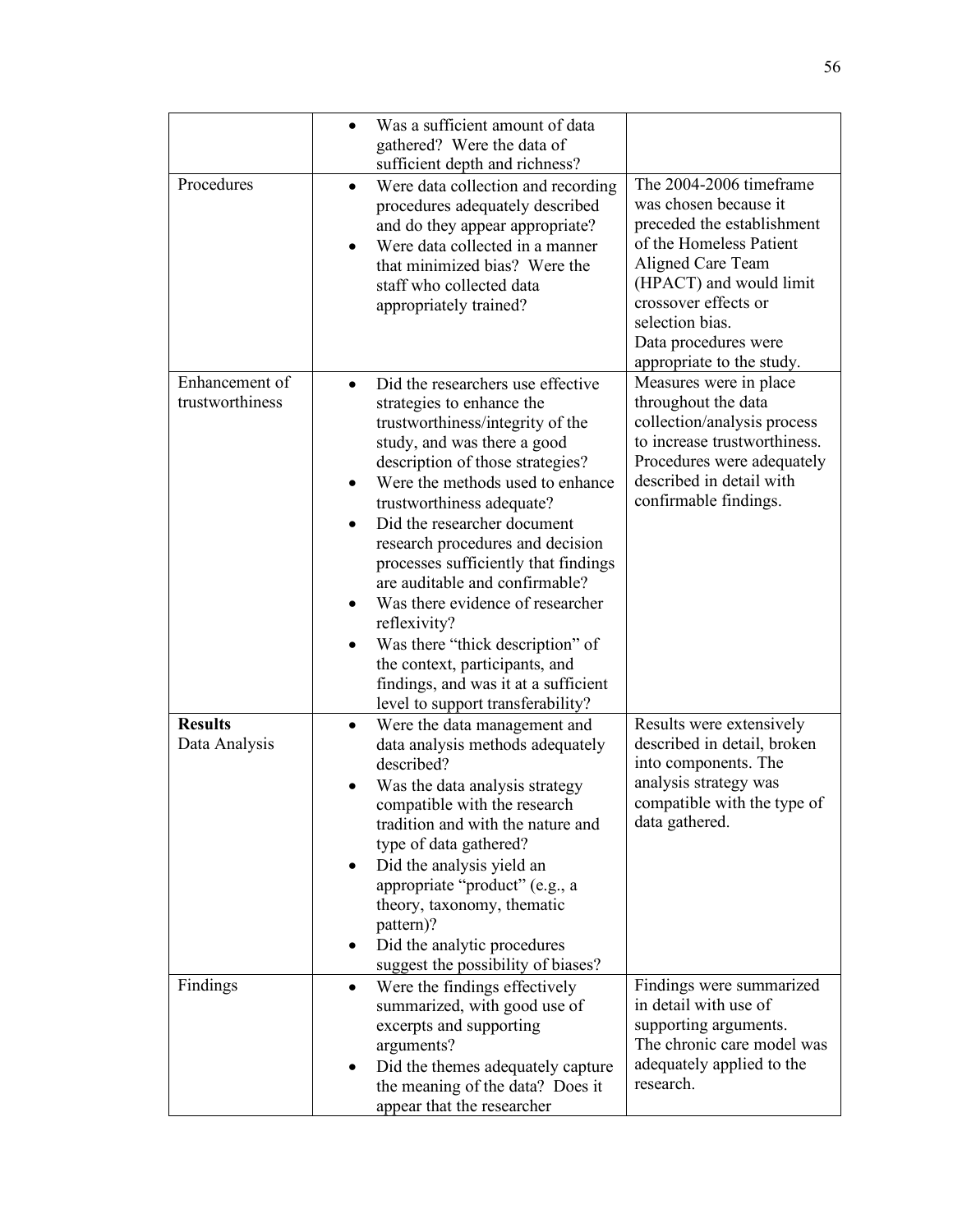| Theoretical<br>integration                             | satisfactorily conceptualized the<br>themes or patterns in the data?<br>Did the analysis yield an<br>insightful, provocative, authentic,<br>and meaningful picture of the<br>phenomenon under investigation?<br>Were the themes or patterns<br>$\bullet$<br>logically connected to each other<br>to form a convincing and<br>integrated whole?<br>Were figures, maps, or models<br>used effectively to summarize<br>conceptualizations?<br>If a conceptual framework or<br>$\bullet$<br>ideologic orientation guided the | The Chronic Care Model<br>was the framework for this<br>study.<br>Figures were used in the<br>study to display the data and<br>results.                                                                                               |
|--------------------------------------------------------|--------------------------------------------------------------------------------------------------------------------------------------------------------------------------------------------------------------------------------------------------------------------------------------------------------------------------------------------------------------------------------------------------------------------------------------------------------------------------------------------------------------------------|---------------------------------------------------------------------------------------------------------------------------------------------------------------------------------------------------------------------------------------|
|                                                        | study, were the themes or patterns<br>linked to it in a cogent manner?                                                                                                                                                                                                                                                                                                                                                                                                                                                   |                                                                                                                                                                                                                                       |
| <b>Discussion</b><br>Interpretation of<br>the findings | Were the findings interpreted<br>$\bullet$<br>within an appropriate social or<br>cultural context?<br>Were major findings interpreted<br>$\bullet$<br>and discussed within the context<br>of prior studies?<br>Were the interpretations consistent<br>with the study's limitations?                                                                                                                                                                                                                                      | Findings were interpreted<br>within the context of the<br>homeless veteran<br>population.<br>Previous studies were<br>referenced to solidify the<br>argument.                                                                         |
| Implications/<br>recommendations                       | Did the researchers discuss the<br>$\bullet$<br>implications of the study for<br>clinical practice or further<br>research-and were those<br>implications reasonable and<br>complete?                                                                                                                                                                                                                                                                                                                                     | The study concluded in<br>stating that urban health<br>centers should consider this<br>model (Chronic Care<br>Model) as a means for<br>reducing ED crowding and<br>the overall disease burden<br>among this vulnerable<br>population. |
| <b>General Issues</b><br>Presentation                  | Was the report well-written,<br>$\bullet$<br>organized, and sufficiently<br>detailed for critical analysis?<br>Was the description of the<br>$\bullet$<br>methods, findings, and<br>interpretations sufficiently rich<br>and vivid?                                                                                                                                                                                                                                                                                      | The report was very well<br>written, with the<br>components of the study<br>well-organized and clearly<br>stated.                                                                                                                     |
| Researcher<br>credibility                              | Do the researchers' clinical<br>$\bullet$<br>substantive, or methodologic<br>qualifications and experience<br>enhance confidence in the findings<br>and their interpretation?                                                                                                                                                                                                                                                                                                                                            | The researcher is nationally<br>known in the VA for his<br>research in regard to the<br>issues faced by homeless<br>veterans.                                                                                                         |
| Summary<br>assessment                                  | Do the study findings appear to be<br>$\bullet$<br>trustworthy-do you have<br>confidence in the <i>truth</i> value of<br>the results?                                                                                                                                                                                                                                                                                                                                                                                    | The evidence is trustworthy.<br>The study presents the<br>application of the Chronic<br>Care Model in caring for                                                                                                                      |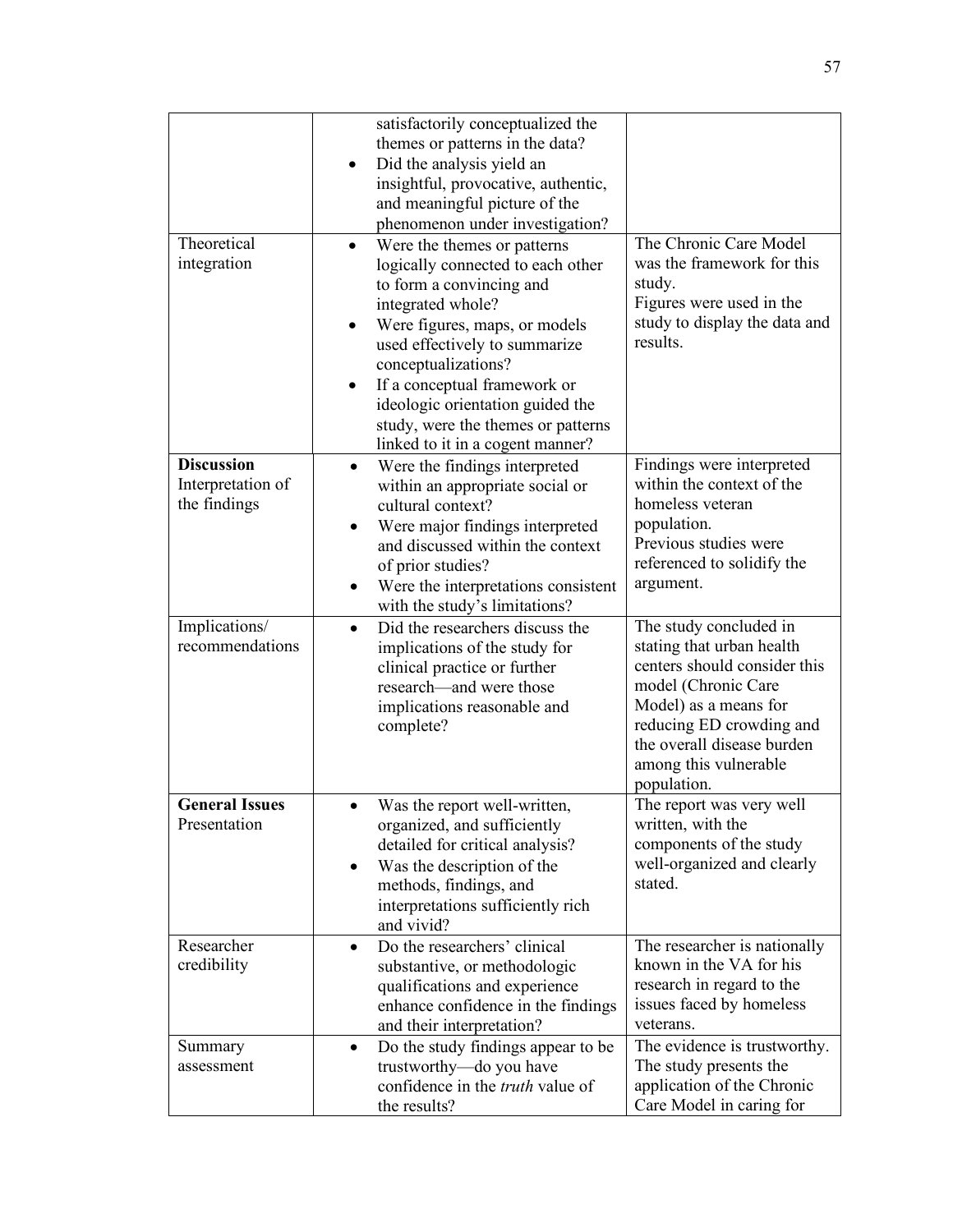|  | • Does the study contribute any<br>meaningful evidence that can be<br>used in nursing practice or that is | homeless veterans and the<br>effects on clinical outcomes. |
|--|-----------------------------------------------------------------------------------------------------------|------------------------------------------------------------|
|  | useful to the nursing discipline?                                                                         |                                                            |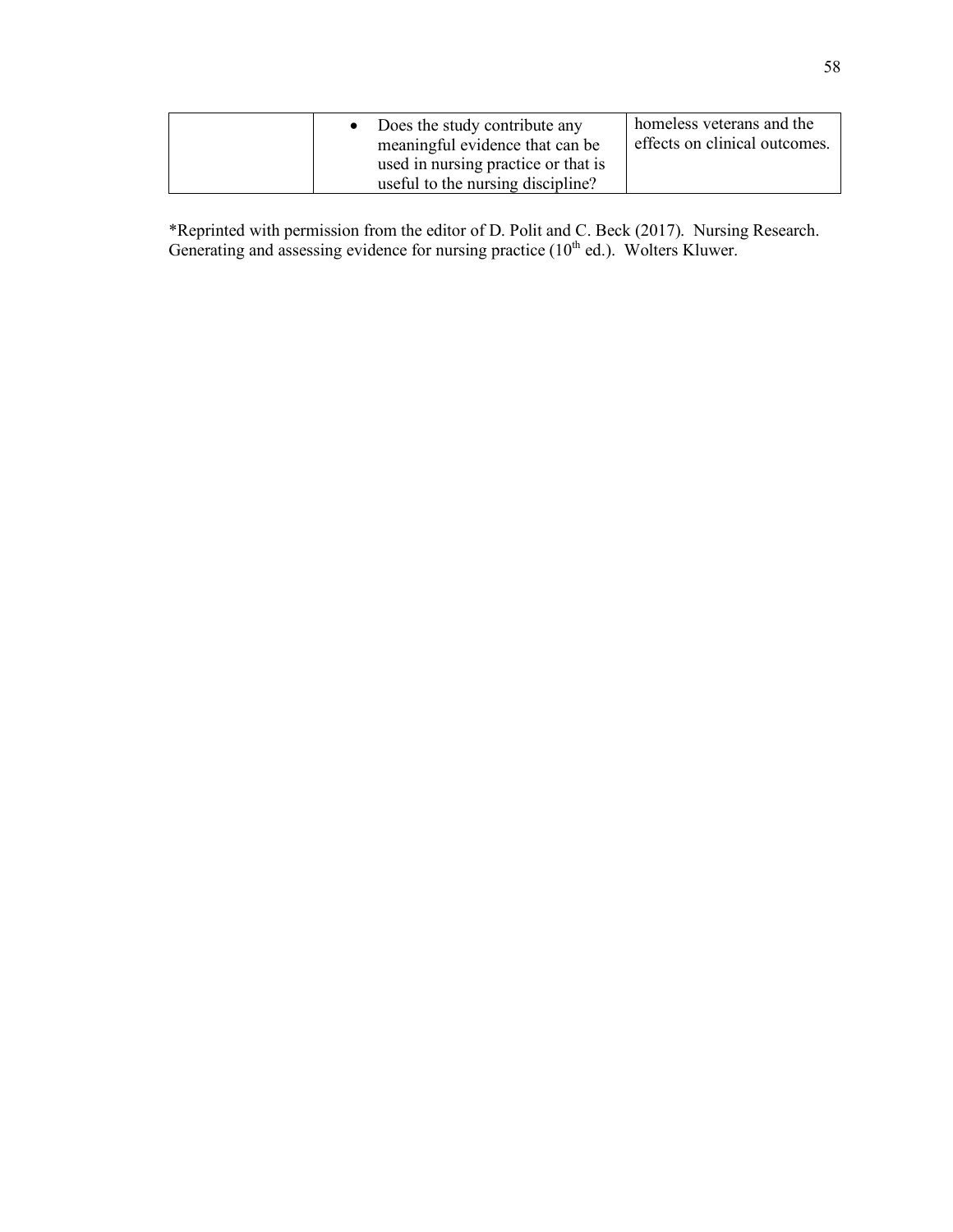**O'Toole, T. P., Bourgault, C., Johnson, E. E., Redihan, S., Boriga, M., Aiello, R., & Kane, V. (2013). New to care: Demands on a health system when homeless veterans are enrolled in a medical home model.** *American Journal of Public Health, 103***(S2), 374-379.**

| <b>Aspect of the</b><br><b>Report</b>              | <b>Critiquing Questions</b>                                                                                                                                                                                                                                                                                                                                                                                                                   | <b>Detailed Critiquing</b><br><b>Guidelines</b>                                                                                                                                                                                                       |
|----------------------------------------------------|-----------------------------------------------------------------------------------------------------------------------------------------------------------------------------------------------------------------------------------------------------------------------------------------------------------------------------------------------------------------------------------------------------------------------------------------------|-------------------------------------------------------------------------------------------------------------------------------------------------------------------------------------------------------------------------------------------------------|
| <b>Title</b>                                       | Is the title a good one, suggesting<br>$\bullet$<br>the key phenomenon and the group<br>or community under study?                                                                                                                                                                                                                                                                                                                             | The title described the<br>phenomenon and population<br>being studied.                                                                                                                                                                                |
| Abstract                                           | Does the abstract clearly and<br>$\bullet$<br>concisely summarize the main<br>features of the report?                                                                                                                                                                                                                                                                                                                                         | The abstract is clearly<br>written and is organized by<br>component.                                                                                                                                                                                  |
| <b>Introduction</b><br>Statement of the<br>problem | Was the problem stated<br>$\bullet$<br>unambiguously and is it easy to<br>identify?<br>Did the problem statement build a<br>$\bullet$<br>cogent and persuasive argument<br>for the new study?<br>Was the problem significant for<br>nursing?<br>Was there a good match between<br>the research problem on the one<br>hand and the paradigm, tradition,<br>and methods on the other $-$ that is,<br>was a qualitative approach<br>appropriate? | The care that homeless<br>persons receive is often<br>based in emergency<br>departments, so these<br>patients often do not receive<br>chronic care management or<br>preventative services.                                                            |
| Research<br>questions                              | Were research questions explicitly<br>$\bullet$<br>stated? If not, was their absence<br>justified?<br>Were the questions consistent with<br>the study's philosophical basis,<br>underlying tradition, or ideologic<br>orientation?                                                                                                                                                                                                            | The goal was to identify the<br>demand for care and the use<br>of health services among<br>homeless veterans and<br>redirecting that utilization to<br>the ambulatory care setting.                                                                   |
| Literature review                                  | Did the report adequately<br>$\bullet$<br>summarize the existing body of<br>knowledge related to the problem<br>or phenomenon of interest?<br>Did the literature review provide a<br>strong basis for the new study?                                                                                                                                                                                                                          | The report summarized risk<br>factors faced by homeless<br>veterans as well as the lack<br>of health care continuity.<br>Also summarized were the<br>effects of the Affordable<br>Care Act and the shift<br>toward Accountable Care<br>Organizations. |
| Conceptual<br>underpinnings                        | Were key concepts adequately<br>defined conceptually?<br>Was the philosophical basis,<br>underlying tradition, conceptual<br>framework, or ideologic                                                                                                                                                                                                                                                                                          | Key concepts were defined.<br>This report was in line with<br>the Behavioral Model for<br>Vulnerable Populations.                                                                                                                                     |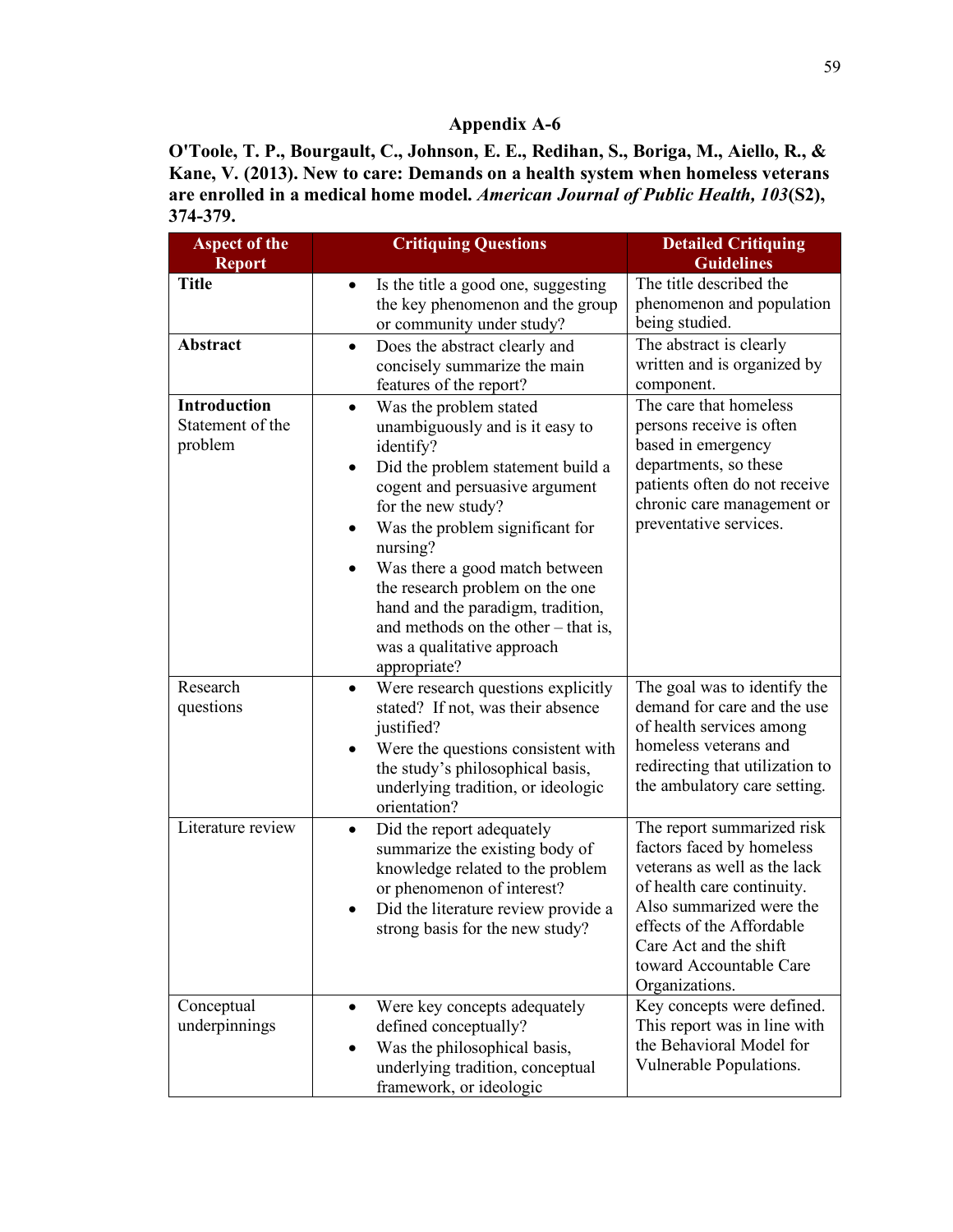|                                                     | orientation made explicit and was<br>it appropriate for the problem?                                                                                                                                                                                                                                                                                                                                                                                          |                                                                                                                                                                                                                                                                                                                                                                                                |
|-----------------------------------------------------|---------------------------------------------------------------------------------------------------------------------------------------------------------------------------------------------------------------------------------------------------------------------------------------------------------------------------------------------------------------------------------------------------------------------------------------------------------------|------------------------------------------------------------------------------------------------------------------------------------------------------------------------------------------------------------------------------------------------------------------------------------------------------------------------------------------------------------------------------------------------|
| <b>Method</b><br>Protection of<br>human rights      | Were appropriate procedures used<br>$\bullet$<br>to safeguard the rights of study<br>participants?<br>Was the study subject to external<br>$\bullet$<br>review by an IRB/ethics review<br>board?<br>Was the study designed to<br>$\bullet$<br>minimize risks and maximize<br>benefits to participants?                                                                                                                                                        | Case participants were<br>identified from a review of<br>consecutive enrollments to<br>the homeless clinic $\omega$<br>Providence VA between<br>$1/08$ and $6/11$ . Control<br>participants were identified<br>from local administrative<br>records of all enrollees<br>between $1/11$ and $7/11$ and<br>matched by age/gender to<br>the homeless group.<br>IRB approval was not<br>discussed. |
| Research design<br>and research<br>tradition        | Was the identified research<br>$\bullet$<br>tradition (if any) congruent with<br>the methods used to collect and<br>analyze data?<br>Was an adequate amount of time<br>spent with study participants?<br>Did the design unfold during data<br>$\bullet$<br>collection, giving researchers<br>opportunities to capitalize on early<br>understandings?                                                                                                          | This project was part of a<br>larger VA Health Services<br>Research & Development<br>study that tested different<br>interventions to enhance<br>treatment engagement<br>among homeless veterans.                                                                                                                                                                                               |
| Research design<br>and research<br>tradition (cont) | Was there an adequate number of<br>$\bullet$<br>contacts with study participants?                                                                                                                                                                                                                                                                                                                                                                             | Participants had one face-to-<br>face visit with their PCP or<br>clinic nurse in addition to<br>their initial H&P.                                                                                                                                                                                                                                                                             |
| Sample and<br>setting                               | Was the group or population of<br>$\bullet$<br>interest adequately described?<br>Were the setting and sample<br>described in sufficient detail?<br>Was the approach used to recruit<br>participants or gain access to the<br>site productive and appropriate?<br>Was the best possible method of<br>٠<br>sampling used to enhance<br>information richness and address<br>the needs of the study?<br>Was the sample size adequate?<br>Was saturation achieved? | The population of interest<br>was adequately described.<br>Participants were identified<br>via record review.<br>The sample consisted of 127<br>homeless veterans and 106<br>non-homeless veterans                                                                                                                                                                                             |
| Data collection                                     | Were the methods of gathering<br>$\bullet$<br>data appropriate? Were data<br>gathered through two or more<br>methods to achieve triangulation?<br>Did the researcher ask the right<br>$\bullet$<br>questions or make the right<br>observations, and were they                                                                                                                                                                                                 | The electronic medical<br>record was used to retrieve<br>encounter data for each<br>enrollee.<br>Data were collected and<br>organized as: 1) initial visit<br>services, diagnoses, and                                                                                                                                                                                                         |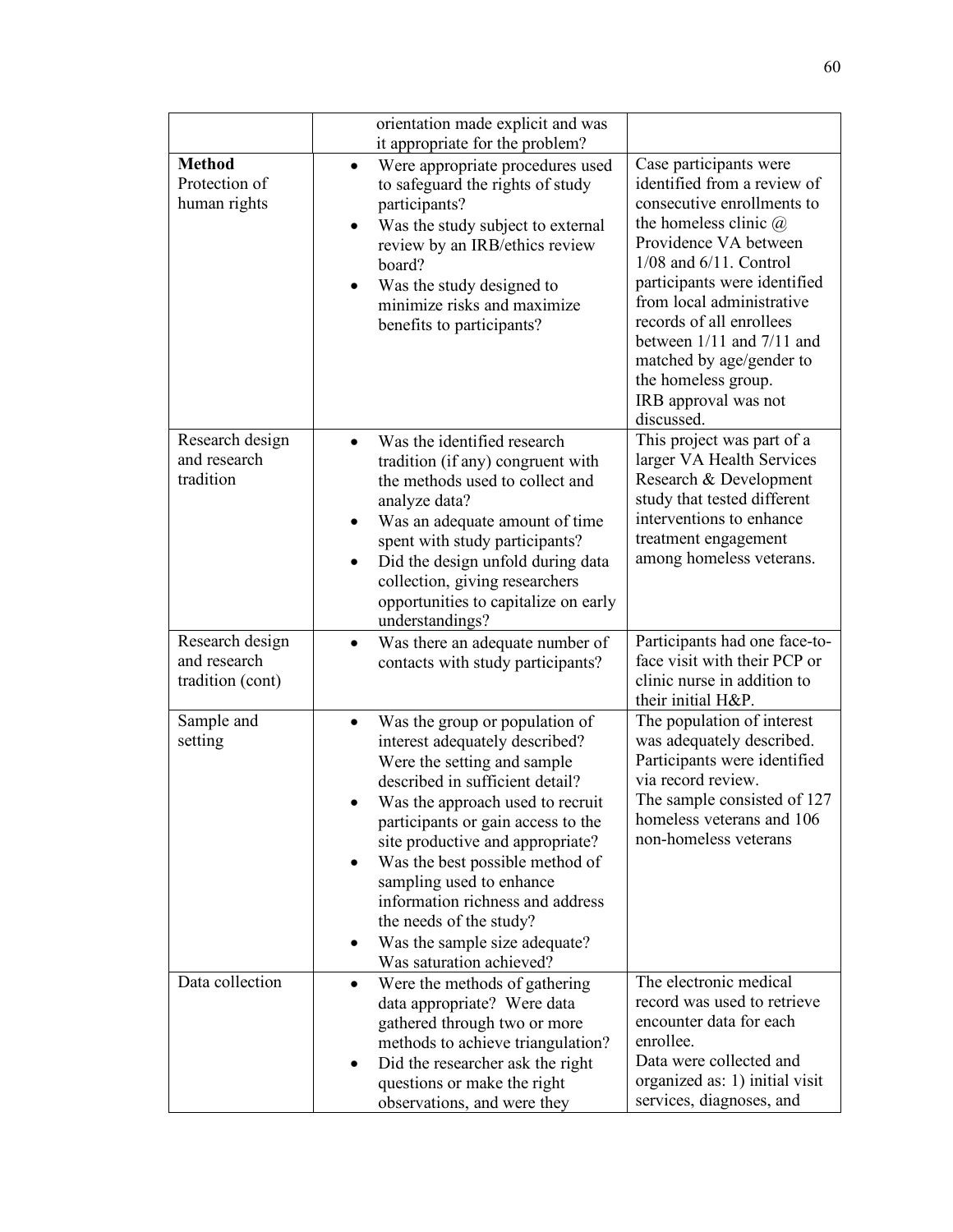|                                   | recorded in an appropriate<br>fashion?<br>Was a sufficient amount of data<br>gathered? Were the data of<br>sufficient depth and richness?                                                                                                                                                                                                                                                                                                                                                                                                                                                               | referrals. 2) care received,<br>diagnoses, and referrals<br>during the first month of<br>enrollment, and during<br>months 2 through 6.                                                                                                                                                                |
|-----------------------------------|---------------------------------------------------------------------------------------------------------------------------------------------------------------------------------------------------------------------------------------------------------------------------------------------------------------------------------------------------------------------------------------------------------------------------------------------------------------------------------------------------------------------------------------------------------------------------------------------------------|-------------------------------------------------------------------------------------------------------------------------------------------------------------------------------------------------------------------------------------------------------------------------------------------------------|
| Procedures                        | Were data collection and recording<br>$\bullet$<br>procedures adequately described<br>and do they appear appropriate?<br>Were data collected in a manner<br>that minimized bias? Were the<br>staff who collected data<br>appropriately trained?                                                                                                                                                                                                                                                                                                                                                         | Abstracted data was<br>organized into an excel<br>spreadsheet. Proportionate<br>analyses were used to<br>compare the cohorts with<br>regard to medical, mental<br>health, and substance abuse<br>conditions, and the x2 test<br>was used to compare rates<br>of use within each of the<br>categories. |
| Enhancement of<br>trustworthiness | Did the researchers use effective<br>strategies to enhance the<br>trustworthiness/integrity of the<br>study, and was there a good<br>description of those strategies?<br>Were the methods used to enhance<br>trustworthiness adequate?<br>Did the researcher document<br>$\bullet$<br>research procedures and decision<br>processes sufficiently that findings<br>are auditable and confirmable?<br>Was there evidence of researcher<br>reflexivity?<br>Was there "thick description" of<br>the context, participants, and<br>findings, and was it at a sufficient<br>level to support transferability? | Effective strategies were<br>used. Research strategies<br>and procedures were<br>effectively documented.<br>Processes and procedures<br>were auditable and<br>confirmable.<br>Content and findings were<br>thoroughly described.                                                                      |
| <b>Results</b><br>Data Analysis   | Were the data management and<br>data analysis methods adequately<br>described?<br>Was the data analysis strategy<br>compatible with the research<br>tradition and with the nature and<br>type of data gathered?<br>Did the analysis yield an<br>٠<br>appropriate "product" (e.g., a<br>theory, taxonomy, thematic<br>pattern)?<br>Did the analytic procedures<br>suggest the possibility of biases?                                                                                                                                                                                                     | Data management and<br>analysis was clearly<br>described. Strategy was<br>comparable with tradition.                                                                                                                                                                                                  |
| Findings                          | Were the findings effectively<br>$\bullet$<br>summarized, with good use of<br>excerpts and supporting<br>arguments?                                                                                                                                                                                                                                                                                                                                                                                                                                                                                     | The findings were<br>effectively summarized and<br>easy to understand. Themes<br>were satisfactorily                                                                                                                                                                                                  |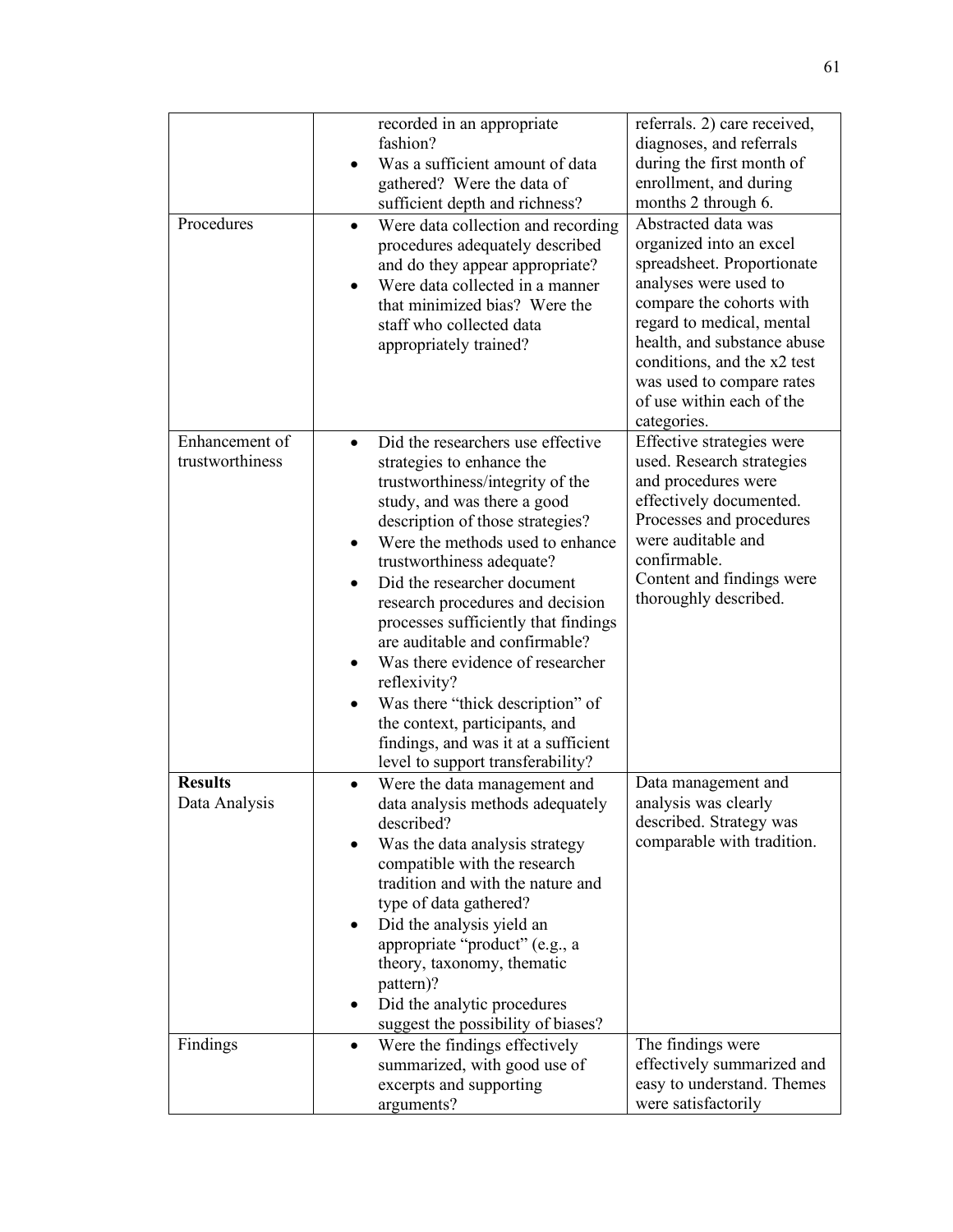|                                                        | Did the themes adequately capture<br>the meaning of the data? Does it<br>appear that the researcher<br>satisfactorily conceptualized the<br>themes or patterns in the data?<br>Did the analysis yield an<br>٠<br>insightful, provocative, authentic,<br>and meaningful picture of the<br>phenomenon under investigation?                                              | conceptualized. The<br>research phenomenon was<br>very clearly described.                                                                                                                                                                                                                                                            |
|--------------------------------------------------------|-----------------------------------------------------------------------------------------------------------------------------------------------------------------------------------------------------------------------------------------------------------------------------------------------------------------------------------------------------------------------|--------------------------------------------------------------------------------------------------------------------------------------------------------------------------------------------------------------------------------------------------------------------------------------------------------------------------------------|
| Theoretical<br>integration                             | Were the themes or patterns<br>$\bullet$<br>logically connected to each other<br>to form a convincing and<br>integrated whole?<br>Were figures, maps, or models<br>used effectively to summarize<br>conceptualizations?<br>If a conceptual framework or<br>ideologic orientation guided the<br>study, were the themes or patterns<br>linked to it in a cogent manner? | Figures and tables were<br>used. Concepts and patterns<br>were clearly linked and<br>summarized.                                                                                                                                                                                                                                     |
| <b>Discussion</b><br>Interpretation of<br>the findings | Were the findings interpreted<br>$\bullet$<br>within an appropriate social or<br>cultural context?<br>Were major findings interpreted<br>and discussed within the context<br>of prior studies?<br>Were the interpretations consistent<br>with the study's limitations?                                                                                                | Interpretations and findings<br>were discussed within the<br>context of the study<br>limitations.<br>Limitations were clearly<br>outlined.                                                                                                                                                                                           |
| Implications/<br>recommendations                       | Did the researchers discuss the<br>$\bullet$<br>implications of the study for<br>clinical practice or further<br>research—and were those<br>implications reasonable and<br>complete?                                                                                                                                                                                  | In this study, 26% of the<br>cohort stopped going to the<br>ED after 3 months of<br>primary care, which was<br>consistent with earlier<br>studies that linked homeless<br>persons with primary care.<br>However, more directed<br>research is needed to better<br>understand the role of<br>treatment engagement in<br>this process. |
| <b>General Issues</b><br>Presentation                  | Was the report well-written,<br>organized, and sufficiently<br>detailed for critical analysis?<br>Was the description of the<br>٠<br>methods, findings, and<br>interpretations sufficiently rich<br>and vivid?                                                                                                                                                        | The report was well-written<br>and easily navigated. The<br>study interpretations were<br>vivid and comprehensive.                                                                                                                                                                                                                   |
| Researcher<br>credibility                              | Do the researchers' clinical<br>$\bullet$<br>substantive, or methodologic<br>qualifications and experience                                                                                                                                                                                                                                                            | The researchers' clinical<br>qualifications enhance<br>confidence in this study.                                                                                                                                                                                                                                                     |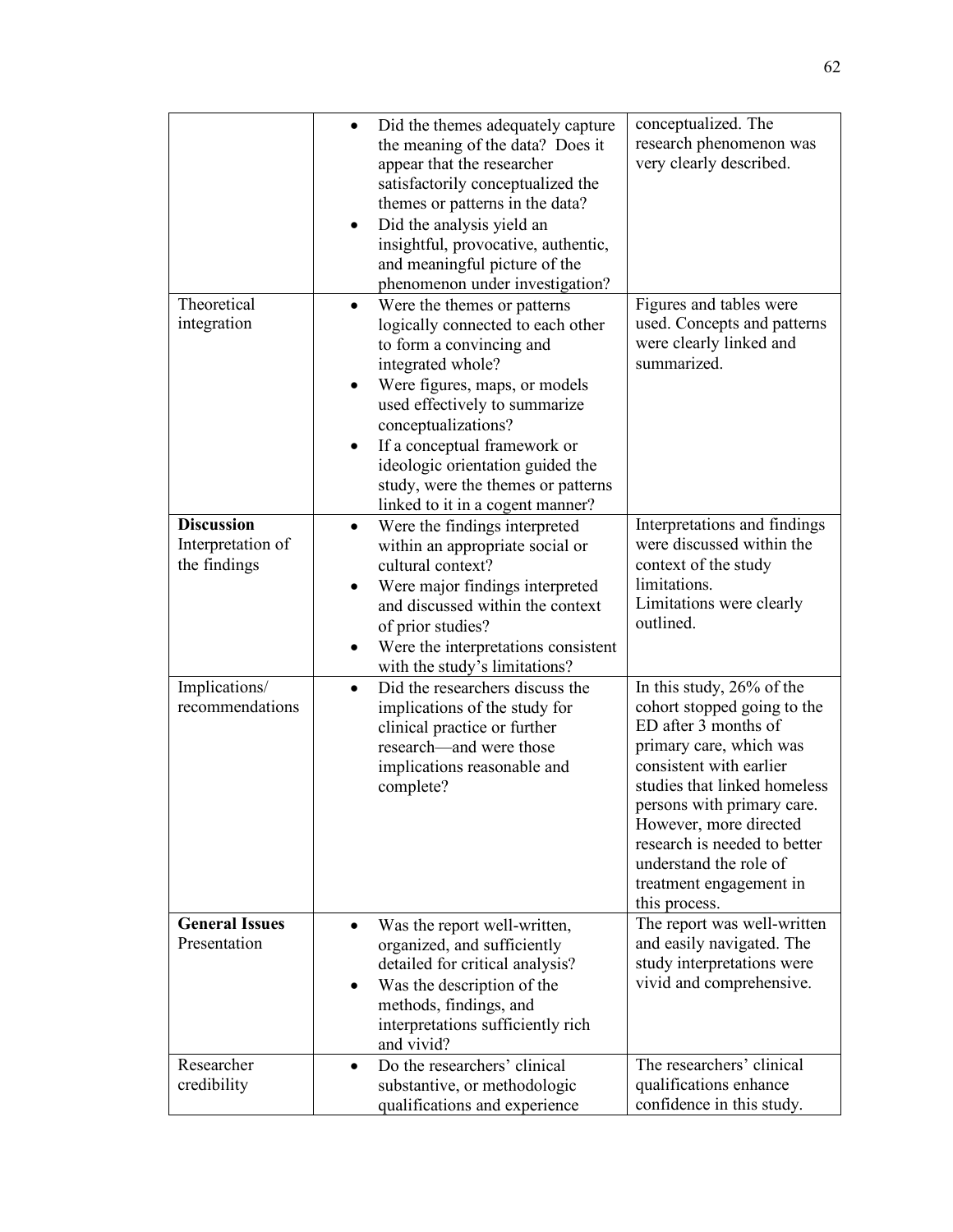|                       | enhance confidence in the findings<br>and their interpretation?                                                                                                                                                                                                                        |                                                                                                                                                                                                      |
|-----------------------|----------------------------------------------------------------------------------------------------------------------------------------------------------------------------------------------------------------------------------------------------------------------------------------|------------------------------------------------------------------------------------------------------------------------------------------------------------------------------------------------------|
| Summary<br>assessment | Do the study findings appear to be.<br>trustworthy-do you have<br>confidence in the <i>truth</i> value of the<br>results?<br>Does the study contribute any<br>$\bullet$<br>meaningful evidence that can be<br>used in nursing practice or that is<br>useful to the nursing discipline? | Findings appear to be.<br>trustworthy. The study does<br>contribute meaningful<br>evidence in regard to the<br>importance of tailored care<br>and follow up to enhance<br>engagement in health care. |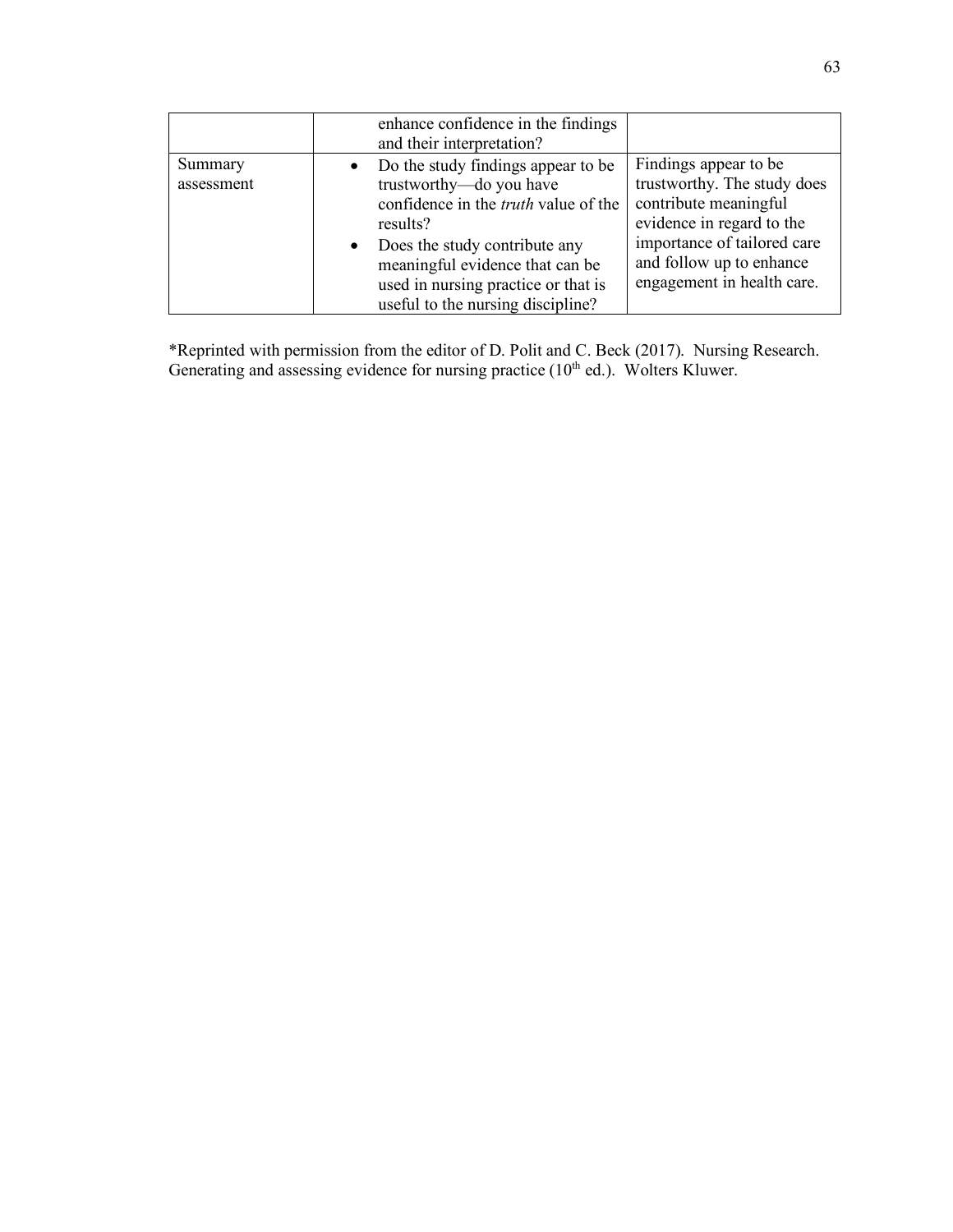**O'Toole, T. P., Johnson, E. E., Boriga, M. L., & Rose, J. (2015). Tailoring outreach efforts to increase primary care use among homeless veterans: results of a randomized controlled trial.** *Journal of General Internal Medicine, 30***(7), 886-898.**

| <b>Aspect of the</b><br><b>Report</b>              | <b>Critiquing Questions</b>                                                                                                                                                                                                                                                                                                                                                                                                                      | <b>Detailed Critiquing</b><br><b>Guidelines</b>                                                                                                                                                                                                          |
|----------------------------------------------------|--------------------------------------------------------------------------------------------------------------------------------------------------------------------------------------------------------------------------------------------------------------------------------------------------------------------------------------------------------------------------------------------------------------------------------------------------|----------------------------------------------------------------------------------------------------------------------------------------------------------------------------------------------------------------------------------------------------------|
| <b>Title</b>                                       | Is the title a good one, suggesting<br>$\bullet$<br>the key phenomenon and the group<br>or community under study?                                                                                                                                                                                                                                                                                                                                | The title does suggest the<br>phenomenon and identifies<br>the population.                                                                                                                                                                               |
| Abstract                                           | Does the abstract clearly and<br>$\bullet$<br>concisely summarize the main<br>features of the report?                                                                                                                                                                                                                                                                                                                                            | The abstract is broken<br>down by component.                                                                                                                                                                                                             |
| <b>Introduction</b><br>Statement of the<br>problem | Was the problem stated<br>$\bullet$<br>unambiguously and is it easy to<br>identify?<br>Did the problem statement build a<br>$\bullet$<br>cogent and persuasive argument for<br>the new study?<br>Was the problem significant for<br>nursing?<br>Was there a good match between<br>٠<br>the research problem on the one<br>hand and the paradigm, tradition,<br>and methods on the other – that is,<br>was a qualitative approach<br>appropriate? | The problem is easily<br>identifiable in the<br>background section. The<br>problem is significant for<br>nurses working with the<br>homeless veteran<br>population. A qualitative<br>approach was appropriate<br>for this study.                         |
| Research<br>questions                              | Were research questions explicitly<br>$\bullet$<br>stated? If not, was their absence<br>justified?<br>Were the questions consistent with<br>$\bullet$<br>the study's philosophical basis,<br>underlying tradition, or ideologic<br>orientation?                                                                                                                                                                                                  | The research focused on<br>whether primary care use<br>among homeless veterans<br>would increase as a result<br>of tailored outreach efforts.                                                                                                            |
| Literature review                                  | Did the report adequately<br>٠<br>summarize the existing body of<br>knowledge related to the problem<br>or phenomenon of interest?<br>Did the literature review provide a<br>strong basis for the new study?                                                                                                                                                                                                                                     | The existing body of<br>knowledge was adequately<br>summarized to provide a<br>basis for the new study.                                                                                                                                                  |
| Conceptual<br>underpinnings                        | Were key concepts adequately<br>defined conceptually?<br>Was the philosophical basis,<br>$\bullet$<br>underlying tradition, conceptual<br>framework, or ideologic orientation<br>made explicit and was it<br>appropriate for the problem?                                                                                                                                                                                                        | The article noted that<br>previous research<br>considered health seeking<br>behavior care by homeless<br>persons within the<br>framework of the<br>Behavioral Model for<br>Vulnerable Populations.<br>This model was also<br>appropriate for this study. |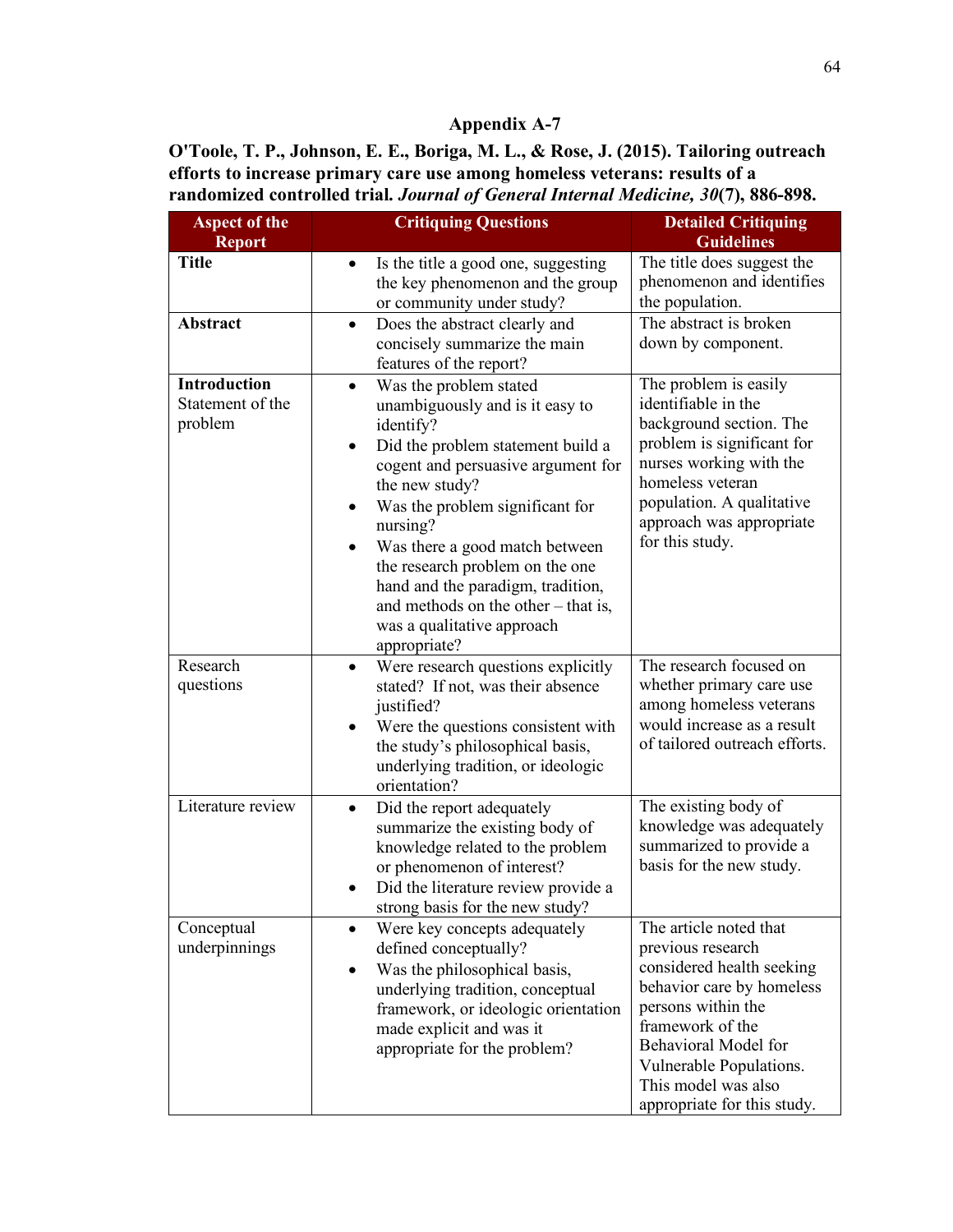| <b>Method</b><br>Protection of<br>human rights      | Were appropriate procedures used<br>to safeguard the rights of study<br>participants?<br>Was the study subject to external<br>review by an IRB/ethics review<br>board?<br>Was the study designed to<br>minimize risks and maximize<br>benefits to participants?                                                                                                                                                                                  | All participants signed an<br>informed consent.<br>The Providence VA<br><b>Medical Center IRB</b><br>granted approval for this<br>study.                                                                                                                                                                                                                                                       |
|-----------------------------------------------------|--------------------------------------------------------------------------------------------------------------------------------------------------------------------------------------------------------------------------------------------------------------------------------------------------------------------------------------------------------------------------------------------------------------------------------------------------|------------------------------------------------------------------------------------------------------------------------------------------------------------------------------------------------------------------------------------------------------------------------------------------------------------------------------------------------------------------------------------------------|
| Research design<br>and research<br>tradition        | Was the identified research<br>$\bullet$<br>tradition (if any) congruent with<br>the methods used to collect and<br>analyze data?<br>Was an adequate amount of time<br>spent with study participants?<br>Did the design unfold during data<br>$\bullet$<br>collection, giving researchers<br>opportunities to capitalize on early<br>understandings?                                                                                             | This was a multicenter,<br>prospective, community-<br>based, two-by-two<br>randomized controlled trial<br>which tested whether a<br>tailored outreach<br>intervention would increase<br>health-seeking behavior<br>and receipt of health care.                                                                                                                                                 |
| Research design<br>and research<br>tradition (cont) | Was there an adequate number of<br>$\bullet$<br>contacts with study participants?                                                                                                                                                                                                                                                                                                                                                                | Participants were contacted<br>at baseline, at 1 month, and<br>at 6 months to complete the<br>surveys.                                                                                                                                                                                                                                                                                         |
| Sample and<br>setting                               | Was the group or population of<br>interest adequately described?<br>Were the setting and sample<br>described in sufficient detail?<br>Was the approach used to recruit<br>٠<br>participants or gain access to the<br>site productive and appropriate?<br>Was the best possible method of<br>sampling used to enhance<br>information richness and address<br>the needs of the study?<br>Was the sample size adequate?<br>Was saturation achieved? | The population was<br>described has homeless<br>veterans, eligible to receive<br>VA services, but not<br>receiving primary care.<br>Recruitment took place at a<br>total of 11 community sites<br>and social service agencies.<br>Final sample size was 181<br>homeless veterans.                                                                                                              |
| Data collection                                     | Were the methods of gathering data<br>appropriate? Were data gathered<br>through two or more methods to<br>achieve triangulation?<br>Did the researcher ask the right<br>$\bullet$<br>questions or make the right<br>observations, and were they<br>recorded in an appropriate fashion?<br>Was a sufficient amount of data<br>gathered? Were the data of<br>sufficient depth and richness?                                                       | Data were gathered through<br>face-to-face survey<br>interviews at baseline, 1<br>month, and 6 months.<br>These surveys included<br>demographics, sheltering<br>status, attitudes about<br>health care, and reasons for<br>not having regular care.<br>In addition, utilization data<br>were collected from the<br>participants' medical<br>records dating 6 months<br>prior to enrollment and |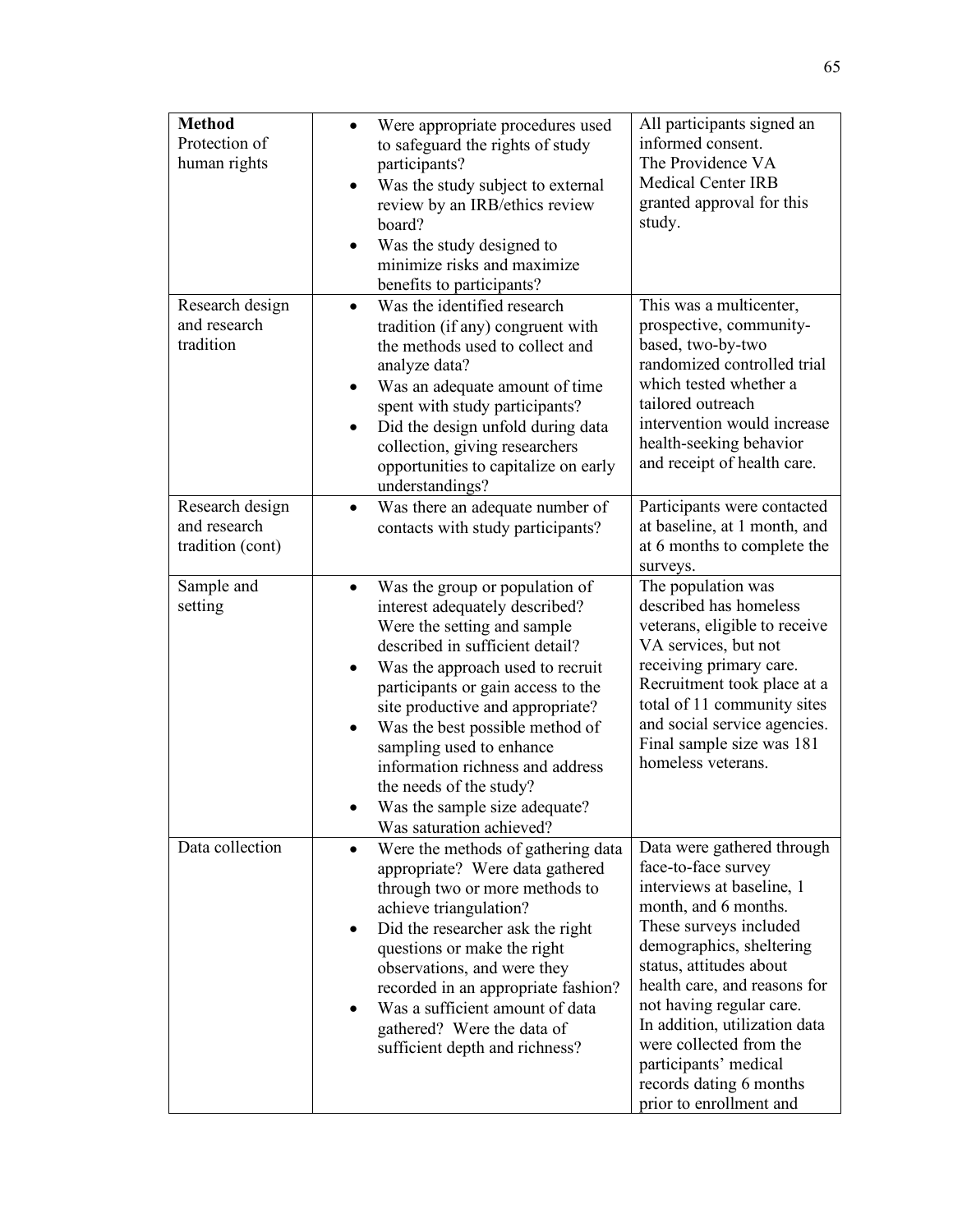|                                   |                                                                                                                                                                                                                                                                                                                                                                                                                                                                                                                                                                                                         | during the 6-month study<br>period.                                                                                                                                                                                                                    |
|-----------------------------------|---------------------------------------------------------------------------------------------------------------------------------------------------------------------------------------------------------------------------------------------------------------------------------------------------------------------------------------------------------------------------------------------------------------------------------------------------------------------------------------------------------------------------------------------------------------------------------------------------------|--------------------------------------------------------------------------------------------------------------------------------------------------------------------------------------------------------------------------------------------------------|
| Procedures                        | Were data collection and recording<br>$\bullet$<br>procedures adequately described<br>and do they appear appropriate?<br>Were data collected in a manner<br>that minimized bias? Were the<br>staff who collected data<br>appropriately trained?                                                                                                                                                                                                                                                                                                                                                         | Data recording procedures<br>were adequately described<br>and were appropriate in<br>minimizing bias. Staff was<br>properly trained.                                                                                                                   |
| Enhancement of<br>trustworthiness | Did the researchers use effective<br>$\bullet$<br>strategies to enhance the<br>trustworthiness/integrity of the<br>study, and was there a good<br>description of those strategies?<br>Were the methods used to enhance<br>trustworthiness adequate?<br>Did the researcher document<br>research procedures and decision<br>processes sufficiently that findings<br>are auditable and confirmable?<br>Was there evidence of researcher<br>reflexivity?<br>Was there "thick description" of<br>the context, participants, and<br>findings, and was it at a sufficient<br>level to support transferability? | Measures to enhance<br>trustworthiness were<br>thoroughly described in the<br>data analysis section.<br>Procedures and processes<br>were described in a way<br>that they are auditable and<br>confirmable. Context<br>description is<br>comprehensive. |
| <b>Results</b><br>Data Analysis   | Were the data management and<br>$\bullet$<br>data analysis methods adequately                                                                                                                                                                                                                                                                                                                                                                                                                                                                                                                           | Data analysis methods were<br>adequately described and                                                                                                                                                                                                 |
|                                   | described?<br>Was the data analysis strategy<br>compatible with the research<br>tradition and with the nature and<br>type of data gathered?<br>Did the analysis yield an<br>appropriate "product" (e.g., a<br>theory, taxonomy, thematic<br>pattern)?<br>Did the analytic procedures<br>suggest the possibility of biases?                                                                                                                                                                                                                                                                              | yielded appropriate results.                                                                                                                                                                                                                           |
| Findings                          | Were the findings effectively<br>$\bullet$<br>summarized, with good use of<br>excerpts and supporting<br>arguments?<br>Did the themes adequately capture<br>٠<br>the meaning of the data? Does it<br>appear that the researcher<br>satisfactorily conceptualized the<br>themes or patterns in the data?<br>Did the analysis yield an insightful,<br>provocative, authentic, and                                                                                                                                                                                                                         | Findings were thoroughly<br>summarized with the<br>meaning of the data clearly<br>explained.                                                                                                                                                           |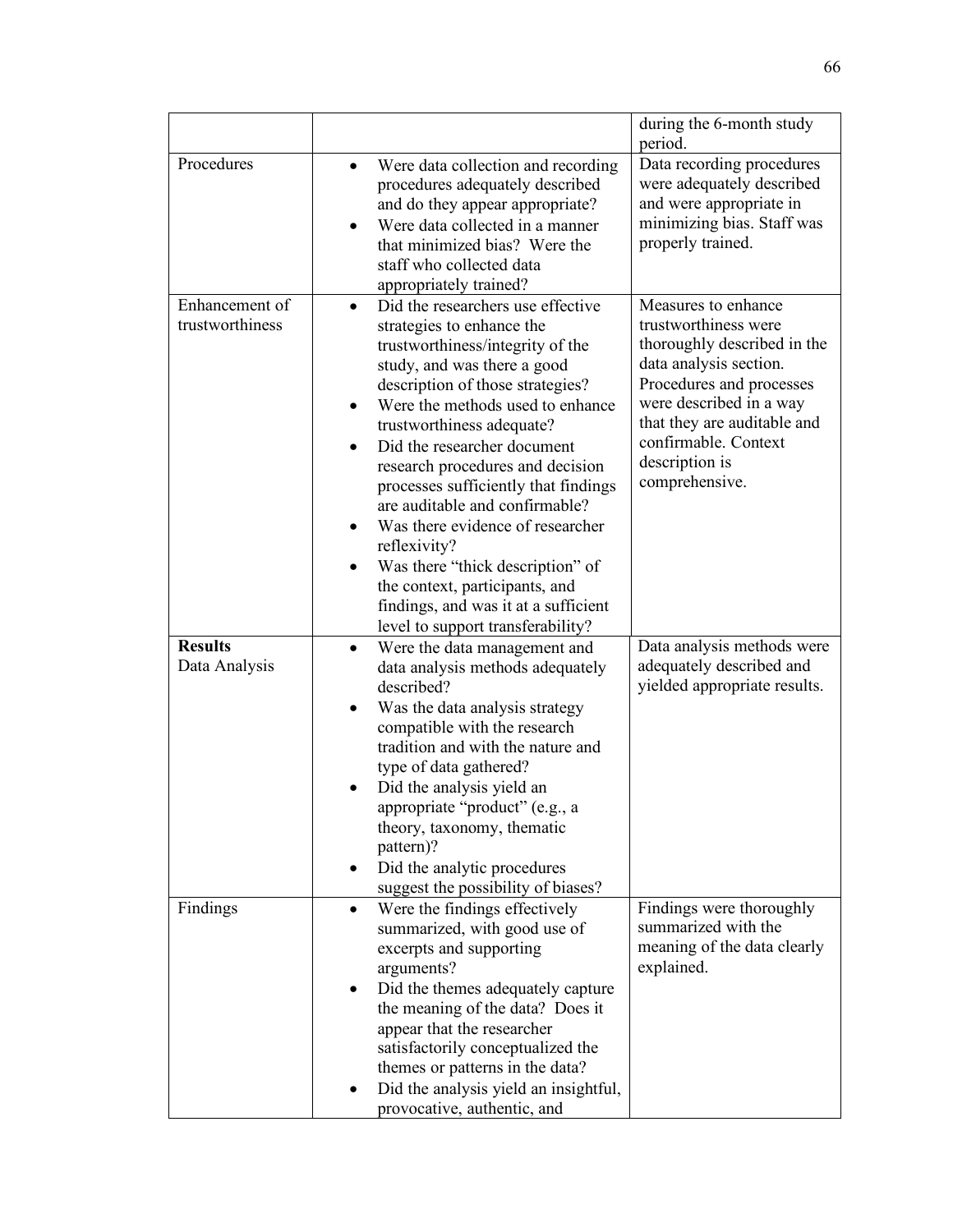|                                                        | meaningful picture of the<br>phenomenon under investigation?                                                                                                                                                                                                                                                                                             |                                                                                                                                                                                                                                                                                           |
|--------------------------------------------------------|----------------------------------------------------------------------------------------------------------------------------------------------------------------------------------------------------------------------------------------------------------------------------------------------------------------------------------------------------------|-------------------------------------------------------------------------------------------------------------------------------------------------------------------------------------------------------------------------------------------------------------------------------------------|
| Theoretical<br>integration                             | Were the themes or patterns<br>logically connected to each other<br>to form a convincing and<br>integrated whole?<br>Were figures, maps, or models<br>used effectively to summarize<br>conceptualizations?<br>If a conceptual framework or<br>ideologic orientation guided the<br>study, were the themes or patterns<br>linked to it in a cogent manner? | Figures and tables were<br>used to summarize data.<br>The study was in-line with<br>the Behavioral Model for<br>Vulnerable Populations and<br>was described as such.                                                                                                                      |
| <b>Discussion</b><br>Interpretation of<br>the findings | Were the findings interpreted<br>$\bullet$<br>within an appropriate social or<br>cultural context?<br>Were major findings interpreted<br>and discussed within the context of<br>prior studies?<br>Were the interpretations consistent<br>with the study's limitations?                                                                                   | Findings were interpreted<br>within the context of issues<br>surrounding the homeless<br>veteran population.<br>Findings were discussed<br>within context of prior<br>research. Limitations<br>included the fact that the<br>study was focused on only<br>one small geographic<br>region. |
| Implications/<br>recommendations                       | Did the researchers discuss the<br>$\bullet$<br>implications of the study for<br>clinical practice or further<br>research—and were those<br>implications reasonable and<br>complete?                                                                                                                                                                     | The findings provide<br>empiric support for the role<br>of clinical outreach, as well<br>as the importance of patient<br>education and orientation to<br>clinical services in<br>engaging homeless persons<br>in care.                                                                    |
| <b>General Issues</b><br>Presentation                  | Was the report well-written,<br>organized, and sufficiently detailed<br>for critical analysis?<br>Was the description of the<br>methods, findings, and<br>interpretations sufficiently rich and<br>vivid?                                                                                                                                                | The report was very well<br>written with comprehensive<br>descriptions of the study<br>components.                                                                                                                                                                                        |
| Researcher<br>credibility                              | Do the researchers' clinical<br>$\bullet$<br>substantive, or methodologic<br>qualifications and experience<br>enhance confidence in the findings<br>and their interpretation?                                                                                                                                                                            | The researchers are highly<br>credible.                                                                                                                                                                                                                                                   |
| Summary<br>assessment                                  | Do the study findings appear to be<br>$\bullet$<br>trustworthy-do you have<br>confidence in the <i>truth</i> value of the<br>results?<br>Does the study contribute any<br>٠<br>meaningful evidence that can be                                                                                                                                           | The study is trustworthy<br>and provides meaningful<br>evidence to nurses working<br>with vulnerable<br>populations, specifically<br>homeless veterans.                                                                                                                                   |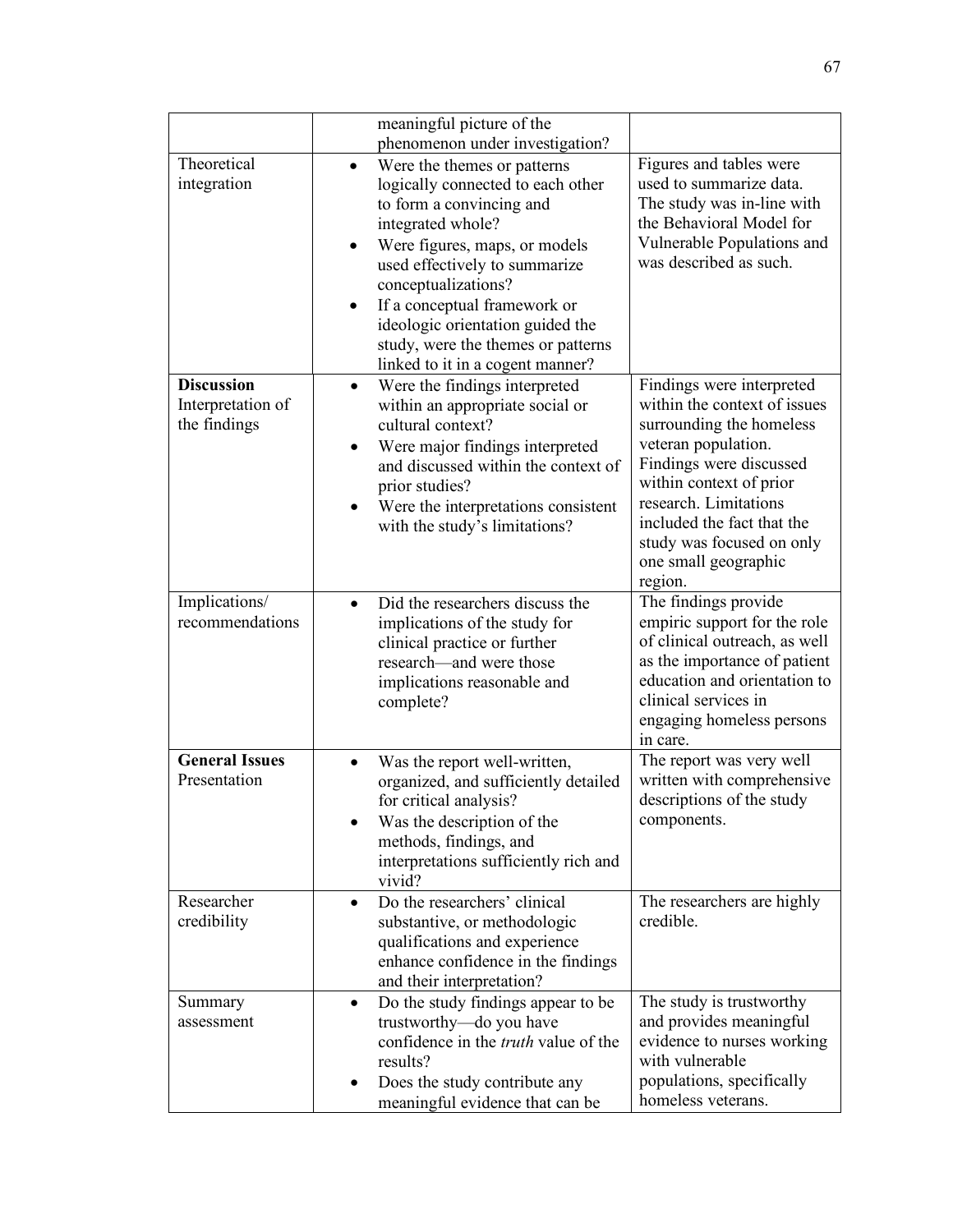| used in nursing practice or that is |  |
|-------------------------------------|--|
| useful to the nursing discipline?   |  |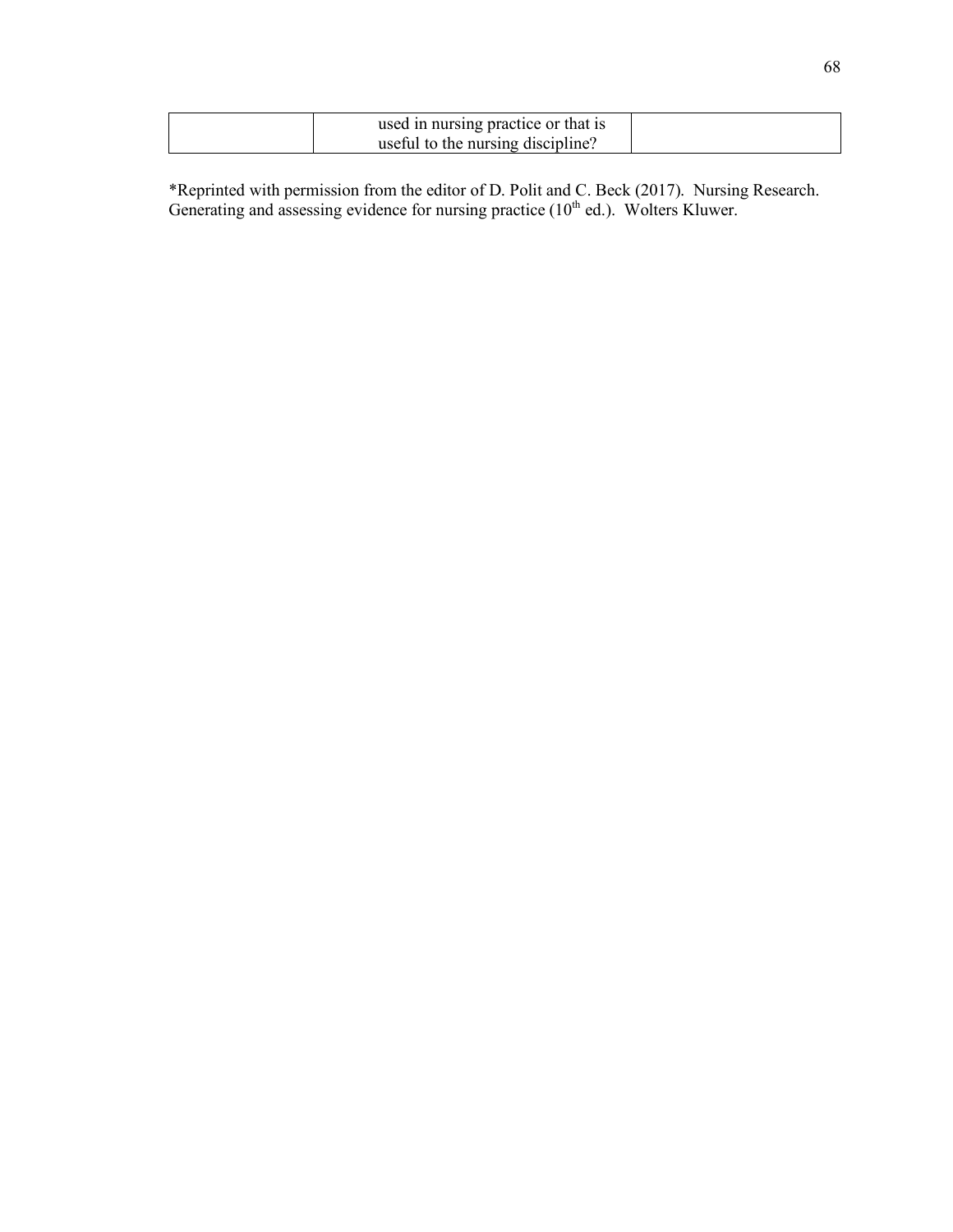**O'Toole, T. P., Johnson, E. E., Aiello, R., Kane, V., & Pape, L. (2016). Tailoring care to vulnerable populations by incorporating social determinants of health: The veterans health administration's "homeless patient aligned care team" program.**  *Preventing Chronic Disease, 13***(E44), 1-12.**

| <b>Aspect of the</b><br><b>Report</b>       | <b>Critiquing Questions</b>                                                                                                                                                                                                                                                                                                                                                                                                                              | <b>Detailed Critiquing</b><br><b>Guidelines</b>                                                                                                                                                                                                                                                                     |
|---------------------------------------------|----------------------------------------------------------------------------------------------------------------------------------------------------------------------------------------------------------------------------------------------------------------------------------------------------------------------------------------------------------------------------------------------------------------------------------------------------------|---------------------------------------------------------------------------------------------------------------------------------------------------------------------------------------------------------------------------------------------------------------------------------------------------------------------|
| <b>Title</b><br>Abstract                    | Is the title a good one, suggesting<br>$\bullet$<br>the key phenomenon and the group<br>or community under study?<br>Does the abstract clearly and<br>$\bullet$                                                                                                                                                                                                                                                                                          | The title does suggest the<br>phenomenon and identifies<br>the population.<br>The abstract is broken down                                                                                                                                                                                                           |
|                                             | concisely summarize the main<br>features of the report?                                                                                                                                                                                                                                                                                                                                                                                                  | by component.                                                                                                                                                                                                                                                                                                       |
| Introduction<br>Statement of the<br>problem | Was the problem stated<br>$\bullet$<br>unambiguously and is it easy to<br>identify?<br>Did the problem statement build a<br>$\bullet$<br>cogent and persuasive argument for<br>the new study?<br>Was the problem significant for<br>$\bullet$<br>nursing?<br>Was there a good match between<br>the research problem on the one<br>hand and the paradigm, tradition,<br>and methods on the other – that is,<br>was a qualitative approach<br>appropriate? | "Although the clinical<br>consequences of<br>homelessness are well<br>described, less is known<br>about the role for health<br>care systems in improving<br>clinical and social outcomes<br>for the homeless."<br>This is a significant<br>problem for nursing and is<br>appropriate for a qualitative<br>approach. |
| Research<br>questions                       | Were research questions explicitly<br>$\bullet$<br>stated? If not, was their absence<br>justified?<br>Were the questions consistent with<br>the study's philosophical basis,<br>underlying tradition, or ideologic<br>orientation?                                                                                                                                                                                                                       | Yes, the research question<br>was consistent with the<br>study's philosophical basis.                                                                                                                                                                                                                               |
| Literature review                           | Did the report adequately<br>$\bullet$<br>summarize the existing body of<br>knowledge related to the problem<br>or phenomenon of interest?<br>Did the literature review provide a<br>strong basis for the new study?                                                                                                                                                                                                                                     | The report provided a<br>detailed understanding of<br>existing knowledge in<br>regard to the elements of<br>the current Homeless<br>Patient Aligned Care Team<br>Model within the VA                                                                                                                                |
| Conceptual<br>underpinnings                 | Were key concepts adequately<br>$\bullet$<br>defined conceptually?<br>Was the philosophical basis,<br>$\bullet$<br>underlying tradition, conceptual<br>framework, or ideologic orientation<br>made explicit and was it<br>appropriate for the problem?                                                                                                                                                                                                   | Yes. It states that the VA<br>HPACT model draws from<br>the US Dept of Health $&$<br>Human Services' Health<br>Care for the Homeless<br>Program, the theoretic<br>framework of the<br>Behavioral Model for                                                                                                          |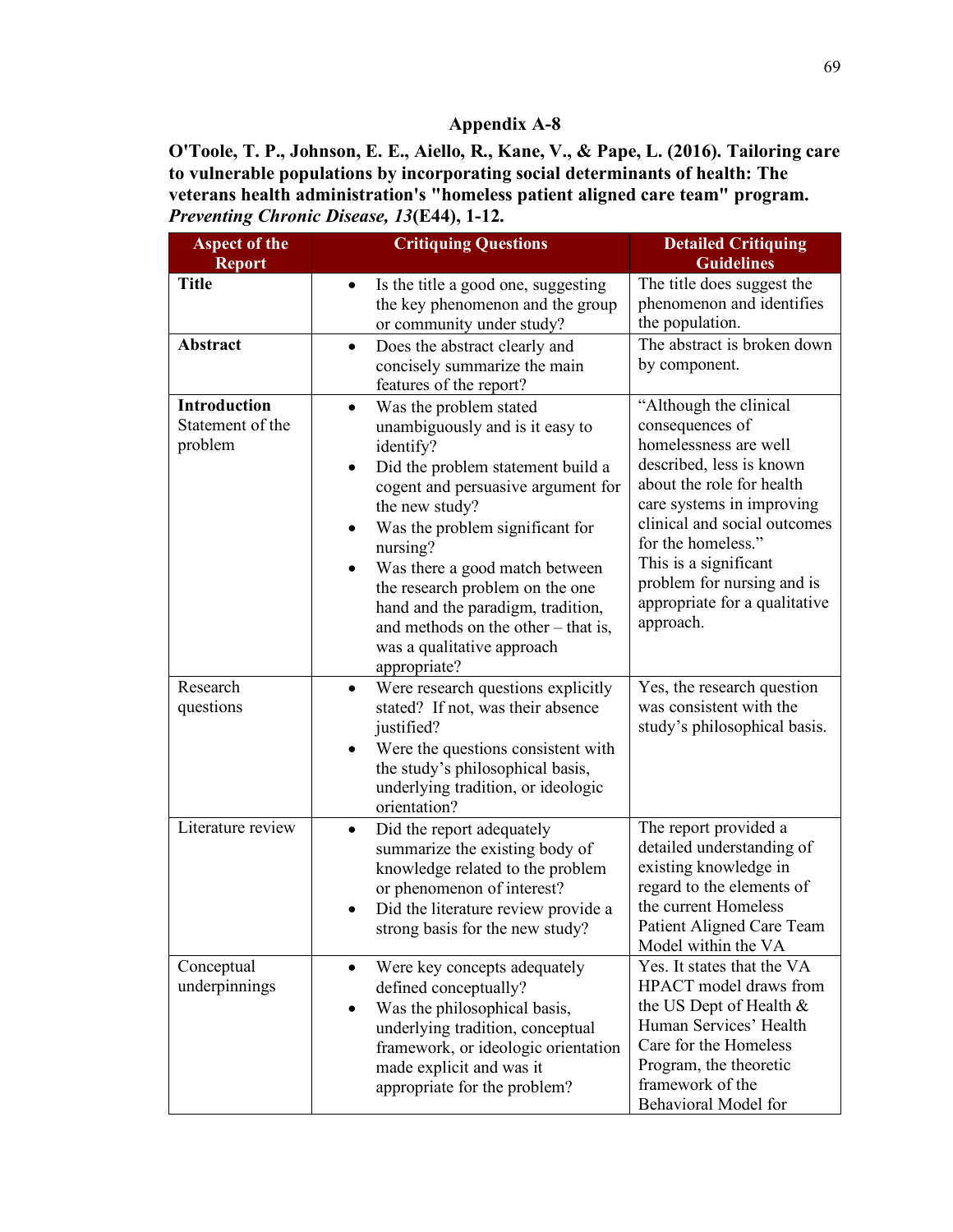|                                 |                                                                               | Vulnerable Populations,                                    |
|---------------------------------|-------------------------------------------------------------------------------|------------------------------------------------------------|
|                                 |                                                                               | and homeless adaptations of<br>both the chronic care model |
|                                 |                                                                               | and the ambulatory                                         |
|                                 |                                                                               | intensive care model.                                      |
| <b>Method</b>                   | Were appropriate procedures used                                              | IRB approval was not                                       |
| Protection of                   | to safeguard the rights of study                                              | discussed in the study.                                    |
| human rights                    | participants?                                                                 |                                                            |
|                                 | Was the study subject to external<br>$\bullet$                                |                                                            |
|                                 | review by an IRB/ethics review                                                |                                                            |
|                                 | board?                                                                        |                                                            |
|                                 | Was the study designed to                                                     |                                                            |
|                                 | minimize risks and maximize                                                   |                                                            |
|                                 | benefits to participants?                                                     |                                                            |
| Research design<br>and research | Was the identified research<br>$\bullet$                                      | A 2 sample proportions                                     |
| tradition                       | tradition (if any) congruent with<br>the methods used to collect and          | analysis of low-performing<br>and high-performing          |
|                                 | analyze data?                                                                 | HPACTS was conducted,                                      |
|                                 | Was an adequate amount of time                                                | comparing the proportion of                                |
|                                 | spent with study participants?                                                | stratified clinics with                                    |
|                                 | Did the design unfold during data<br>$\bullet$                                | selected care elements.                                    |
|                                 | collection, giving researchers                                                | The design did unfold                                      |
|                                 | opportunities to capitalize on early                                          | during data collection.                                    |
|                                 | understandings?                                                               |                                                            |
| Research design                 | Was there an adequate number of                                               | Not applicable as this was a                               |
| and research                    | contacts with study participants?                                             | review of records.                                         |
| tradition (cont)                |                                                                               | The population and setting                                 |
| Sample and<br>setting           | Was the group or population of<br>$\bullet$<br>interest adequately described? | of interest were clearly                                   |
|                                 | Were the setting and sample                                                   | described and adequate                                     |
|                                 | described in sufficient detail?                                               | methods were used to                                       |
|                                 | Was the approach used to recruit                                              | stratify the study elements.                               |
|                                 | participants or gain access to the                                            | The study consisted of 33                                  |
|                                 | site productive and appropriate?                                              | VA facilities with homeless                                |
|                                 | Was the best possible method of                                               | care teams that served more                                |
|                                 | sampling used to enhance                                                      | than 14,000 patients.                                      |
|                                 | information richness and address                                              |                                                            |
|                                 | the needs of the study?                                                       |                                                            |
|                                 | Was the sample size adequate?<br>Was saturation achieved?                     |                                                            |
| Data collection                 | Were the methods of gathering<br>$\bullet$                                    | Clinical data was extracted                                |
|                                 | data appropriate? Were data                                                   | from administrative                                        |
|                                 | gathered through two or more                                                  | records. Surveys were                                      |
|                                 | methods to achieve triangulation?                                             | reviewed retrospectively.                                  |
|                                 | Did the researcher ask the right<br>٠                                         | There was an abundant                                      |
|                                 | questions or make the right                                                   | amount of data gathered for                                |
|                                 | observations, and were they                                                   | this study.                                                |
|                                 | recorded in an appropriate fashion?                                           |                                                            |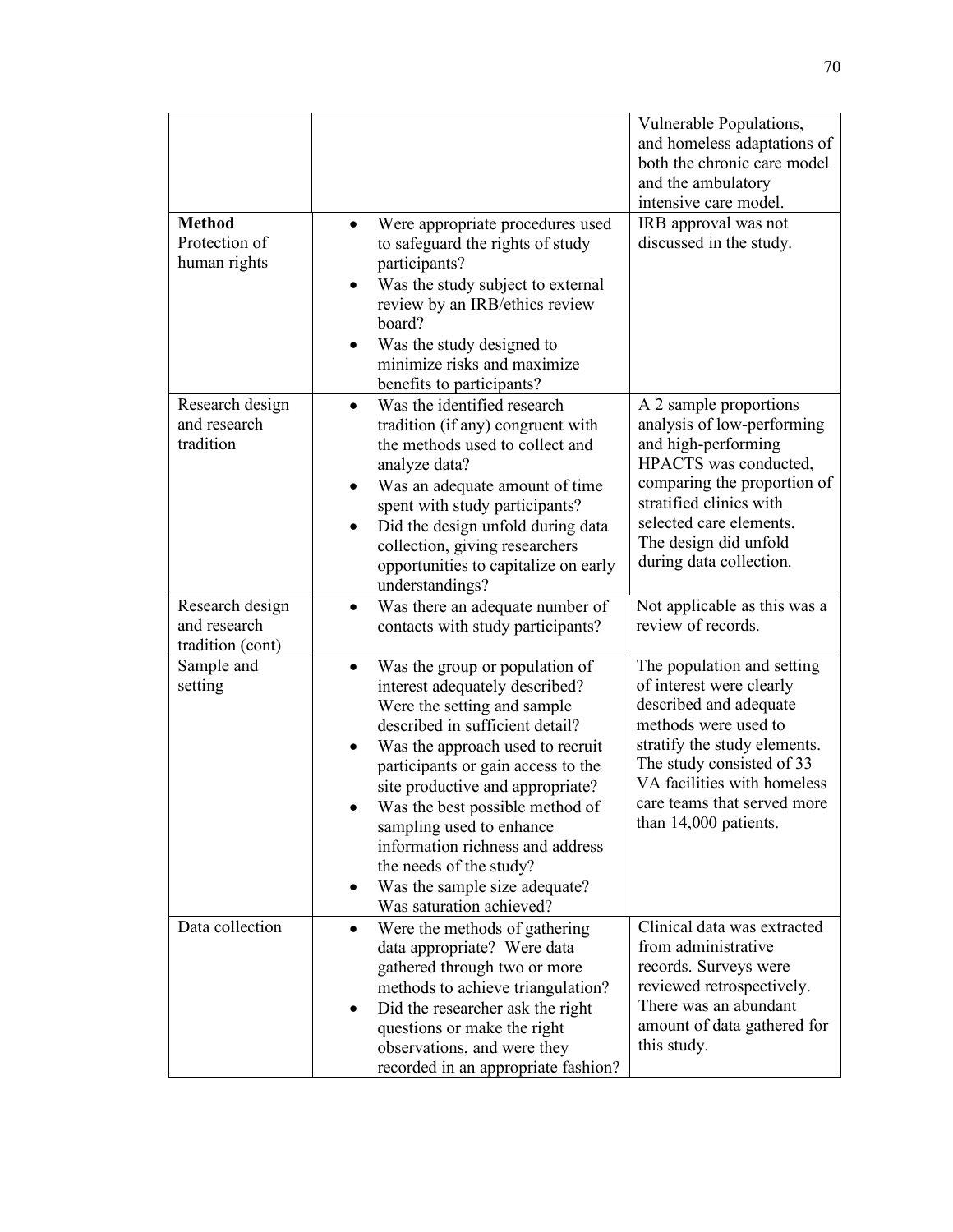|                                   | Was a sufficient amount of data<br>$\bullet$<br>gathered? Were the data of<br>sufficient depth and richness?                                                                                                                                                                                                                                                                                                                                                                                                                                                                                                         |                                                                                                                                                                                     |
|-----------------------------------|----------------------------------------------------------------------------------------------------------------------------------------------------------------------------------------------------------------------------------------------------------------------------------------------------------------------------------------------------------------------------------------------------------------------------------------------------------------------------------------------------------------------------------------------------------------------------------------------------------------------|-------------------------------------------------------------------------------------------------------------------------------------------------------------------------------------|
| Procedures                        | Were data collection and recording<br>$\bullet$<br>procedures adequately described<br>and do they appear appropriate?<br>Were data collected in a manner<br>$\bullet$<br>that minimized bias? Were the<br>staff who collected data<br>appropriately trained?                                                                                                                                                                                                                                                                                                                                                         | Procedures were thoroughly<br>described, and the data was<br>collected in a manner<br>sufficient for minimizing<br>bias.                                                            |
| Enhancement of<br>trustworthiness | Did the researchers use effective<br>$\bullet$<br>strategies to enhance the<br>trustworthiness/integrity of the<br>study, and was there a good<br>description of those strategies?<br>Were the methods used to enhance<br>trustworthiness adequate?<br>Did the researcher document<br>research procedures and decision<br>processes sufficiently that findings<br>are auditable and confirmable?<br>Was there evidence of researcher<br>$\bullet$<br>reflexivity?<br>Was there "thick description" of<br>the context, participants, and<br>findings, and was it at a sufficient<br>level to support transferability? | The methods were<br>described in detail which<br>enhanced trustworthiness.<br>Procedures were clearly<br>documented and described<br>to ensure auditability and<br>transferability. |
| <b>Results</b><br>Data Analysis   | Were the data management and<br>$\bullet$<br>data analysis methods adequately<br>described?<br>Was the data analysis strategy<br>٠<br>compatible with the research<br>tradition and with the nature and<br>type of data gathered?<br>Did the analysis yield an<br>appropriate "product" (e.g., a<br>theory, taxonomy, thematic<br>pattern)?<br>Did the analytic procedures<br>٠<br>suggest the possibility of biases?                                                                                                                                                                                                | Data analysis methods were<br>clearly described, giving the<br>reader a clear understanding<br>of the strategy and findings.                                                        |
| Findings                          | Were the findings effectively<br>$\bullet$<br>summarized, with good use of<br>excerpts and supporting<br>arguments?<br>Did the themes adequately capture<br>the meaning of the data? Does it<br>appear that the researcher<br>satisfactorily conceptualized the<br>themes or patterns in the data?                                                                                                                                                                                                                                                                                                                   | Findings were effectively<br>summarized and<br>conceptualized. The<br>description of the analysis<br>was insightful.                                                                |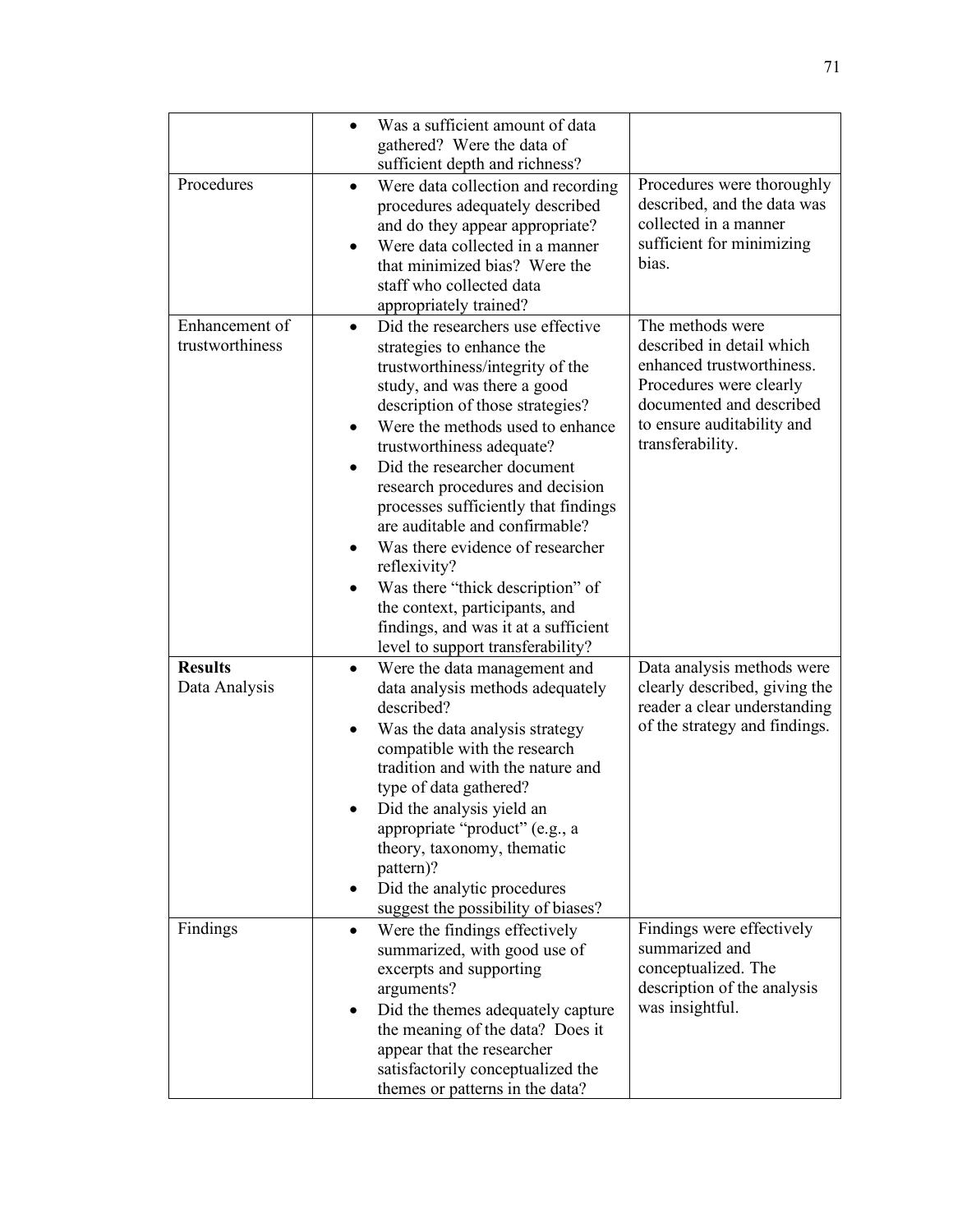|                                                        | Did the analysis yield an insightful,<br>$\bullet$<br>provocative, authentic, and<br>meaningful picture of the                                                                                                                                                                                                                                           |                                                                                                                                                                                                                                                       |
|--------------------------------------------------------|----------------------------------------------------------------------------------------------------------------------------------------------------------------------------------------------------------------------------------------------------------------------------------------------------------------------------------------------------------|-------------------------------------------------------------------------------------------------------------------------------------------------------------------------------------------------------------------------------------------------------|
|                                                        | phenomenon under investigation?                                                                                                                                                                                                                                                                                                                          |                                                                                                                                                                                                                                                       |
| Theoretical<br>integration                             | Were the themes or patterns<br>logically connected to each other to<br>form a convincing and integrated<br>whole?<br>Were figures, maps, or models<br>used effectively to summarize<br>conceptualizations?<br>If a conceptual framework or<br>ideologic orientation guided the<br>study, were the themes or patterns<br>linked to it in a cogent manner? | Yes. Models and tables<br>were used to display<br>findings. The behavioral<br>model for vulnerable<br>populations was used to<br>guide the study.                                                                                                     |
| <b>Discussion</b><br>Interpretation of<br>the findings | Were the findings interpreted<br>within an appropriate social or<br>cultural context?<br>Were major findings interpreted<br>٠<br>and discussed within the context of<br>prior studies?<br>Were the interpretations consistent<br>with the study's limitations?                                                                                           | Findings were interpreted in<br>regard to the homeless<br>veteran population. Prior<br>studies and limitations were<br>discussed.                                                                                                                     |
| Implications/<br>recommendations                       | Did the researchers discuss the<br>$\bullet$<br>implications of the study for<br>clinical practice or further<br>research—and were those<br>implications reasonable and<br>complete?                                                                                                                                                                     | Social determinants of<br>health were discussed in<br>how they correlate to<br>clinical outcomes and<br>engagement.                                                                                                                                   |
| <b>General Issues</b><br>Presentation                  | Was the report well-written,<br>organized, and sufficiently detailed<br>for critical analysis?<br>Was the description of the<br>$\bullet$<br>methods, findings, and<br>interpretations sufficiently rich and<br>vivid?                                                                                                                                   | The reports were well<br>organized with vivid<br>descriptions.                                                                                                                                                                                        |
| Researcher<br>credibility                              | Do the researchers' clinical<br>$\bullet$<br>substantive, or methodologic<br>qualifications and experience<br>enhance confidence in the findings<br>and their interpretation?                                                                                                                                                                            | The researchers are well<br>qualified for the<br>interpretation of the study<br>results.                                                                                                                                                              |
| Summary<br>assessment                                  | Do the study findings appear to be.<br>$\bullet$<br>trustworthy-do you have<br>confidence in the <i>truth</i> value of the<br>results?<br>Does the study contribute any<br>٠<br>meaningful evidence that can be<br>used in nursing practice or that is<br>useful to the nursing discipline?                                                              | Results are trustworthy and<br>contribute evidence to<br>enhance the care and<br>outcomes of this<br>population. Integration of<br>social support services and<br>social determinants into a<br>clinical care model for<br>homeless veterans supports |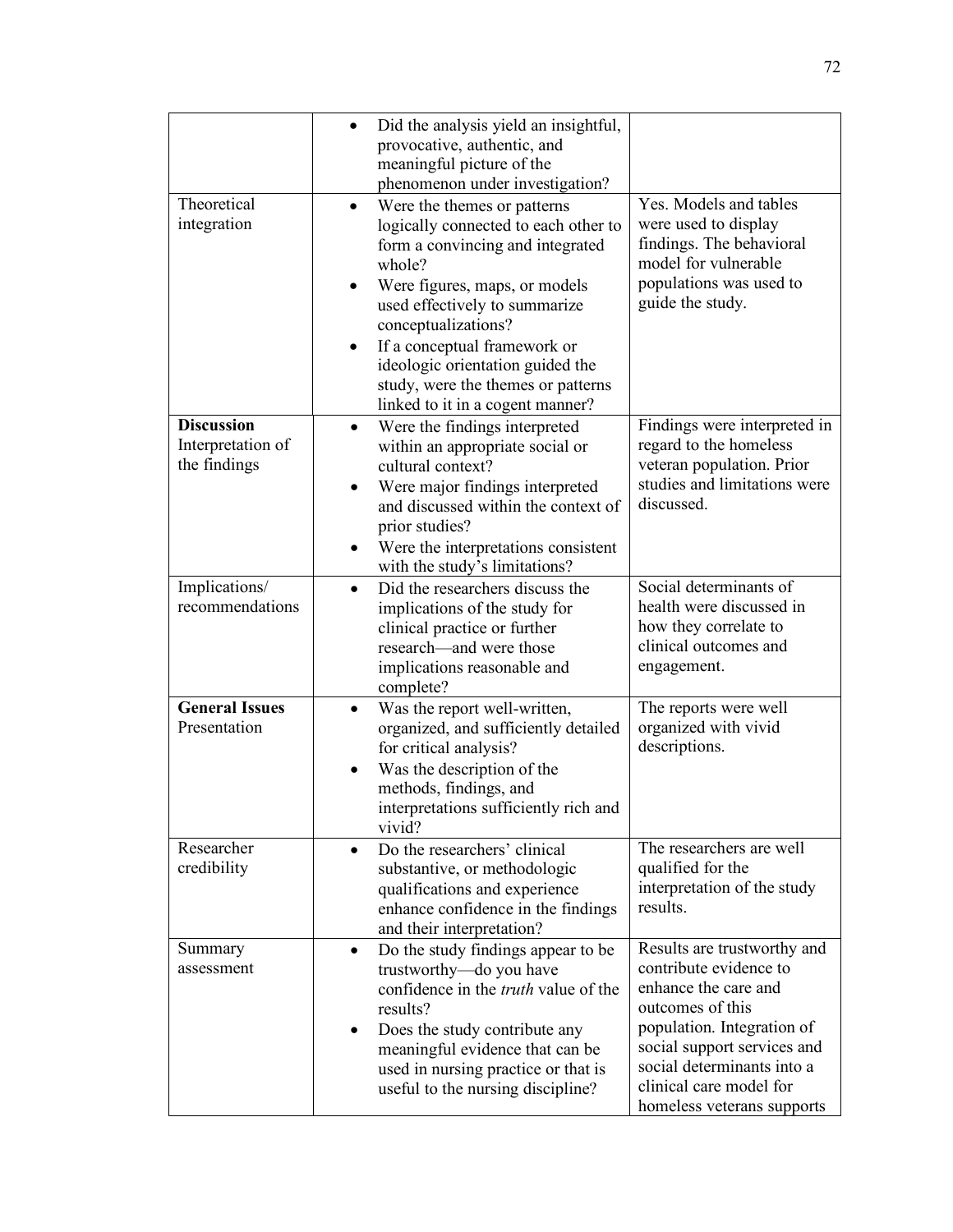|  | nursing practice in      |
|--|--------------------------|
|  | delivering comprehensive |
|  | care.                    |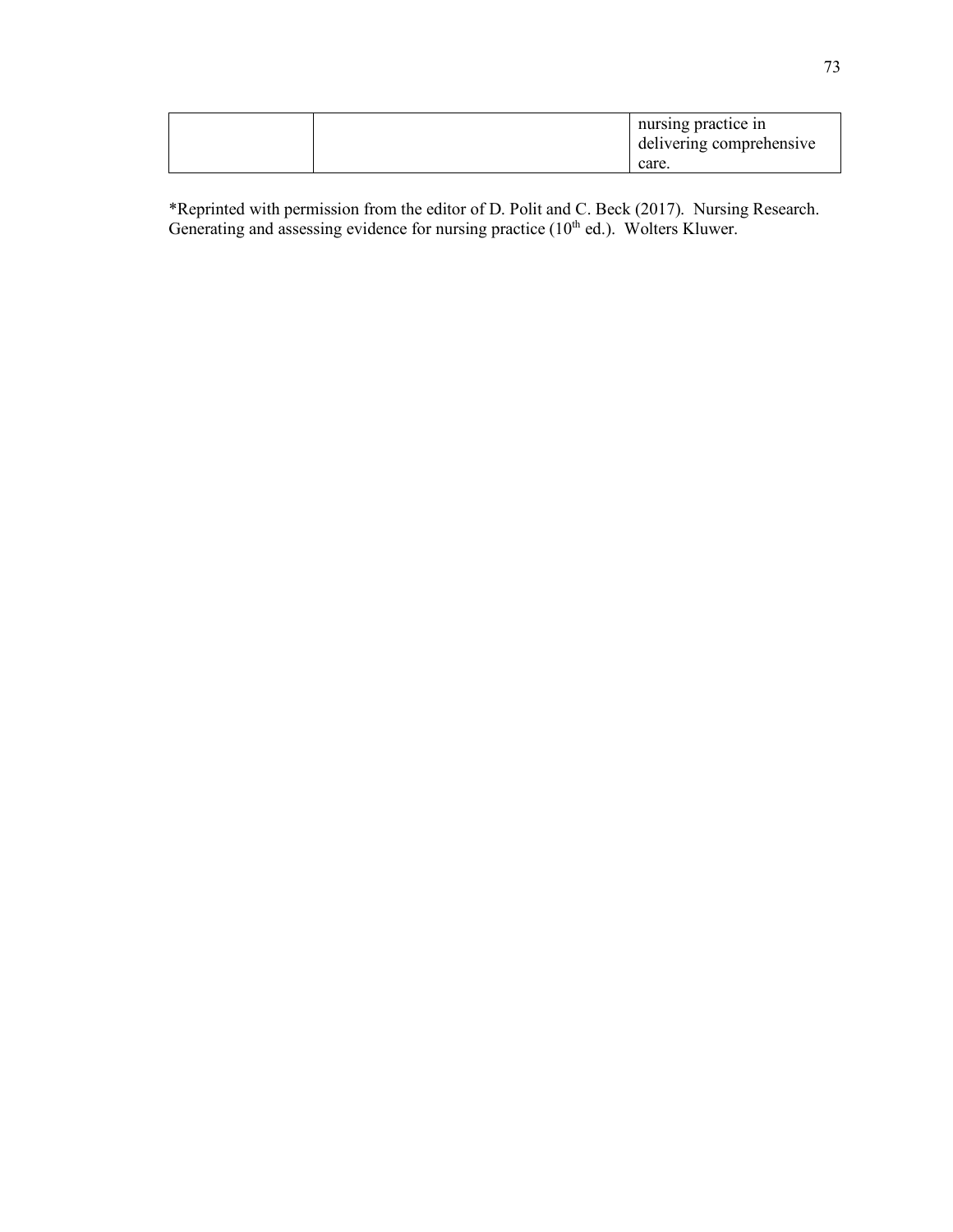**Parker, R., & Dykema, S. (2013). The reality of homeless mobility and implications for improving care.** *Journal of Community Health, 38***, 685-689.**

| <b>Aspect of the</b><br><b>Report</b>              | <b>Critiquing Questions</b>                                                                                                                                                                                                                                                                                                                                                                                                                                | <b>Detailed Critiquing</b><br><b>Guidelines</b>                                                                                                                                                                                                                                                                                                                                                                                                        |
|----------------------------------------------------|------------------------------------------------------------------------------------------------------------------------------------------------------------------------------------------------------------------------------------------------------------------------------------------------------------------------------------------------------------------------------------------------------------------------------------------------------------|--------------------------------------------------------------------------------------------------------------------------------------------------------------------------------------------------------------------------------------------------------------------------------------------------------------------------------------------------------------------------------------------------------------------------------------------------------|
| <b>Title</b>                                       | Is the title a good one, suggesting<br>$\bullet$<br>the key phenomenon and the group<br>or community under study?                                                                                                                                                                                                                                                                                                                                          | The title does suggest the<br>phenomenon and identifies<br>the population.                                                                                                                                                                                                                                                                                                                                                                             |
| <b>Abstract</b>                                    | Does the abstract clearly and<br>$\bullet$<br>concisely summarize the main<br>features of the report?                                                                                                                                                                                                                                                                                                                                                      | The abstract is broken down<br>by component.                                                                                                                                                                                                                                                                                                                                                                                                           |
| <b>Introduction</b><br>Statement of the<br>problem | Was the problem stated<br>$\bullet$<br>unambiguously and is it easy to<br>identify?<br>Did the problem statement build a<br>$\bullet$<br>cogent and persuasive argument<br>for the new study?<br>Was the problem significant for<br>$\bullet$<br>nursing?<br>Was there a good match between<br>the research problem on the one<br>hand and the paradigm, tradition,<br>and methods on the other $-$ that is,<br>was a qualitative approach<br>appropriate? | As homeless persons often<br>seek care in emergency<br>departments for conditions<br>that could be addressed<br>through outpatient care, if a<br>medical system implemented<br>standard practices<br>specifically for homeless<br>patients, this could decrease<br>recidivism. This is<br>significant to nursing as<br>addressing this problem<br>would directly improve care<br>of the patient as well as<br>addressing appropriate use<br>of the ED. |
| Research<br>questions                              | Were research questions explicitly<br>$\bullet$<br>stated? If not, was their absence<br>justified?<br>Were the questions consistent with<br>the study's philosophical basis,<br>underlying tradition, or ideologic<br>orientation?                                                                                                                                                                                                                         | Research questions were<br>clearly identified.                                                                                                                                                                                                                                                                                                                                                                                                         |
| Literature review                                  | Did the report adequately<br>$\bullet$<br>summarize the existing body of<br>knowledge related to the problem<br>or phenomenon of interest?<br>Did the literature review provide a<br>strong basis for the new study?                                                                                                                                                                                                                                       | The existing body of<br>knowledge was discussed in<br>way that presented a strong<br>basis for the new study.                                                                                                                                                                                                                                                                                                                                          |
| Conceptual<br>underpinnings                        | Were key concepts adequately<br>$\bullet$<br>defined conceptually?<br>Was the philosophical basis,<br>underlying tradition, conceptual<br>framework, or ideologic<br>orientation made explicit and was<br>it appropriate for the problem?                                                                                                                                                                                                                  | Concepts were adequately<br>defined. Though the<br>theoretical framework was<br>not explicitly stated, the<br>study was closely in line<br>with the behavioral model<br>for vulnerable populations.                                                                                                                                                                                                                                                    |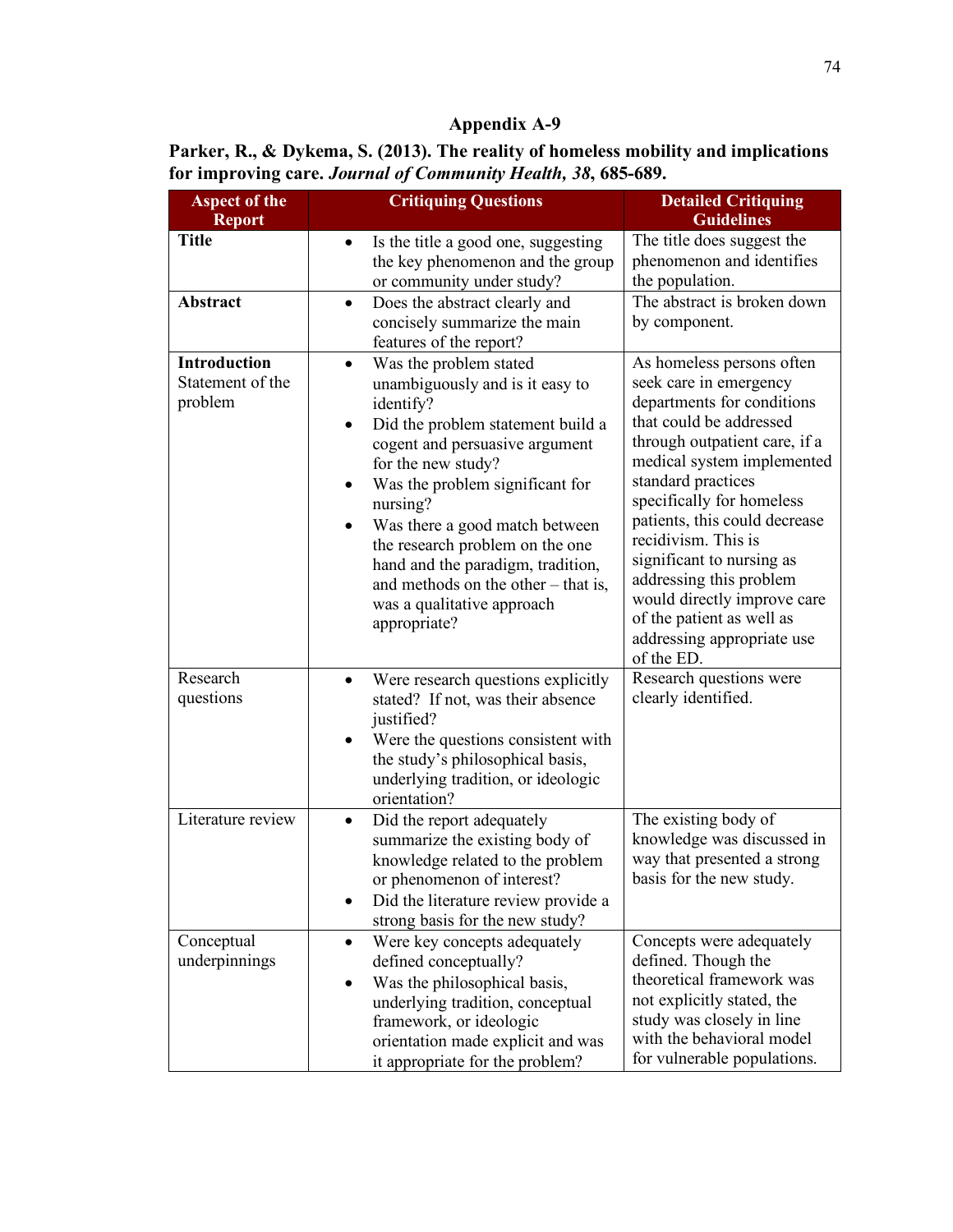| <b>Method</b><br>Protection of<br>human rights      | Were appropriate procedures used<br>to safeguard the rights of study<br>participants?<br>Was the study subject to external<br>review by an IRB/ethics review<br>board?<br>Was the study designed to<br>minimize risks and maximize<br>benefits to participants?                                                                                                                                                                                  | The study was approved by<br>the University of South<br>Carolina's Institutional<br>Review Board.                                                                                                                                        |
|-----------------------------------------------------|--------------------------------------------------------------------------------------------------------------------------------------------------------------------------------------------------------------------------------------------------------------------------------------------------------------------------------------------------------------------------------------------------------------------------------------------------|------------------------------------------------------------------------------------------------------------------------------------------------------------------------------------------------------------------------------------------|
| Research design<br>and research<br>tradition        | Was the identified research<br>tradition (if any) congruent with<br>the methods used to collect and<br>analyze data?<br>Was an adequate amount of time<br>$\bullet$<br>spent with study participants?<br>Did the design unfold during data<br>$\bullet$<br>collection, giving researchers<br>opportunities to capitalize on early<br>understandings?                                                                                             | This was a cross-sectional<br>study that recruited a<br>convenience sample of<br>homeless persons from a<br>homeless registry retained<br>from the city's largest<br>homeless shelter.<br>The design unfolded during<br>data collection. |
| Research design<br>and research<br>tradition (cont) | Was there an adequate number of<br>$\bullet$<br>contacts with study participants?                                                                                                                                                                                                                                                                                                                                                                | No contact with the study<br>participants occurred since<br>this was a secondary data<br>analysis.                                                                                                                                       |
| Sample and<br>setting                               | Was the group or population of<br>interest adequately described?<br>Were the setting and sample<br>described in sufficient detail?<br>Was the approach used to recruit<br>٠<br>participants or gain access to the<br>site productive and appropriate?<br>Was the best possible method of<br>sampling used to enhance<br>information richness and address<br>the needs of the study?<br>Was the sample size adequate?<br>Was saturation achieved? | The population was<br>adequately described. A<br>convenience sample of<br>homeless persons was<br>obtained from a city's<br>homeless registry.<br>Sample size was 674<br>homeless persons.                                               |
| Data collection                                     | Were the methods of gathering<br>$\bullet$<br>data appropriate? Were data<br>gathered through two or more<br>methods to achieve triangulation?<br>Did the researcher ask the right<br>٠<br>questions or make the right<br>observations, and were they<br>recorded in an appropriate fashion?<br>Was a sufficient amount of data<br>gathered? Were the data of<br>sufficient depth and richness?                                                  | Data was extracted from the<br><b>Service Point Homeless</b><br>Management Information<br>System.<br>Data was collected to<br>examine sociodemographic<br>data, homeless information,<br>and chronic homelessness.                       |
| Procedures                                          | Were data collection and recording<br>$\bullet$<br>procedures adequately described<br>and do they appear appropriate?                                                                                                                                                                                                                                                                                                                            | Collection and recording<br>processes were adequately<br>described. Convenience                                                                                                                                                          |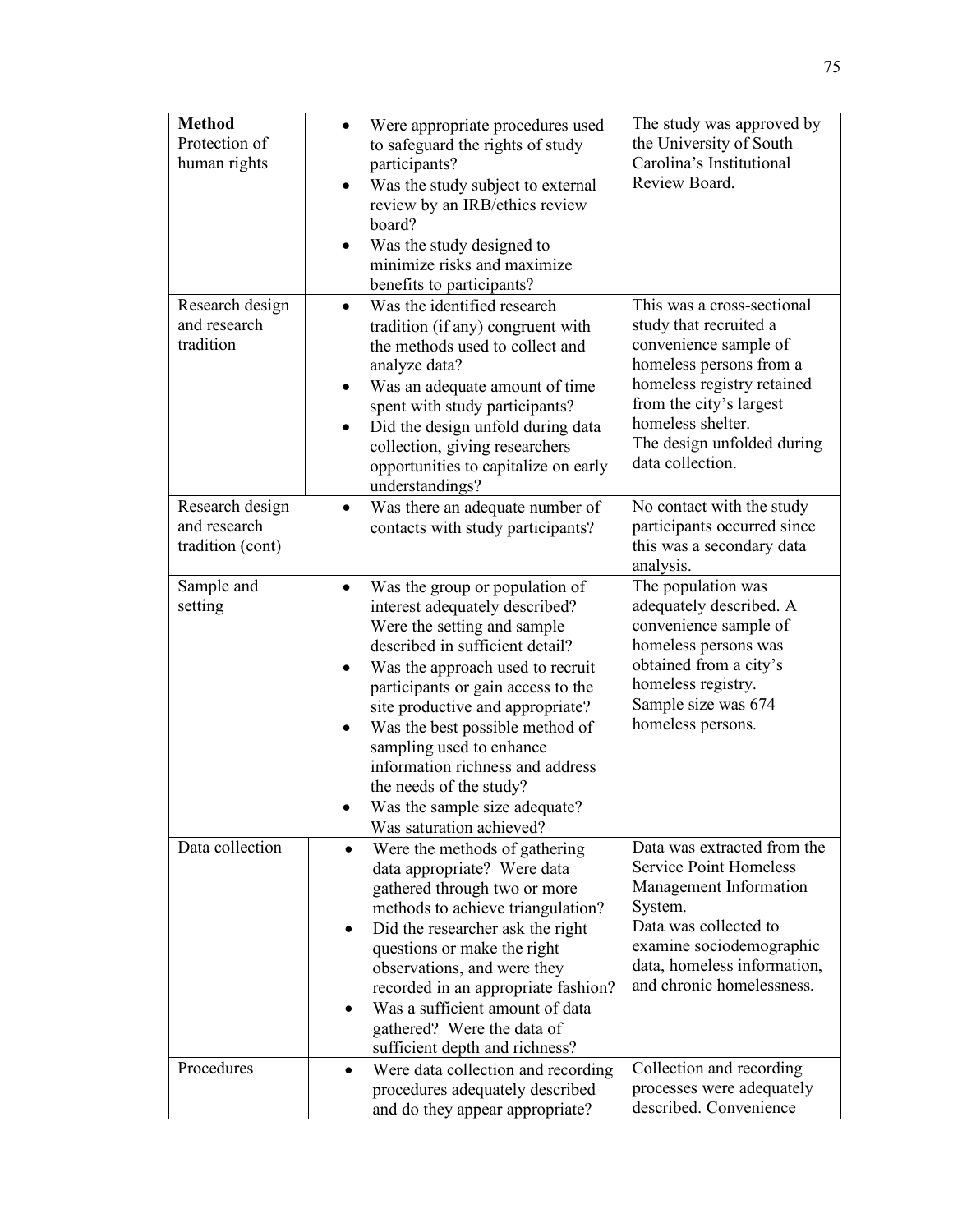|                                   | Were data collected in a manner<br>$\bullet$<br>that minimized bias? Were the<br>staff who collected data<br>appropriately trained?                                                                                                                                                                                                                                                                                                                                                                                                                                                                                  | sampling increases the<br>potential for bias vs random<br>sampling. However, the<br>sample to population<br>percentage of this project<br>(88%) should mitigate bias<br>in the population within the<br>city.                                                                                                                                                                                                                                                                                                |
|-----------------------------------|----------------------------------------------------------------------------------------------------------------------------------------------------------------------------------------------------------------------------------------------------------------------------------------------------------------------------------------------------------------------------------------------------------------------------------------------------------------------------------------------------------------------------------------------------------------------------------------------------------------------|--------------------------------------------------------------------------------------------------------------------------------------------------------------------------------------------------------------------------------------------------------------------------------------------------------------------------------------------------------------------------------------------------------------------------------------------------------------------------------------------------------------|
| Enhancement of<br>trustworthiness | Did the researchers use effective<br>$\bullet$<br>strategies to enhance the<br>trustworthiness/integrity of the<br>study, and was there a good<br>description of those strategies?<br>Were the methods used to enhance<br>trustworthiness adequate?<br>Did the researcher document<br>$\bullet$<br>research procedures and decision<br>processes sufficiently that findings<br>are auditable and confirmable?<br>Was there evidence of researcher<br>reflexivity?<br>Was there "thick description" of<br>the context, participants, and<br>findings, and was it at a sufficient<br>level to support transferability? | Content descriptions were<br>adequate to allow for<br>transferability and<br>trustworthiness.                                                                                                                                                                                                                                                                                                                                                                                                                |
| <b>Results</b><br>Data Analysis   | Were the data management and<br>$\bullet$<br>data analysis methods adequately<br>described?<br>Was the data analysis strategy<br>compatible with the research<br>tradition and with the nature and<br>type of data gathered?<br>Did the analysis yield an<br>appropriate "product" (e.g., a<br>theory, taxonomy, thematic<br>pattern)?<br>Did the analytic procedures<br>suggest the possibility of biases?                                                                                                                                                                                                          | STATA 10 IC was used for<br>analyses.<br>For univariate analyses, Chi<br>square tests were used to<br>analyze differences among<br>categorical variables and t-<br>tests were used for numeric<br>data.<br>If cell sized were small, the<br>non-parametric equivalent<br>was used to increase<br>statistical reliability.<br>Logistic regression was<br>conducted in multivariable<br>analyses with -2 log<br>likelihood ratio tests to<br>compare models ensuring<br>adherence to the rule of<br>parsimony. |
| Findings                          | Were the findings effectively<br>٠<br>summarized, with good use of<br>excerpts and supporting<br>arguments?<br>Did the themes adequately capture<br>the meaning of the data? Does it                                                                                                                                                                                                                                                                                                                                                                                                                                 | Findings were effectively<br>summarized to provide a<br>meaningful picture of the<br>phenomenon under<br>investigation.                                                                                                                                                                                                                                                                                                                                                                                      |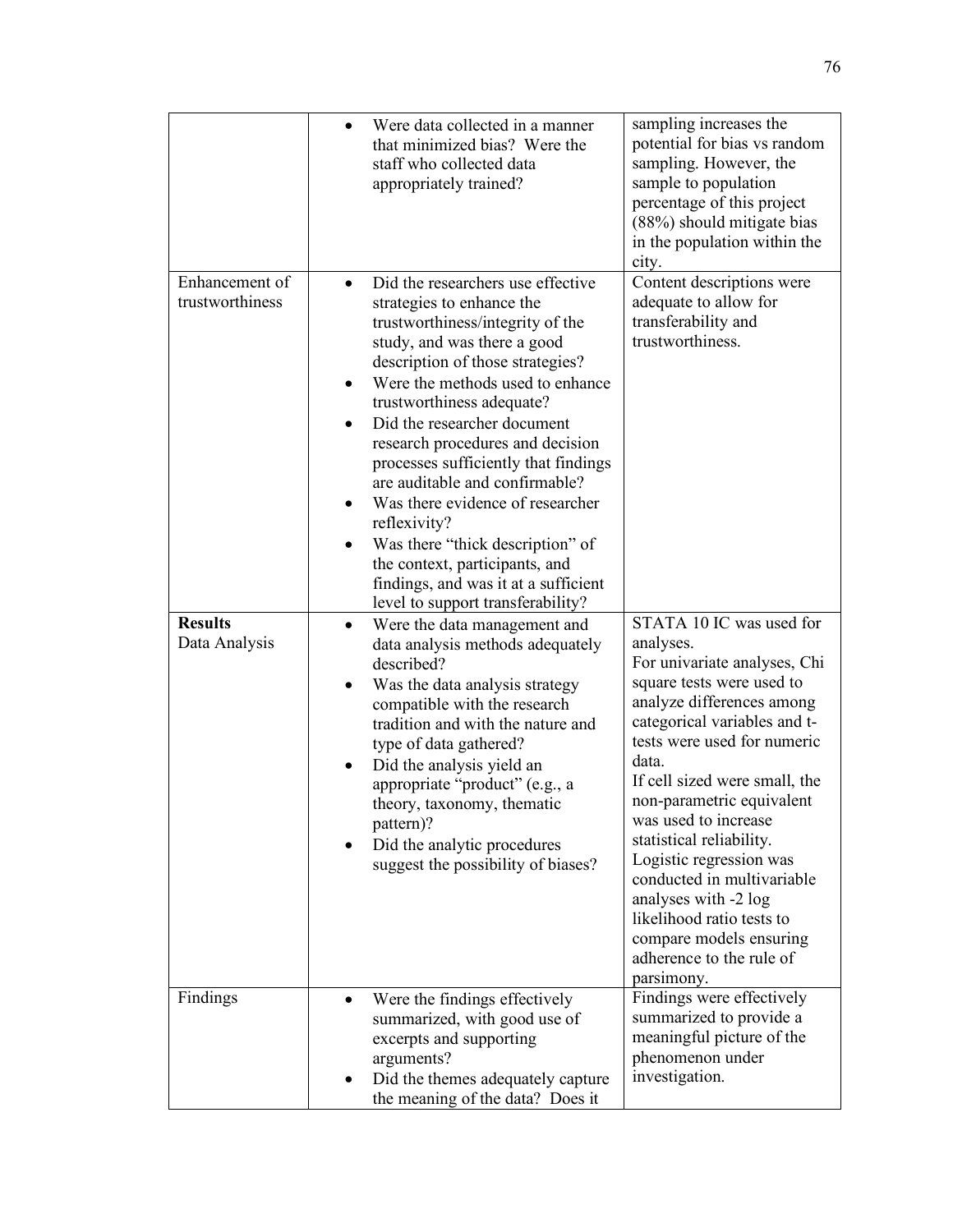| Theoretical<br>integration                             | appear that the researcher<br>satisfactorily conceptualized the<br>themes or patterns in the data?<br>Did the analysis yield an<br>٠<br>insightful, provocative, authentic,<br>and meaningful picture of the<br>phenomenon under investigation?<br>Were the themes or patterns<br>$\bullet$<br>logically connected to each other<br>to form a convincing and<br>integrated whole?<br>Were figures, maps, or models<br>used effectively to summarize<br>conceptualizations?<br>If a conceptual framework or<br>$\bullet$<br>ideologic orientation guided the<br>study, were the themes or patterns<br>linked to it in a cogent manner? | Figures and tables were used<br>to display findings and<br>summarize<br>conceptualizations. Though<br>not specifically discussed,<br>the study was relatable to the<br>Behavioral Model for<br>Vulnerable Populations.                                                                                                                                                                                                                                         |
|--------------------------------------------------------|---------------------------------------------------------------------------------------------------------------------------------------------------------------------------------------------------------------------------------------------------------------------------------------------------------------------------------------------------------------------------------------------------------------------------------------------------------------------------------------------------------------------------------------------------------------------------------------------------------------------------------------|----------------------------------------------------------------------------------------------------------------------------------------------------------------------------------------------------------------------------------------------------------------------------------------------------------------------------------------------------------------------------------------------------------------------------------------------------------------|
| <b>Discussion</b><br>Interpretation of<br>the findings | Were the findings interpreted<br>$\bullet$<br>within an appropriate social or<br>cultural context?<br>Were major findings interpreted<br>٠<br>and discussed within the context of<br>prior studies?<br>Were the interpretations consistent<br>with the study's limitations?                                                                                                                                                                                                                                                                                                                                                           | Findings were interpreted<br>within the context of<br>homelessness. Findings and<br>limitations were thoroughly<br>discussed.                                                                                                                                                                                                                                                                                                                                  |
| Implications/<br>recommendations                       | Did the researchers discuss the<br>$\bullet$<br>implications of the study for<br>clinical practice or further<br>research—and were those<br>implications reasonable and<br>complete?                                                                                                                                                                                                                                                                                                                                                                                                                                                  | It discussed that since nurses<br>are the primary providers<br>responsible for discharge<br>planning in inpatient and<br>outpatient settings, an<br>intervention should be<br>designed to also be clinician<br>focused. Any such<br>intervention to increase<br>outpatient primary care for<br>the homeless would require<br>a significant emphasis on<br>and commitment to<br>communication, integration<br>and sharing of resources and<br>responsibilities. |
| <b>General Issues</b><br>Presentation                  | Was the report well-written,<br>$\bullet$<br>organized, and sufficiently detailed<br>for critical analysis?<br>Was the description of the<br>methods, findings, and<br>interpretations sufficiently rich and<br>vivid?                                                                                                                                                                                                                                                                                                                                                                                                                | The report was well-written<br>and organized with vivid<br>descriptions of the methods,<br>findings, and interpretations.                                                                                                                                                                                                                                                                                                                                      |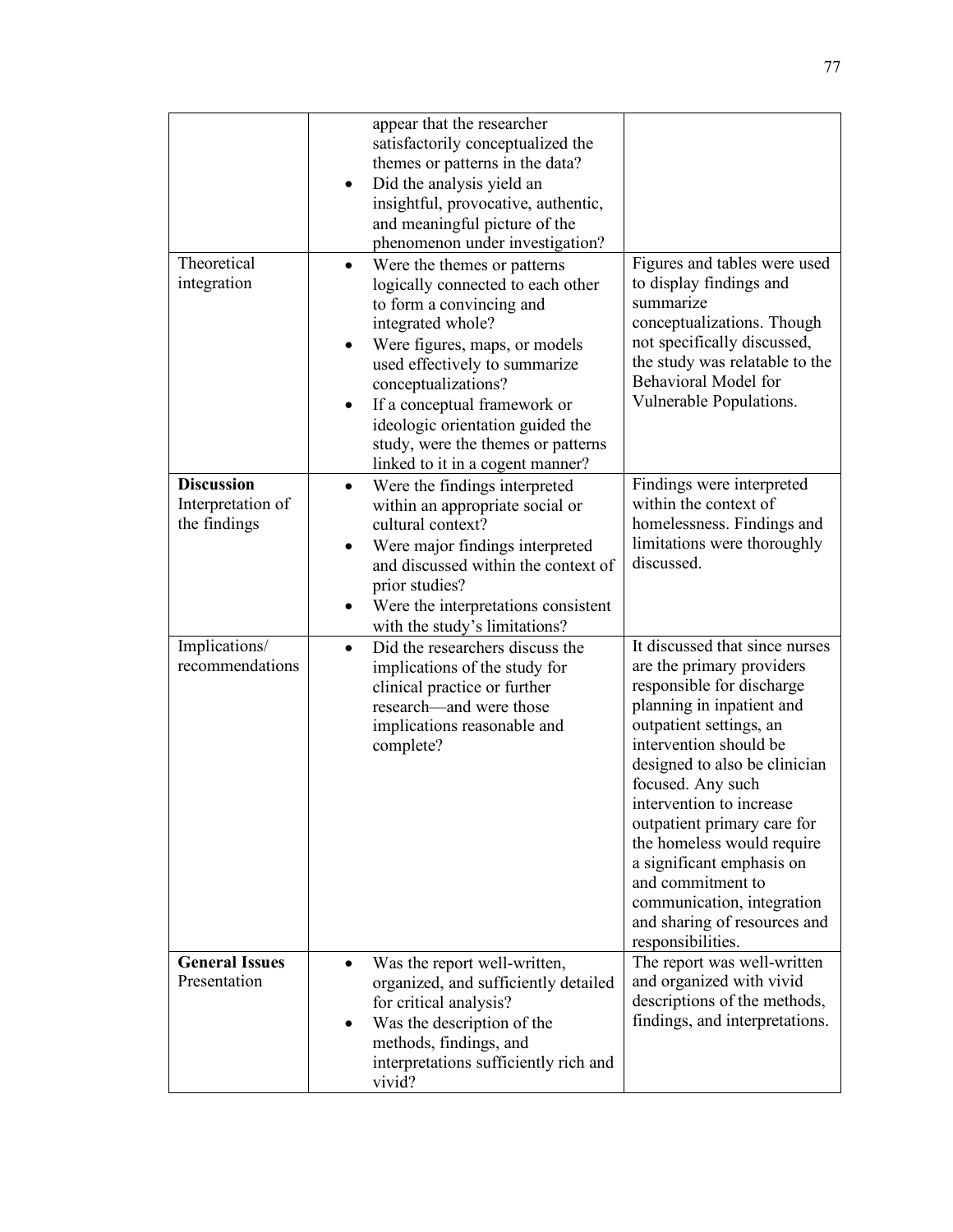| Researcher<br>credibility | Do the researchers' clinical<br>substantive, or methodologic<br>qualifications and experience<br>enhance confidence in the findings<br>and their interpretation?                                                                                                                                   | The researchers were<br>credible.                                                                                                                                                                                                                                                                                                                                                                                                                                                                           |
|---------------------------|----------------------------------------------------------------------------------------------------------------------------------------------------------------------------------------------------------------------------------------------------------------------------------------------------|-------------------------------------------------------------------------------------------------------------------------------------------------------------------------------------------------------------------------------------------------------------------------------------------------------------------------------------------------------------------------------------------------------------------------------------------------------------------------------------------------------------|
| Summary<br>assessment     | Do the study findings appear to be<br>$\bullet$<br>trustworthy-do you have<br>confidence in the <i>truth</i> value of the<br>results?<br>Does the study contribute any<br>$\bullet$<br>meaningful evidence that can be<br>used in nursing practice or that is<br>useful to the nursing discipline? | The study findings appear<br>trustworthy.<br>It discussed that since nurses<br>are the primary providers<br>responsible for discharge<br>planning in inpatient and<br>outpatient settings, an<br>intervention should be<br>designed to also be clinician<br>focused. Any such<br>intervention to increase<br>outpatient primary care for<br>the homeless would require<br>a significant emphasis on<br>and commitment to<br>communication, integration<br>and sharing of resources and<br>responsibilities. |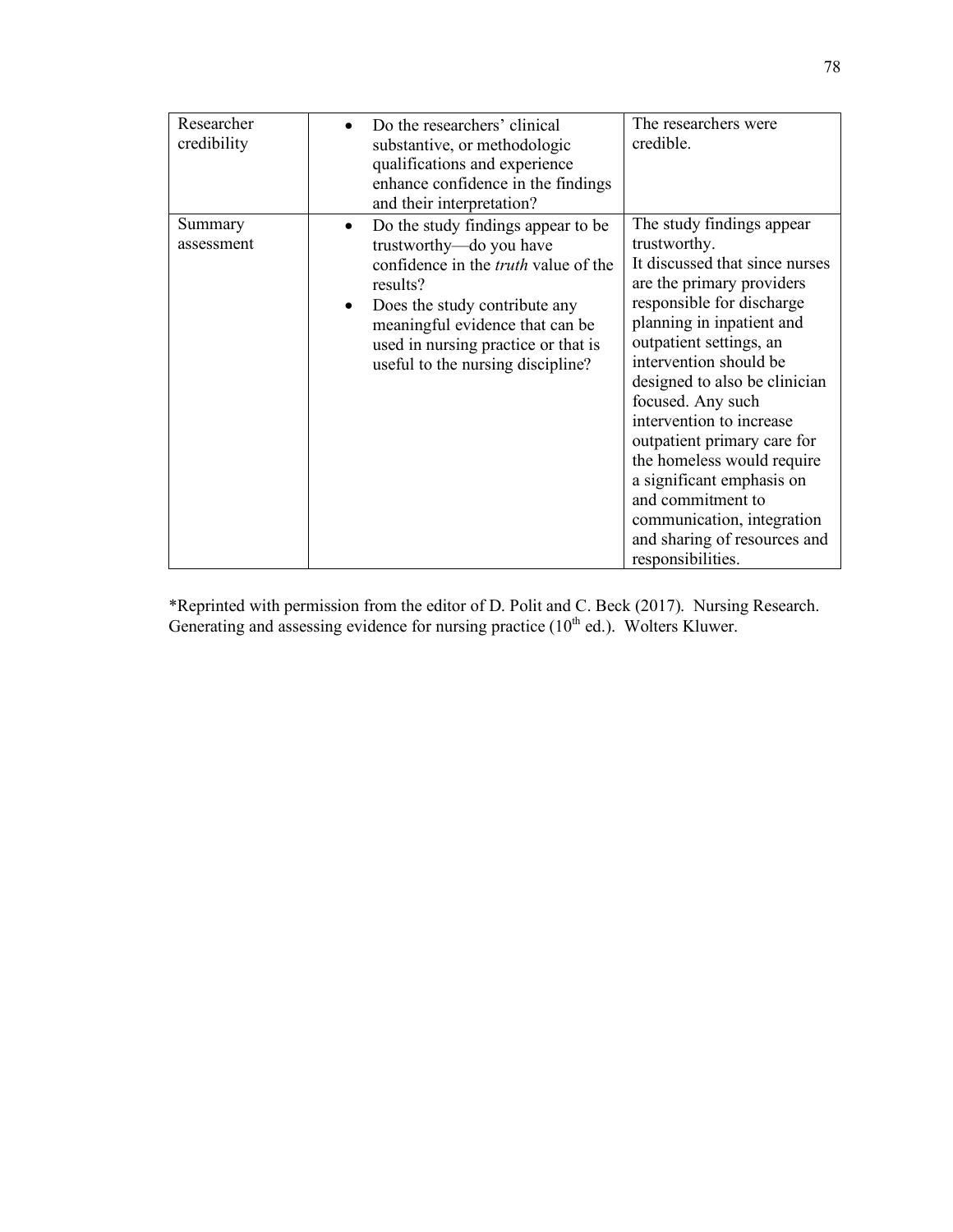**Tsai, J., Kasprow, W. J., Kane, V., & Rosenheck, R. A. (2014). Street outreach and other forms of engagement with literally homeless veterans.** *Journal of Health Care for the Poor and Underserved, 25***, 694-704.**

| <b>Aspect of the</b>                               | <b>Critiquing Questions</b>                                                                                                                                                                                                                                                                                                                                                                                                      | <b>Detailed Critiquing</b>                                                                                                                                                                                                                                                                                                                                           |
|----------------------------------------------------|----------------------------------------------------------------------------------------------------------------------------------------------------------------------------------------------------------------------------------------------------------------------------------------------------------------------------------------------------------------------------------------------------------------------------------|----------------------------------------------------------------------------------------------------------------------------------------------------------------------------------------------------------------------------------------------------------------------------------------------------------------------------------------------------------------------|
| <b>Report</b>                                      |                                                                                                                                                                                                                                                                                                                                                                                                                                  | <b>Guidelines</b>                                                                                                                                                                                                                                                                                                                                                    |
| <b>Title</b>                                       | Is the title a good one, suggesting<br>$\bullet$<br>the key phenomenon and the<br>group or community under study?                                                                                                                                                                                                                                                                                                                | The title does suggest the<br>phenomenon and identifies<br>the population.                                                                                                                                                                                                                                                                                           |
| Abstract                                           | Does the abstract clearly and<br>$\bullet$<br>concisely summarize the main<br>features of the report?                                                                                                                                                                                                                                                                                                                            | The abstract is clearly<br>summarized.                                                                                                                                                                                                                                                                                                                               |
| <b>Introduction</b><br>Statement of the<br>problem | Was the problem stated<br>$\bullet$<br>unambiguously and is it easy to<br>identify?<br>Did the problem statement build a<br>cogent and persuasive argument<br>for the new study?<br>Was the problem significant for<br>nursing?<br>Was there a good match between<br>the research problem on the one<br>hand and the paradigm, tradition,<br>and methods on the other $-$ that is,<br>was a qualitative approach<br>appropriate? | Street outreach is one of the<br>most direct methods of<br>engaging homeless<br>individuals, but the<br>characteristics of those most<br>likely to be engaged this way<br>is not well understood.<br>A qualitative approach is<br>appropriate for the problem.<br>This is significant for nurses<br>working in public health and<br>with the homeless<br>population. |
| Research<br>questions                              | Were research questions explicitly<br>$\bullet$<br>stated? If not, was their absence<br>justified?<br>Were the questions consistent<br>with the study's philosophical<br>basis, underlying tradition, or<br>ideologic orientation?                                                                                                                                                                                               | Research questions were<br>consistent with the<br>philosophical basis and<br>tradition of the study.                                                                                                                                                                                                                                                                 |
| Literature review                                  | Did the report adequately<br>$\bullet$<br>summarize the existing body of<br>knowledge related to the problem<br>or phenomenon of interest?<br>Did the literature review provide a<br>strong basis for the new study?                                                                                                                                                                                                             | The report summarized the<br>existing body of knowledge<br>in a way that presented a<br>strong basis for the new<br>study.                                                                                                                                                                                                                                           |
| Conceptual<br>underpinnings                        | Were key concepts adequately<br>defined conceptually?<br>Was the philosophical basis,<br>underlying tradition, conceptual<br>framework, or ideologic<br>orientation made explicit and was<br>it appropriate for the problem?                                                                                                                                                                                                     | This study was closely in line<br>with the Behavioral Model<br>for Vulnerable Populations.<br>Key concepts were clearly<br>defined.                                                                                                                                                                                                                                  |
| <b>Method</b><br>Protection of<br>human rights     | Were appropriate procedures used<br>$\bullet$<br>to safeguard the rights of study<br>participants?                                                                                                                                                                                                                                                                                                                               | IRB approval was not<br>discussed. This study is able<br>to benefit participants by                                                                                                                                                                                                                                                                                  |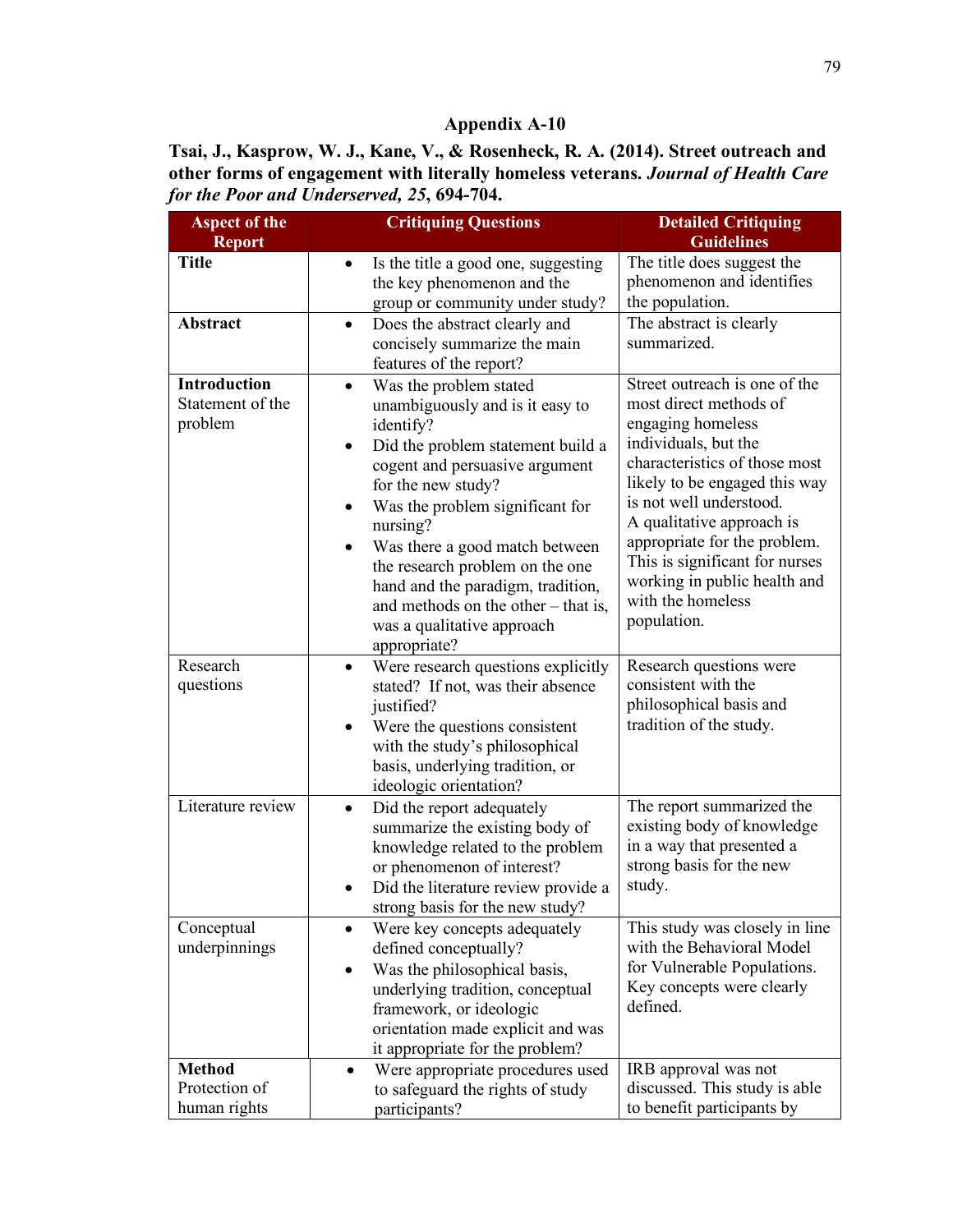|                                                     | Was the study subject to external<br>$\bullet$<br>review by an IRB/ethics review<br>board?<br>Was the study designed to<br>minimize risks and maximize<br>benefits to participants?                                                                                                                                                                                                                                                                                   | further understanding the<br>value of outreach in helping<br>homeless veterans to become<br>more engaged in healthcare,<br>thus leading to better<br>outcomes.                                                                                                                                                                                         |
|-----------------------------------------------------|-----------------------------------------------------------------------------------------------------------------------------------------------------------------------------------------------------------------------------------------------------------------------------------------------------------------------------------------------------------------------------------------------------------------------------------------------------------------------|--------------------------------------------------------------------------------------------------------------------------------------------------------------------------------------------------------------------------------------------------------------------------------------------------------------------------------------------------------|
| Research design<br>and research<br>tradition        | Was the identified research<br>$\bullet$<br>tradition (if any) congruent with<br>the methods used to collect and<br>analyze data?<br>Was an adequate amount of time<br>٠<br>spent with study participants?<br>Did the design unfold during data<br>collection, giving researchers<br>opportunities to capitalize on<br>early understandings?                                                                                                                          | An adequate amount of time<br>was spent reviewing the data<br>collected for this study.<br>The design unfolded during<br>data collection.                                                                                                                                                                                                              |
| Research design<br>and research<br>tradition (cont) | Was there an adequate number of<br>contacts with study participants?                                                                                                                                                                                                                                                                                                                                                                                                  | No contact with participants<br>as this was a review of data.                                                                                                                                                                                                                                                                                          |
| Sample and<br>setting                               | Was the group or population of<br>$\bullet$<br>interest adequately described?<br>Were the setting and sample<br>described in sufficient detail?<br>Was the approach used to recruit<br>participants or gain access to the<br>site productive and appropriate?<br>Was the best possible method of<br>$\bullet$<br>sampling used to enhance<br>information richness and address<br>the needs of the study?<br>Was the sample size adequate?<br>Was saturation achieved? | The population of interest is<br>clearly stated and described<br>in detail.<br>The sample size for this study<br>consisted of 70,778 homeless<br>veterans and examined not<br>only individual<br>characteristics, but also<br>program referral and<br>admission patterns.                                                                              |
| Data collection                                     | Were the methods of gathering<br>$\bullet$<br>data appropriate? Were data<br>gathered through two or more<br>methods to achieve triangulation?<br>Did the researcher ask the right<br>questions or make the right<br>observations, and were they<br>recorded in an appropriate<br>fashion?<br>Was a sufficient amount of data<br>gathered? Were the data of<br>sufficient depth and richness?                                                                         | Data were collected through<br>Homeless Operations<br>Management and Evaluations<br>Systems (HOMES) which is<br>a data stream to a<br>comprehensive homeless<br>registry that offers a near<br>real-time resource for service<br>providers, policy makers,<br>administrators, and<br>researchers on the population<br>of VA homeless service<br>users. |
| Procedures                                          | Were data collection and<br>$\bullet$<br>recording procedures adequately<br>described and do they appear<br>appropriate?                                                                                                                                                                                                                                                                                                                                              | The 5 main VA homeless<br>programs captured in<br><b>HOMES</b> include Housing<br>and Urban Development<br>Veterans Affairs Supportive                                                                                                                                                                                                                 |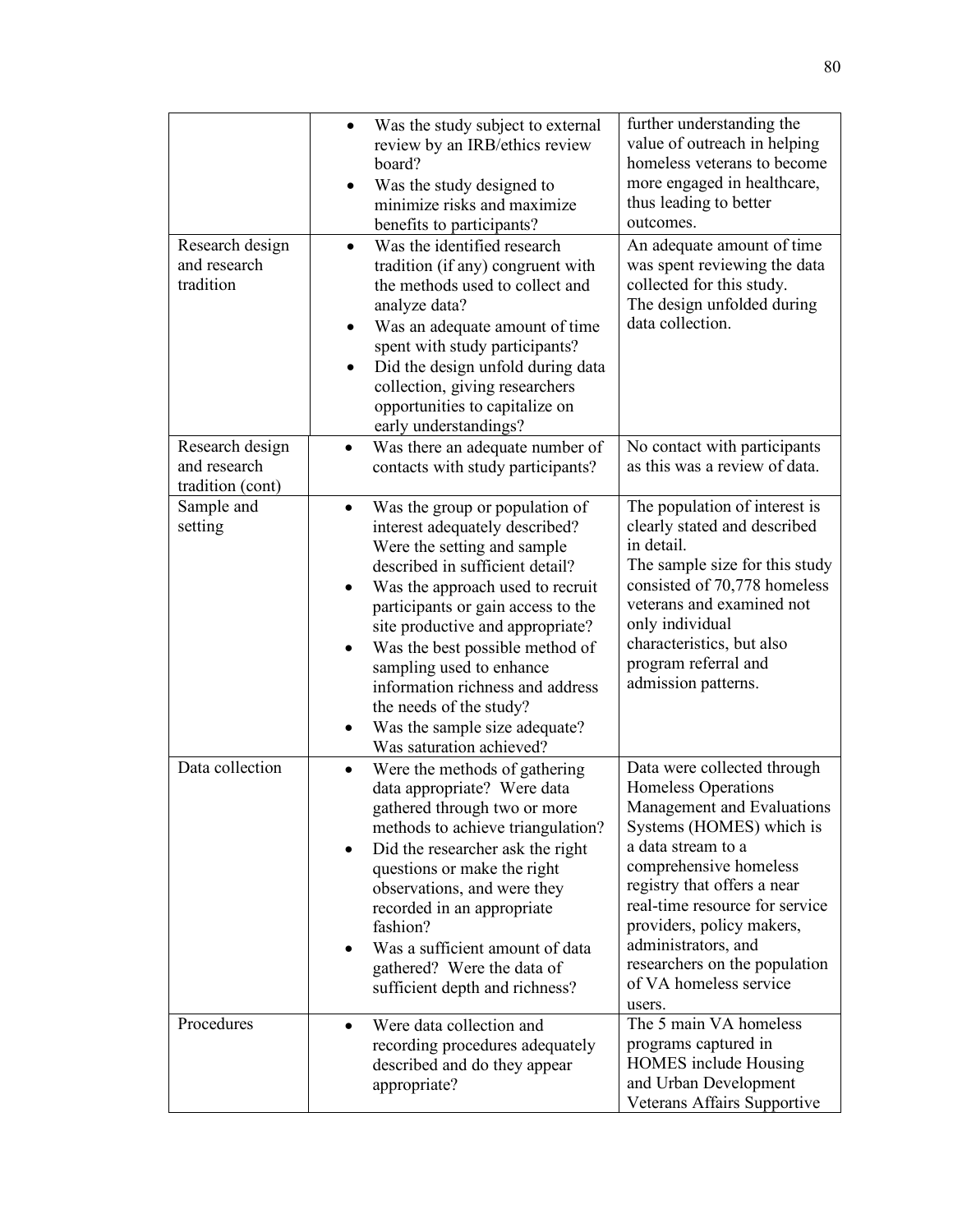|                                   | Were data collected in a manner<br>$\bullet$<br>that minimized bias? Were the<br>staff who collected data<br>appropriately trained?                                                                                                                                                                                                                                                                                                                                                                                                                                                                           | Housing, Grant & Per Diem,<br>Health Care for Re-entry<br>Veterans, Veterans Justice<br>Outreach, and Domiciliary<br>Care for Homeless Veterans.                                                                                                                                                                                                                                                                   |
|-----------------------------------|---------------------------------------------------------------------------------------------------------------------------------------------------------------------------------------------------------------------------------------------------------------------------------------------------------------------------------------------------------------------------------------------------------------------------------------------------------------------------------------------------------------------------------------------------------------------------------------------------------------|--------------------------------------------------------------------------------------------------------------------------------------------------------------------------------------------------------------------------------------------------------------------------------------------------------------------------------------------------------------------------------------------------------------------|
| Enhancement of<br>trustworthiness | Did the researchers use effective<br>$\bullet$<br>strategies to enhance the<br>trustworthiness/integrity of the<br>study, and was there a good<br>description of those strategies?<br>Were the methods used to<br>enhance trustworthiness<br>adequate?<br>Did the researcher document<br>research procedures and decision<br>processes sufficiently that<br>findings are auditable and<br>confirmable?<br>Was there evidence of researcher<br>reflexivity?<br>Was there "thick description" of<br>the context, participants, and<br>findings, and was it at a sufficient<br>level to support transferability? | HOMES reflects the primary<br>data collection of specialized<br>VA homeless programs and<br>may provide numerous<br>benefits including the ability<br>to track the care of homeless<br>veterans, evaluate the<br>effectiveness of<br>interventions, target<br>resources that can be used to<br>prevent homelessness, and<br>identify best practices<br>towards VA's plan to end<br>homelessness among<br>veterans. |
| <b>Results</b><br>Data Analysis   | Were the data management and<br>$\bullet$<br>data analysis methods adequately<br>described?<br>Was the data analysis strategy<br>compatible with the research<br>tradition and with the nature and<br>type of data gathered?<br>Did the analysis yield an<br>appropriate "product" (e.g., a<br>theory, taxonomy, thematic<br>pattern)?<br>Did the analytic procedures<br>suggest the possibility of biases?                                                                                                                                                                                                   | Descriptive statistics<br>described approaches by<br>which homeless veterans<br>were engaged. Veterans were<br>then grouped into four<br>broader categories based on<br>their engagement methods.<br>Comparisons were then made<br>between homeless veterans in<br>these four groups based on<br>selected factors.                                                                                                 |
| Findings                          | Were the findings effectively<br>summarized, with good use of<br>excerpts and supporting<br>arguments?<br>Did the themes adequately capture<br>the meaning of the data? Does it<br>appear that the researcher<br>satisfactorily conceptualized the<br>themes or patterns in the data?<br>Did the analysis yield an<br>insightful, provocative, authentic,<br>and meaningful picture of the<br>phenomenon under investigation?                                                                                                                                                                                 | Findings were effectively<br>summarized and provided an<br>insightful picture of the<br>phenomenon under<br>investigation.                                                                                                                                                                                                                                                                                         |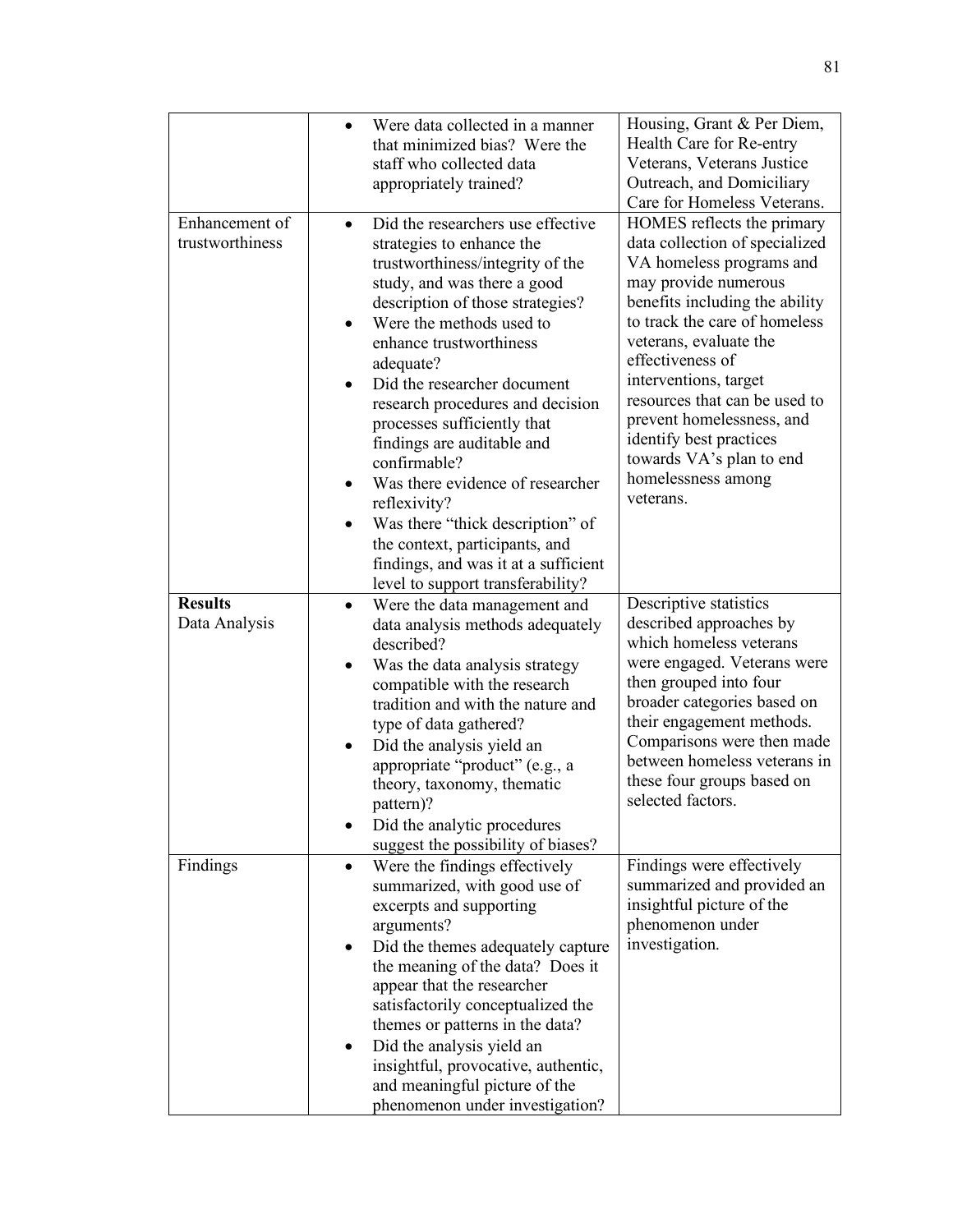| Theoretical<br>integration                             | Were the themes or patterns<br>logically connected to each other<br>to form a convincing and<br>integrated whole?<br>Were figures, maps, or models<br>used effectively to summarize<br>conceptualizations?<br>If a conceptual framework or<br>ideologic orientation guided the<br>study, were the themes or patterns<br>linked to it in a cogent manner? | Tables were used to display<br>data and summarize<br>conceptualizations.                                                                                                                                                                                                                                                                                                                                                                                                                                                                  |
|--------------------------------------------------------|----------------------------------------------------------------------------------------------------------------------------------------------------------------------------------------------------------------------------------------------------------------------------------------------------------------------------------------------------------|-------------------------------------------------------------------------------------------------------------------------------------------------------------------------------------------------------------------------------------------------------------------------------------------------------------------------------------------------------------------------------------------------------------------------------------------------------------------------------------------------------------------------------------------|
| <b>Discussion</b><br>Interpretation of<br>the findings | Were the findings interpreted<br>within an appropriate social or<br>cultural context?<br>Were major findings interpreted<br>and discussed within the context<br>of prior studies?<br>Were the interpretations consistent<br>with the study's limitations?                                                                                                | Findings were interpreted<br>within the context of<br>homeless veterans and built<br>upon the discussion of prior<br>studies.<br>Methodological limitations<br>of this study include its<br>cross-sectional design, lack<br>of structured diagnostic<br>assessments, and possibility<br>that documentation is not<br>standardized across programs<br>submitting data to HOMES.                                                                                                                                                            |
| Implications/<br>recommendations                       | Did the researchers discuss the<br>$\bullet$<br>implications of the study for<br>clinical practice or further<br>research—and were those<br>implications reasonable and<br>complete?                                                                                                                                                                     | Researchers discussed that<br>further research is needed on<br>the reasons veterans self-<br>refer and on comparing street<br>homeless veterans and non-<br>veterans, and their long-term<br>housing and health care<br>outcomes. Outreach services<br>could be further enhanced by<br>additional research and<br>guidelines on the most<br>effective and efficient ways<br>to conduct street outreach<br>with homeless veterans,<br>especially chronically<br>homeless veterans with<br>serious mental health and<br>medical conditions. |
| <b>General Issues</b><br>Presentation                  | Was the report well-written,<br>organized, and sufficiently<br>detailed for critical analysis?<br>Was the description of the<br>methods, findings, and<br>interpretations sufficiently rich<br>and vivid?                                                                                                                                                | The report was organized and<br>well written. The<br>descriptions of the study<br>components were sufficiently<br>vivid.                                                                                                                                                                                                                                                                                                                                                                                                                  |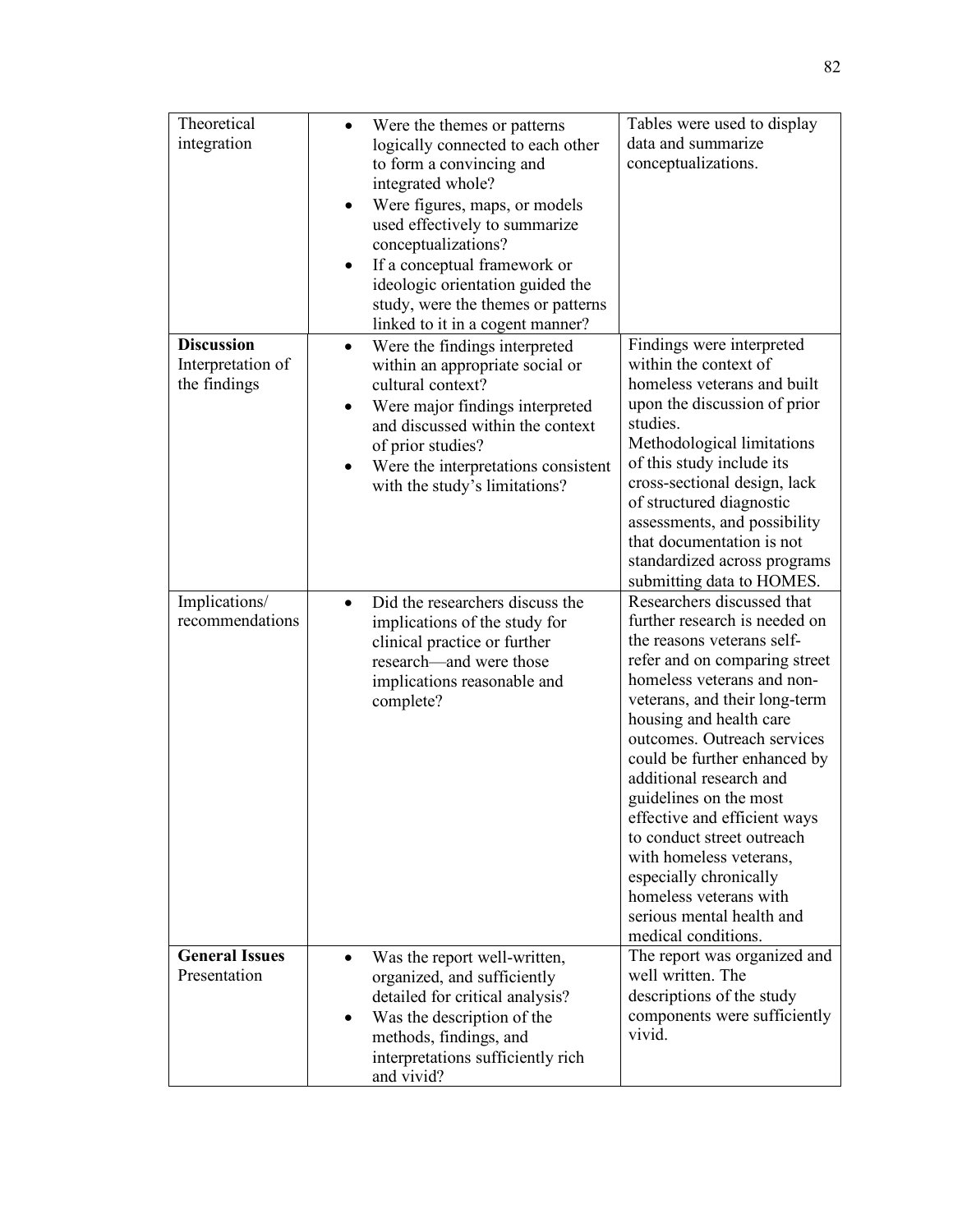| Researcher<br>credibility | Do the researchers' clinical<br>substantive, or methodologic<br>qualifications and experience<br>enhance confidence in the findings<br>and their interpretation?                                                                                                                      | Yes, the researchers'<br>experience enhanced<br>confidence in the study data<br>and its interpretation.                                                                                                                                                                                                                                                                        |
|---------------------------|---------------------------------------------------------------------------------------------------------------------------------------------------------------------------------------------------------------------------------------------------------------------------------------|--------------------------------------------------------------------------------------------------------------------------------------------------------------------------------------------------------------------------------------------------------------------------------------------------------------------------------------------------------------------------------|
| Summary<br>assessment     | Do the study findings appear to be<br>trustworthy-do you have<br>confidence in the <i>truth</i> value of<br>the results?<br>Does the study contribute any<br>$\bullet$<br>meaningful evidence that can be<br>used in nursing practice or that is<br>useful to the nursing discipline? | The study findings appear<br>trustworthy. Findings are<br>relevant to nursing practice<br>in that, once engaged in care,<br>these veterans are likely to<br>benefit from wraparound<br>services to ensure their exit<br>from homelessness. The<br>nurse as care coordinator is<br>able to oversee the ongoing<br>delivery of care upon<br>engaging the veteran in<br>services. |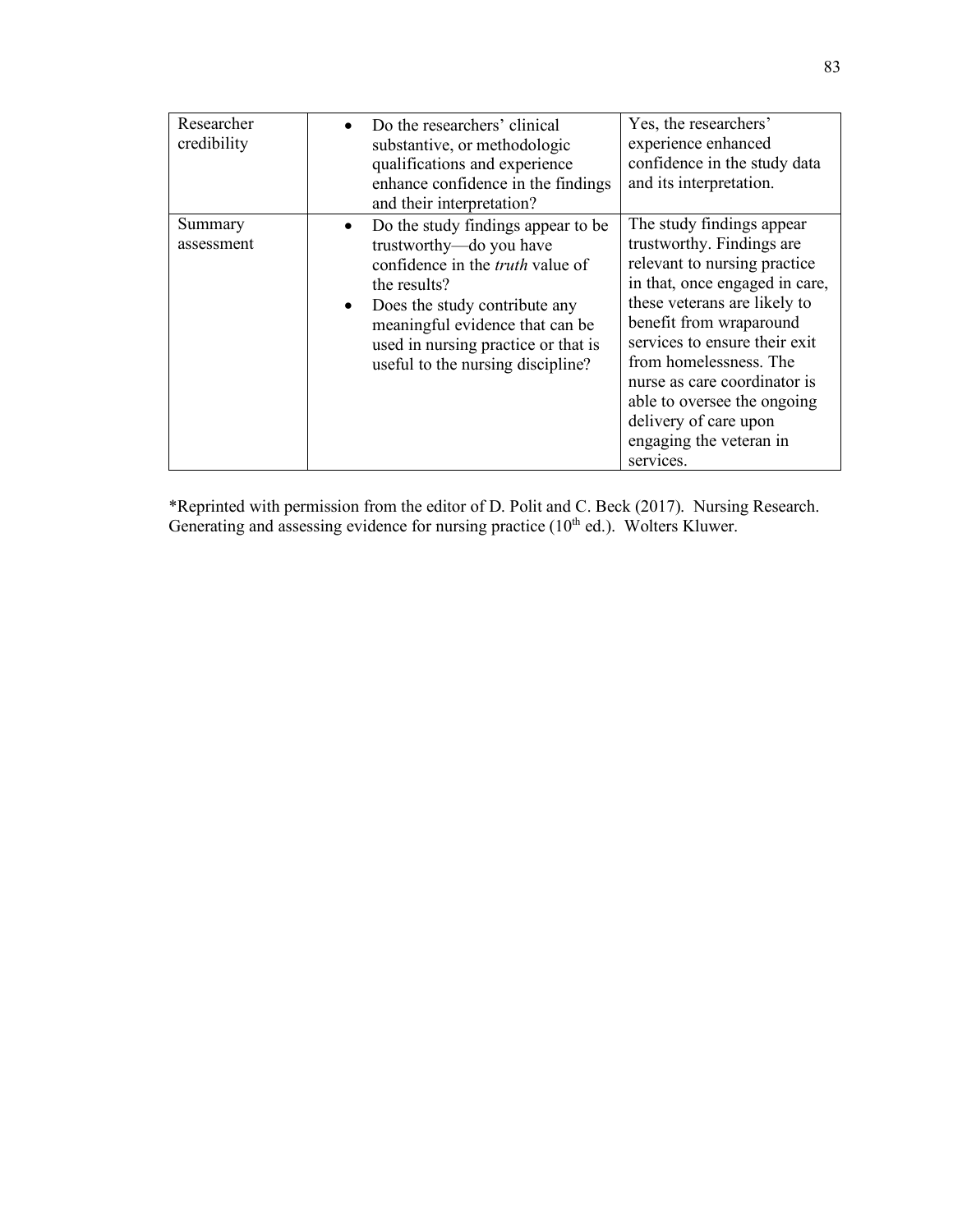**Gelberg, L., Andersen, R. M., & Leake, B. D. (2000). The behavioral model for vulnerable populations: application to medical care use and outcomes for homeless people.** *Health Services Research, 34***(6), 1273-1302.**

| <b>Purpose</b>          | <b>Findings</b>     | <b>Study Limitations</b>              | <b>Suggestions</b>   |
|-------------------------|---------------------|---------------------------------------|----------------------|
| To present the          | Findings suggested  | Because of attrition,                 | This model should    |
| <b>Behavioral Model</b> | that homeless       | selection bias is a                   | be tested on other   |
| for Vulnerable          | persons will be     | potential problem,                    | segments of the      |
| Populations and to      | more likely to seek | and the sample may                    | homeless             |
| test the model in a     | care for conditions | not be entirely                       | population as well   |
| prospective study       | that have a less    | representative of the                 | as on other          |
| designed to define      | immediate, but      | homeless population                   | vulnerable           |
| and determine           | longer-term, effect | in the two study                      | populations. Future  |
| predictors of the       | and that are of     | communities. As                       | studies testing      |
| course of health        | greater salience in | with interviews,                      | components of this   |
| services utilization    | the mind of the     | self-report measures                  | model need           |
| and physical health     | general public.     | are limited by                        | sufficiently large   |
| outcomes within         | The study found     | reporting bias.                       | sample sizes to      |
| the homeless adult      | that having a       | Findings are limited                  | ensure adequate      |
| population.             | community clinic    | by the small sample                   | power. Future work   |
|                         | or private          | size of individuals                   | could expand the     |
|                         | physician as a      | with any given                        | effort to understand |
|                         | regular source of   | condition and with                    | other conditions     |
|                         | care was a          | each of the                           | and explore in       |
|                         | predictor of        | predisposing,                         | detail the reasons   |
|                         | improved health     | enabling, and need                    | why homeless         |
|                         | status.             | characteristics.                      | people obtain        |
|                         |                     | <b>Utilization results</b>            | healthcare. Further  |
|                         |                     | were based solely on                  | understanding is     |
|                         |                     | yes/no questions                      | needed on the        |
|                         |                     | about whether                         | characteristics of   |
|                         |                     | services had been                     | community health     |
|                         |                     | received. Adherence                   | centers that predict |
|                         |                     | with treatment                        | better outcomes.     |
|                         |                     | recommendations<br>was not able to be |                      |
|                         |                     | observed. Clinical                    |                      |
|                         |                     | data was collected                    |                      |
|                         |                     | by lay interviewers,                  |                      |
|                         |                     | not by clinicians.                    |                      |
|                         |                     |                                       |                      |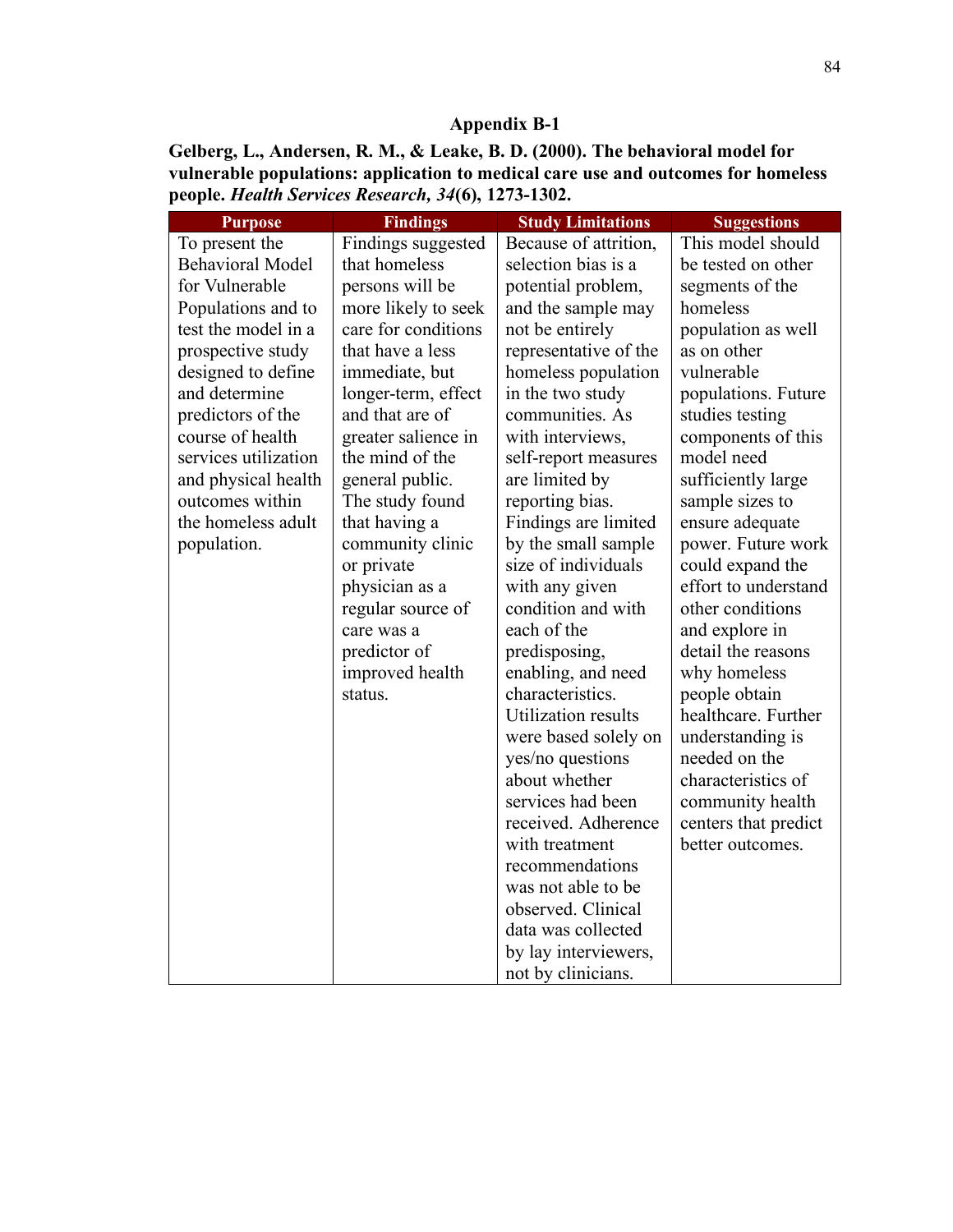**Jones, A., Hausmann, L., Kertesz, S., Suo, Y., Cashy, J., Mor, M., . . . Gordon, A. (2018). Differences in experiences with care between homeless and nonhomeless patients in veterans affairs facilities with tailored and nontailored primary care teams.** *Medical Care***,** *00***(00)***,* **1-9.**

| <b>Purpose</b>                                                                                                                                                                            | <b>Findings</b>                                                                                                                                                                                                                                                                                                                                                                                                                                                                                              | <b>Study Limitations</b>                                                                                                                                                                                                                                                                                                                                                                                                                                                                                                                                                                                                                             | <b>Suggestions</b>                                                                                                                                                                                                                                                                                                                                                                                                                                                                                                                                                                                                                                                                            |
|-------------------------------------------------------------------------------------------------------------------------------------------------------------------------------------------|--------------------------------------------------------------------------------------------------------------------------------------------------------------------------------------------------------------------------------------------------------------------------------------------------------------------------------------------------------------------------------------------------------------------------------------------------------------------------------------------------------------|------------------------------------------------------------------------------------------------------------------------------------------------------------------------------------------------------------------------------------------------------------------------------------------------------------------------------------------------------------------------------------------------------------------------------------------------------------------------------------------------------------------------------------------------------------------------------------------------------------------------------------------------------|-----------------------------------------------------------------------------------------------------------------------------------------------------------------------------------------------------------------------------------------------------------------------------------------------------------------------------------------------------------------------------------------------------------------------------------------------------------------------------------------------------------------------------------------------------------------------------------------------------------------------------------------------------------------------------------------------|
| To estimate<br>homeless versus<br>nonhomeless<br>patient differences<br>in primary care<br>experiences<br>reported on a<br>national Veterans<br>Health<br>Administration<br>(VHA) survey. | Results of this<br>study demonstrated<br>that homeless<br>patients reported<br>more negative and<br>fewer positive<br>experiences than<br>nonhomeless<br>patients in non-<br>HPACT facilities.<br>This study<br>concluded that<br>VHA facilities with<br>HPACT programs<br>appear to offer a<br>better primary care<br>experience for<br>homeless versus<br>nonhomeless<br>veterans, reversing<br>the pattern of<br>relatively poor<br>primary care<br>experiences often<br>associated with<br>homelessness. | The study definition<br>of homelessness was<br>based on<br>administrative<br>records, potentially<br>resulting in<br>misclassification.<br>Estimates of homeless<br>vs nonhomeless risk<br>differences could be<br>influenced by lower<br>survey response rates<br>among homeless<br>patients. Analyses<br>involved multiple<br>comparisons and<br>some statistical<br>differences could<br>occur with chance.<br>Researchers were<br>unable to identify<br>actual visits to<br>HPACT, preventing<br>them from<br>determining whether<br>positive experiences<br>in facilities with<br>HPACT programs are<br>a direct result of<br>HPACT engagement. | Given the high<br>prevalence of<br>depression observed<br>in persons with<br>homeless<br>experiences, future<br>research is warranted<br>to test whether health<br>care settings with<br>homeless-tailored<br>primary care teams<br>evidence better<br>depression care and<br>reductions in mental<br>health disparities for<br>homeless vs<br>nonhomeless<br>patients. Given that<br>63 VHA facilities<br>have implemented<br>HPACT programs as<br>of the time of the<br>study, it will be<br>important for<br>prospective studies<br>of persons verified to<br>be using HPACTs to<br>assess whether more<br>positive care<br>experiences observed<br>in this study are<br>replicated across |
|                                                                                                                                                                                           |                                                                                                                                                                                                                                                                                                                                                                                                                                                                                                              |                                                                                                                                                                                                                                                                                                                                                                                                                                                                                                                                                                                                                                                      | VHA facilities with<br>varying HPACT<br>specifications.                                                                                                                                                                                                                                                                                                                                                                                                                                                                                                                                                                                                                                       |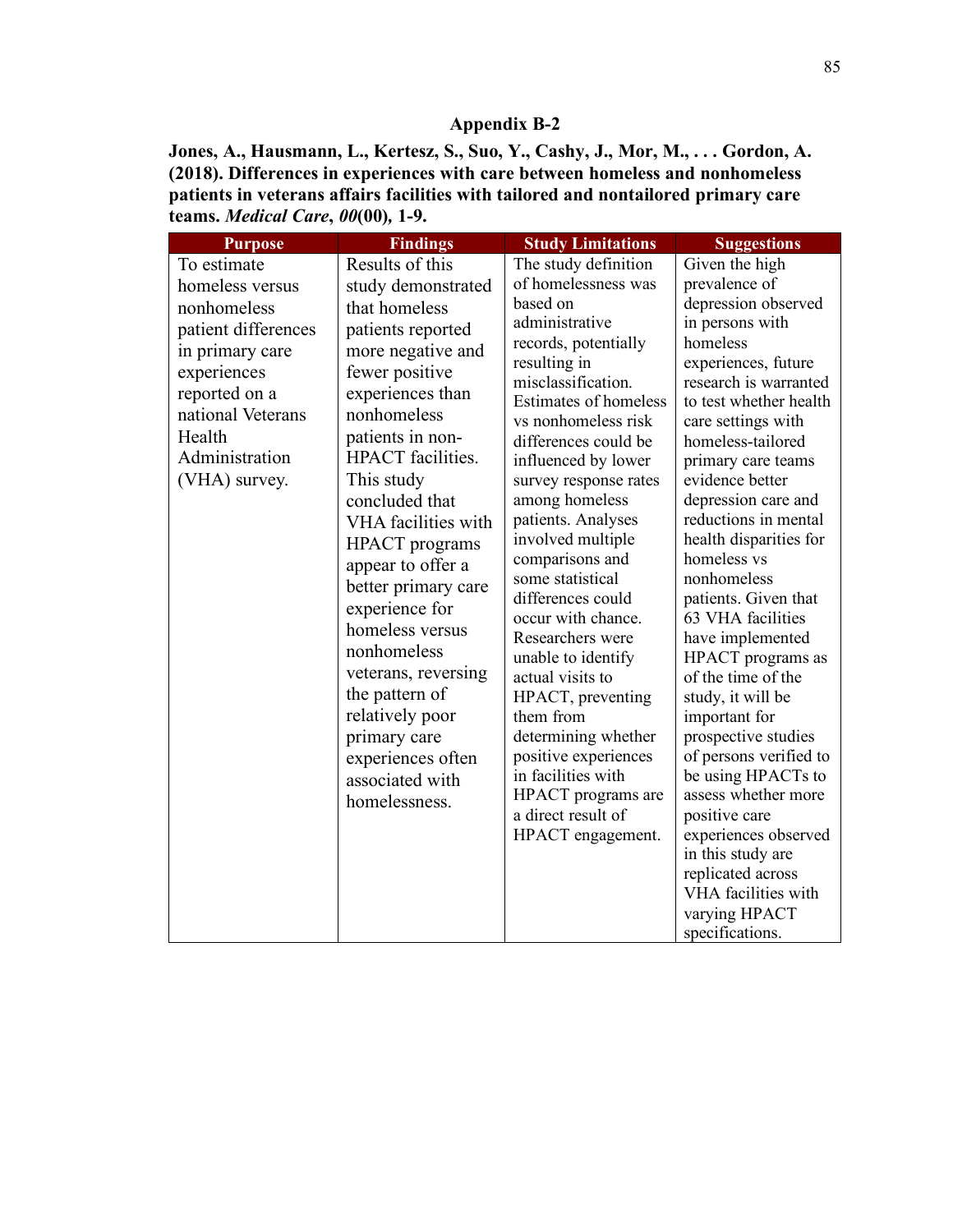**Kertesz, S., Holt, C., Steward, J., Jones, R., Roth, D., Stringfellow, E., . . . Pollio, D. (2013). Comparing homeless persons' care experiences in tailored versus nontailored primary care programs.** *American Journal of Public Health, 103***(S2), 331-339.**

| <b>Purpose</b>                                                                                                                                                                                                                                                                                                                                                                                                                                                                                       | <b>Findings</b>                                                                                                                                                                                                                                                                                                                                                                                                                                                                                                      | <b>Study Limitations</b>                                                                                                                                                                                                                                                                                                                                                                                                                                                                                                                                                      | <b>Suggestions</b>                                                                                                                                                                                                                                                                                                                                                                                                                                                                                                                                            |
|------------------------------------------------------------------------------------------------------------------------------------------------------------------------------------------------------------------------------------------------------------------------------------------------------------------------------------------------------------------------------------------------------------------------------------------------------------------------------------------------------|----------------------------------------------------------------------------------------------------------------------------------------------------------------------------------------------------------------------------------------------------------------------------------------------------------------------------------------------------------------------------------------------------------------------------------------------------------------------------------------------------------------------|-------------------------------------------------------------------------------------------------------------------------------------------------------------------------------------------------------------------------------------------------------------------------------------------------------------------------------------------------------------------------------------------------------------------------------------------------------------------------------------------------------------------------------------------------------------------------------|---------------------------------------------------------------------------------------------------------------------------------------------------------------------------------------------------------------------------------------------------------------------------------------------------------------------------------------------------------------------------------------------------------------------------------------------------------------------------------------------------------------------------------------------------------------|
| A comparison of<br>homeless-<br>experienced (either<br>recently or currently<br>homeless) patients'<br>assessments of their<br>own health care<br>across five federally<br>funded primary care<br>settings which<br>varied in degree of<br>homeless-tailored<br>services. These<br>settings included<br>three Veterans<br>Affairs (VA)<br>mainstream primary<br>care settings in<br>Pennsylvania and<br>Alabama, a<br>homeless-tailored<br>VA clinic in<br>California, and a<br>highly tailored non- | Results of the study<br>supported the<br>hypothesis that care<br>received in settings<br>more tailored to<br>homeless persons<br>have better ratings<br>in regard to patient<br>satisfaction and<br>outcomes. Patient<br>perceptions of<br>cooperation among<br>the various<br>caregivers might be<br>influenced by actual<br>co-location of these<br>services as well as<br>demonstrating to<br>patients that team<br>members<br>communicated with<br>each other in ways<br>that went beyond<br>the medical record. | Individuals were not<br>randomly assigned to<br>clinics, so some<br>characteristics of the<br>patients or the 5<br>clinical settings,<br>other than service<br>tailoring, could<br>account for the<br>results. By studying 4<br>VA sites and a health<br>center in<br>Massachusetts, few<br>in the sample lacked<br>financial coverage for<br>care, and questions<br>concerning financial<br>access might have<br>been less<br>informative.<br>Recruitment utilized<br>a random record<br>query, with initial<br>contact often via<br>telephone or mail, so<br>the sample was | Understanding how<br>specific<br>organizational<br>characteristics affect<br>patients' primary<br>care experiences will<br>require further<br>research. A policy<br>analysis around the<br>time of the study<br>found that the<br>dominant mainstream<br>model for delivering<br>primary care to<br>homeless individuals<br>is not adequate, but<br>little empirical<br>evidence exists to<br>guide selection of a<br>superior approach.<br>The experience of<br>successful homeless<br>primary care<br>programs could<br>inform policymakers<br>dedicated to |
| VA Health Care for<br>the Homeless<br>Program in<br>Massachusetts.                                                                                                                                                                                                                                                                                                                                                                                                                                   |                                                                                                                                                                                                                                                                                                                                                                                                                                                                                                                      | dominated by<br>persons who were<br>homeless-<br>experienced rather<br>than homeless at the<br>time of the survey.                                                                                                                                                                                                                                                                                                                                                                                                                                                            | vulnerable patient<br>populations. Future<br>research is needed to<br>learn which aspects<br>of service tailoring<br>matter most, and<br>whether they are<br>easily translated<br>across service                                                                                                                                                                                                                                                                                                                                                              |
|                                                                                                                                                                                                                                                                                                                                                                                                                                                                                                      |                                                                                                                                                                                                                                                                                                                                                                                                                                                                                                                      |                                                                                                                                                                                                                                                                                                                                                                                                                                                                                                                                                                               | environments for<br>both homeless and<br>nonhomeless patient<br>populations.                                                                                                                                                                                                                                                                                                                                                                                                                                                                                  |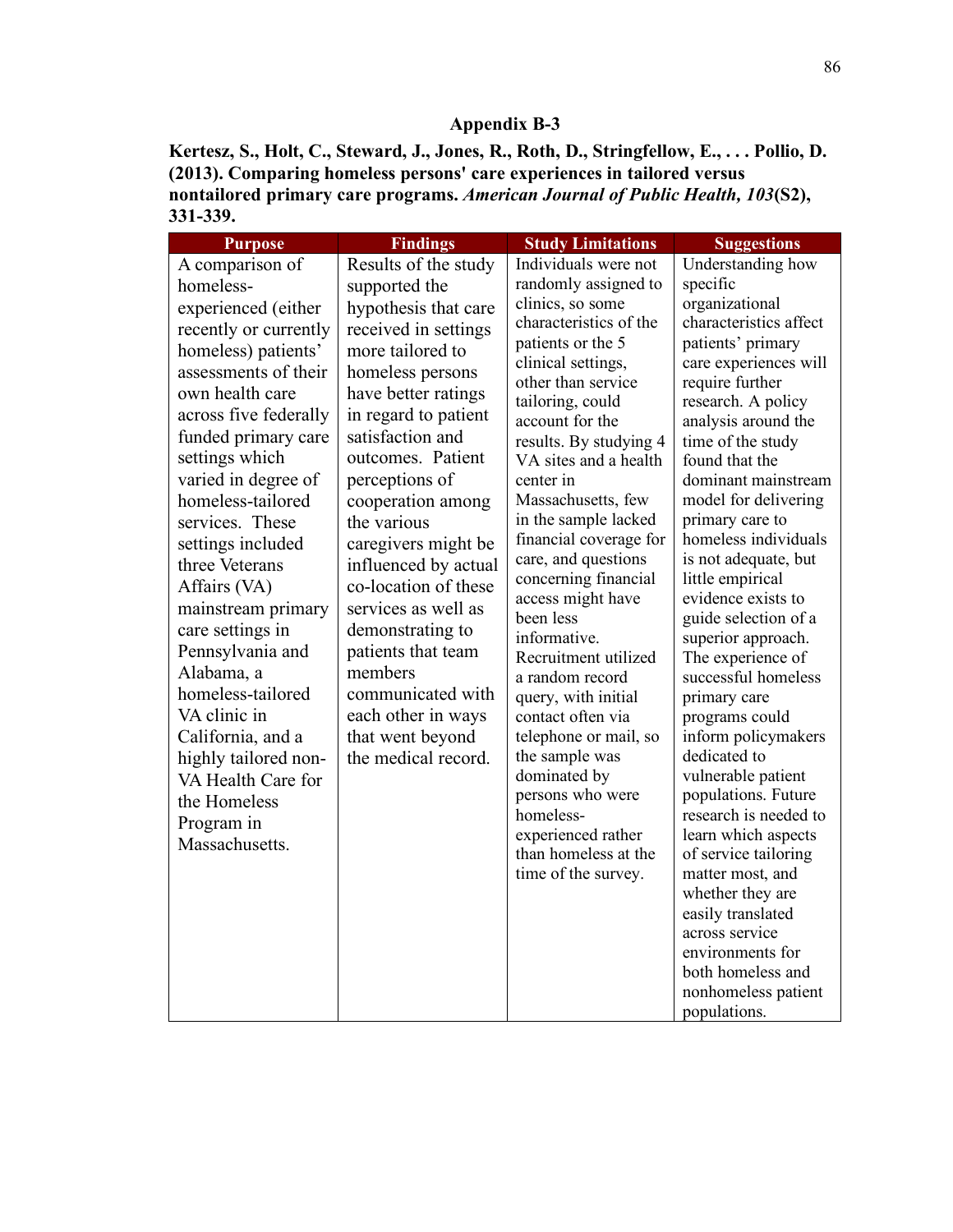**Linton, K. F., & Shafer, M. S. (2014). Factors associated with the health service utilization of unsheltered, chronically homeless adults.** *Social Work in Public Health, 29***, 73-80.**

| <b>Purpose</b>                                                                                                                                                                                                   | <b>Findings</b>                                                                                                                                                                                                                                                                                                                                                                                                                                                                                                                              | <b>Study Limitations</b>                                                                                                                                                                                                                                                                                                                                                                                                                                                                                                                                                                                                                   | <b>Suggestions</b>                                                                                                                                                                                                                                                                                                                                                                |
|------------------------------------------------------------------------------------------------------------------------------------------------------------------------------------------------------------------|----------------------------------------------------------------------------------------------------------------------------------------------------------------------------------------------------------------------------------------------------------------------------------------------------------------------------------------------------------------------------------------------------------------------------------------------------------------------------------------------------------------------------------------------|--------------------------------------------------------------------------------------------------------------------------------------------------------------------------------------------------------------------------------------------------------------------------------------------------------------------------------------------------------------------------------------------------------------------------------------------------------------------------------------------------------------------------------------------------------------------------------------------------------------------------------------------|-----------------------------------------------------------------------------------------------------------------------------------------------------------------------------------------------------------------------------------------------------------------------------------------------------------------------------------------------------------------------------------|
| To address gaps in<br>current knowledge<br>of health status,<br>health care access,<br>and utilization<br>among the<br>homeless<br>population by<br>examining<br>predisposing,<br>enabling, and need<br>factors. | Consistent with the<br><b>Behavioral Model</b><br>for Vulnerable<br>Populations,<br>predicting,<br>enabling, and need<br>factors are<br>associated with<br>health service<br>utilization among<br>an unsheltered,<br>chronically<br>homeless<br>population.<br>Results were the<br>same among<br>sheltered homeless<br>populations which<br>suggests that lack<br>of health insurance<br>is a critical factor in<br>understanding<br>health service<br>utilization among<br>both the sheltered<br>and unsheltered<br>homeless<br>population. | The study is based on<br>cross-sectional data<br>and has limited<br>generalizability, and<br>potential fidelity and<br>reliability issues<br>Generalizability is<br>limited by small<br>sample size and by<br>the location being in a<br>large metro area with<br>many services<br>available to people<br>who are homeless.<br>Though each<br>volunteer was trained,<br>fidelity could not be<br>ensured while the<br>volunteers were on<br>the streets<br>administering the<br>surveys. Self-report is<br>another limitation in<br>this study as accuracy<br>of the responses to<br>the survey questions<br>is difficult to<br>determine. | It was apparent in the<br>study that little is<br>known about people<br>who are homeless<br>and do not access<br>shelter services.<br>More research is<br>needed to understand<br>the complex<br>relationships<br>between<br>predisposing,<br>enabling, and need<br>factors and health<br>service utilization<br>among the<br>unsheltered,<br>chronically homeless<br>population. |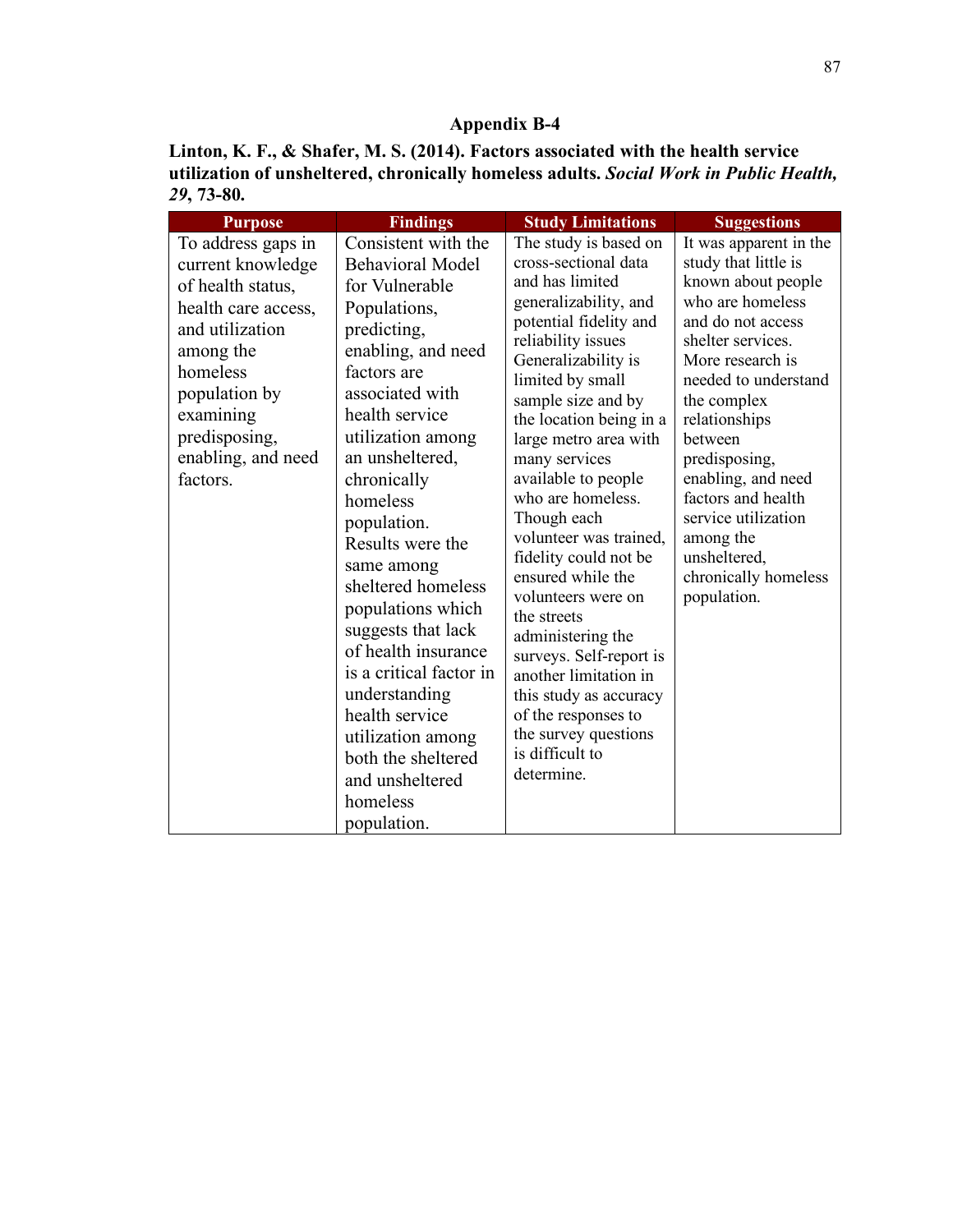**O'Toole, T. P., Buckel, L., Bourgault, C., Blumen, J., Redihan, S. G., Jiang, L., & Friedmann, P. (2010). Applying the chronic care model to homeless veterans: Effect of a population approach to primary care on utilization and clinical outcomes.**  *American Journal of Public Health, 100***(12), 2493-2499.**

| <b>Purpose</b>                                                                                                                                                                | <b>Findings</b>                                                                                                                                                                                                                                 | <b>Study Limitations</b>                                                                                                                                                                                                                                                                                                                                                                                                                                                                                        | <b>Suggestions</b>                                                                                                                                                                                                                                          |
|-------------------------------------------------------------------------------------------------------------------------------------------------------------------------------|-------------------------------------------------------------------------------------------------------------------------------------------------------------------------------------------------------------------------------------------------|-----------------------------------------------------------------------------------------------------------------------------------------------------------------------------------------------------------------------------------------------------------------------------------------------------------------------------------------------------------------------------------------------------------------------------------------------------------------------------------------------------------------|-------------------------------------------------------------------------------------------------------------------------------------------------------------------------------------------------------------------------------------------------------------|
| The intent of the<br>study was to<br>determine whether<br>a population-                                                                                                       | Results of this study<br>demonstrated that<br>homeless veterans<br>accessing a                                                                                                                                                                  | The study occurred in<br>one site in a<br>Northeast urban<br>setting and was                                                                                                                                                                                                                                                                                                                                                                                                                                    | Tailoring primary<br>care delivery to<br>homeless veterans<br>can decrease                                                                                                                                                                                  |
| tailored approach<br>to how primary<br>care is organized<br>and delivered to<br>homeless veterans<br>is associated with<br>better health care<br>and utilization<br>outcomes. | population-tailored<br>open-access<br>primary care model<br>had significantly<br>more primary care<br>visits and medical<br>admissions than did<br>those homeless<br>persons attending a<br>traditional general<br>internal medicine<br>clinic. | limited to a<br>population of<br>veterans, so the<br>results may not<br>generalize to other<br>settings or to<br>nonveteran<br>populations. The<br>retrospective cohort<br>design has limitations<br>in that although there<br>was only a 12-month<br>difference in the time<br>periods, secular<br>trends could have<br>contributed to the<br>differences noted.<br>Chart abstractors<br>were not blinded to<br>study condition or<br>hypothesis, and<br>interpretation of<br>ambiguous<br>documentation might | inappropriate ED use<br>and improve chronic<br>disease management.<br>Thus, urban health<br>centers should<br>consider this model<br>as a means for<br>reducing ED<br>crowding and the<br>overall disease<br>burden among this<br>vulnerable<br>population. |
|                                                                                                                                                                               |                                                                                                                                                                                                                                                 | have biased the<br>results.                                                                                                                                                                                                                                                                                                                                                                                                                                                                                     |                                                                                                                                                                                                                                                             |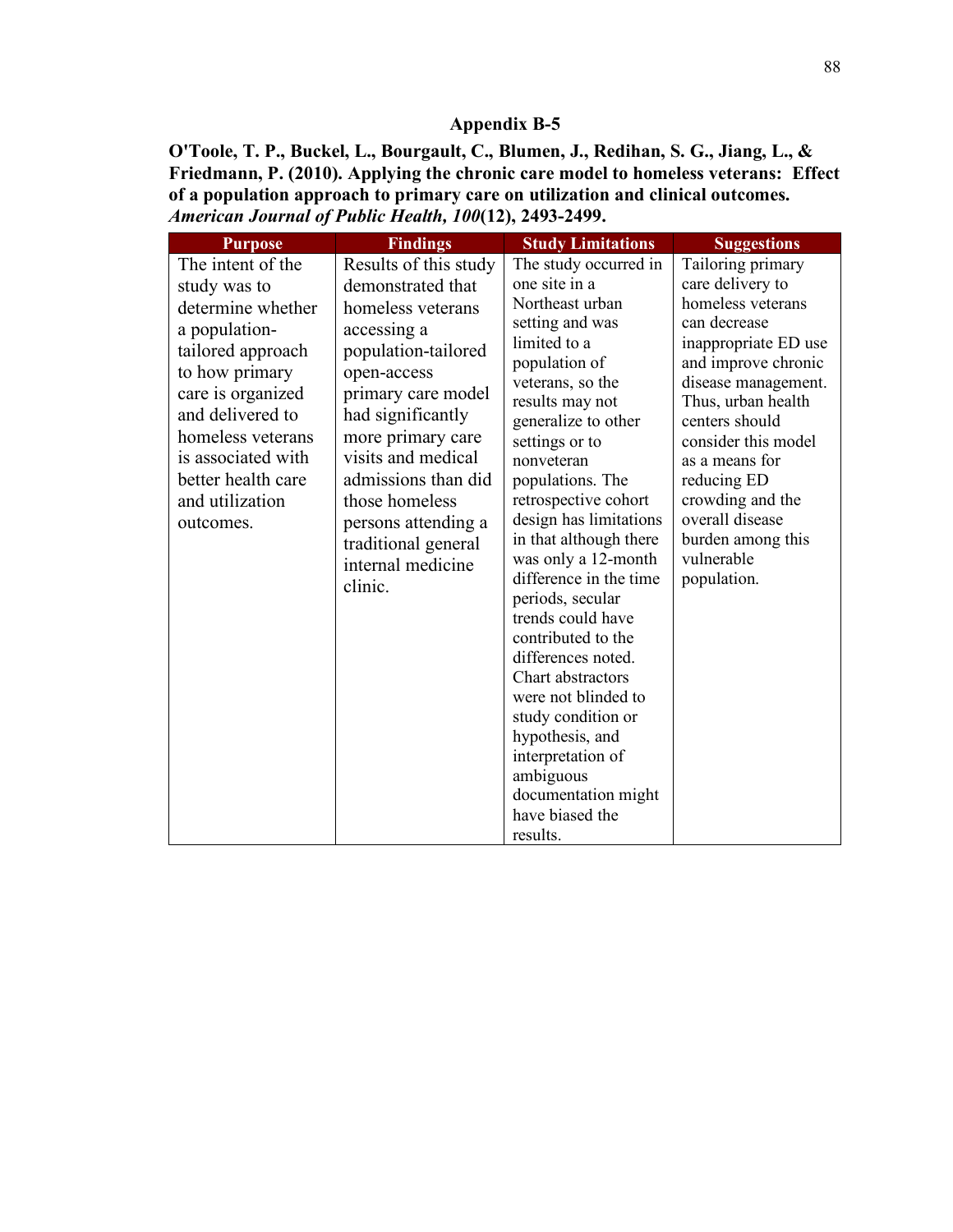**O'Toole, T. P., Bourgault, C., Johnson, E. E., Redihan, S., Boriga, M., Aiello, R., & Kane, V. (2013). New to care: Demands on a health system when homeless veterans are enrolled in a medical home model.** *American Journal of Public Health, 103***(S2), 374-379.**

| <b>Purpose</b>       | <b>Findings</b>      | <b>Study Limitations</b>                     | <b>Suggestions</b>                 |
|----------------------|----------------------|----------------------------------------------|------------------------------------|
| To compare use of    | High-volume          | The study was based                          | More directed                      |
| health care services | primary care and     | in one urban medical                         | research is needed to              |
| among homeless       | medical home         | center, so may not be                        | better understand the              |
| and non-homeless     | engagement can       | representative of care<br>elsewhere. It was  | role of treatment<br>engagement in |
| veterans to          | significantly reduce | based in the VA and                          | primary care                       |
| determine patterns   | reliance on ED care  | limited to care                              | enrollment and                     |
| of use. The stated   | and represents an    | received within the                          | reduced ED visits.                 |
| goal was to identify | opportunity to       | VA system, so it is                          |                                    |
| the demand for care  | effectively engage   | probable that some                           |                                    |
| and the use of       | individuals in care  | episodes of care                             |                                    |
| health services      | with a goal of       | outside the VA                               |                                    |
| among newly          | reducing the         | system were missed.                          |                                    |
| enrolled homeless    | overuse of ED care   | By focusing only on<br>those with at least 2 |                                    |
| veterans and factors | in the process.      | primary care visits,                         |                                    |
| associated with      |                      | there was likely an                          |                                    |
| redirecting that use |                      | omission of veterans                         |                                    |
| to ambulatory        |                      | who were more                                |                                    |
| settings.            |                      | casually engaged in                          |                                    |
|                      |                      | care at the VA or who                        |                                    |
|                      |                      | might not have had                           |                                    |
|                      |                      | the same acuity of                           |                                    |
|                      |                      | need. It is unclear<br>how generalizable the |                                    |
|                      |                      | findings were outside                        |                                    |
|                      |                      | of the VA.                                   |                                    |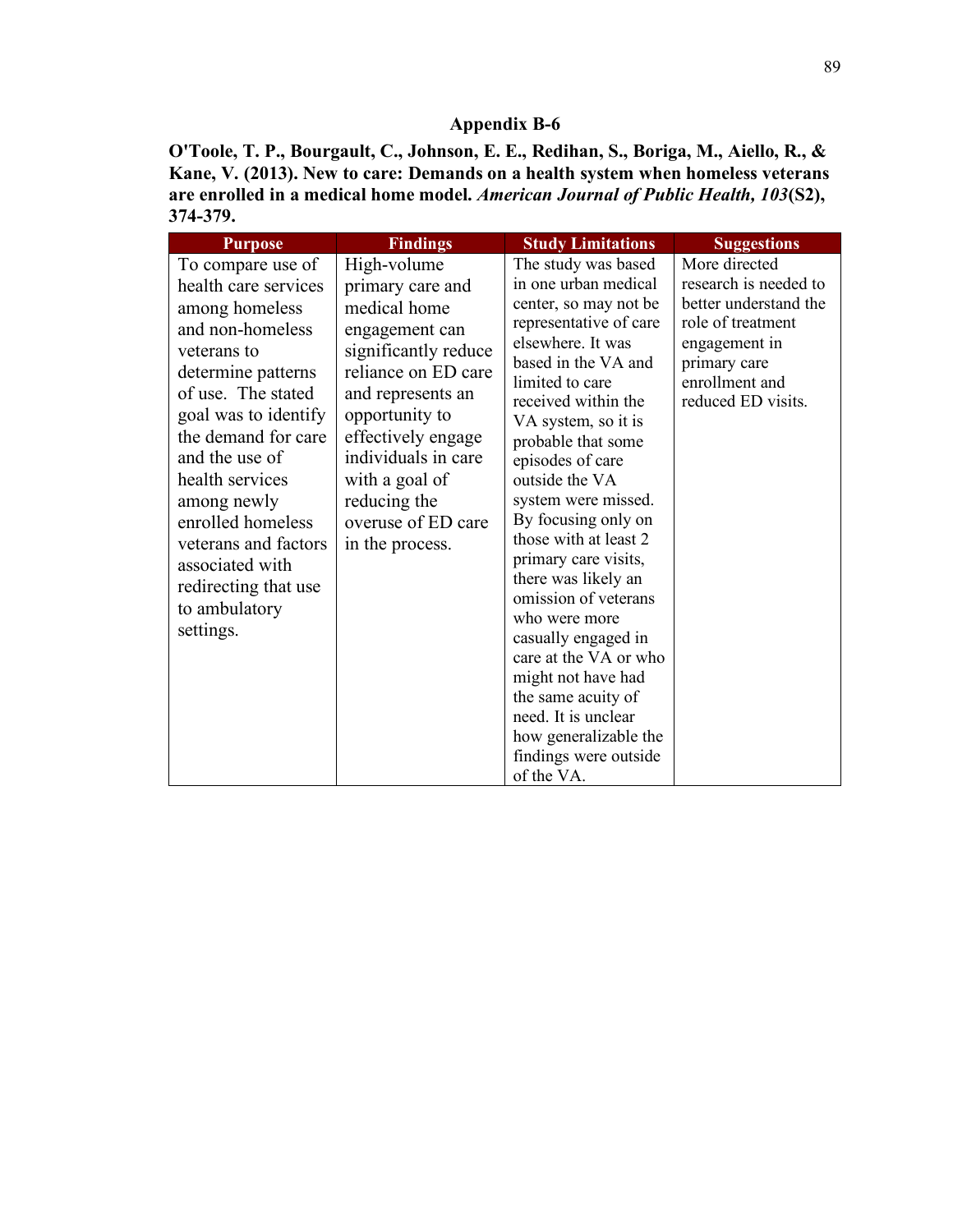**O'Toole, T. P., Johnson, E. E., Boriga, M. L., & Rose, J. (2015). Tailoring outreach efforts to increase primary care use among homeless veterans: results of a randomized controlled trial.** *Journal of General Internal Medicine, 30***(7), 886-898.**

| <b>Purpose</b>                                                                                                                                                                                                                                                                                                                      | <b>Findings</b>                                                                                                                                                                                                                                                                                                                                    | <b>Study Limitations</b>                                                                                                                                                                                                                                                                                                                                                                                                              | <b>Suggestions</b>                                                                                                   |
|-------------------------------------------------------------------------------------------------------------------------------------------------------------------------------------------------------------------------------------------------------------------------------------------------------------------------------------|----------------------------------------------------------------------------------------------------------------------------------------------------------------------------------------------------------------------------------------------------------------------------------------------------------------------------------------------------|---------------------------------------------------------------------------------------------------------------------------------------------------------------------------------------------------------------------------------------------------------------------------------------------------------------------------------------------------------------------------------------------------------------------------------------|----------------------------------------------------------------------------------------------------------------------|
| This study tested<br>whether an outreach<br>intervention that<br>included a personal<br>health assessment<br>and brief<br>intervention, and a<br>clinic/health system<br>orientation<br>separately and in<br>combination, would<br>increase health<br>seeking behavior<br>and receipt of<br>health care among<br>homeless veterans. | This study<br>demonstrated<br>significant benefits<br>from a low-<br>intensity outreach<br>effort to engage<br>homeless veterans<br>in primary care.<br>Findings suggested<br>that engagement in<br>primary care was<br>sustained and<br>resulted in care<br>being provided<br>across the<br>continuum of needs<br>specific to this<br>population. | The study was<br>limited to one<br>geographic region of<br>the US and only to<br>homeless veterans.<br>The outreach efforts<br>all occurred within a<br>2-3-mile radius of the<br>VA medical facility,<br>thus minimized many<br>of the transportation<br>obstacles that are<br>often significant.<br>Results may not be<br>replicable in non-<br>urban settings where<br>lack of geographic<br>access to care is more<br>pronounced. | Additional research<br>is needed to validate<br>these study findings<br>and test their<br>applicability<br>elsewhere |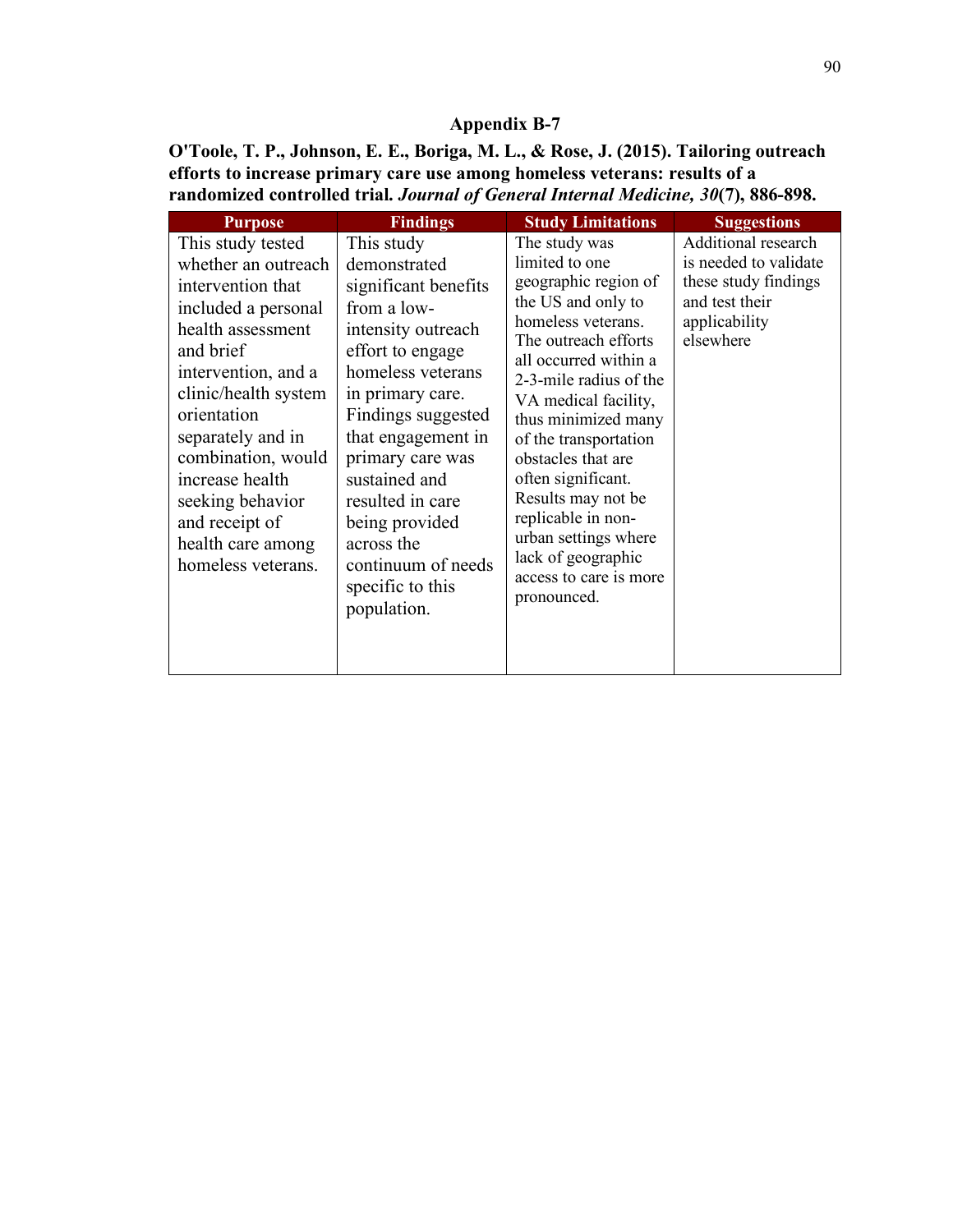**O'Toole, T. P., Johnson, E. E., Aiello, R., Kane, V., & Pape, L. (2016). Tailoring care to vulnerable populations by incorporating social determinants of health: The veterans health administration's "homeless patient aligned care team" program.**  *Preventing Chronic Disease, 13***(E44), 1-12.**

| <b>Purpose</b>                                                                                                                                                                                                                                                                                            | <b>Findings</b>                                                                                                                                                                                                                                                      | <b>Study Limitations</b>                                                                                                                                                                                                                                                                                                                                                                                                                                                                                                                                                                                                                                  | <b>Suggestions</b>                                                                                                                                                                   |
|-----------------------------------------------------------------------------------------------------------------------------------------------------------------------------------------------------------------------------------------------------------------------------------------------------------|----------------------------------------------------------------------------------------------------------------------------------------------------------------------------------------------------------------------------------------------------------------------|-----------------------------------------------------------------------------------------------------------------------------------------------------------------------------------------------------------------------------------------------------------------------------------------------------------------------------------------------------------------------------------------------------------------------------------------------------------------------------------------------------------------------------------------------------------------------------------------------------------------------------------------------------------|--------------------------------------------------------------------------------------------------------------------------------------------------------------------------------------|
| To describe the<br>development of the<br>VHA's national<br>medical home<br>model which was<br>launched in 2011.<br>The HPACT<br>focuses on<br>integrated care to<br>improve<br>engagement,<br>clinical<br>stabilization, social<br>services, and stable<br>housing among the<br>highest-risk<br>veterans. | Findings suggested<br>that high levels of<br>patient engagement<br>in health care,<br>evidenced by<br>enhanced use of<br>health care and<br>social services,<br>were associated<br>with a population-<br>tailored medical<br>home approach for<br>homeless veterans. | Although using<br>administrative data<br>from VA electronic<br>medical records<br>facilitates a<br>comprehensive<br>capture of<br>demographic and<br>health care use data,<br>the data does not<br>allow the researchers<br>to comment on care<br>outside of the VA<br>system. The<br>parameters for<br>identifying high-<br>performing HPACTs<br>were narrowly<br>defined and do not<br>address other equally<br>important measures<br>such as housing<br>stability, satisfaction<br>with health care, and<br>chronic disease<br>management. The use<br>of pre and post<br>enrollment data<br>introduces a potential<br>regression-to-the-<br>mean bias. | The implementation<br>survey data are<br>subject to several<br>biases including a<br>social desirability<br>bias, so further<br>validation is needed<br>to draw firm<br>conclusions. |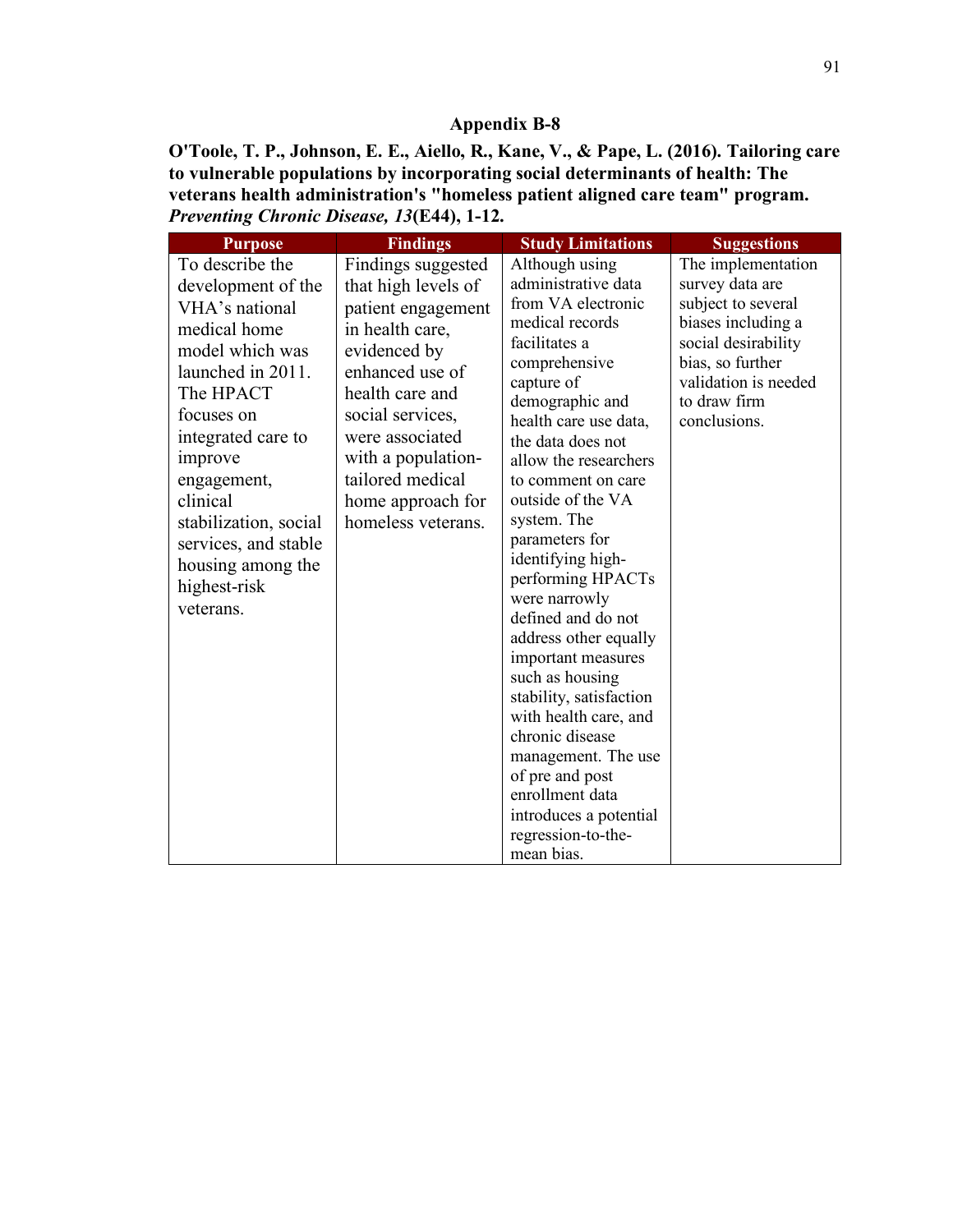| Parker, R., & Dykema, S. (2013). The reality of homeless mobility and implications |
|------------------------------------------------------------------------------------|
| for improving care. Journal of Community Health, 38, 685-689.                      |

| <b>Purpose</b>         | <b>Findings</b>         | <b>Study Limitations</b> | <b>Suggestions</b>     |
|------------------------|-------------------------|--------------------------|------------------------|
| This study sought to   | The study found that    | One of the limitations   | Future research        |
| determine the          | homeless persons        | is the convenience       | should further         |
| characteristics of the | were less mobile and    | sampling method.         | evaluate concepts of   |
| mobility and reported  | less transient than the | The cross-sectional      | active engagement      |
| health conditions of   | general state           | methodology means        | and direct             |
| homeless persons.      | population, with        | the researchers were     | intervention by        |
|                        | 45.7% of the            | unable to establish      | shifting treatment for |
|                        | homeless born in-       | causation.               | non-acute and          |
|                        | state and 78%           | Convenience              | chronic care to        |
|                        | reporting their last    | sampling increases       | outpatient care        |
|                        | permanent residence     | the potential for bias   | providers. Research    |
|                        | before becoming         | versus random            | could include a        |
|                        | homeless as in-state.   | sampling. Another        | prospective cohort of  |
|                        | These findings may      | limitation was the       | homeless persons       |
|                        | help dispel the notion  | ability of the           | measured on multiple   |
|                        | among health care       | multivariable logistic   | markers to include     |
|                        | providers that, as a    | regression model to      | health, service        |
|                        | result of their         | fit the data. While the  | access, mobility and   |
|                        | mobility and            | associations were        | other key factors that |
|                        | transience, homeless    | strong, these data       | could improve care.    |
|                        | persons are unlikely    | only account for 5%      |                        |
|                        | to follow up on their   | of the variability in    |                        |
|                        | medical care or         | the data to explain      |                        |
|                        | outside referrals.      | whether or not a         |                        |
|                        |                         | person is born in        |                        |
|                        |                         | state. This indicates    |                        |
|                        |                         | that there are other     |                        |
|                        |                         | influencing factors      |                        |
|                        |                         | not explored in this     |                        |
|                        |                         | project which would      |                        |
|                        |                         | more strongly            |                        |
|                        |                         | account for the          |                        |
|                        |                         | reasons that a           |                        |
|                        |                         | homeless person          |                        |
|                        |                         | remains in his/her       |                        |
|                        |                         | state of origin.         |                        |